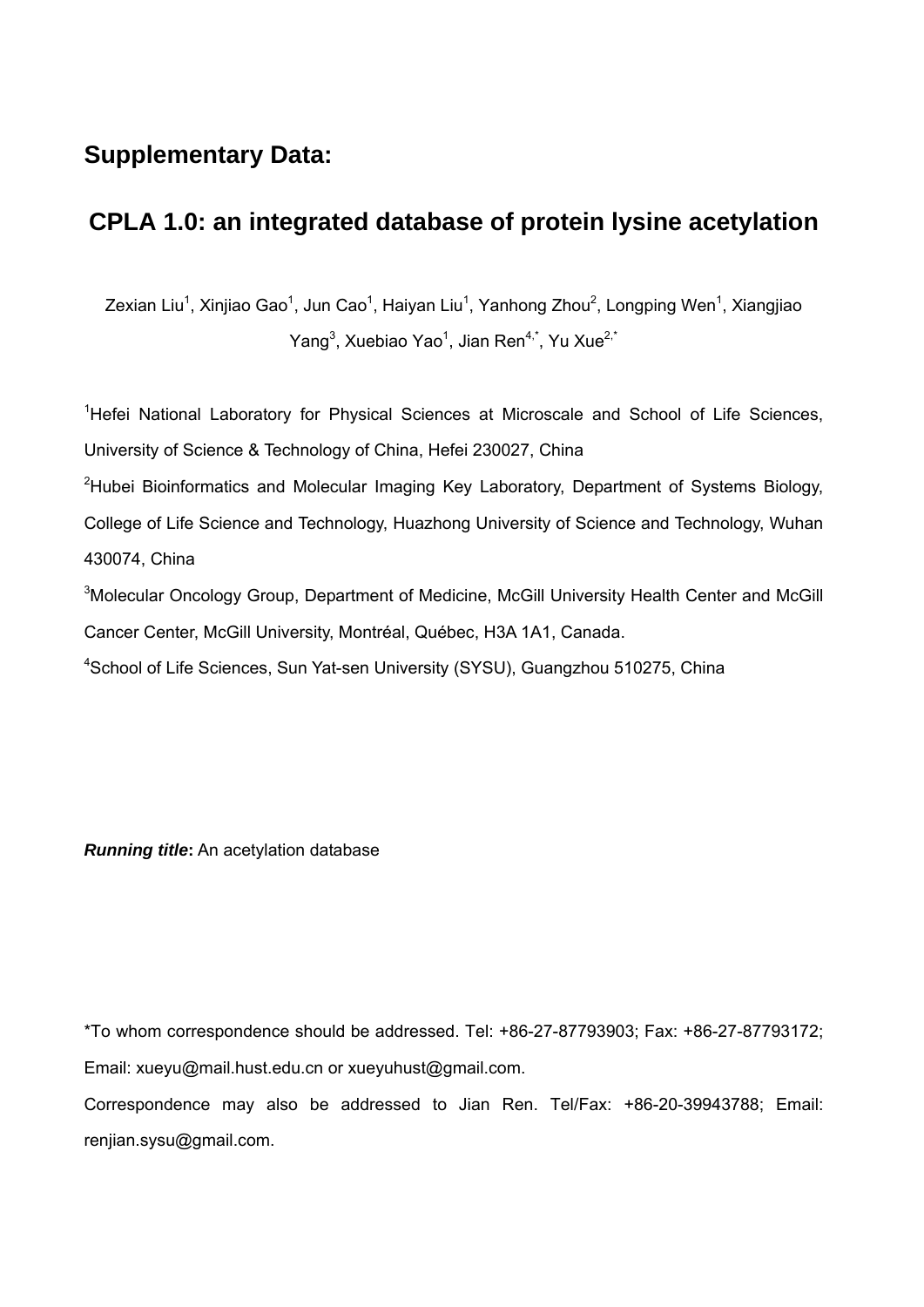**Supplementary Figure S1** – Three additional advance options in CPLA 1.0 database. (A) Advance search allows users to input up to two terms for querying; (B) Browse allows users look through acetylated substrates in a specific organism; (C) BLAST search. Users can input a proteins sequence to search identical or homologous sequences.

| B<br>д                                                                                              |                                                     |
|-----------------------------------------------------------------------------------------------------|-----------------------------------------------------|
| <b>※CPLA 1.0 Database Online Advance Options®</b>                                                   | 2. Browse <sup>.</sup>                              |
| The CPLA 1.0 database provides five online advance options, including advance search, browse, BLAST |                                                     |
| 1. Advance search: 4<br>Any Field<br>$\check{\phantom{a}}$<br>$\Box$ exclude                        | <b>Browse Submit</b><br>All<br>$\blacktriangledown$ |
| $\odot$ and $\odot$ or                                                                              |                                                     |
| Any Field<br>$\star$<br>$\Box$ exclude                                                              |                                                     |
| Example<br>Clear Form<br>Submit                                                                     |                                                     |
| C                                                                                                   |                                                     |
| 3. BLAST search:                                                                                    |                                                     |
|                                                                                                     |                                                     |
| Please input a PROTEIN sequence in FASTA format:                                                    |                                                     |
|                                                                                                     | ۸                                                   |
|                                                                                                     |                                                     |
|                                                                                                     |                                                     |
|                                                                                                     |                                                     |
|                                                                                                     |                                                     |
|                                                                                                     |                                                     |
|                                                                                                     |                                                     |
|                                                                                                     |                                                     |
|                                                                                                     |                                                     |
| <b>E-Value: 0.01</b><br>$\blacktriangledown$                                                        |                                                     |
| Clear Form<br>Submit<br><b>Example</b>                                                              |                                                     |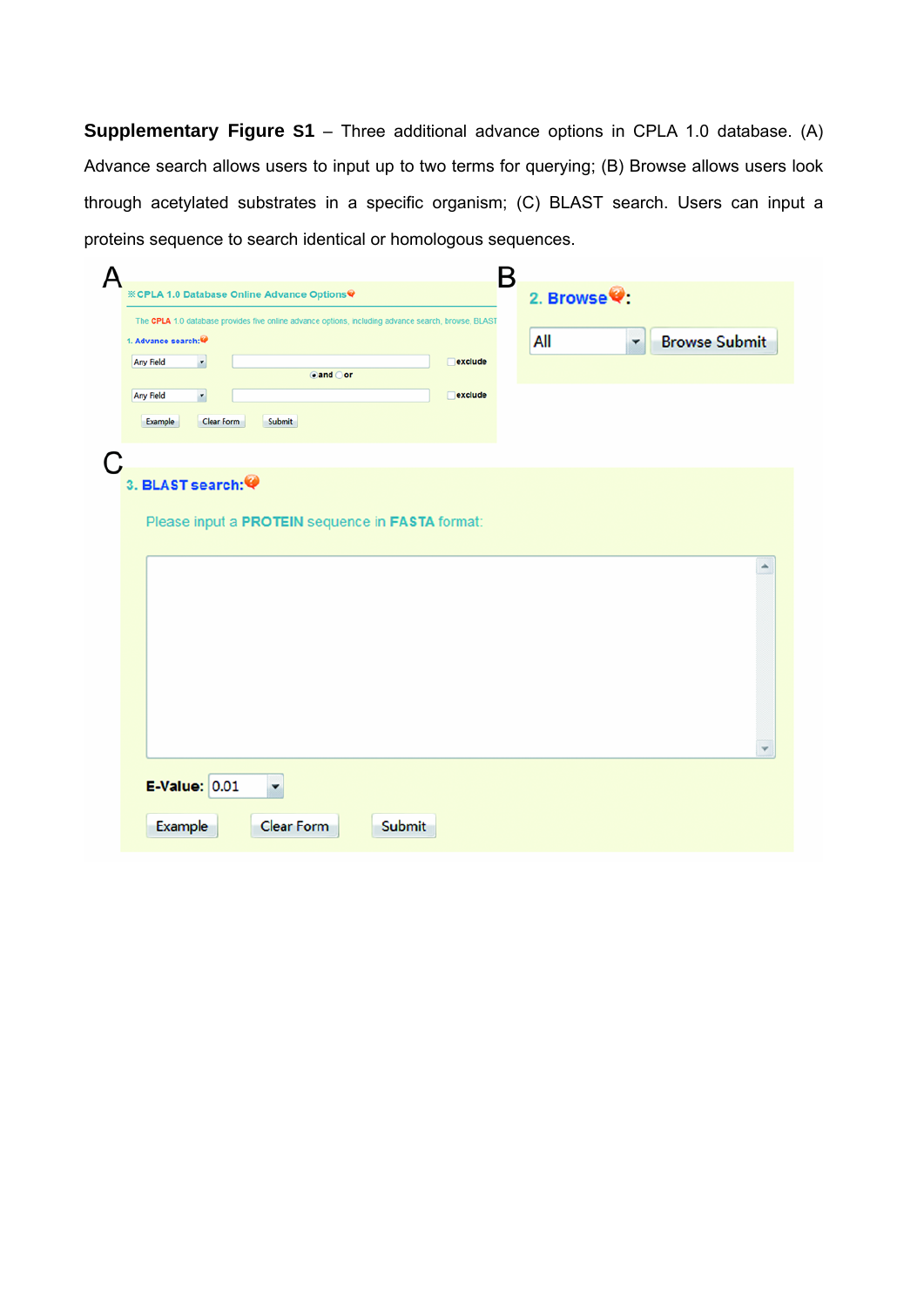**Supplementary Table S1** – The data statistics of PPIs. We collected experimentally identified PPIs from five major public databases, such as HPRD (1), BioGRID (2), DIP (3), MINT (4) and IntAct (5), while predicted PPIs from the pre-calculated STRING database were also included (Collected on April 10, 2010). *a*. All Exp., total experimental PPIs in difference species.

| <b>Database</b>       | S. cerevisiae |                  |         | C. elegans |         | D. melanogaster |         | <b>M.</b> musculus |           | H. sapiens |  |
|-----------------------|---------------|------------------|---------|------------|---------|-----------------|---------|--------------------|-----------|------------|--|
|                       | $PPI^b$       | Pro <sup>c</sup> | PPI     | Pro.       | PPI     | Pro.            | PPI     | Pro.               | PPI       | Pro.       |  |
| HPRD(1)               |               |                  |         |            |         |                 |         |                    | 38,660    | 9,594      |  |
| <b>BioGRID (2)</b>    | 151,559       | 5,662            | 6.587   | 3.484      | 24.471  | 7,181           | 1,567   | 1.276              | 29,556    | 8,438      |  |
| DIP(3)                | 22.048        | 4,968            | 3.904   | 2.545      | 21,797  | 6,995           | 582     | 634                | 1,928     | 1,535      |  |
| <b>MINT (4)</b>       | 20.281        | 5.131            | 5,158   | 3.115      | 16.166  | 5,810           | 1,837   | 1.574              | 9.330     | 4.706      |  |
| IntAct (5)            | 8.364         | 3.046            | 2.141   | 1.470      | 3.027   | 3,270           | 1.076   | 1.124              | 7.078     | 3,969      |  |
| All Exp. <sup>a</sup> | 165,012       | 6,020            | 9,559   | 4,246      | 32,533  | 8,324           | 4,740   | 3.244              | 59.481    | 12,221     |  |
| STRING (6)            | 239,330       | 5,949            | 147.413 | 8,425      | 374,633 | 11,389          | 709.610 | 15.438             | 1.212.607 | 16,523     |  |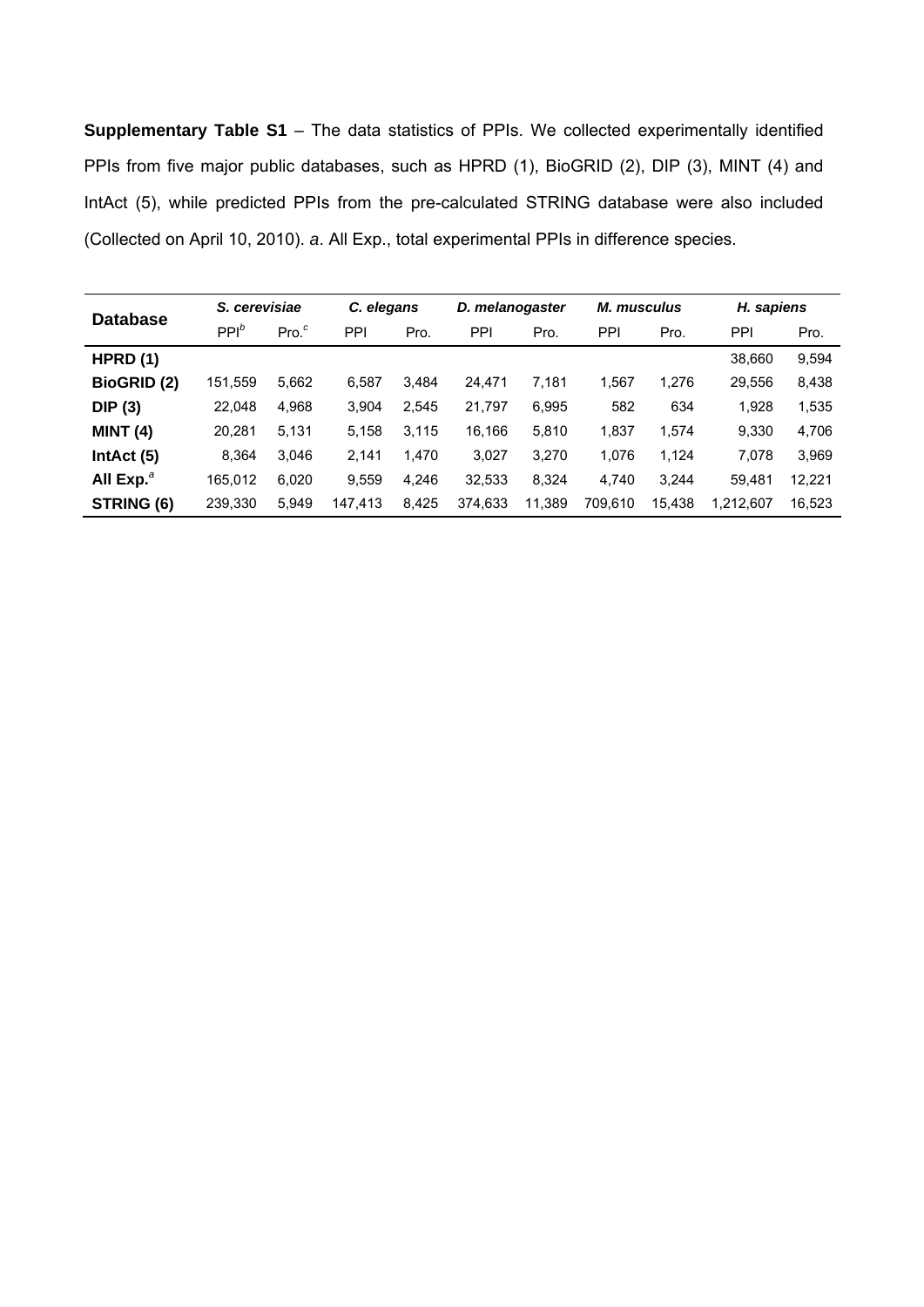**Supplementary Table S2** – The current computational resources such as databases and predictors for protein acetylation. The web links, brief comments and references were also provided.

| <b>Resource</b>   | <b>Comments</b>                                        | <b>Web Link</b>                       | Ref. |
|-------------------|--------------------------------------------------------|---------------------------------------|------|
| <b>Databases</b>  |                                                        |                                       |      |
| PhosphoSitePlus   | 8,052 experimentally verified $N^{\alpha}$ -terminal   | www.phosphosite.org                   | (7)  |
|                   | and lysine acetylation sites                           |                                       |      |
| HPRD (release 9)  | 4,691 acetylation sites with 4,420 lysine              | www.hprd.org                          | (1)  |
|                   | acetylation sites                                      |                                       |      |
| SysPTM 1.1        | 3,001 known $N^{\alpha}$ -terminal and lysine          | www.biosino.org.cn/SysPTM             | (8)  |
|                   | acetylation sites in 2,000 substrates                  |                                       |      |
| dbPTM 2.0         | 2,071 experimentally verified $N^{\alpha}$ -terminal   | dbptm.mbc.nctu.edu.tw                 | (9)  |
|                   | and lysine acetylation sites                           |                                       |      |
| <b>Predictors</b> |                                                        |                                       |      |
| NetAcet 1.0       | Prediction of $N^{\alpha}$ -terminal acetylation sites | www.cbs.dtu.dk/services/NetAcet       | (10) |
|                   | with a neural network based method                     |                                       |      |
| <b>PAIL 1.0</b>   | Prediction of lysine acetylation sites with            | bdmpail.biocuckoo.org                 | (11) |
|                   | the Bayesian Discriminant Method (BDM)                 |                                       |      |
| PredMod           | Prediction of lysine acetylation based on              | ds9.rockefeller.edu/basu/predmod.html | (12) |
|                   | sequence composition and a clustering                  |                                       |      |
|                   | strategy                                               |                                       |      |
| LysAcet 1.1       | Prediction of lysine acetylation sites with            | www.biosino.org/LysAcet               | (13) |
|                   | the support vector machines (SVMs)                     |                                       |      |
| EnsemblePail      | Prediction of lysine acetylation sites with an         | www.aporc.org/EnsemblePail/           | (14) |
|                   | ensemble of support vector machine                     |                                       |      |
|                   | classifiers                                            |                                       |      |
| <b>PHOSIDA</b>    | Prediction of lysine acetylation sites with            | www.phosida.com/                      | (15) |
|                   | the support vector machines (SVMs)                     |                                       |      |
| N-Ace             | Prediction of $N^{\alpha}$ -terminal and lysine        | n-ace.mbc.nctu.edu.tw/                | (16) |
|                   | acetylation sites using solvent accessibility          |                                       |      |
|                   | and physicochemical properties                         |                                       |      |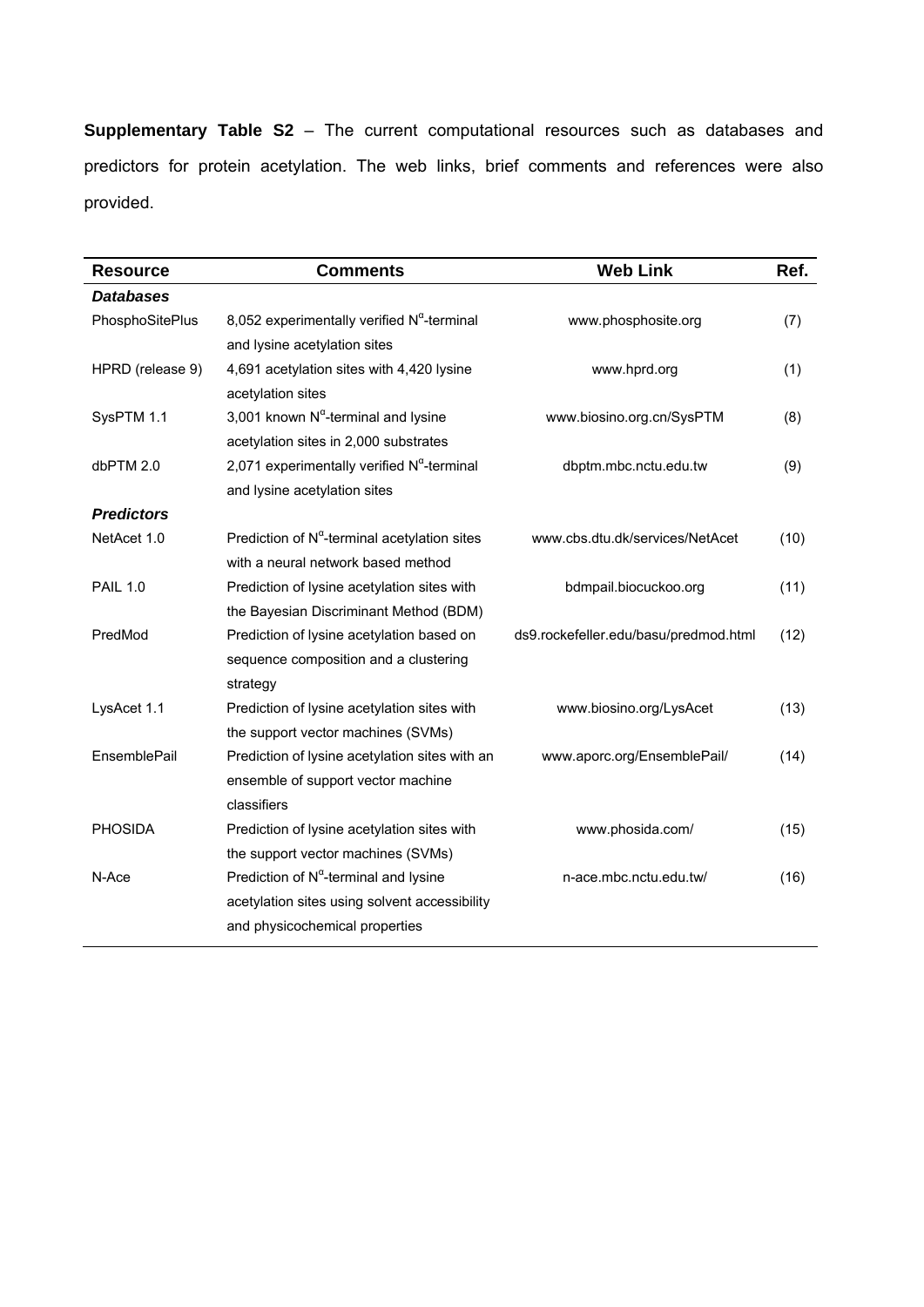**Supplementary Table S3** – The top 15 most enriched GO terms of biological processes, molecular functions and cellular components in human acetylome.

|                                                              |      | <b>Acetylome</b> | <b>Proteome</b> |        |         |            |  |
|--------------------------------------------------------------|------|------------------|-----------------|--------|---------|------------|--|
| <b>Description of GO term</b>                                | Num. | Per.             | Num.            | Per.   | E-ratio | p-value    |  |
| The top 15 most enriched processes in acetylation substrates |      |                  |                 |        |         |            |  |
| Translational elongation (GO:0006414)                        | 69   | 2.80%            | 93              | 0.52%  | 5.44    | 3.35E-40   |  |
| Nucleosome assembly (GO:0006334)                             | 43   | 1.75%            | 79              | 0.44%  | 3.99    | 1.17E-17   |  |
| RNA splicing (GO:0008380)                                    | 70   | 2.84%            | 188             | 1.04%  | 2.73    | 3.50E-16   |  |
| Interspecies interaction between organisms                   | 100  | 4.06%            | 333             | 1.85%  | 2.20    | 3.97E-15   |  |
| (GO:0044419)                                                 |      |                  |                 |        |         |            |  |
| mRNA processing (GO:0006397)                                 | 65   | 2.64%            | 193             | 1.07%  | 2.47    | 9.06E-13   |  |
| Protein folding (GO:0006457)                                 | 51   | 2.07%            | 142             | 0.79%  | 2.63    | 1.71E-11   |  |
| Glycolysis (GO:0006096)                                      | 25   | 1.02%            | 44              | 0.24%  | 4.16    | 2.14E-11   |  |
| Anaphase-promoting complex-dependent                         | 30   | 1.22%            | 63              | 0.35%  | 3.49    | 8.24E-11   |  |
| proteasomal ubiquitin-dependent protein                      |      |                  |                 |        |         |            |  |
| catabolic process (GO:0031145)                               |      |                  |                 |        |         |            |  |
| Oxidation reduction (GO:0055114)                             | 124  | 5.04%            | 517             | 2.87%  | 1.76    | 9.99E-11   |  |
| Chromatin remodeling (GO:0006338)                            | 20   | 0.81%            | 32              | 0.18%  | 4.58    | 2.02E-10   |  |
| Tricarboxylic acid cycle (GO:0006099)                        | 16   | 0.65%            | 22              | 0.12%  | 5.33    | 4.56E-10   |  |
| Negative regulation of ubiquitin-protein ligase              | 28   | 1.14%            | 62              | 0.34%  | 3.31    | 1.61E-09   |  |
| activity involved in mitotic cell cycle                      |      |                  |                 |        |         |            |  |
| (GO:0051436)                                                 |      |                  |                 |        |         |            |  |
| Positive regulation of ubiquitin-protein ligase              | 28   | 1.14%            | 65              | 0.36%  | 3.16    | 5.97E-09   |  |
| activity involved in mitotic cell cycle                      |      |                  |                 |        |         |            |  |
| (GO:0051437)                                                 |      |                  |                 |        |         |            |  |
| rRNA processing (GO:0006364)                                 | 31   | 1.26%            | 80              | 0.44%  | 2.84    | 1.98E-08   |  |
| Mitochondrial ATP synthesis coupled proton                   | 11   | 0.45%            | 14              | 0.08%  | 5.76    | 7.32E-08   |  |
| transport (GO:0042776)                                       |      |                  |                 |        |         |            |  |
| The top 15 most enriched functions in acetylation substrates |      |                  |                 |        |         |            |  |
| ATP binding (GO:0005524)                                     | 398  | 16.17%           | 1,473           | 8.17%  | 1.98    | 4.67E-46   |  |
| Protein binding (GO:0005515)                                 | 789  | 32.06%           | 3,996           | 22.16% | 1.45    | 9.00E-35   |  |
| RNA binding (GO:0003723)                                     | 186  | 7.56%            | 557             | 3.09%  | 2.45    | 9.49E-34   |  |
| Structural constituent of ribosome                           | 71   | 2.89%            | 155             | 0.86%  | 3.36    | 1.99E-22   |  |
| (GO:0003735)                                                 |      |                  |                 |        |         |            |  |
| Nucleotide binding (GO:0000166)                              | 85   | 3.45%            | 255             | 1.41%  | 2.44    | 5.75E-16   |  |
| Unfolded protein binding (GO:0051082)                        | 45   | 1.83%            | 109             | 0.60%  | 3.03    | 9.79E-13   |  |
| DNA binding (GO:0003677)                                     | 237  | 9.63%            | 1,176           | 6.52%  | 1.48    | $1.11E-10$ |  |
| Protein N-terminus binding (GO:0047485)                      | 27   | 1.10%            | 61              | 0.34%  | 3.24    | 5.42E-09   |  |
| Actin filament binding (GO:0051015)                          | 20   | 0.81%            | 38              | 0.21%  | 3.86    | 1.32E-08   |  |
| Actin binding (GO:0003779)                                   | 69   | 2.80%            | 258             | 1.43%  | 1.96    | 1.61E-08   |  |
| Translation initiation factor activity                       | 24   | 0.98%            | 53              | 0.29%  | 3.32    | 2.20E-08   |  |
| (GO:0003743)                                                 |      |                  |                 |        |         |            |  |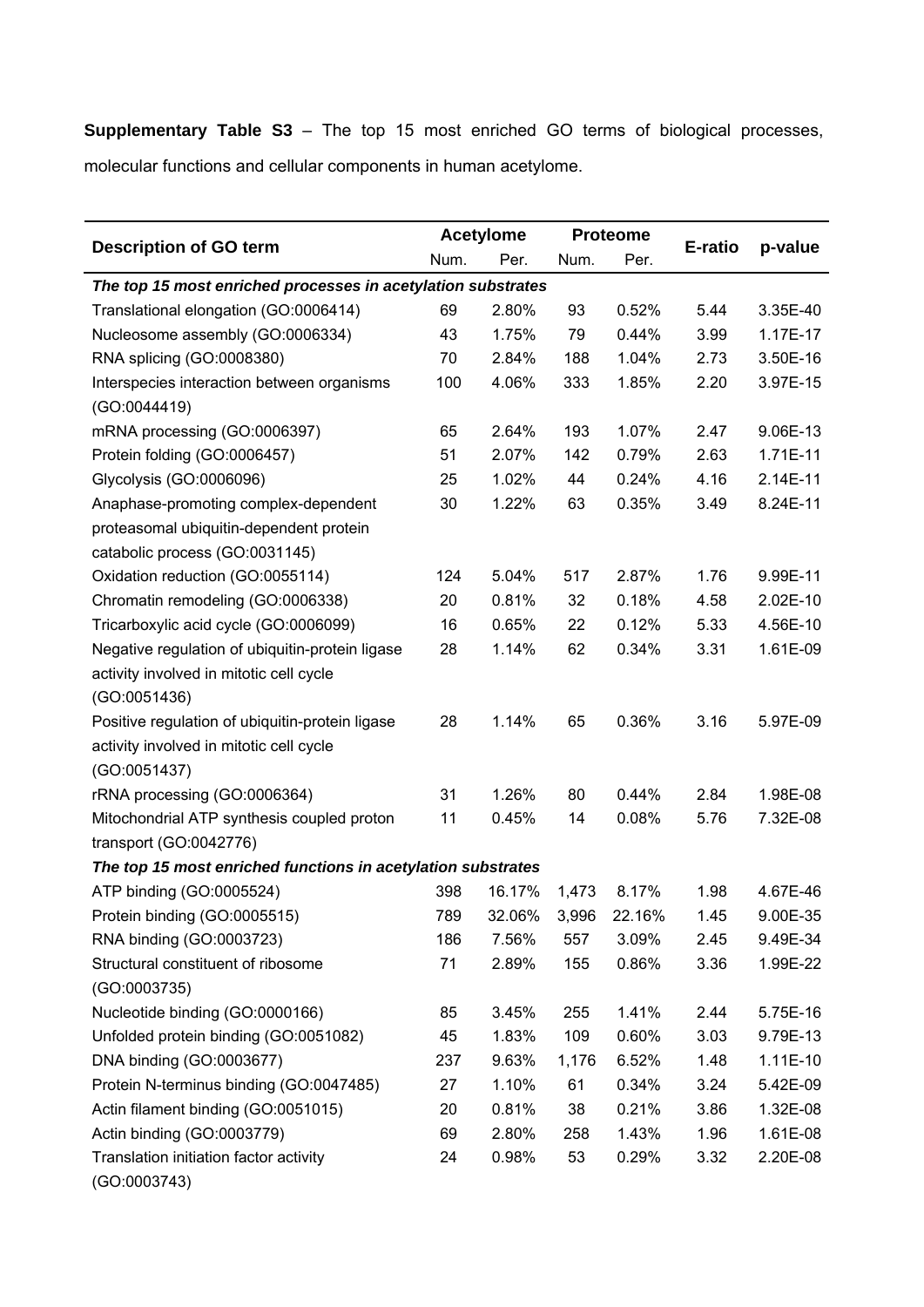| Transcription coactivator activity<br>(GO:0003713)               | 50  | 2.03%  | 166   | 0.92%  | 2.21 | 2.59E-08 |  |  |  |  |  |
|------------------------------------------------------------------|-----|--------|-------|--------|------|----------|--|--|--|--|--|
| Double-stranded DNA binding (GO:0003690)                         | 18  | 0.73%  | 33    | 0.18%  | 4.00 | 3.39E-08 |  |  |  |  |  |
| transcription factor binding (GO:0008134)                        | 36  | 1.46%  | 106   | 0.59%  | 2.49 | 8.23E-08 |  |  |  |  |  |
| tRNA binding (GO:0000049)                                        | 14  | 0.57%  | 23    | 0.13%  | 4.46 | 1.82E-07 |  |  |  |  |  |
| The top 15 most enriched localizations in acetylation substrates |     |        |       |        |      |          |  |  |  |  |  |
| Cytosol (GO:0005829)                                             | 298 | 12.11% | 1,009 | 5.60%  | 2.16 | 4.71E-42 |  |  |  |  |  |
| Mitochondrial matrix (GO:0005759)                                | 83  | 3.37%  | 139   | 0.77%  | 4.38 | 6.33E-37 |  |  |  |  |  |
| Nucleoplasm (GO:0005654)                                         | 124 | 5.04%  | 333   | 1.85%  | 2.73 | 1.12E-27 |  |  |  |  |  |
| Nucleolus (GO:0005730)                                           | 133 | 5.40%  | 425   | 2.36%  | 2.29 | 1.84E-21 |  |  |  |  |  |
| Cytosolic small ribosomal subunit                                | 29  | 1.18%  | 36    | 0.20%  | 5.90 | 2.24E-19 |  |  |  |  |  |
| (GO:0022627)                                                     |     |        |       |        |      |          |  |  |  |  |  |
| Spliceosomal complex (GO:0005681)                                | 57  | 2.32%  | 121   | 0.67%  | 3.45 | 5.38E-19 |  |  |  |  |  |
| Cytoplasm (GO:0005737)                                           | 459 | 18.65% | 2,375 | 13.17% | 1.42 | 6.78E-17 |  |  |  |  |  |
| Cytosolic large ribosomal subunit                                | 27  | 1.10%  | 36    | 0.20%  | 5.50 | 1.05E-16 |  |  |  |  |  |
| (GO:0022625)                                                     |     |        |       |        |      |          |  |  |  |  |  |
| Nucleosome (GO:0000786)                                          | 36  | 1.46%  | 65    | 0.36%  | 4.06 | 2.49E-15 |  |  |  |  |  |
| Mitochondrion (GO:0005739)                                       | 102 | 4.14%  | 370   | 2.05%  | 2.02 | 8.49E-13 |  |  |  |  |  |
| Nuclear speck (GO:0016607)                                       | 45  | 1.83%  | 109   | 0.60%  | 3.03 | 9.79E-13 |  |  |  |  |  |
| Chromosome (GO:0005694)                                          | 22  | 0.89%  | 37    | 0.21%  | 4.36 | 1.01E-10 |  |  |  |  |  |
| Heterogeneous nuclear ribonucleoprotein                          | 14  | 0.57%  | 17    | 0.09%  | 6.03 | 3.41E-10 |  |  |  |  |  |
| complex (GO:0030530)                                             |     |        |       |        |      |          |  |  |  |  |  |
| Nuclear matrix (GO:0016363)                                      | 26  | 1.06%  | 54    | 0.30%  | 3.53 | 1.10E-09 |  |  |  |  |  |
| NuRD complex (GO:0016581)                                        | 10  | 0.41%  | 10    | 0.06%  | 7.33 | 2.20E-09 |  |  |  |  |  |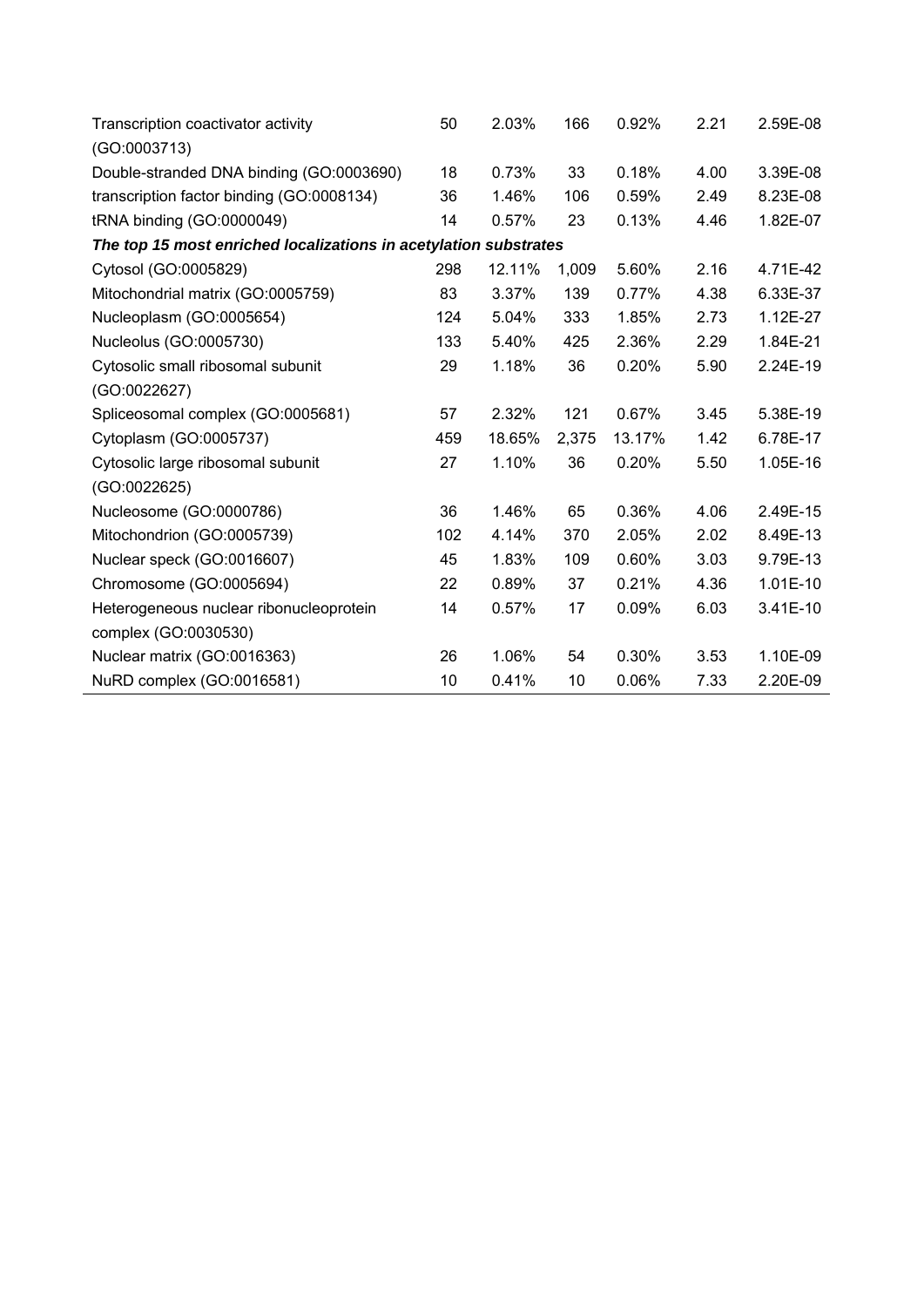**Supplementary Table S4** – The top 15 most enriched InterPro domain annotations in human acetylome.

|                                                |      | <b>Acetylome</b> |      | <b>Proteome</b> |         |          |
|------------------------------------------------|------|------------------|------|-----------------|---------|----------|
| <b>Description of InterPro annotation</b>      | Num. | Per.             | Num. | Per.            | E-ratio | p-value  |
| Nucleotide-binding, alpha-beta plait           | 74   | 3.09%            | 215  | 1.24%           | 2.49    | 1.17E-14 |
| (IPR012677)                                    |      |                  |      |                 |         |          |
| DNA/RNA helicase, C-terminal (IPR001650)       | 46   | 1.92%            | 107  | 0.62%           | 3.12    | 1.38E-13 |
| RNA recognition motif, RNP-1 (IPR000504)       | 73   | 3.04%            | 220  | 1.27%           | 2.40    | 1.48E-13 |
| Zinc finger, PHD-type (IPR001965)              | 40   | 1.67%            | 89   | 0.51%           | 3.26    | 9.27E-13 |
| DEAD-like helicase, N-terminal (IPR014001)     | 45   | 1.88%            | 108  | 0.62%           | 3.02    | 9.74E-13 |
| Zinc finger, PHD-finger (IPR019787)            | 37   | 1.54%            | 79   | 0.45%           | 3.39    | 1.39E-12 |
| Helicase, superfamily 1/2, ATP-binding domain  | 44   | 1.83%            | 106  | 0.61%           | 3.01    | 2.03E-12 |
| (IPR014021)                                    |      |                  |      |                 |         |          |
| ATPase, AAA+ type, core (IPR003593)            | 53   | 2.21%            | 143  | 0.82%           | 2.69    | 2.56E-12 |
| Zinc finger, FYVE/PHD-type (IPR011011)         | 49   | 2.04%            | 127  | 0.73%           | 2.80    | 3.04E-12 |
| Armadillo-type fold (IPR016024)                | 78   | 3.25%            | 277  | 1.59%           | 2.04    | 2.31E-10 |
| Histone core (IPR007125)                       | 25   | 1.04%            | 48   | 0.28%           | 3.77    | 3.42E-10 |
| Aminoacyl-tRNA synthetase, class II, conserved | 14   | 0.58%            | 17   | 0.10%           | 5.97    | 3.96E-10 |
| domain (IPR006195)                             |      |                  |      |                 |         |          |
| DNA/RNA helicase, DEAD/DEAH box type,          | 31   | 1.29%            | 72   | 0.41%           | 3.12    | 1.23E-09 |
| N-terminal (IPR011545)                         |      |                  |      |                 |         |          |
| Nucleic acid-binding, OB-fold-like (IPR016027) | 28   | 1.17%            | 61   | 0.35%           | 3.33    | 1.31E-09 |
| Bromodomain (IPR001487)                        | 21   | 0.88%            | 40   | 0.23%           | 3.80    | 7.39E-09 |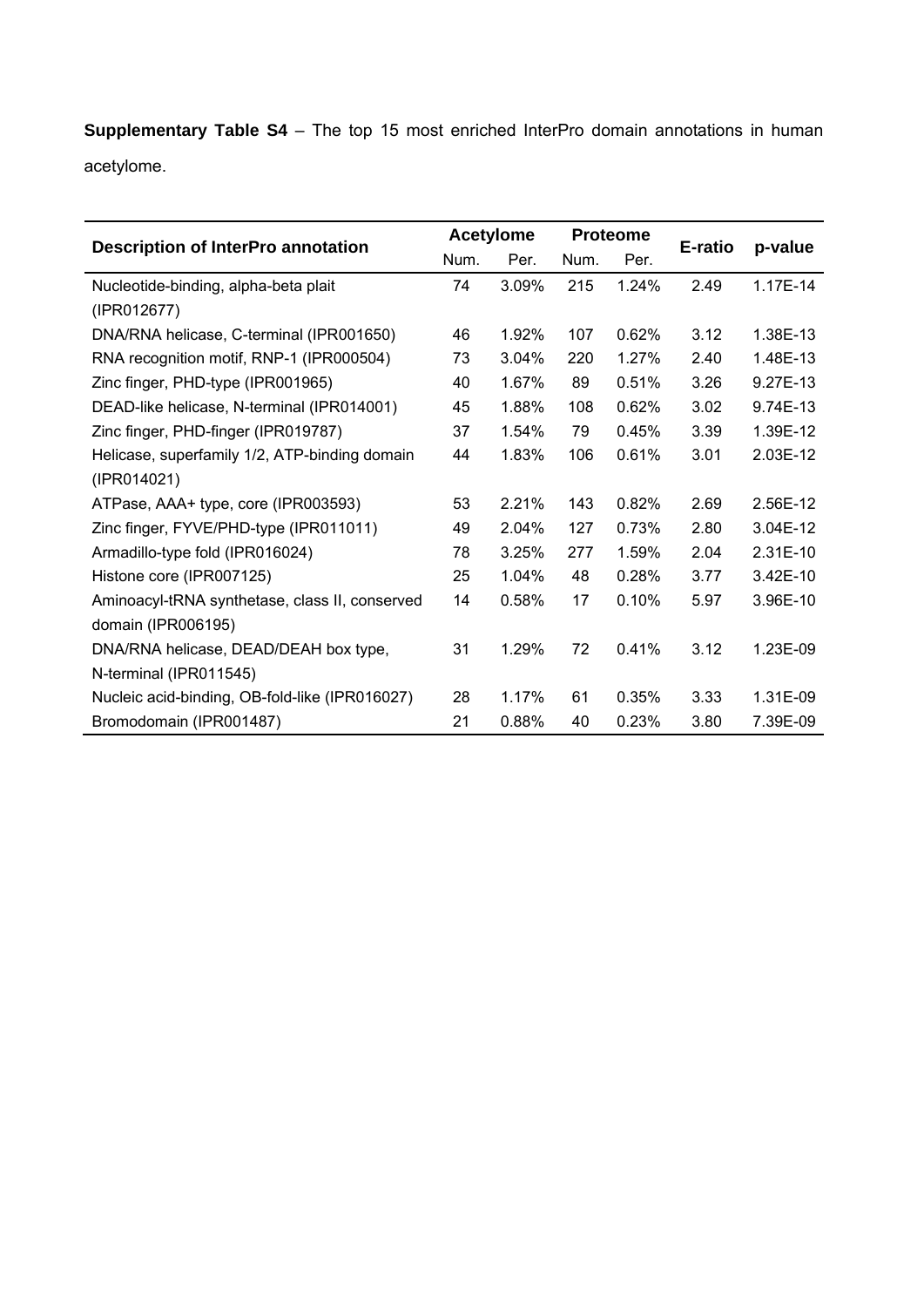**Supplementary Table S5** – The data statistics of human lysine acetylation network (HLAN). *a*. *Exp*., a core HLAN derived from experimental PPIs contains 369 PPIs among 77 proteins, with 12 HATs and 12 HDACs. *b*. *Exp. & STRING,* the whole HLAN combined with experimental and predicted PPIs contains 1019 PPIs of 199 proteins.

| <b>HLAN</b>                |    | HATs HDACs PPIs |      | <b>All proteins</b> |
|----------------------------|----|-----------------|------|---------------------|
| Exp <sup>a</sup>           | 12 |                 | 369  |                     |
| Exp. & STRING <sup>b</sup> | 16 | 13              | 1019 | 199                 |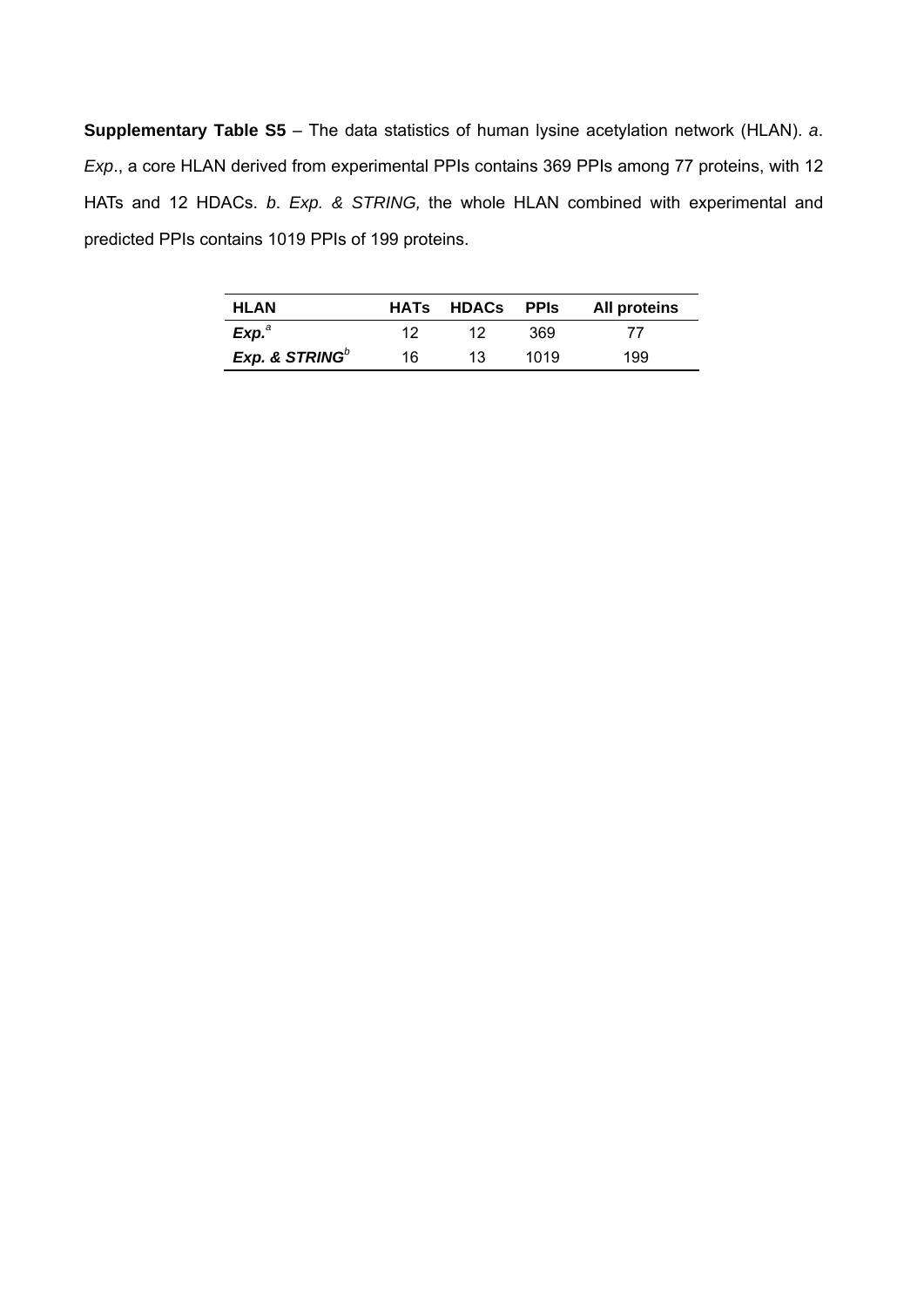**Supplementary Table S6** – From the human lysine acetylation network (HLAN), we detected 1,862 potential triplet relations of HAT-substrate-HDAC. *<sup>a</sup>*. UniProt, UniProt accession; *b*. PPI, the PPIs were taken from experimental (*Exp.*) or predicted (*STRING*) PPI databases; *c*. Sub., gene name of substrate; c. PMID, references of experimental identifications.

| HAT               | UniProt <sup>a</sup> | $PPI^b$      | Sub. <sup>c</sup> | <b>UniProt</b> | <b>PPI</b>   | <b>HDACs</b> | <b>UniProt</b> | PMID <sup>d</sup>  |
|-------------------|----------------------|--------------|-------------------|----------------|--------------|--------------|----------------|--------------------|
| KAT5              | Q92993               | Exp.         | <b>AR</b>         | P10275         | Exp.         | HDAC1        | Q13547         | 11994312           |
| EP300             | Q09472               | Exp.         | STAT3             | P40763         | Exp.         | HDAC2        | Q92769         | 15653507           |
| EP300             | Q09472               | Exp.         | STAT3             | P40763         | Exp.         | HDAC3        | O15379         | 15653507           |
| EP300             | Q09472               | Exp.         | STAT3             | P40763         | Exp.         | HDAC1        | Q13547         | 15653507           |
| <b>CREBBP</b>     | Q92793               | Exp.         | <b>RELA</b>       | Q04206         | Exp.         | HDAC3        | O15379         | 11533489; 16382138 |
| HAT1              | O14929               | Exp.; STRING | HIST1H4A          | P62805         | Exp.; STRING | HDAC1        | Q13547         | 9427644; 11777905  |
| EP300             | Q09472               | Exp.; STRING | HIST1H4A          | P62805         | Exp.; STRING | HDAC1        | Q13547         | 9880483; 11777905  |
| EP300             | Q09472               | Exp.         | FOXO <sub>3</sub> | O43524         | Exp.         | SIRT1        | Q96EB6         | 14976264           |
| EP300             | Q09472               | Exp.         | <b>RELA</b>       | Q04206         | Exp.         | HDAC3        | O15379         | 11533489; 16382138 |
| <b>CREBBP</b>     | Q92793               | Exp.         | <b>RELA</b>       | Q04206         | Exp.         | HDAC1        | Q13547         | 16382138; 17000776 |
| EP300             | Q09472               | Exp.         | <b>RELA</b>       | Q04206         | Exp.         | HDAC1        | Q13547         | 16382138; 17000776 |
| <b>CREBBP</b>     | Q92793               | Exp.         | <b>AR</b>         | P10275         | Exp.         | HDAC1        | Q13547         | 10779504; 15640443 |
| <b>CREBBP</b>     | Q92793               | Exp.         | HNF4A             | P41235         | Exp.         | SIRT1        | Q96EB6         | 10882110; 19651778 |
| HAT1              | O14929               | Exp.         | HIST1H4A          | P62805         | Exp.         | HDAC5        | Q9UQL6         |                    |
| EP300             | Q09472               | Exp.         | HIST1H4A          | P62805         | Exp.         | HDAC5        | Q9UQL6         |                    |
| KAT2B             | Q92831               | Exp.         | HIST1H4A          | P62805         | Exp.         | HDAC5        | Q9UQL6         |                    |
| MYST <sub>2</sub> | O95251               | Exp.         | AR                | P10275         | Exp.         | HDAC3        | O15379         |                    |
| MYST <sub>2</sub> | O95251               | Exp.         | AR                | P10275         | Exp.         | HDAC4        | P56524         |                    |
| MYST2             | O95251               | Exp.         | <b>AR</b>         | P10275         | Exp.         | HDAC1        | Q13547         |                    |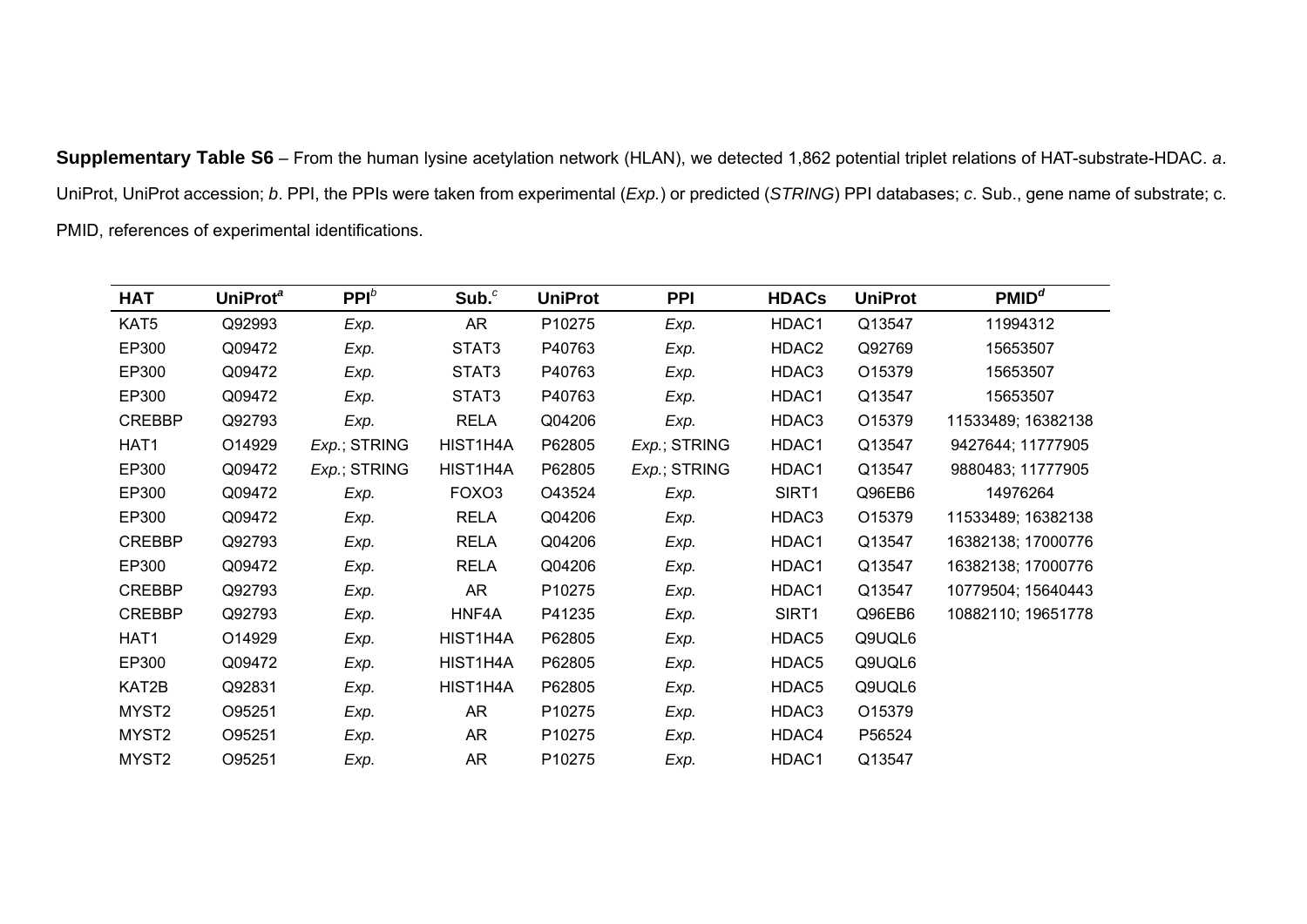| KAT5          | Q92993 | Exp. | <b>AR</b>        | P10275 | Exp. | HDAC3             | O15379 |
|---------------|--------|------|------------------|--------|------|-------------------|--------|
| KAT5          | Q92993 | Exp. | <b>AR</b>        | P10275 | Exp. | HDAC4             | P56524 |
| <b>CREBBP</b> | Q92793 | Exp. | <b>AR</b>        | P10275 | Exp. | HDAC3             | O15379 |
| <b>CREBBP</b> | Q92793 | Exp. | <b>AR</b>        | P10275 | Exp. | HDAC4             | P56524 |
| KAT2B         | Q92831 | Exp. | TAL1             | P17542 | Exp. | HDAC2             | Q92769 |
| KAT2B         | Q92831 | Exp. | TAL1             | P17542 | Exp. | HDAC1             | Q13547 |
| EP300         | Q09472 | Exp. | TAL1             | P17542 | Exp. | HDAC2             | Q92769 |
| EP300         | Q09472 | Exp. | TAL <sub>1</sub> | P17542 | Exp. | HDAC1             | Q13547 |
| <b>CREBBP</b> | Q92793 | Exp. | E <sub>2F1</sub> | Q01094 | Exp. | HDAC1             | Q13547 |
| EP300         | Q09472 | Exp. | SP <sub>3</sub>  | Q02447 | Exp. | HDAC2             | Q92769 |
| EP300         | Q09472 | Exp. | SP <sub>3</sub>  | Q02447 | Exp. | HDAC1             | Q13547 |
| KAT2A         | Q92830 | Exp. | XRCC6            | P12956 | Exp. | SIRT6             | Q8N6T7 |
| <b>CREBBP</b> | Q92793 | Exp. | XRCC6            | P12956 | Exp. | SIRT <sub>6</sub> | Q8N6T7 |
| EP300         | Q09472 | Exp. | BCL6             | P41182 | Exp. | HDAC5             | Q9UQL6 |
| <b>CREBBP</b> | Q92793 | Exp. | GATA2            | P23769 | Exp. | HDAC1             | Q13547 |
| <b>CREBBP</b> | Q92793 | Exp. | GATA2            | P23769 | Exp. | HDAC3             | O15379 |
| <b>CREBBP</b> | Q92793 | Exp. | GATA2            | P23769 | Exp. | HDAC5             | Q9UQL6 |
| EP300         | Q09472 | Exp. | RB1              | P06400 | Exp. | HDAC3             | O15379 |
| EP300         | Q09472 | Exp. | RB1              | P06400 | Exp. | HDAC1             | Q13547 |
| EP300         | Q09472 | Exp. | RB1              | P06400 | Exp. | HDAC2             | Q92769 |
| KAT2B         | Q92831 | Exp. | NFE4             | Q86UQ8 | Exp. | HDAC1             | Q13547 |
| <b>CREBBP</b> | Q92793 | Exp. | <b>RELA</b>      | Q04206 | Exp. | SIRT1             | Q96EB6 |
| <b>CREBBP</b> | Q92793 | Exp. | <b>RELA</b>      | Q04206 | Exp. | HDAC2             | Q92769 |
| <b>CREBBP</b> | Q92793 | Exp. | <b>RELA</b>      | Q04206 | Exp. | SIRT6             | Q8N6T7 |
| KAT2B         | Q92831 | Exp. | <b>RELA</b>      | Q04206 | Exp. | SIRT1             | Q96EB6 |
| KAT2B         | Q92831 | Exp. | <b>RELA</b>      | Q04206 | Exp. | HDAC2             | Q92769 |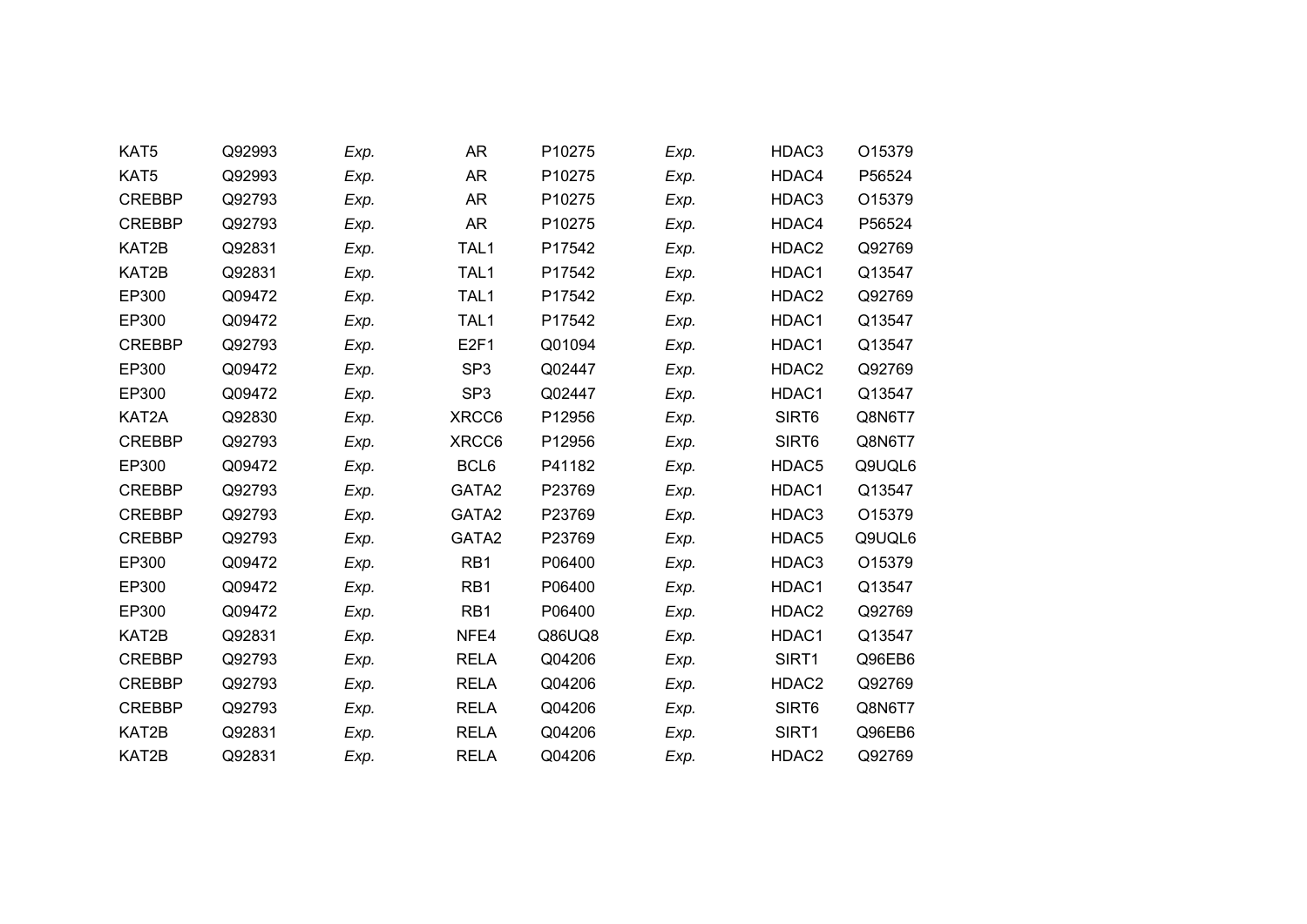| KAT2B         | Q92831 | Exp. | <b>RELA</b>       | Q04206 | Exp. | HDAC1             | Q13547 |  |
|---------------|--------|------|-------------------|--------|------|-------------------|--------|--|
| KAT2B         | Q92831 | Exp. | <b>RELA</b>       | Q04206 | Exp. | HDAC3             | O15379 |  |
| KAT2B         | Q92831 | Exp. | <b>RELA</b>       | Q04206 | Exp. | SIRT <sub>6</sub> | Q8N6T7 |  |
| EP300         | Q09472 | Exp. | <b>RELA</b>       | Q04206 | Exp. | SIRT1             | Q96EB6 |  |
| EP300         | Q09472 | Exp. | <b>RELA</b>       | Q04206 | Exp. | HDAC2             | Q92769 |  |
| EP300         | Q09472 | Exp. | <b>RELA</b>       | Q04206 | Exp. | SIRT6             | Q8N6T7 |  |
| EP300         | Q09472 | Exp. | MEF2C             | Q06413 | Exp. | HDAC5             | Q9UQL6 |  |
| EP300         | Q09472 | Exp. | MEF <sub>2C</sub> | Q06413 | Exp. | HDAC4             | P56524 |  |
| <b>CLOCK</b>  | O15516 | Exp. | EP300             | Q09472 | Exp. | SIRT1             | Q96EB6 |  |
| KAT2A         | Q92830 | Exp. | EP300             | Q09472 | Exp. | SIRT1             | Q96EB6 |  |
| KAT2B         | Q92831 | Exp. | EP300             | Q09472 | Exp. | SIRT1             | Q96EB6 |  |
| <b>CREBBP</b> | Q92793 | Exp. | EP300             | Q09472 | Exp. | SIRT1             | Q96EB6 |  |
| EP300         | Q09472 | Exp. | MEF2D             | Q14814 | Exp. | HDAC5             | Q9UQL6 |  |
| EP300         | Q09472 | Exp. | MEF2D             | Q14814 | Exp. | HDAC4             | P56524 |  |
| <b>CREBBP</b> | Q92793 | Exp. | STAT3             | P40763 | Exp. | HDAC2             | Q92769 |  |
| <b>CREBBP</b> | Q92793 | Exp. | STAT3             | P40763 | Exp. | HDAC3             | O15379 |  |
| <b>CREBBP</b> | Q92793 | Exp. | STAT3             | P40763 | Exp. | HDAC1             | Q13547 |  |
| KAT5          | Q92993 | Exp. | STAT3             | P40763 | Exp. | HDAC2             | Q92769 |  |
| KAT5          | Q92993 | Exp. | STAT3             | P40763 | Exp. | HDAC3             | O15379 |  |
| KAT5          | Q92993 | Exp. | STAT3             | P40763 | Exp. | HDAC1             | Q13547 |  |
| EP300         | Q09472 | Exp. | SATB1             | Q01826 | Exp. | HDAC1             | Q13547 |  |
| EP300         | Q09472 | Exp. | SATB1             | Q01826 | Exp. | HDAC2             | Q92769 |  |
| KAT2B         | Q92831 | Exp. | SATB1             | Q01826 | Exp. | HDAC1             | Q13547 |  |
| KAT2B         | Q92831 | Exp. | SATB1             | Q01826 | Exp. | HDAC <sub>2</sub> | Q92769 |  |
| <b>CREBBP</b> | Q92793 | Exp. | <b>PML</b>        | P29590 | Exp. | HDAC2             | Q92769 |  |
| <b>CREBBP</b> | Q92793 | Exp. | <b>PML</b>        | P29590 | Exp. | HDAC1             | Q13547 |  |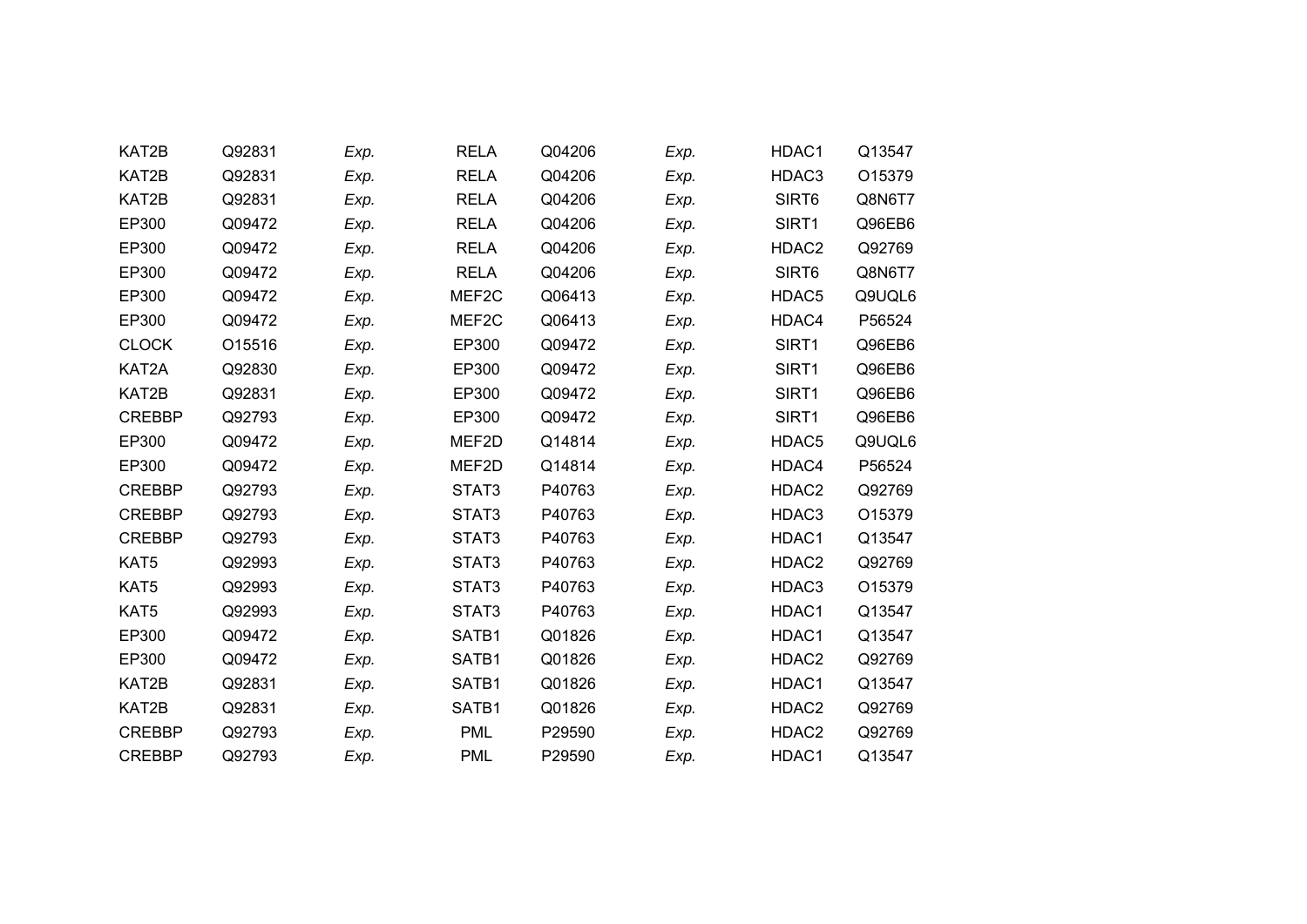| <b>CREBBP</b>    | Q92793 | Exp. | <b>PML</b>        | P29590 | Exp. | HDAC3             | O15379 |
|------------------|--------|------|-------------------|--------|------|-------------------|--------|
| EP300            | Q09472 | Exp. | <b>PML</b>        | P29590 | Exp. | HDAC2             | Q92769 |
| EP300            | Q09472 | Exp. | <b>PML</b>        | P29590 | Exp. | HDAC1             | Q13547 |
| EP300            | Q09472 | Exp. | <b>PML</b>        | P29590 | Exp. | HDAC3             | O15379 |
| KAT <sub>5</sub> | Q92993 | Exp. | ESR1              | P03372 | Exp. | HDAC1             | Q13547 |
| <b>CREBBP</b>    | Q92793 | Exp. | ESR <sub>1</sub>  | P03372 | Exp. | HDAC1             | Q13547 |
| KAT2B            | Q92831 | Exp. | HIF1A             | Q16665 | Exp. | HDAC2             | Q92769 |
| KAT2B            | Q92831 | Exp. | HIF1A             | Q16665 | Exp. | HDAC3             | O15379 |
| KAT2B            | Q92831 | Exp. | HIF1A             | Q16665 | Exp. | HDAC1             | Q13547 |
| <b>CREBBP</b>    | Q92793 | Exp. | HIF1A             | Q16665 | Exp. | HDAC2             | Q92769 |
| <b>CREBBP</b>    | Q92793 | Exp. | HIF1A             | Q16665 | Exp. | HDAC3             | O15379 |
| <b>CREBBP</b>    | Q92793 | Exp. | HIF1A             | Q16665 | Exp. | HDAC1             | Q13547 |
| EP300            | Q09472 | Exp. | HIF1A             | Q16665 | Exp. | HDAC <sub>2</sub> | Q92769 |
| EP300            | Q09472 | Exp. | HIF1A             | Q16665 | Exp. | HDAC3             | O15379 |
| EP300            | Q09472 | Exp. | HIF1A             | Q16665 | Exp. | HDAC1             | Q13547 |
| KAT2B            | Q92831 | Exp. | NRIP1             | P48552 | Exp. | HDAC5             | Q9UQL6 |
| KAT2B            | Q92831 | Exp. | NRIP1             | P48552 | Exp. | HDAC9             | Q9UKV0 |
| KAT2B            | Q92831 | Exp. | NRIP1             | P48552 | Exp. | HDAC1             | Q13547 |
| KAT2B            | Q92831 | Exp. | NRIP1             | P48552 | Exp. | HDAC <sub>2</sub> | Q92769 |
| KAT2B            | Q92831 | Exp. | NRIP1             | P48552 | Exp. | HDAC3             | O15379 |
| <b>CREBBP</b>    | Q92793 | Exp. | GCM1              | Q9NP62 | Exp. | HDAC3             | O15379 |
| <b>CREBBP</b>    | Q92793 | Exp. | GCM1              | Q9NP62 | Exp. | HDAC5             | Q9UQL6 |
| <b>CREBBP</b>    | Q92793 | Exp. | GCM1              | Q9NP62 | Exp. | HDAC1             | Q13547 |
| <b>CREBBP</b>    | Q92793 | Exp. | GCM1              | Q9NP62 | Exp. | HDAC4             | P56524 |
| <b>CREBBP</b>    | Q92793 | Exp. | SMAD <sub>2</sub> | Q15796 | Exp. | HDAC1             | Q13547 |
| EP300            | Q09472 | Exp. | MEF2A             | Q02078 | Exp. | HDAC5             | Q9UQL6 |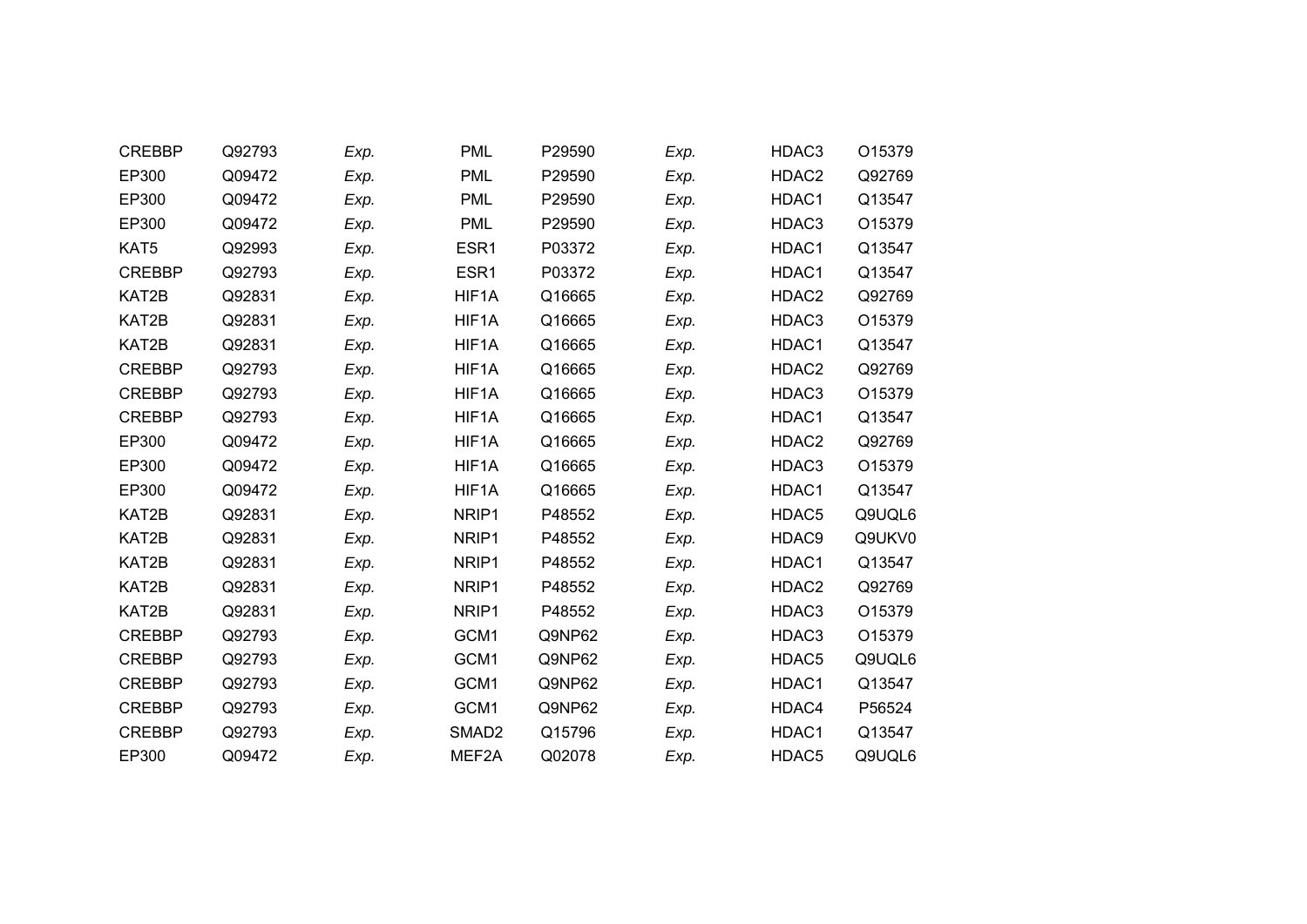| EP300             | Q09472 | Exp. | MEF2A            | Q02078 | Exp. | HDAC4             | P56524 |
|-------------------|--------|------|------------------|--------|------|-------------------|--------|
| EP300             | Q09472 | Exp. | MEF2A            | Q02078 | Exp. | HDAC9             | Q9UKV0 |
| KAT5              | Q92993 | Exp. | MDM <sub>2</sub> | Q00987 | Exp. | HDAC1             | Q13547 |
| <b>CREBBP</b>     | Q92793 | Exp. | MDM <sub>2</sub> | Q00987 | Exp. | HDAC1             | Q13547 |
| <b>CREBBP</b>     | Q92793 | Exp. | PPARGC1A         | Q9UBK2 | Exp. | SIRT1             | Q96EB6 |
| EP300             | Q09472 | Exp. | <b>THRA</b>      | P10827 | Exp. | HDAC2             | Q92769 |
| EP300             | Q09472 | Exp. | <b>THRA</b>      | P10827 | Exp. | HDAC3             | O15379 |
| <b>CREBBP</b>     | Q92793 | Exp. | <b>THRA</b>      | P10827 | Exp. | HDAC <sub>2</sub> | Q92769 |
| <b>CREBBP</b>     | Q92793 | Exp. | <b>THRA</b>      | P10827 | Exp. | HDAC3             | O15379 |
| <b>SRCAP</b>      | Q6ZRS2 | Exp. | <b>CREBBP</b>    | Q92793 | Exp. | HDAC3             | O15379 |
| <b>SRCAP</b>      | Q6ZRS2 | Exp. | <b>CREBBP</b>    | Q92793 | Exp. | HDAC1             | Q13547 |
| KAT2A             | Q92830 | Exp. | <b>CREBBP</b>    | Q92793 | Exp. | HDAC3             | O15379 |
| KAT2A             | Q92830 | Exp. | <b>CREBBP</b>    | Q92793 | Exp. | HDAC1             | Q13547 |
| KAT2B             | Q92831 | Exp. | <b>CREBBP</b>    | Q92793 | Exp. | HDAC3             | O15379 |
| KAT2B             | Q92831 | Exp. | <b>CREBBP</b>    | Q92793 | Exp. | HDAC1             | Q13547 |
| EP300             | Q09472 | Exp. | <b>CREBBP</b>    | Q92793 | Exp. | HDAC3             | O15379 |
| EP300             | Q09472 | Exp. | <b>CREBBP</b>    | Q92793 | Exp. | HDAC1             | Q13547 |
| <b>CREBBP</b>     | Q92793 | Exp. | RBBP7            | Q16576 | Exp. | HDAC2             | Q92769 |
| <b>CREBBP</b>     | Q92793 | Exp. | RBBP7            | Q16576 | Exp. | HDAC1             | Q13547 |
| EP300             | Q09472 | Exp. | HIST3H3          | Q16695 | Exp. | HDAC8             | Q9BY41 |
| KAT2B             | Q92831 | Exp. | HIST3H3          | Q16695 | Exp. | HDAC8             | Q9BY41 |
| <b>CREBBP</b>     | Q92793 | Exp. | HIST3H3          | Q16695 | Exp. | HDAC8             | Q9BY41 |
| HAT1              | O14929 | Exp. | <b>YWHAZ</b>     | P63104 | Exp. | HDAC4             | P56524 |
| HAT1              | O14929 | Exp. | <b>YWHAZ</b>     | P63104 | Exp. | HDAC7             | Q8WUI4 |
| KAT2A             | Q92830 | Exp. | XRCC5            | P13010 | Exp. | SIRT <sub>6</sub> | Q8N6T7 |
| MYST <sub>2</sub> | O95251 | Exp. | <b>VIM</b>       | P08670 | Exp. | SIRT6             | Q8N6T7 |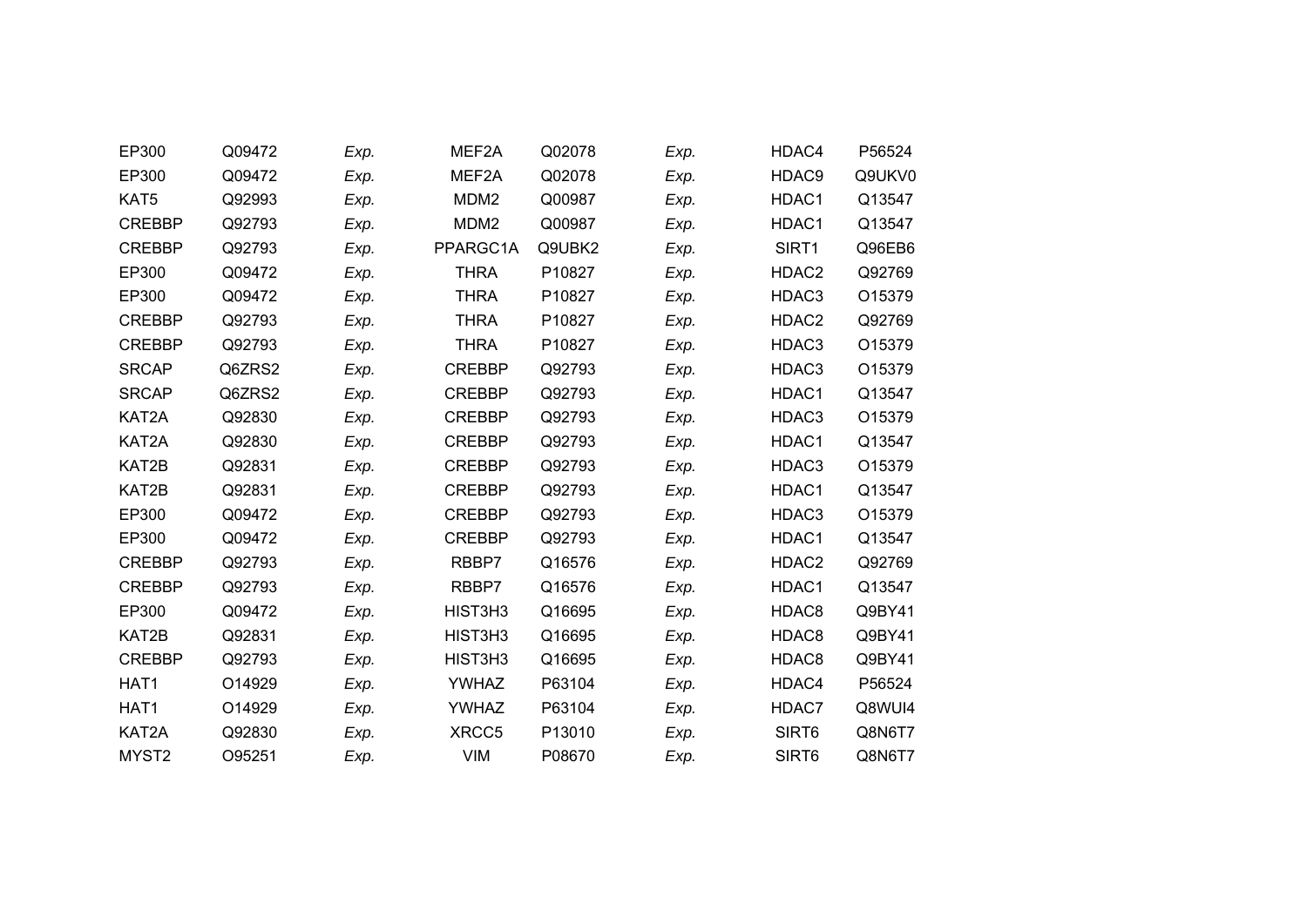| KAT2A         | Q92830 | Exp. | <b>USP22</b>      | Q9UPT9 | Exp. | SIRT1              | Q96EB6 |
|---------------|--------|------|-------------------|--------|------|--------------------|--------|
| EP300         | Q09472 | Exp. | UBE2I             | P63279 | Exp. | HDAC1              | Q13547 |
| EP300         | Q09472 | Exp. | UBE2I             | P63279 | Exp. | HDAC4              | P56524 |
| <b>CREBBP</b> | Q92793 | Exp. | SMARCA4           | P51532 | Exp. | HDAC2              | Q92769 |
| <b>CREBBP</b> | Q92793 | Exp. | RBBP4             | Q09028 | Exp. | HDAC2              | Q92769 |
| <b>CREBBP</b> | Q92793 | Exp. | RBBP4             | Q09028 | Exp. | HDAC3              | O15379 |
| <b>CREBBP</b> | Q92793 | Exp. | RBBP4             | Q09028 | Exp. | HDAC1              | Q13547 |
| <b>CREBBP</b> | Q92793 | Exp. | RBBP4             | Q09028 | Exp. | HDAC4              | P56524 |
| KAT2A         | Q92830 | Exp. | <b>PRKDC</b>      | P78527 | Exp. | SIRT6              | Q8N6T7 |
| EP300         | Q09472 | Exp. | <b>PCNA</b>       | P12004 | Exp. | HDAC1              | Q13547 |
| <b>SRCAP</b>  | Q6ZRS2 | Exp. | NCOR1             | O75376 | Exp. | HDAC4              | P56524 |
| <b>SRCAP</b>  | Q6ZRS2 | Exp. | NCOR1             | O75376 | Exp. | HDAC5              | Q9UQL6 |
| <b>SRCAP</b>  | Q6ZRS2 | Exp. | NCOR1             | O75376 | Exp. | HDAC9              | Q9UKV0 |
| <b>CREBBP</b> | Q92793 | Exp. | <b>MLL</b>        | Q03164 | Exp. | HDAC1              | Q13547 |
| MYST1         | Q9H7Z6 | Exp. | <b>MLL</b>        | Q03164 | Exp. | HDAC1              | Q13547 |
| <b>CREBBP</b> | Q92793 | Exp. | MDC1              | Q14676 | Exp. | HDAC <sub>10</sub> | Q969S8 |
| <b>CREBBP</b> | Q92793 | Exp. | MDC1              | Q14676 | Exp. | HDAC8              | Q9BY41 |
| EP300         | Q09472 | Exp. | MDC1              | Q14676 | Exp. | HDAC10             | Q969S8 |
| EP300         | Q09472 | Exp. | MDC1              | Q14676 | Exp. | HDAC8              | Q9BY41 |
| <b>CDYL</b>   | Q9Y232 | Exp. | HDAC2             | Q92769 | Exp. | HDAC10             | Q969S8 |
| <b>CDYL</b>   | Q9Y232 | Exp. | HDAC <sub>2</sub> | Q92769 | Exp. | HDAC1              | Q13547 |
| <b>CREBBP</b> | Q92793 | Exp. | HDAC1             | Q13547 | Exp. | HDAC3              | O15379 |
| <b>CREBBP</b> | Q92793 | Exp. | HDAC1             | Q13547 | Exp. | HDAC2              | Q92769 |
| <b>CREBBP</b> | Q92793 | Exp. | HDAC1             | Q13547 | Exp. | HDAC9              | Q9UKV0 |
| <b>CDYL</b>   | Q9Y232 | Exp. | HDAC1             | Q13547 | Exp. | HDAC3              | O15379 |
| <b>CDYL</b>   | Q9Y232 | Exp. | HDAC1             | Q13547 | Exp. | HDAC2              | Q92769 |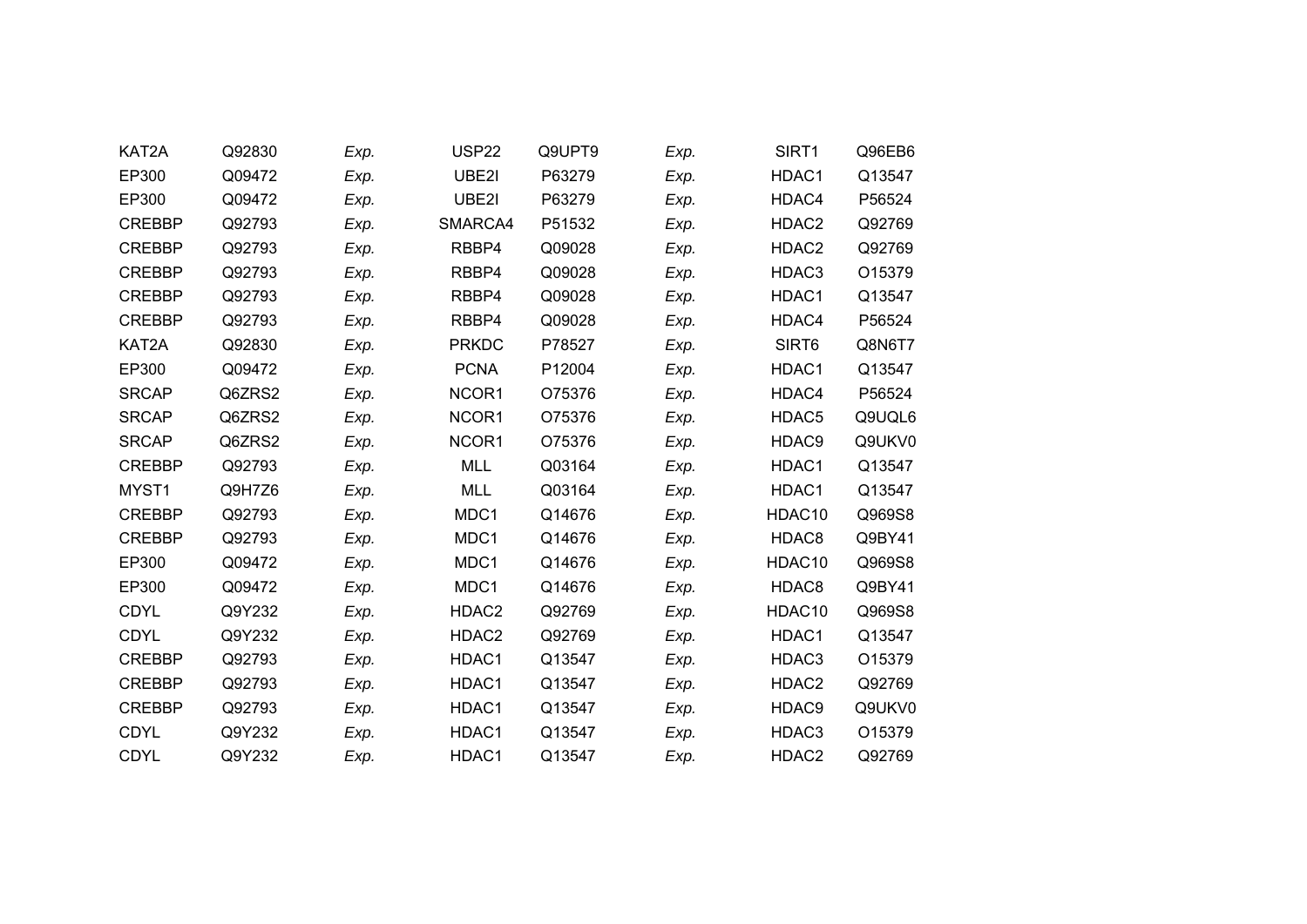| <b>CDYL</b>   | Q9Y232 | Exp.         | HDAC1       | Q13547 | Exp.         | HDAC9             | Q9UKV0 |
|---------------|--------|--------------|-------------|--------|--------------|-------------------|--------|
| KAT5          | Q92993 | Exp.         | ETV6        | P41212 | Exp.         | HDAC9             | Q9UKV0 |
| <b>CREBBP</b> | Q92793 | Exp.         | DDX5        | P17844 | Exp.         | HDAC1             | Q13547 |
| <b>CREBBP</b> | Q92793 | Exp.         | <b>DAXX</b> | Q9UER7 | Exp.         | HDAC2             | Q92769 |
| <b>CREBBP</b> | Q92793 | Exp.         | <b>DAXX</b> | Q9UER7 | Exp.         | HDAC3             | O15379 |
| <b>CREBBP</b> | Q92793 | Exp.         | <b>DAXX</b> | Q9UER7 | Exp.         | HDAC1             | Q13547 |
| <b>CREBBP</b> | Q92793 | Exp.         | CSNK2A1     | P68400 | Exp.         | HDAC1             | Q13547 |
| <b>CREBBP</b> | Q92793 | Exp.         | CSNK2A1     | P68400 | Exp.         | HDAC3             | O15379 |
| <b>CREBBP</b> | Q92793 | Exp.         | CSNK2A1     | P68400 | Exp.         | HDAC2             | Q92769 |
| EP300         | Q09472 | Exp.         | CHD4        | Q14839 | Exp.         | HDAC1             | Q13547 |
| <b>SRCAP</b>  | Q6ZRS2 | Exp.         | KAT2B       | Q92831 | Exp.         | SIRT <sub>2</sub> | Q8IXJ6 |
| <b>CREBBP</b> | Q92793 | Exp.         | KAT2B       | Q92831 | Exp.         | SIRT <sub>2</sub> | Q8IXJ6 |
| <b>CLOCK</b>  | O15516 | Exp.         | KAT2B       | Q92831 | Exp.         | SIRT2             | Q8IXJ6 |
| EP300         | Q09472 | Exp.         | KAT2B       | Q92831 | Exp.         | SIRT2             | Q8IXJ6 |
| <b>CREBBP</b> | Q92793 | Exp.         | CSNK2A2     | P19784 | Exp.         | HDAC1             | Q13547 |
| <b>CREBBP</b> | Q92793 | Exp.         | CSNK2A2     | P19784 | Exp.         | HDAC2             | Q92769 |
| <b>CREBBP</b> | Q92793 | Exp.         | CAMK4       | Q16566 | Exp.         | HDAC4             | P56524 |
| <b>CREBBP</b> | Q92793 | Exp.         | STAT2       | P52630 | Exp.         | HDAC1             | Q13547 |
| EP300         | Q09472 | Exp.         | STAT2       | P52630 | Exp.         | HDAC1             | Q13547 |
| <b>CREBBP</b> | Q92793 | Exp.         | GATA1       | P15976 | Exp.         | HDAC3             | O15379 |
| <b>CREBBP</b> | Q92793 | Exp.         | GATA1       | P15976 | Exp.         | HDAC4             | P56524 |
| <b>CREBBP</b> | Q92793 | Exp.         | GATA1       | P15976 | Exp.         | HDAC1             | Q13547 |
| <b>CREBBP</b> | Q92793 | Exp.         | GATA1       | P15976 | Exp.         | HDAC5             | Q9UQL6 |
| KAT2A         | Q92830 | Exp.         | <b>RBPJ</b> | Q06330 | Exp.         | HDAC1             | Q13547 |
| KAT2B         | Q92831 | Exp.         | <b>RBPJ</b> | Q06330 | Exp.         | HDAC1             | Q13547 |
| HAT1          | O14929 | Exp.; STRING | HIST1H4A    | P62805 | Exp.; STRING | HDAC8             | Q9BY41 |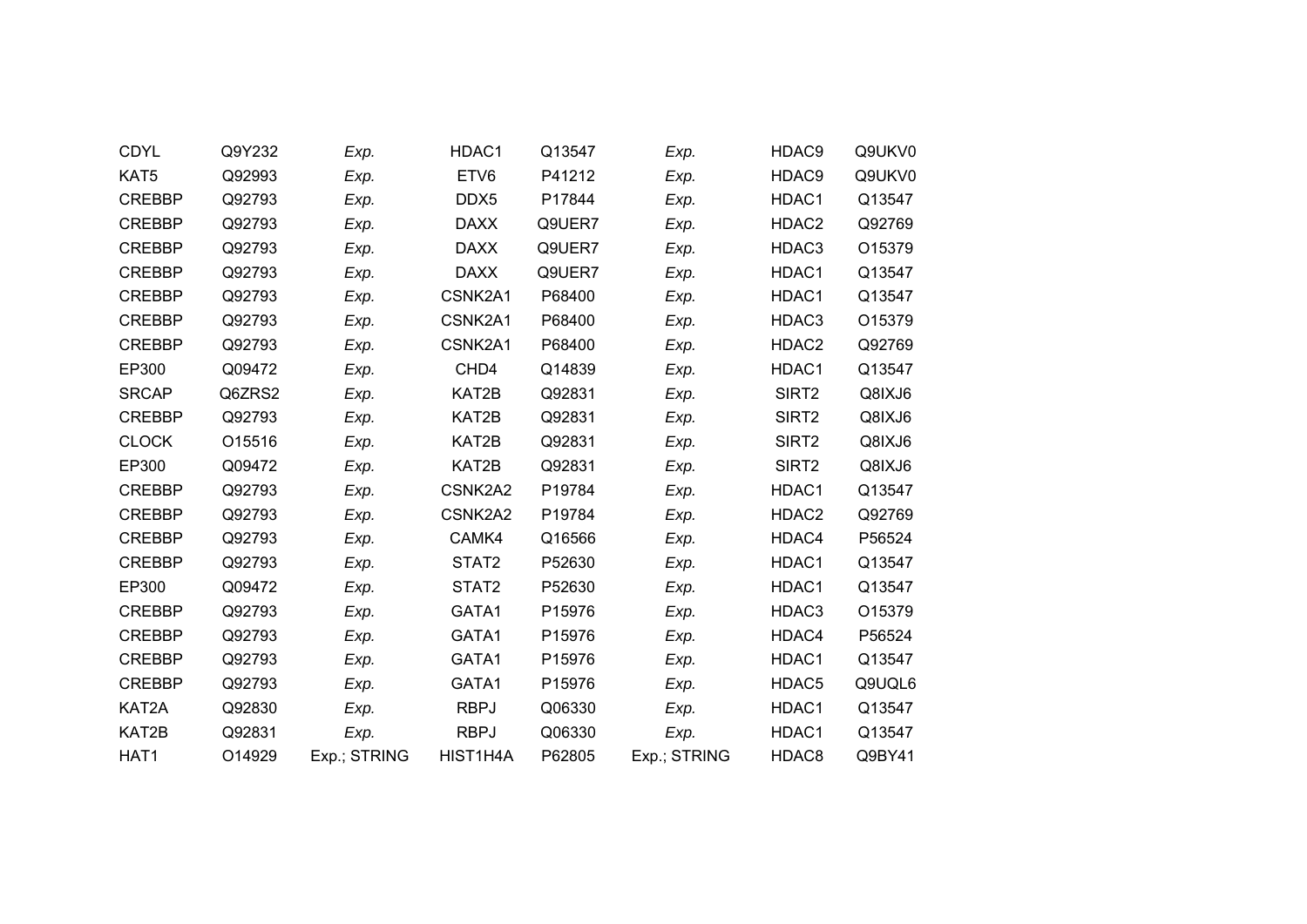| HAT1         | O14929 | Exp.; STRING  | HIST1H4A          | P62805 | Exp.; STRING  | HDAC4             | P56524 |
|--------------|--------|---------------|-------------------|--------|---------------|-------------------|--------|
| EP300        | Q09472 | Exp.; STRING  | HIST1H4A          | P62805 | Exp.; STRING  | HDAC8             | Q9BY41 |
| EP300        | Q09472 | Exp.; STRING  | HIST1H4A          | P62805 | Exp.; STRING  | HDAC4             | P56524 |
| KAT2B        | Q92831 | Exp.; STRING  | HIST1H4A          | P62805 | Exp.; STRING  | HDAC8             | Q9BY41 |
| KAT2B        | Q92831 | Exp.; STRING  | HIST1H4A          | P62805 | Exp.; STRING  | HDAC1             | Q13547 |
| KAT2B        | Q92831 | Exp.; STRING  | HIST1H4A          | P62805 | Exp.; STRING  | HDAC4             | P56524 |
| EP300        | Q09472 | Exp.; STRING  | BCL6              | P41182 | Exp.; STRING  | HDAC1             | Q13547 |
| EP300        | Q09472 | Exp.; STRING  | BCL6              | P41182 | Exp.; STRING  | HDAC4             | P56524 |
| EP300        | Q09472 | Exp.; STRING  | BCL6              | P41182 | Exp.; STRING  | HDAC7             | Q8WUI4 |
| EP300        | Q09472 | Exp.; STRING  | BCL6              | P41182 | Exp.; STRING  | HDAC9             | Q9UKV0 |
| EP300        | Q09472 | Exp.; STRING  | APEX1             | P27695 | Exp.; STRING  | HDAC1             | Q13547 |
| EP300        | Q09472 | Exp.; STRING  | ESR1              | P03372 | Exp.; STRING  | HDAC1             | Q13547 |
| KAT2B        | Q92831 | Exp.; STRING  | SMAD <sub>2</sub> | Q15796 | Exp.; STRING  | HDAC1             | Q13547 |
| EP300        | Q09472 | Exp.; STRING  | SMAD <sub>2</sub> | Q15796 | Exp.; STRING  | HDAC1             | Q13547 |
| EP300        | Q09472 | Exp.; STRING  | MDM <sub>2</sub>  | Q00987 | Exp.; STRING  | HDAC1             | Q13547 |
| KAT2B        | Q92831 | Exp.; STRING  | MDM <sub>2</sub>  | Q00987 | Exp.; STRING  | HDAC1             | Q13547 |
| GTF3C4       | Q9UKN8 | Exp.; STRING  | HIST3H3           | Q16695 | Exp.; STRING  | HDAC8             | Q9BY41 |
| EP300        | Q09472 | Exp.; STRING  | SNW1              | Q13573 | Exp.; STRING  | HDAC2             | Q92769 |
| <b>SRCAP</b> | Q6ZRS2 | Exp.; STRING  | NCOR1             | O75376 | Exp.; STRING  | HDAC7             | Q8WUI4 |
| <b>SRCAP</b> | Q6ZRS2 | Exp.; STRING  | NCOR1             | O75376 | Exp.; STRING  | HDAC3             | O15379 |
| EP300        | Q09472 | Exp.; STRING  | DDX5              | P17844 | Exp.; STRING  | HDAC1             | Q13547 |
| EP300        | Q09472 | <b>STRING</b> | <b>PDHX</b>       | O00330 | <b>STRING</b> | SIRT <sub>2</sub> | Q8IXJ6 |
| MYST1        | Q9H7Z6 | <b>STRING</b> | PRMT5             | O14744 | <b>STRING</b> | HDAC2             | Q92769 |
| MYST1        | Q9H7Z6 | <b>STRING</b> | PRMT5             | O14744 | <b>STRING</b> | HDAC1             | Q13547 |
| KAT2B        | Q92831 | <b>STRING</b> | SLC9A3R1          | O14745 | <b>STRING</b> | HDAC3             | O15379 |
| MYST3        | Q92794 | <b>STRING</b> | HAT1              | O14929 | <b>STRING</b> | HDAC4             | P56524 |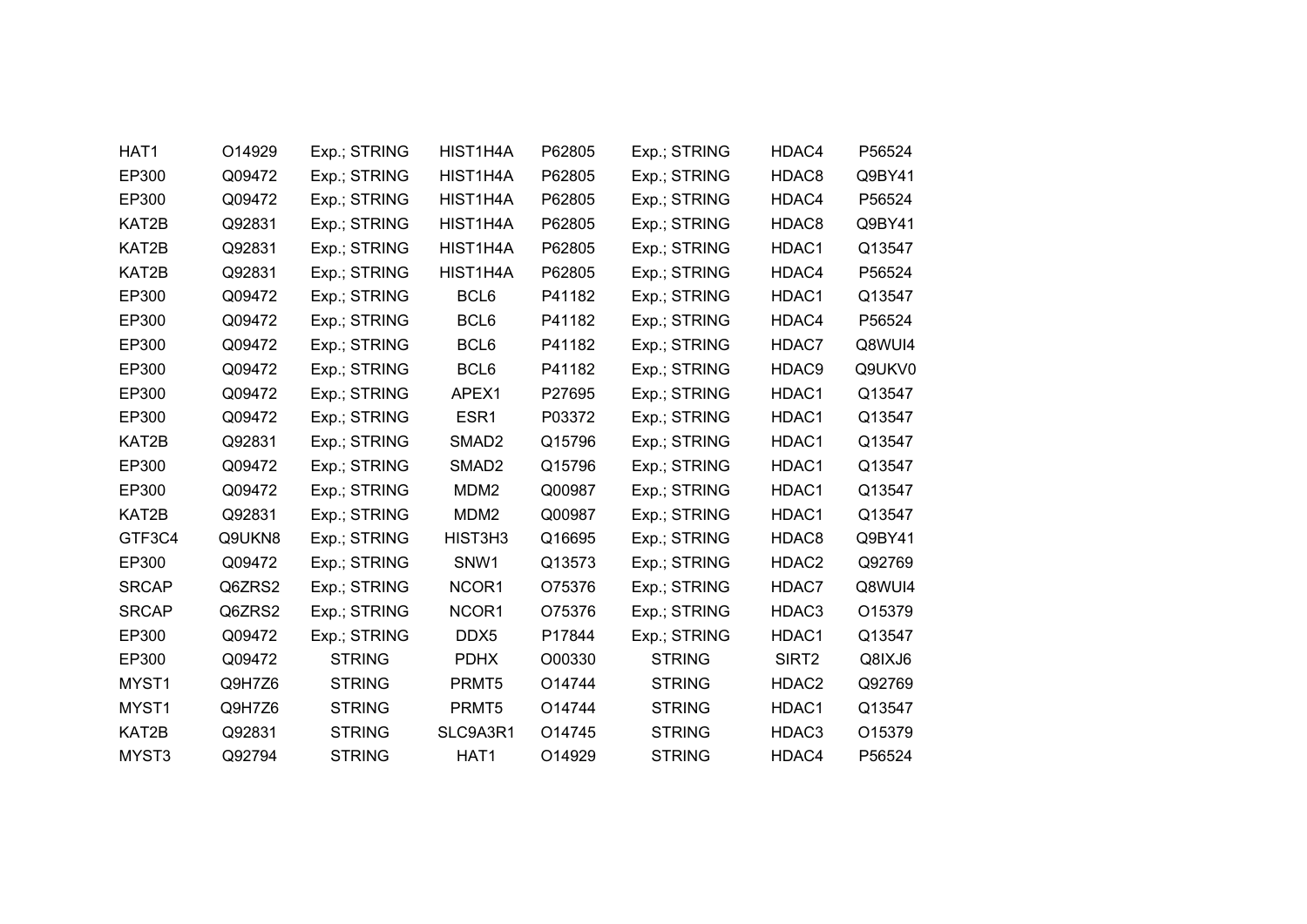| MYST3            | Q92794 | <b>STRING</b> | HAT1  | O14929 | <b>STRING</b> | HDAC3  | O15379 |  |
|------------------|--------|---------------|-------|--------|---------------|--------|--------|--|
| MYST3            | Q92794 | <b>STRING</b> | HAT1  | O14929 | <b>STRING</b> | HDAC7  | Q8WUI4 |  |
| MYST3            | Q92794 | <b>STRING</b> | HAT1  | O14929 | <b>STRING</b> | HDAC2  | Q92769 |  |
| MYST3            | Q92794 | <b>STRING</b> | HAT1  | O14929 | <b>STRING</b> | HDAC1  | Q13547 |  |
| MYST3            | Q92794 | <b>STRING</b> | HAT1  | O14929 | <b>STRING</b> | HDAC8  | Q9BY41 |  |
| MYST4            | Q8WYB5 | <b>STRING</b> | HAT1  | O14929 | <b>STRING</b> | HDAC4  | P56524 |  |
| MYST4            | Q8WYB5 | <b>STRING</b> | HAT1  | O14929 | <b>STRING</b> | HDAC3  | O15379 |  |
| MYST4            | Q8WYB5 | <b>STRING</b> | HAT1  | O14929 | <b>STRING</b> | HDAC7  | Q8WUI4 |  |
| MYST4            | Q8WYB5 | <b>STRING</b> | HAT1  | O14929 | <b>STRING</b> | HDAC2  | Q92769 |  |
| MYST4            | Q8WYB5 | <b>STRING</b> | HAT1  | O14929 | <b>STRING</b> | HDAC1  | Q13547 |  |
| MYST4            | Q8WYB5 | <b>STRING</b> | HAT1  | O14929 | <b>STRING</b> | HDAC8  | Q9BY41 |  |
| MYST1            | Q9H7Z6 | <b>STRING</b> | HAT1  | O14929 | <b>STRING</b> | HDAC4  | P56524 |  |
| MYST1            | Q9H7Z6 | <b>STRING</b> | HAT1  | O14929 | <b>STRING</b> | HDAC3  | O15379 |  |
| MYST1            | Q9H7Z6 | <b>STRING</b> | HAT1  | O14929 | <b>STRING</b> | HDAC7  | Q8WUI4 |  |
| MYST1            | Q9H7Z6 | <b>STRING</b> | HAT1  | O14929 | <b>STRING</b> | HDAC2  | Q92769 |  |
| MYST1            | Q9H7Z6 | <b>STRING</b> | HAT1  | O14929 | <b>STRING</b> | HDAC1  | Q13547 |  |
| MYST1            | Q9H7Z6 | <b>STRING</b> | HAT1  | O14929 | <b>STRING</b> | HDAC8  | Q9BY41 |  |
| EP300            | Q09472 | <b>STRING</b> | SMAD7 | O15105 | <b>STRING</b> | HDAC4  | P56524 |  |
| EP300            | Q09472 | <b>STRING</b> | SMAD7 | O15105 | <b>STRING</b> | HDAC11 | Q96DB2 |  |
| EP300            | Q09472 | <b>STRING</b> | SMAD7 | O15105 | <b>STRING</b> | HDAC3  | O15379 |  |
| EP300            | Q09472 | <b>STRING</b> | SMAD7 | O15105 | <b>STRING</b> | HDAC7  | Q8WUI4 |  |
| EP300            | Q09472 | <b>STRING</b> | SMAD7 | O15105 | <b>STRING</b> | HDAC2  | Q92769 |  |
| EP300            | Q09472 | <b>STRING</b> | SMAD7 | O15105 | <b>STRING</b> | HDAC1  | Q13547 |  |
| EP300            | Q09472 | <b>STRING</b> | SMAD7 | O15105 | <b>STRING</b> | HDAC8  | Q9BY41 |  |
| HAT1             | O14929 | <b>STRING</b> | SMAD7 | O15105 | <b>STRING</b> | HDAC4  | P56524 |  |
| HAT <sub>1</sub> | O14929 | <b>STRING</b> | SMAD7 | O15105 | <b>STRING</b> | HDAC11 | Q96DB2 |  |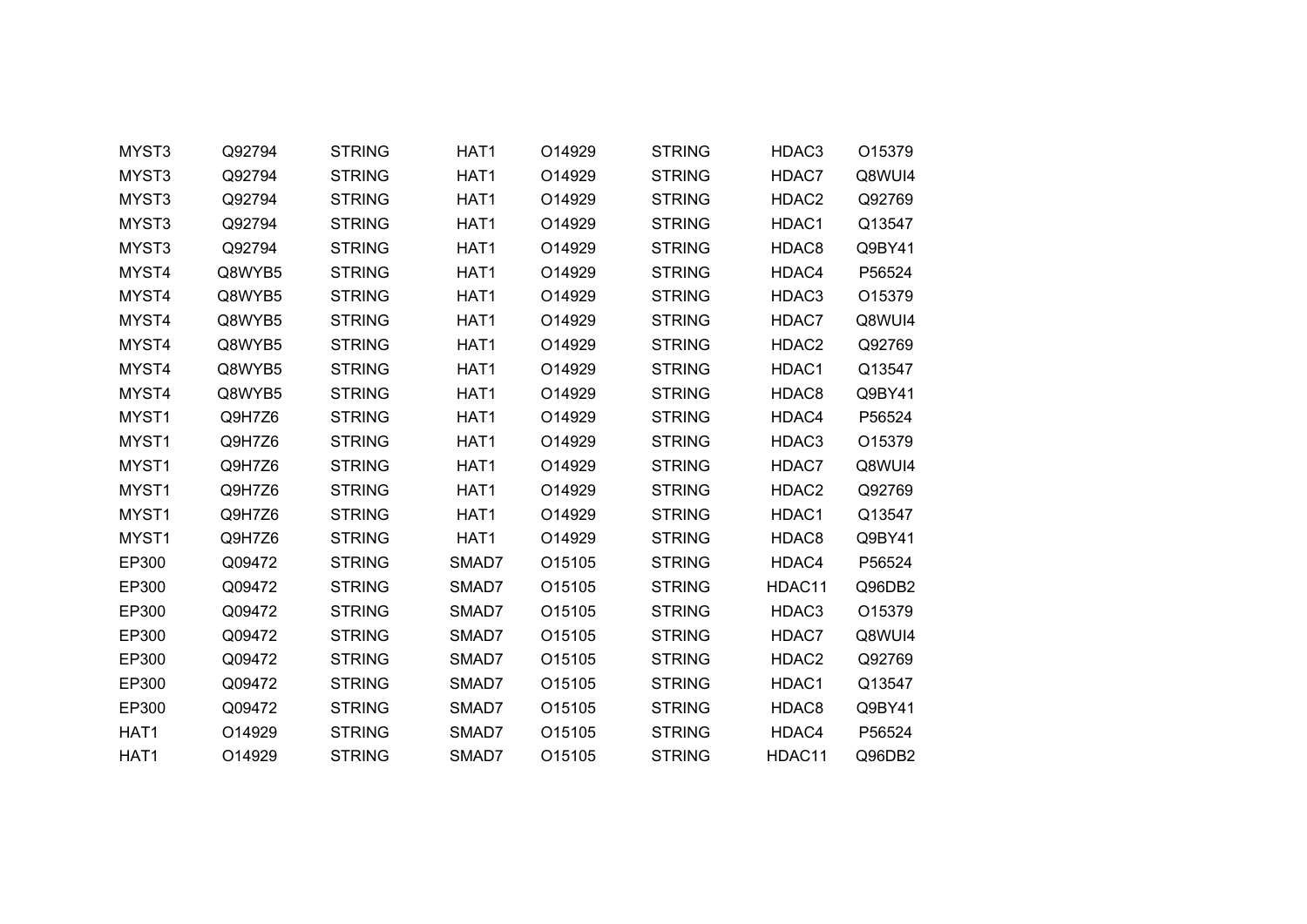| HAT1             | O14929 | <b>STRING</b> | SMAD7              | O15105 | <b>STRING</b> | HDAC3             | O15379 |
|------------------|--------|---------------|--------------------|--------|---------------|-------------------|--------|
| HAT1             | O14929 | <b>STRING</b> | SMAD7              | O15105 | <b>STRING</b> | HDAC7             | Q8WUI4 |
| HAT <sub>1</sub> | O14929 | <b>STRING</b> | SMAD7              | O15105 | <b>STRING</b> | HDAC2             | Q92769 |
| HAT1             | O14929 | <b>STRING</b> | SMAD7              | O15105 | <b>STRING</b> | HDAC1             | Q13547 |
| HAT1             | O14929 | <b>STRING</b> | SMAD7              | O15105 | <b>STRING</b> | HDAC8             | Q9BY41 |
| MYST1            | Q9H7Z6 | <b>STRING</b> | ATXN7              | O15265 | <b>STRING</b> | HDAC7             | Q8WUI4 |
| MYST4            | Q8WYB5 | <b>STRING</b> | PMM <sub>2</sub>   | O15305 | <b>STRING</b> | HDAC7             | Q8WUI4 |
| MYST4            | Q8WYB5 | <b>STRING</b> | PMM <sub>2</sub>   | O15305 | <b>STRING</b> | HDAC1             | Q13547 |
| MYST1            | Q9H7Z6 | <b>STRING</b> | HDAC3              | O15379 | <b>STRING</b> | HDAC7             | Q8WUI4 |
| MYST1            | Q9H7Z6 | <b>STRING</b> | HDAC3              | O15379 | <b>STRING</b> | HDAC2             | Q92769 |
| MYST1            | Q9H7Z6 | <b>STRING</b> | HDAC3              | O15379 | <b>STRING</b> | HDAC1             | Q13547 |
| MYST1            | Q9H7Z6 | <b>STRING</b> | HDAC3              | O15379 | <b>STRING</b> | HDAC8             | Q9BY41 |
| <b>CLOCK</b>     | O15516 | <b>STRING</b> | HDAC3              | O15379 | <b>STRING</b> | HDAC7             | Q8WUI4 |
| <b>CLOCK</b>     | O15516 | <b>STRING</b> | HDAC3              | O15379 | <b>STRING</b> | HDAC2             | Q92769 |
| <b>CLOCK</b>     | O15516 | <b>STRING</b> | HDAC3              | O15379 | <b>STRING</b> | HDAC1             | Q13547 |
| <b>CLOCK</b>     | O15516 | <b>STRING</b> | HDAC3              | O15379 | <b>STRING</b> | HDAC8             | Q9BY41 |
| EP300            | Q09472 | <b>STRING</b> | GSTZ1              | O43708 | <b>STRING</b> | HDAC9             | Q9UKV0 |
| EP300            | Q09472 | <b>STRING</b> | GSTZ1              | O43708 | <b>STRING</b> | HDAC1             | Q13547 |
| KAT2B            | Q92831 | <b>STRING</b> | <b>SGTA</b>        | O43765 | <b>STRING</b> | HDAC7             | Q8WUI4 |
| EP300            | Q09472 | <b>STRING</b> | CCNT1              | O60563 | <b>STRING</b> | HDAC2             | Q92769 |
| EP300            | Q09472 | <b>STRING</b> | CCNT1              | O60563 | <b>STRING</b> | HDAC1             | Q13547 |
| KAT2B            | Q92831 | <b>STRING</b> | CCNT1              | O60563 | <b>STRING</b> | HDAC2             | Q92769 |
| KAT2B            | Q92831 | <b>STRING</b> | CCNT1              | O60563 | <b>STRING</b> | HDAC1             | Q13547 |
| <b>CLOCK</b>     | O15516 | <b>STRING</b> | H <sub>2</sub> AFY | O75367 | <b>STRING</b> | HDAC <sub>2</sub> | Q92769 |
| <b>CLOCK</b>     | O15516 | <b>STRING</b> | H <sub>2</sub> AFY | O75367 | <b>STRING</b> | HDAC1             | Q13547 |
| <b>CLOCK</b>     | O15516 | <b>STRING</b> | H <sub>2</sub> AFY | O75367 | <b>STRING</b> | HDAC8             | Q9BY41 |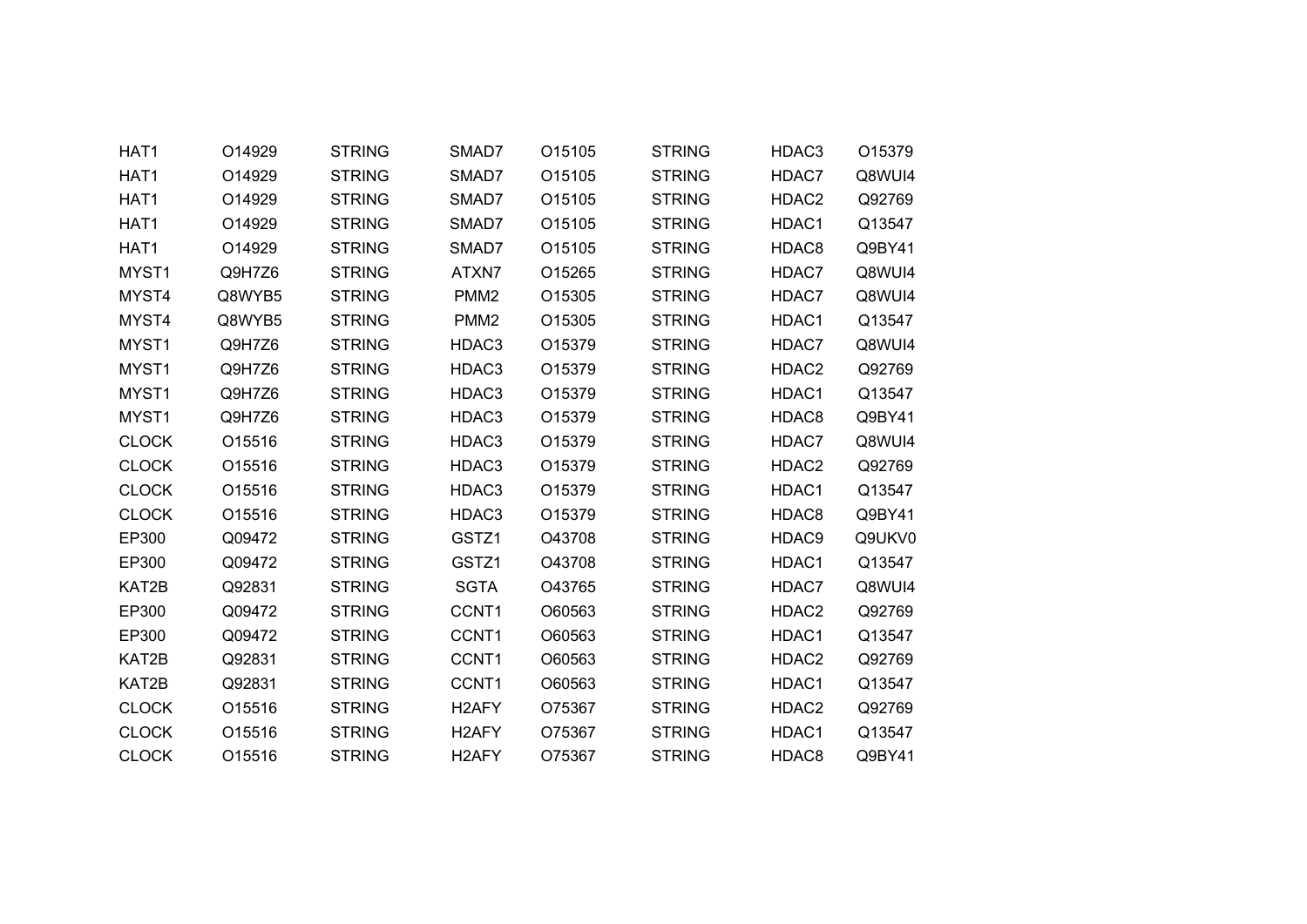| MYST4        | Q8WYB5 | <b>STRING</b> | NCOR1  | O75376 | <b>STRING</b> | HDAC11 | Q96DB2 |  |
|--------------|--------|---------------|--------|--------|---------------|--------|--------|--|
| MYST4        | Q8WYB5 | <b>STRING</b> | NCOR1  | O75376 | <b>STRING</b> | HDAC3  | O15379 |  |
| MYST4        | Q8WYB5 | <b>STRING</b> | NCOR1  | O75376 | <b>STRING</b> | HDAC7  | Q8WUI4 |  |
| MYST4        | Q8WYB5 | <b>STRING</b> | NCOR1  | O75376 | <b>STRING</b> | HDAC2  | Q92769 |  |
| MYST4        | Q8WYB5 | <b>STRING</b> | NCOR1  | O75376 | <b>STRING</b> | HDAC1  | Q13547 |  |
| MYST4        | Q8WYB5 | <b>STRING</b> | NCOR1  | O75376 | <b>STRING</b> | HDAC8  | Q9BY41 |  |
| MYST1        | Q9H7Z6 | <b>STRING</b> | NCOR1  | O75376 | <b>STRING</b> | HDAC11 | Q96DB2 |  |
| MYST1        | Q9H7Z6 | <b>STRING</b> | NCOR1  | O75376 | <b>STRING</b> | HDAC3  | O15379 |  |
| MYST1        | Q9H7Z6 | <b>STRING</b> | NCOR1  | O75376 | <b>STRING</b> | HDAC7  | Q8WUI4 |  |
| MYST1        | Q9H7Z6 | <b>STRING</b> | NCOR1  | O75376 | <b>STRING</b> | HDAC2  | Q92769 |  |
| MYST1        | Q9H7Z6 | <b>STRING</b> | NCOR1  | O75376 | <b>STRING</b> | HDAC1  | Q13547 |  |
| MYST1        | Q9H7Z6 | <b>STRING</b> | NCOR1  | O75376 | <b>STRING</b> | HDAC8  | Q9BY41 |  |
| <b>SRCAP</b> | Q6ZRS2 | <b>STRING</b> | NCOR1  | O75376 | <b>STRING</b> | HDAC11 | Q96DB2 |  |
| <b>SRCAP</b> | Q6ZRS2 | <b>STRING</b> | NCOR1  | O75376 | <b>STRING</b> | HDAC2  | Q92769 |  |
| <b>SRCAP</b> | Q6ZRS2 | <b>STRING</b> | NCOR1  | O75376 | <b>STRING</b> | HDAC1  | Q13547 |  |
| <b>SRCAP</b> | Q6ZRS2 | <b>STRING</b> | NCOR1  | O75376 | <b>STRING</b> | HDAC8  | Q9BY41 |  |
| <b>CLOCK</b> | O15516 | <b>STRING</b> | NCOR1  | O75376 | <b>STRING</b> | HDAC11 | Q96DB2 |  |
| <b>CLOCK</b> | O15516 | <b>STRING</b> | NCOR1  | O75376 | <b>STRING</b> | HDAC3  | O15379 |  |
| <b>CLOCK</b> | O15516 | <b>STRING</b> | NCOR1  | O75376 | <b>STRING</b> | HDAC7  | Q8WUI4 |  |
| <b>CLOCK</b> | O15516 | <b>STRING</b> | NCOR1  | O75376 | <b>STRING</b> | HDAC2  | Q92769 |  |
| <b>CLOCK</b> | O15516 | <b>STRING</b> | NCOR1  | O75376 | <b>STRING</b> | HDAC1  | Q13547 |  |
| <b>CLOCK</b> | O15516 | <b>STRING</b> | NCOR1  | O75376 | <b>STRING</b> | HDAC8  | Q9BY41 |  |
| KAT2A        | Q92830 | <b>STRING</b> | TADA2A | O75478 | <b>STRING</b> | HDAC7  | Q8WUI4 |  |
| KAT2A        | Q92830 | <b>STRING</b> | TADA2A | O75478 | <b>STRING</b> | HDAC1  | Q13547 |  |
| ELP3         | Q9H9T3 | <b>STRING</b> | TADA2A | O75478 | <b>STRING</b> | HDAC7  | Q8WUI4 |  |
| ELP3         | Q9H9T3 | <b>STRING</b> | TADA2A | O75478 | <b>STRING</b> | HDAC1  | Q13547 |  |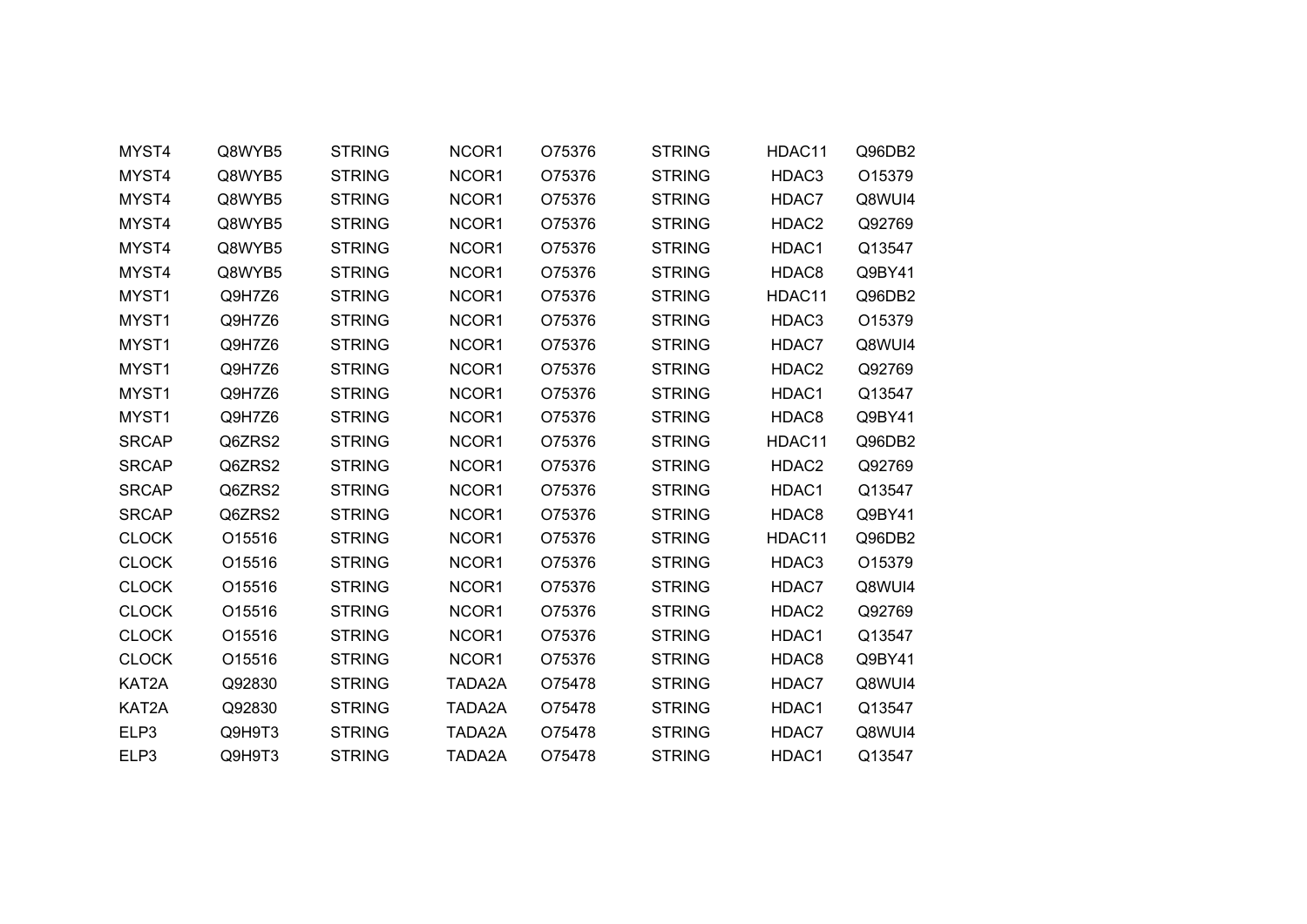| MYST2 | O95251 | <b>STRING</b> | TADA2A            | O75478 | <b>STRING</b> | HDAC7  | Q8WUI4 |
|-------|--------|---------------|-------------------|--------|---------------|--------|--------|
| MYST2 | O95251 | <b>STRING</b> | TADA2A            | O75478 | <b>STRING</b> | HDAC1  | Q13547 |
| EP300 | Q09472 | <b>STRING</b> | TADA2A            | O75478 | <b>STRING</b> | HDAC7  | Q8WUI4 |
| EP300 | Q09472 | <b>STRING</b> | TADA2A            | O75478 | <b>STRING</b> | HDAC1  | Q13547 |
| KAT2B | Q92831 | <b>STRING</b> | TADA2A            | O75478 | <b>STRING</b> | HDAC7  | Q8WUI4 |
| KAT2B | Q92831 | <b>STRING</b> | TADA2A            | O75478 | <b>STRING</b> | HDAC1  | Q13547 |
| MYST3 | Q92794 | <b>STRING</b> | TADA2A            | O75478 | <b>STRING</b> | HDAC7  | Q8WUI4 |
| MYST3 | Q92794 | <b>STRING</b> | TADA2A            | O75478 | <b>STRING</b> | HDAC1  | Q13547 |
| MYST4 | Q8WYB5 | <b>STRING</b> | TADA2A            | O75478 | <b>STRING</b> | HDAC7  | Q8WUI4 |
| MYST4 | Q8WYB5 | <b>STRING</b> | TADA2A            | O75478 | <b>STRING</b> | HDAC1  | Q13547 |
| MYST1 | Q9H7Z6 | <b>STRING</b> | TADA2A            | O75478 | <b>STRING</b> | HDAC7  | Q8WUI4 |
| MYST1 | Q9H7Z6 | <b>STRING</b> | TADA2A            | O75478 | <b>STRING</b> | HDAC1  | Q13547 |
| MYST1 | Q9H7Z6 | <b>STRING</b> | MTA <sub>2</sub>  | O94776 | <b>STRING</b> | HDAC11 | Q96DB2 |
| MYST1 | Q9H7Z6 | <b>STRING</b> | MTA <sub>2</sub>  | O94776 | <b>STRING</b> | HDAC3  | O15379 |
| MYST1 | Q9H7Z6 | <b>STRING</b> | MTA <sub>2</sub>  | O94776 | <b>STRING</b> | HDAC7  | Q8WUI4 |
| MYST1 | Q9H7Z6 | <b>STRING</b> | MTA <sub>2</sub>  | O94776 | <b>STRING</b> | HDAC2  | Q92769 |
| MYST1 | Q9H7Z6 | <b>STRING</b> | MTA <sub>2</sub>  | O94776 | <b>STRING</b> | HDAC1  | Q13547 |
| MYST1 | Q9H7Z6 | <b>STRING</b> | MTA <sub>2</sub>  | O94776 | <b>STRING</b> | HDAC8  | Q9BY41 |
| EP300 | Q09472 | <b>STRING</b> | MYST <sub>2</sub> | O95251 | <b>STRING</b> | HDAC9  | Q9UKV0 |
| EP300 | Q09472 | <b>STRING</b> | MYST <sub>2</sub> | O95251 | <b>STRING</b> | HDAC4  | P56524 |
| EP300 | Q09472 | <b>STRING</b> | MYST <sub>2</sub> | O95251 | <b>STRING</b> | HDAC3  | O15379 |
| EP300 | Q09472 | <b>STRING</b> | MYST2             | O95251 | <b>STRING</b> | HDAC7  | Q8WUI4 |
| EP300 | Q09472 | <b>STRING</b> | MYST <sub>2</sub> | O95251 | <b>STRING</b> | HDAC2  | Q92769 |
| EP300 | Q09472 | <b>STRING</b> | MYST <sub>2</sub> | O95251 | <b>STRING</b> | HDAC1  | Q13547 |
| EP300 | Q09472 | <b>STRING</b> | MYST2             | O95251 | <b>STRING</b> | HDAC8  | Q9BY41 |
| KAT2B | Q92831 | <b>STRING</b> | MYST <sub>2</sub> | O95251 | <b>STRING</b> | HDAC9  | Q9UKV0 |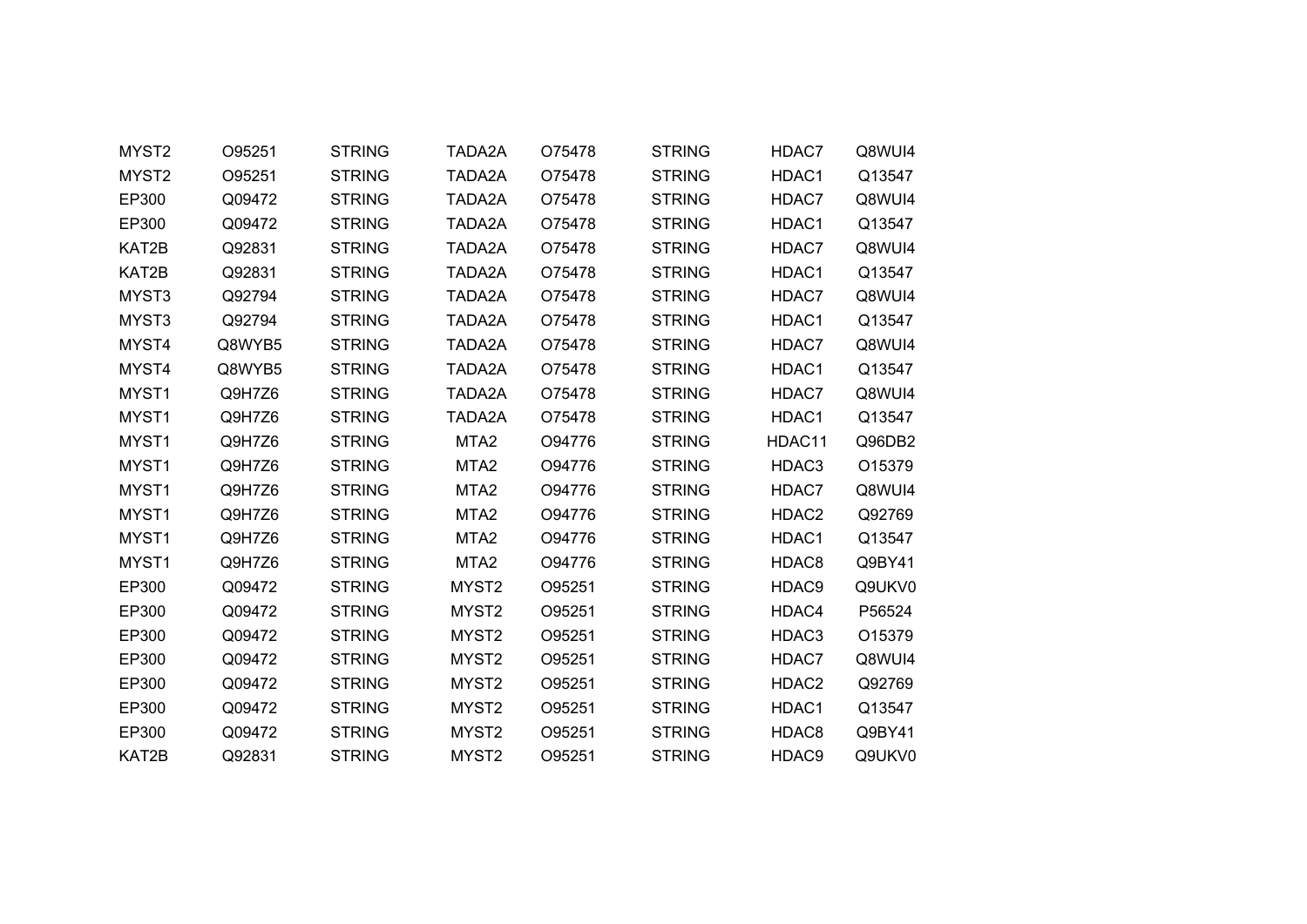| KAT2B            | Q92831 | <b>STRING</b> | MYST2             | O95251 | <b>STRING</b> | HDAC4 | P56524 |  |
|------------------|--------|---------------|-------------------|--------|---------------|-------|--------|--|
| KAT2B            | Q92831 | <b>STRING</b> | MYST <sub>2</sub> | O95251 | <b>STRING</b> | HDAC3 | O15379 |  |
| KAT2B            | Q92831 | <b>STRING</b> | MYST <sub>2</sub> | O95251 | <b>STRING</b> | HDAC7 | Q8WUI4 |  |
| KAT2B            | Q92831 | <b>STRING</b> | MYST <sub>2</sub> | O95251 | <b>STRING</b> | HDAC2 | Q92769 |  |
| KAT2B            | Q92831 | <b>STRING</b> | MYST <sub>2</sub> | O95251 | <b>STRING</b> | HDAC1 | Q13547 |  |
| KAT2B            | Q92831 | <b>STRING</b> | MYST <sub>2</sub> | O95251 | <b>STRING</b> | HDAC8 | Q9BY41 |  |
| HAT1             | O14929 | <b>STRING</b> | MYST <sub>2</sub> | O95251 | <b>STRING</b> | HDAC9 | Q9UKV0 |  |
| HAT1             | O14929 | <b>STRING</b> | MYST <sub>2</sub> | O95251 | <b>STRING</b> | HDAC4 | P56524 |  |
| HAT1             | O14929 | <b>STRING</b> | MYST <sub>2</sub> | O95251 | <b>STRING</b> | HDAC3 | O15379 |  |
| HAT1             | O14929 | <b>STRING</b> | MYST <sub>2</sub> | O95251 | <b>STRING</b> | HDAC7 | Q8WUI4 |  |
| HAT1             | O14929 | <b>STRING</b> | MYST2             | O95251 | <b>STRING</b> | HDAC2 | Q92769 |  |
| HAT1             | O14929 | <b>STRING</b> | MYST <sub>2</sub> | O95251 | <b>STRING</b> | HDAC1 | Q13547 |  |
| HAT <sub>1</sub> | O14929 | <b>STRING</b> | MYST <sub>2</sub> | O95251 | <b>STRING</b> | HDAC8 | Q9BY41 |  |
| MYST3            | Q92794 | <b>STRING</b> | MYST <sub>2</sub> | O95251 | <b>STRING</b> | HDAC9 | Q9UKV0 |  |
| MYST3            | Q92794 | <b>STRING</b> | MYST <sub>2</sub> | O95251 | <b>STRING</b> | HDAC4 | P56524 |  |
| MYST3            | Q92794 | <b>STRING</b> | MYST <sub>2</sub> | O95251 | <b>STRING</b> | HDAC3 | O15379 |  |
| MYST3            | Q92794 | <b>STRING</b> | MYST2             | O95251 | <b>STRING</b> | HDAC7 | Q8WUI4 |  |
| MYST3            | Q92794 | <b>STRING</b> | MYST <sub>2</sub> | O95251 | <b>STRING</b> | HDAC2 | Q92769 |  |
| MYST3            | Q92794 | <b>STRING</b> | MYST <sub>2</sub> | O95251 | <b>STRING</b> | HDAC1 | Q13547 |  |
| MYST3            | Q92794 | <b>STRING</b> | MYST <sub>2</sub> | O95251 | <b>STRING</b> | HDAC8 | Q9BY41 |  |
| MYST4            | Q8WYB5 | <b>STRING</b> | MYST <sub>2</sub> | O95251 | <b>STRING</b> | HDAC9 | Q9UKV0 |  |
| MYST4            | Q8WYB5 | <b>STRING</b> | MYST <sub>2</sub> | O95251 | <b>STRING</b> | HDAC4 | P56524 |  |
| MYST4            | Q8WYB5 | <b>STRING</b> | MYST <sub>2</sub> | O95251 | <b>STRING</b> | HDAC3 | O15379 |  |
| MYST4            | Q8WYB5 | <b>STRING</b> | MYST <sub>2</sub> | O95251 | <b>STRING</b> | HDAC7 | Q8WUI4 |  |
| MYST4            | Q8WYB5 | <b>STRING</b> | MYST2             | O95251 | <b>STRING</b> | HDAC2 | Q92769 |  |
| MYST4            | Q8WYB5 | <b>STRING</b> | MYST <sub>2</sub> | O95251 | <b>STRING</b> | HDAC1 | Q13547 |  |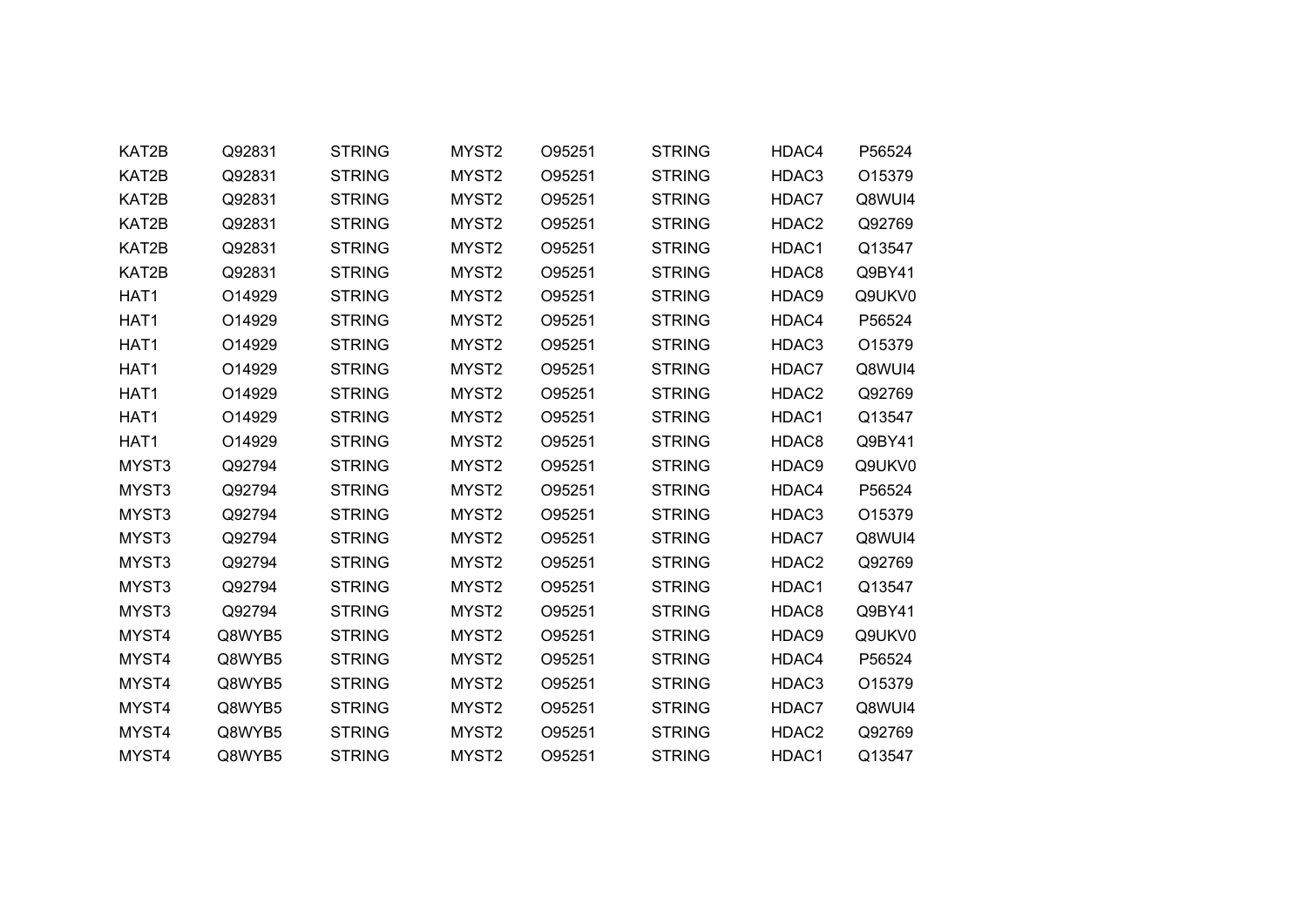| MYST4        | Q8WYB5 | <b>STRING</b> | MYST2             | O95251 | <b>STRING</b> | HDAC8             | Q9BY41 |  |
|--------------|--------|---------------|-------------------|--------|---------------|-------------------|--------|--|
| <b>SRCAP</b> | Q6ZRS2 | <b>STRING</b> | MYST2             | O95251 | <b>STRING</b> | HDAC9             | Q9UKV0 |  |
| <b>SRCAP</b> | Q6ZRS2 | <b>STRING</b> | MYST <sub>2</sub> | O95251 | <b>STRING</b> | HDAC4             | P56524 |  |
| <b>SRCAP</b> | Q6ZRS2 | <b>STRING</b> | MYST2             | O95251 | <b>STRING</b> | HDAC3             | O15379 |  |
| <b>SRCAP</b> | Q6ZRS2 | <b>STRING</b> | MYST <sub>2</sub> | O95251 | <b>STRING</b> | HDAC7             | Q8WUI4 |  |
| <b>SRCAP</b> | Q6ZRS2 | <b>STRING</b> | MYST <sub>2</sub> | O95251 | <b>STRING</b> | HDAC2             | Q92769 |  |
| <b>SRCAP</b> | Q6ZRS2 | <b>STRING</b> | MYST2             | O95251 | <b>STRING</b> | HDAC1             | Q13547 |  |
| <b>SRCAP</b> | Q6ZRS2 | <b>STRING</b> | MYST <sub>2</sub> | O95251 | <b>STRING</b> | HDAC8             | Q9BY41 |  |
| MGEA5        | O60502 | <b>STRING</b> | MYST2             | O95251 | <b>STRING</b> | HDAC9             | Q9UKV0 |  |
| MGEA5        | O60502 | <b>STRING</b> | MYST <sub>2</sub> | O95251 | <b>STRING</b> | HDAC4             | P56524 |  |
| MGEA5        | O60502 | <b>STRING</b> | MYST <sub>2</sub> | O95251 | <b>STRING</b> | HDAC3             | O15379 |  |
| MGEA5        | O60502 | <b>STRING</b> | MYST <sub>2</sub> | O95251 | <b>STRING</b> | HDAC7             | Q8WUI4 |  |
| MGEA5        | O60502 | <b>STRING</b> | MYST <sub>2</sub> | O95251 | <b>STRING</b> | HDAC2             | Q92769 |  |
| MGEA5        | O60502 | <b>STRING</b> | MYST <sub>2</sub> | O95251 | <b>STRING</b> | HDAC1             | Q13547 |  |
| MGEA5        | O60502 | <b>STRING</b> | MYST2             | O95251 | <b>STRING</b> | HDAC8             | Q9BY41 |  |
| GTF3C4       | Q9UKN8 | <b>STRING</b> | MYST <sub>2</sub> | O95251 | <b>STRING</b> | HDAC9             | Q9UKV0 |  |
| GTF3C4       | Q9UKN8 | <b>STRING</b> | MYST <sub>2</sub> | O95251 | <b>STRING</b> | HDAC4             | P56524 |  |
| GTF3C4       | Q9UKN8 | <b>STRING</b> | MYST <sub>2</sub> | O95251 | <b>STRING</b> | HDAC3             | O15379 |  |
| GTF3C4       | Q9UKN8 | <b>STRING</b> | MYST2             | O95251 | <b>STRING</b> | HDAC7             | Q8WUI4 |  |
| GTF3C4       | Q9UKN8 | <b>STRING</b> | MYST2             | O95251 | <b>STRING</b> | HDAC2             | Q92769 |  |
| GTF3C4       | Q9UKN8 | <b>STRING</b> | MYST <sub>2</sub> | O95251 | <b>STRING</b> | HDAC1             | Q13547 |  |
| GTF3C4       | Q9UKN8 | <b>STRING</b> | MYST2             | O95251 | <b>STRING</b> | HDAC8             | Q9BY41 |  |
| MYST1        | Q9H7Z6 | <b>STRING</b> | GGPS1             | O95749 | <b>STRING</b> | HDAC7             | Q8WUI4 |  |
| MYST1        | Q9H7Z6 | <b>STRING</b> | GLUD1             | P00367 | <b>STRING</b> | HDAC7             | Q8WUI4 |  |
| MYST1        | Q9H7Z6 | <b>STRING</b> | F13A1             | P00488 | <b>STRING</b> | HDAC7             | Q8WUI4 |  |
| KAT2A        | Q92830 | <b>STRING</b> | ESR <sub>1</sub>  | P03372 | <b>STRING</b> | HDAC <sub>5</sub> | Q9UQL6 |  |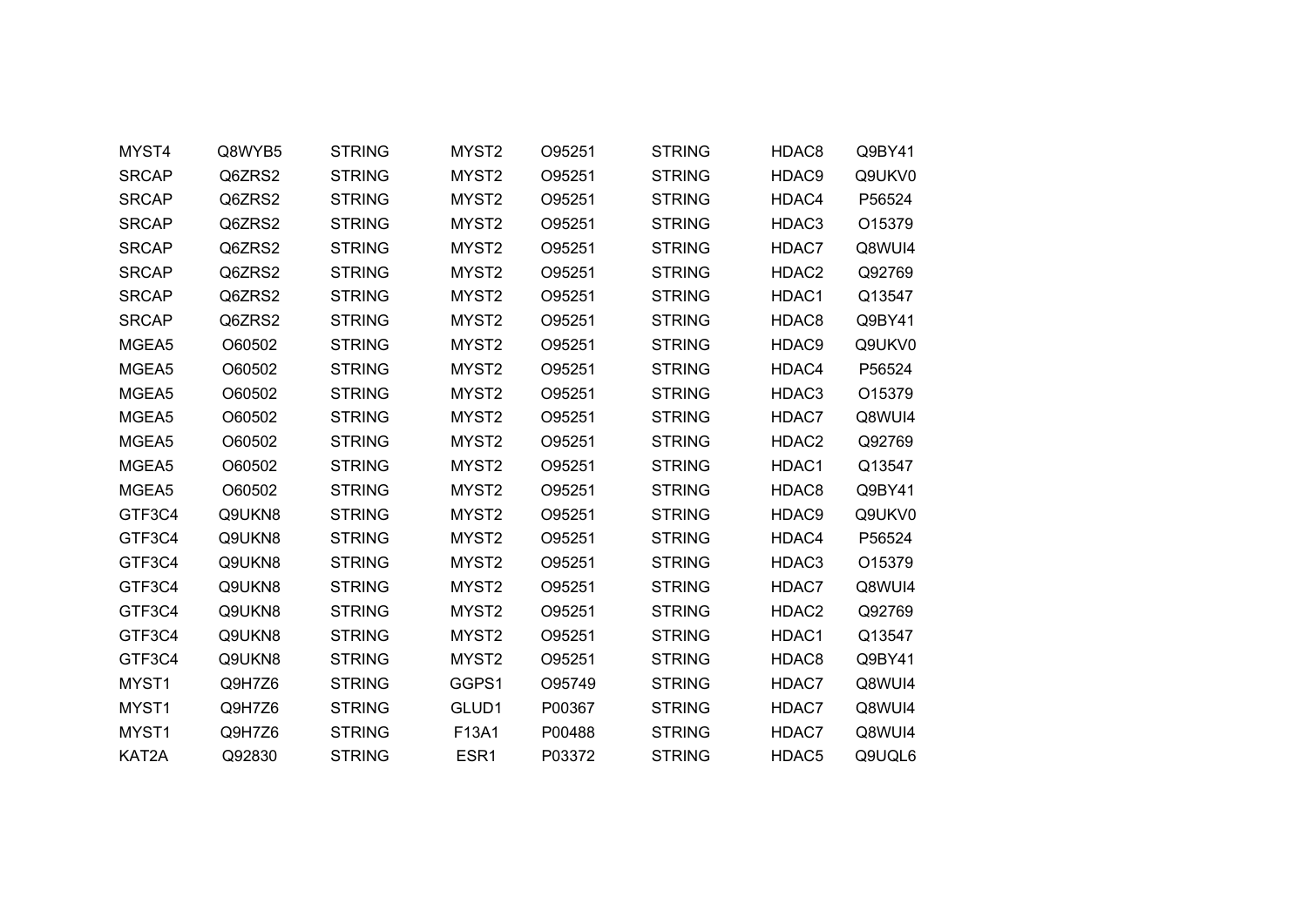| KAT2A             | Q92830 | <b>STRING</b> | ESR1             | P03372 | <b>STRING</b> | HDAC9             | Q9UKV0 |  |
|-------------------|--------|---------------|------------------|--------|---------------|-------------------|--------|--|
| KAT2A             | Q92830 | <b>STRING</b> | ESR1             | P03372 | <b>STRING</b> | HDAC4             | P56524 |  |
| KAT2A             | Q92830 | <b>STRING</b> | ESR1             | P03372 | <b>STRING</b> | HDAC3             | O15379 |  |
| KAT2A             | Q92830 | <b>STRING</b> | ESR <sub>1</sub> | P03372 | <b>STRING</b> | HDAC7             | Q8WUI4 |  |
| KAT2A             | Q92830 | <b>STRING</b> | ESR1             | P03372 | <b>STRING</b> | SIRT <sub>6</sub> | Q8N6T7 |  |
| KAT2A             | Q92830 | <b>STRING</b> | ESR1             | P03372 | <b>STRING</b> | HDAC2             | Q92769 |  |
| KAT2A             | Q92830 | <b>STRING</b> | ESR <sub>1</sub> | P03372 | <b>STRING</b> | HDAC1             | Q13547 |  |
| MYST2             | O95251 | <b>STRING</b> | ESR <sub>1</sub> | P03372 | <b>STRING</b> | HDAC5             | Q9UQL6 |  |
| MYST2             | O95251 | <b>STRING</b> | ESR1             | P03372 | <b>STRING</b> | HDAC9             | Q9UKV0 |  |
| MYST <sub>2</sub> | O95251 | <b>STRING</b> | ESR <sub>1</sub> | P03372 | <b>STRING</b> | HDAC4             | P56524 |  |
| MYST2             | O95251 | <b>STRING</b> | ESR1             | P03372 | <b>STRING</b> | HDAC3             | O15379 |  |
| MYST <sub>2</sub> | O95251 | <b>STRING</b> | ESR <sub>1</sub> | P03372 | <b>STRING</b> | HDAC7             | Q8WUI4 |  |
| MYST <sub>2</sub> | O95251 | <b>STRING</b> | ESR <sub>1</sub> | P03372 | <b>STRING</b> | SIRT <sub>6</sub> | Q8N6T7 |  |
| MYST <sub>2</sub> | O95251 | <b>STRING</b> | ESR1             | P03372 | <b>STRING</b> | HDAC2             | Q92769 |  |
| MYST <sub>2</sub> | O95251 | <b>STRING</b> | ESR1             | P03372 | <b>STRING</b> | HDAC1             | Q13547 |  |
| EP300             | Q09472 | <b>STRING</b> | ESR1             | P03372 | <b>STRING</b> | HDAC5             | Q9UQL6 |  |
| EP300             | Q09472 | <b>STRING</b> | ESR1             | P03372 | <b>STRING</b> | HDAC9             | Q9UKV0 |  |
| EP300             | Q09472 | <b>STRING</b> | ESR1             | P03372 | <b>STRING</b> | HDAC4             | P56524 |  |
| EP300             | Q09472 | <b>STRING</b> | ESR1             | P03372 | <b>STRING</b> | HDAC3             | O15379 |  |
| EP300             | Q09472 | <b>STRING</b> | ESR1             | P03372 | <b>STRING</b> | HDAC7             | Q8WUI4 |  |
| EP300             | Q09472 | <b>STRING</b> | ESR <sub>1</sub> | P03372 | <b>STRING</b> | SIRT6             | Q8N6T7 |  |
| EP300             | Q09472 | <b>STRING</b> | ESR1             | P03372 | <b>STRING</b> | HDAC2             | Q92769 |  |
| KAT2B             | Q92831 | <b>STRING</b> | ESR <sub>1</sub> | P03372 | <b>STRING</b> | HDAC5             | Q9UQL6 |  |
| KAT2B             | Q92831 | <b>STRING</b> | ESR1             | P03372 | <b>STRING</b> | HDAC9             | Q9UKV0 |  |
| KAT2B             | Q92831 | <b>STRING</b> | ESR1             | P03372 | <b>STRING</b> | HDAC4             | P56524 |  |
| KAT2B             | Q92831 | <b>STRING</b> | ESR <sub>1</sub> | P03372 | <b>STRING</b> | HDAC3             | O15379 |  |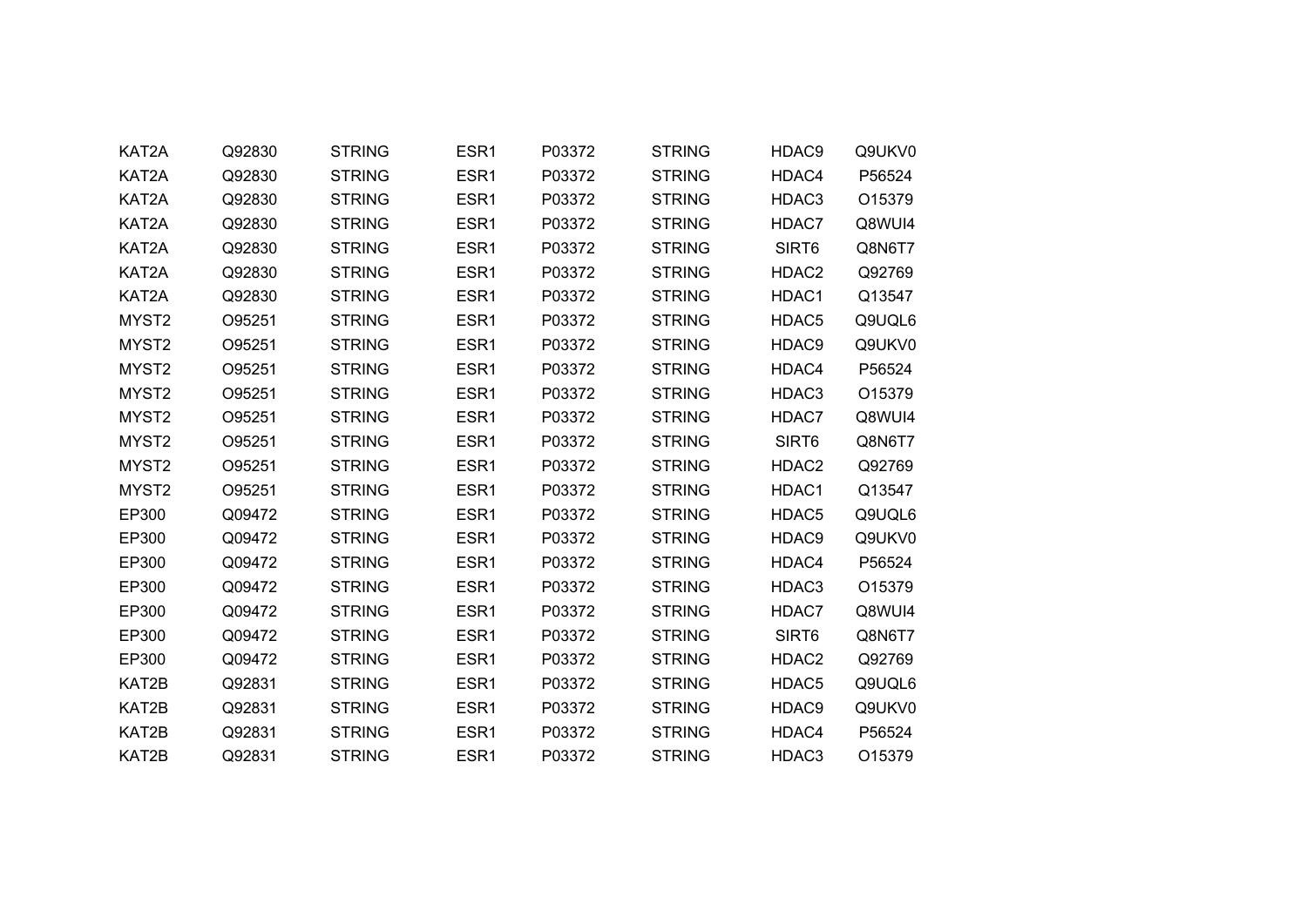| KAT2B             | Q92831 | <b>STRING</b> | ESR1             | P03372 | <b>STRING</b> | HDAC7             | Q8WUI4 |
|-------------------|--------|---------------|------------------|--------|---------------|-------------------|--------|
| KAT2B             | Q92831 | <b>STRING</b> | ESR1             | P03372 | <b>STRING</b> | SIRT6             | Q8N6T7 |
| KAT2B             | Q92831 | <b>STRING</b> | ESR1             | P03372 | <b>STRING</b> | HDAC2             | Q92769 |
| KAT2B             | Q92831 | <b>STRING</b> | ESR <sub>1</sub> | P03372 | <b>STRING</b> | HDAC1             | Q13547 |
| MYST3             | Q92794 | <b>STRING</b> | ESR <sub>1</sub> | P03372 | <b>STRING</b> | HDAC5             | Q9UQL6 |
| MYST3             | Q92794 | <b>STRING</b> | ESR1             | P03372 | <b>STRING</b> | HDAC9             | Q9UKV0 |
| MYST3             | Q92794 | <b>STRING</b> | ESR1             | P03372 | <b>STRING</b> | HDAC4             | P56524 |
| MYST3             | Q92794 | <b>STRING</b> | ESR1             | P03372 | <b>STRING</b> | HDAC3             | O15379 |
| MYST3             | Q92794 | <b>STRING</b> | ESR <sub>1</sub> | P03372 | <b>STRING</b> | HDAC7             | Q8WUI4 |
| MYST3             | Q92794 | <b>STRING</b> | ESR1             | P03372 | <b>STRING</b> | SIRT6             | Q8N6T7 |
| MYST3             | Q92794 | <b>STRING</b> | ESR1             | P03372 | <b>STRING</b> | HDAC2             | Q92769 |
| MYST3             | Q92794 | <b>STRING</b> | ESR1             | P03372 | <b>STRING</b> | HDAC1             | Q13547 |
| MYST4             | Q8WYB5 | <b>STRING</b> | ESR1             | P03372 | <b>STRING</b> | HDAC5             | Q9UQL6 |
| MYST4             | Q8WYB5 | <b>STRING</b> | ESR <sub>1</sub> | P03372 | <b>STRING</b> | HDAC9             | Q9UKV0 |
| MYST4             | Q8WYB5 | <b>STRING</b> | ESR1             | P03372 | <b>STRING</b> | HDAC4             | P56524 |
| MYST4             | Q8WYB5 | <b>STRING</b> | ESR <sub>1</sub> | P03372 | <b>STRING</b> | HDAC3             | O15379 |
| MYST4             | Q8WYB5 | <b>STRING</b> | ESR1             | P03372 | <b>STRING</b> | HDAC7             | Q8WUI4 |
| MYST4             | Q8WYB5 | <b>STRING</b> | ESR1             | P03372 | <b>STRING</b> | SIRT6             | Q8N6T7 |
| MYST4             | Q8WYB5 | <b>STRING</b> | ESR1             | P03372 | <b>STRING</b> | HDAC2             | Q92769 |
| MYST4             | Q8WYB5 | <b>STRING</b> | ESR1             | P03372 | <b>STRING</b> | HDAC1             | Q13547 |
| MYST1             | Q9H7Z6 | <b>STRING</b> | ESR <sub>1</sub> | P03372 | <b>STRING</b> | HDAC5             | Q9UQL6 |
| MYST1             | Q9H7Z6 | <b>STRING</b> | ESR1             | P03372 | <b>STRING</b> | HDAC9             | Q9UKV0 |
| MYST1             | Q9H7Z6 | <b>STRING</b> | ESR1             | P03372 | <b>STRING</b> | HDAC4             | P56524 |
| MYST1             | Q9H7Z6 | <b>STRING</b> | ESR1             | P03372 | <b>STRING</b> | HDAC3             | O15379 |
| MYST1             | Q9H7Z6 | <b>STRING</b> | ESR1             | P03372 | <b>STRING</b> | HDAC7             | Q8WUI4 |
| MYST <sub>1</sub> | Q9H7Z6 | <b>STRING</b> | ESR <sub>1</sub> | P03372 | <b>STRING</b> | SIRT <sub>6</sub> | Q8N6T7 |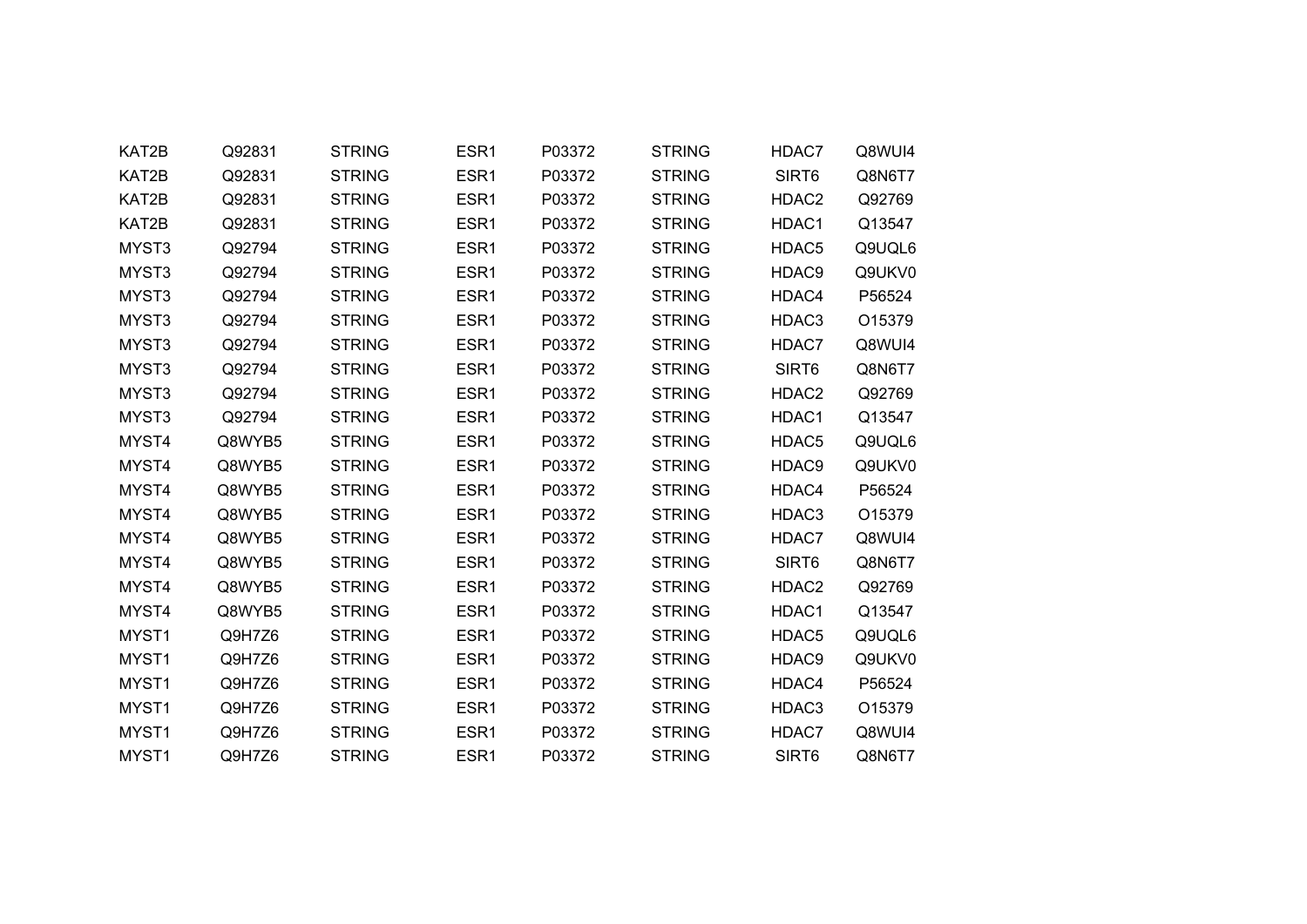| MYST1             | Q9H7Z6 | <b>STRING</b> | ESR1                           | P03372 | <b>STRING</b> | HDAC2             | Q92769 |
|-------------------|--------|---------------|--------------------------------|--------|---------------|-------------------|--------|
| MYST1             | Q9H7Z6 | <b>STRING</b> | ESR1                           | P03372 | <b>STRING</b> | HDAC1             | Q13547 |
| EP300             | Q09472 | <b>STRING</b> | <b>CAT</b>                     | P04040 | <b>STRING</b> | SIRT <sub>2</sub> | Q8IXJ6 |
| EP300             | Q09472 | <b>STRING</b> | CAT                            | P04040 | <b>STRING</b> | HDAC3             | O15379 |
| EP300             | Q09472 | <b>STRING</b> | CAT                            | P04040 | <b>STRING</b> | HDAC2             | Q92769 |
| EP300             | Q09472 | <b>STRING</b> | CAT                            | P04040 | <b>STRING</b> | HDAC1             | Q13547 |
| KAT2B             | Q92831 | <b>STRING</b> | <b>CAT</b>                     | P04040 | <b>STRING</b> | SIRT <sub>2</sub> | Q8IXJ6 |
| KAT2B             | Q92831 | <b>STRING</b> | CAT                            | P04040 | <b>STRING</b> | HDAC3             | O15379 |
| KAT2B             | Q92831 | <b>STRING</b> | CAT                            | P04040 | <b>STRING</b> | HDAC2             | Q92769 |
| KAT2B             | Q92831 | <b>STRING</b> | CAT                            | P04040 | <b>STRING</b> | HDAC1             | Q13547 |
| MYST2             | O95251 | <b>STRING</b> | NR3C1                          | P04150 | <b>STRING</b> | SIRT <sub>2</sub> | Q8IXJ6 |
| MYST2             | O95251 | <b>STRING</b> | NR3C1                          | P04150 | <b>STRING</b> | HDAC9             | Q9UKV0 |
| MYST <sub>2</sub> | O95251 | <b>STRING</b> | NR <sub>3</sub> C <sub>1</sub> | P04150 | <b>STRING</b> | HDAC4             | P56524 |
| MYST2             | O95251 | <b>STRING</b> | NR3C1                          | P04150 | <b>STRING</b> | HDAC3             | O15379 |
| MYST <sub>2</sub> | O95251 | <b>STRING</b> | NR3C1                          | P04150 | <b>STRING</b> | HDAC7             | Q8WUI4 |
| MYST2             | O95251 | <b>STRING</b> | NR <sub>3</sub> C <sub>1</sub> | P04150 | <b>STRING</b> | HDAC2             | Q92769 |
| MYST2             | O95251 | <b>STRING</b> | NR3C1                          | P04150 | <b>STRING</b> | HDAC1             | Q13547 |
| EP300             | Q09472 | <b>STRING</b> | NR3C1                          | P04150 | <b>STRING</b> | SIRT2             | Q8IXJ6 |
| EP300             | Q09472 | <b>STRING</b> | NR3C1                          | P04150 | <b>STRING</b> | HDAC9             | Q9UKV0 |
| EP300             | Q09472 | <b>STRING</b> | NR3C1                          | P04150 | <b>STRING</b> | HDAC4             | P56524 |
| EP300             | Q09472 | <b>STRING</b> | NR <sub>3</sub> C <sub>1</sub> | P04150 | <b>STRING</b> | HDAC3             | O15379 |
| EP300             | Q09472 | <b>STRING</b> | NR3C1                          | P04150 | <b>STRING</b> | HDAC7             | Q8WUI4 |
| EP300             | Q09472 | <b>STRING</b> | NR <sub>3</sub> C <sub>1</sub> | P04150 | <b>STRING</b> | HDAC2             | Q92769 |
| EP300             | Q09472 | <b>STRING</b> | NR3C1                          | P04150 | <b>STRING</b> | HDAC1             | Q13547 |
| KAT2B             | Q92831 | <b>STRING</b> | NR3C1                          | P04150 | <b>STRING</b> | SIRT <sub>2</sub> | Q8IXJ6 |
| KAT2B             | Q92831 | <b>STRING</b> | NR <sub>3</sub> C <sub>1</sub> | P04150 | <b>STRING</b> | HDAC9             | Q9UKV0 |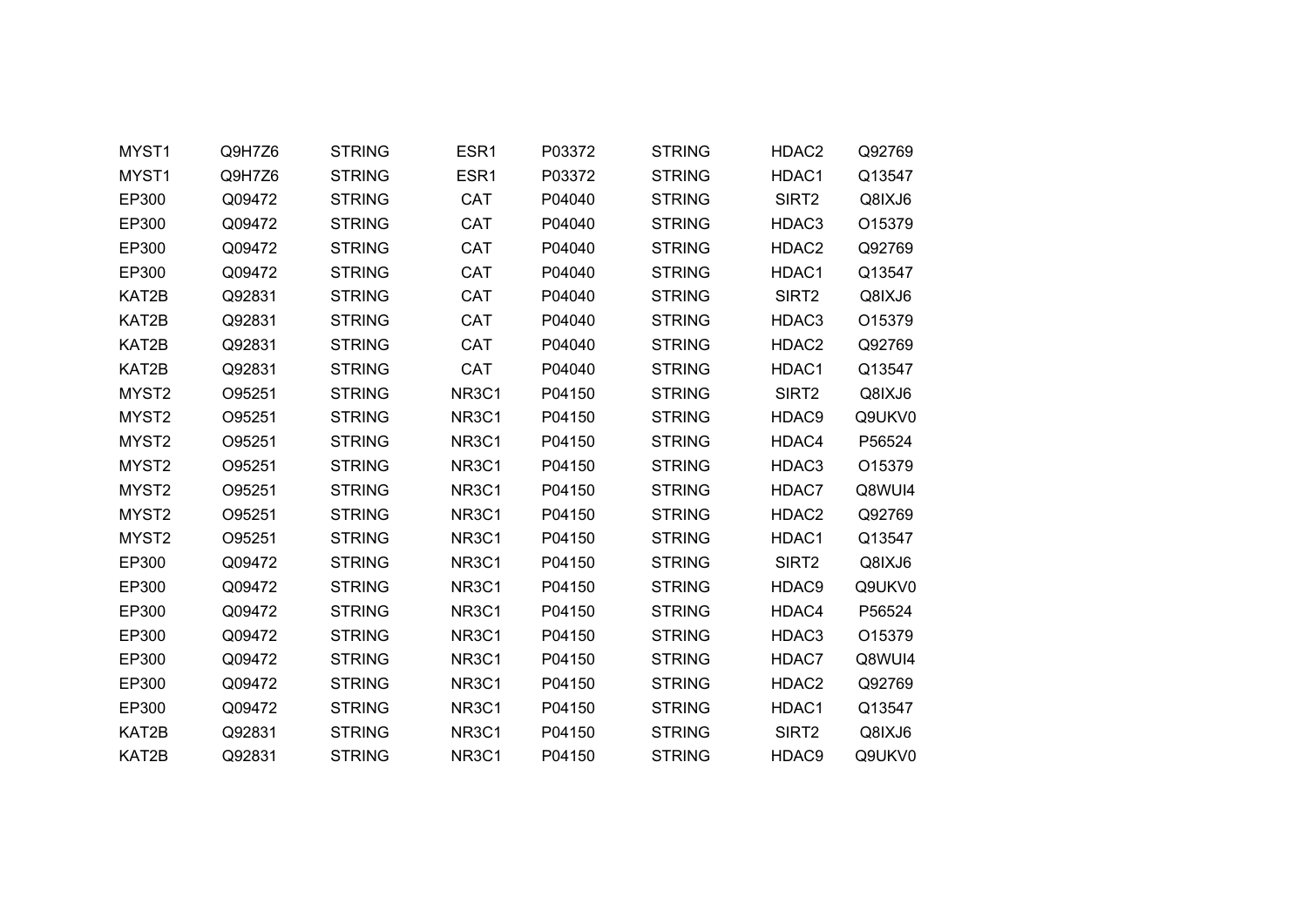| KAT2B | Q92831 | <b>STRING</b> | NR3C1                          | P04150 | <b>STRING</b> | HDAC4             | P56524 |
|-------|--------|---------------|--------------------------------|--------|---------------|-------------------|--------|
| KAT2B | Q92831 | <b>STRING</b> | NR <sub>3</sub> C <sub>1</sub> | P04150 | <b>STRING</b> | HDAC3             | O15379 |
| KAT2B | Q92831 | <b>STRING</b> | NR <sub>3</sub> C <sub>1</sub> | P04150 | <b>STRING</b> | HDAC7             | Q8WUI4 |
| KAT2B | Q92831 | <b>STRING</b> | NR3C1                          | P04150 | <b>STRING</b> | HDAC2             | Q92769 |
| KAT2B | Q92831 | <b>STRING</b> | NR <sub>3</sub> C <sub>1</sub> | P04150 | <b>STRING</b> | HDAC1             | Q13547 |
| MYST3 | Q92794 | <b>STRING</b> | NR3C1                          | P04150 | <b>STRING</b> | SIRT <sub>2</sub> | Q8IXJ6 |
| MYST3 | Q92794 | <b>STRING</b> | NR <sub>3</sub> C <sub>1</sub> | P04150 | <b>STRING</b> | HDAC9             | Q9UKV0 |
| MYST3 | Q92794 | <b>STRING</b> | NR3C1                          | P04150 | <b>STRING</b> | HDAC4             | P56524 |
| MYST3 | Q92794 | <b>STRING</b> | NR3C1                          | P04150 | <b>STRING</b> | HDAC3             | O15379 |
| MYST3 | Q92794 | <b>STRING</b> | NR <sub>3</sub> C <sub>1</sub> | P04150 | <b>STRING</b> | HDAC7             | Q8WUI4 |
| MYST3 | Q92794 | <b>STRING</b> | NR3C1                          | P04150 | <b>STRING</b> | HDAC2             | Q92769 |
| MYST3 | Q92794 | <b>STRING</b> | NR3C1                          | P04150 | <b>STRING</b> | HDAC1             | Q13547 |
| MYST4 | Q8WYB5 | <b>STRING</b> | NR <sub>3</sub> C <sub>1</sub> | P04150 | <b>STRING</b> | SIRT <sub>2</sub> | Q8IXJ6 |
| MYST4 | Q8WYB5 | <b>STRING</b> | NR3C1                          | P04150 | <b>STRING</b> | HDAC9             | Q9UKV0 |
| MYST4 | Q8WYB5 | <b>STRING</b> | NR3C1                          | P04150 | <b>STRING</b> | HDAC4             | P56524 |
| MYST4 | Q8WYB5 | <b>STRING</b> | NR <sub>3</sub> C <sub>1</sub> | P04150 | <b>STRING</b> | HDAC3             | O15379 |
| MYST4 | Q8WYB5 | <b>STRING</b> | NR3C1                          | P04150 | <b>STRING</b> | HDAC7             | Q8WUI4 |
| MYST4 | Q8WYB5 | <b>STRING</b> | NR <sub>3</sub> C <sub>1</sub> | P04150 | <b>STRING</b> | HDAC2             | Q92769 |
| MYST4 | Q8WYB5 | <b>STRING</b> | NR3C1                          | P04150 | <b>STRING</b> | HDAC1             | Q13547 |
| MYST1 | Q9H7Z6 | <b>STRING</b> | NR3C1                          | P04150 | <b>STRING</b> | SIRT <sub>2</sub> | Q8IXJ6 |
| MYST1 | Q9H7Z6 | <b>STRING</b> | NR <sub>3</sub> C <sub>1</sub> | P04150 | <b>STRING</b> | HDAC9             | Q9UKV0 |
| MYST1 | Q9H7Z6 | <b>STRING</b> | NR3C1                          | P04150 | <b>STRING</b> | HDAC4             | P56524 |
| MYST1 | Q9H7Z6 | <b>STRING</b> | NR <sub>3</sub> C <sub>1</sub> | P04150 | <b>STRING</b> | HDAC3             | O15379 |
| MYST1 | Q9H7Z6 | <b>STRING</b> | NR3C1                          | P04150 | <b>STRING</b> | HDAC7             | Q8WUI4 |
| MYST1 | Q9H7Z6 | <b>STRING</b> | NR3C1                          | P04150 | <b>STRING</b> | HDAC2             | Q92769 |
| MYST1 | Q9H7Z6 | <b>STRING</b> | NR <sub>3</sub> C <sub>1</sub> | P04150 | <b>STRING</b> | HDAC1             | Q13547 |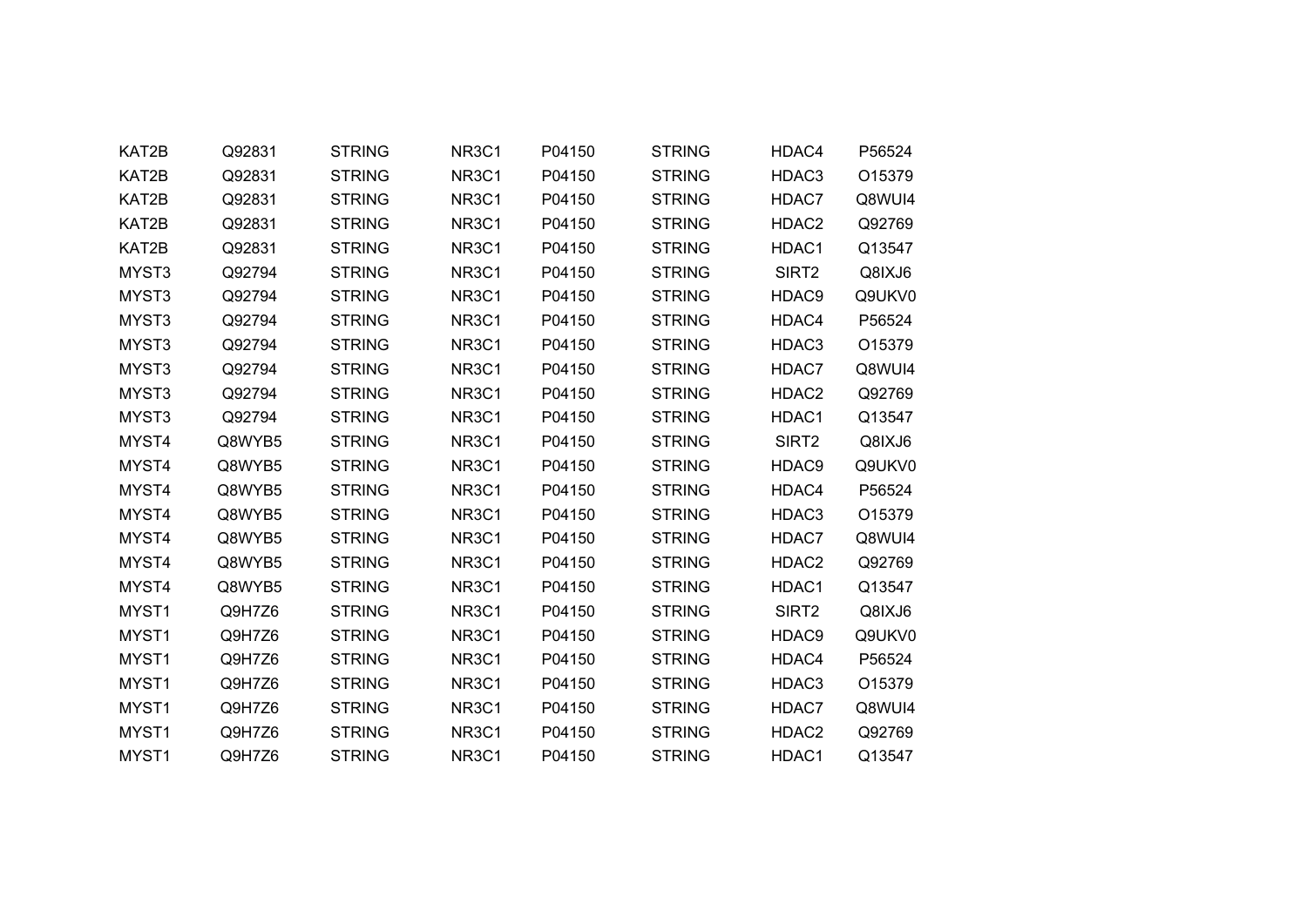| <b>SRCAP</b> | Q6ZRS2 | <b>STRING</b> | NR3C1                          | P04150 | <b>STRING</b> | SIRT2             | Q8IXJ6 |
|--------------|--------|---------------|--------------------------------|--------|---------------|-------------------|--------|
| <b>SRCAP</b> | Q6ZRS2 | <b>STRING</b> | NR3C1                          | P04150 | <b>STRING</b> | HDAC9             | Q9UKV0 |
| <b>SRCAP</b> | Q6ZRS2 | <b>STRING</b> | NR <sub>3</sub> C <sub>1</sub> | P04150 | <b>STRING</b> | HDAC4             | P56524 |
| <b>SRCAP</b> | Q6ZRS2 | <b>STRING</b> | NR <sub>3</sub> C <sub>1</sub> | P04150 | <b>STRING</b> | HDAC3             | O15379 |
| <b>SRCAP</b> | Q6ZRS2 | <b>STRING</b> | NR <sub>3</sub> C <sub>1</sub> | P04150 | <b>STRING</b> | HDAC7             | Q8WUI4 |
| <b>SRCAP</b> | Q6ZRS2 | <b>STRING</b> | NR3C1                          | P04150 | <b>STRING</b> | HDAC2             | Q92769 |
| <b>SRCAP</b> | Q6ZRS2 | <b>STRING</b> | NR <sub>3</sub> C <sub>1</sub> | P04150 | <b>STRING</b> | HDAC1             | Q13547 |
| KAT2B        | Q92831 | <b>STRING</b> | <b>GAPDH</b>                   | P04406 | <b>STRING</b> | HDAC3             | O15379 |
| KAT2B        | Q92831 | <b>STRING</b> | <b>GAPDH</b>                   | P04406 | <b>STRING</b> | HDAC7             | Q8WUI4 |
| <b>CLOCK</b> | O15516 | <b>STRING</b> | <b>PRKCG</b>                   | P05129 | <b>STRING</b> | HDAC7             | Q8WUI4 |
| ELP3         | Q9H9T3 | <b>STRING</b> | EIF2S1                         | P05198 | <b>STRING</b> | HDAC2             | Q92769 |
| EP300        | Q09472 | <b>STRING</b> | CRYBA1                         | P05813 | <b>STRING</b> | HDAC7             | Q8WUI4 |
| EP300        | Q09472 | <b>STRING</b> | CRYBA1                         | P05813 | <b>STRING</b> | HDAC1             | Q13547 |
| MYST3        | Q92794 | <b>STRING</b> | CRYBA1                         | P05813 | <b>STRING</b> | HDAC7             | Q8WUI4 |
| MYST3        | Q92794 | <b>STRING</b> | CRYBA1                         | P05813 | <b>STRING</b> | HDAC1             | Q13547 |
| MYST4        | Q8WYB5 | <b>STRING</b> | CRYBA1                         | P05813 | <b>STRING</b> | HDAC7             | Q8WUI4 |
| MYST4        | Q8WYB5 | <b>STRING</b> | CRYBA1                         | P05813 | <b>STRING</b> | HDAC1             | Q13547 |
| MYST1        | Q9H7Z6 | <b>STRING</b> | RB1                            | P06400 | <b>STRING</b> | HDAC3             | O15379 |
| MYST1        | Q9H7Z6 | <b>STRING</b> | RB1                            | P06400 | <b>STRING</b> | HDAC7             | Q8WUI4 |
| MYST1        | Q9H7Z6 | <b>STRING</b> | RB1                            | P06400 | <b>STRING</b> | HDAC2             | Q92769 |
| MYST1        | Q9H7Z6 | <b>STRING</b> | RB1                            | P06400 | <b>STRING</b> | HDAC1             | Q13547 |
| <b>CLOCK</b> | O15516 | <b>STRING</b> | NPM1                           | P06748 | <b>STRING</b> | HDAC3             | O15379 |
| <b>CLOCK</b> | O15516 | <b>STRING</b> | NPM1                           | P06748 | <b>STRING</b> | HDAC7             | Q8WUI4 |
| <b>CLOCK</b> | O15516 | <b>STRING</b> | NPM1                           | P06748 | <b>STRING</b> | HDAC <sub>2</sub> | Q92769 |
| <b>CLOCK</b> | O15516 | <b>STRING</b> | NPM1                           | P06748 | <b>STRING</b> | HDAC1             | Q13547 |
| <b>CLOCK</b> | O15516 | <b>STRING</b> | H <sub>1F0</sub>               | P07305 | <b>STRING</b> | HDAC2             | Q92769 |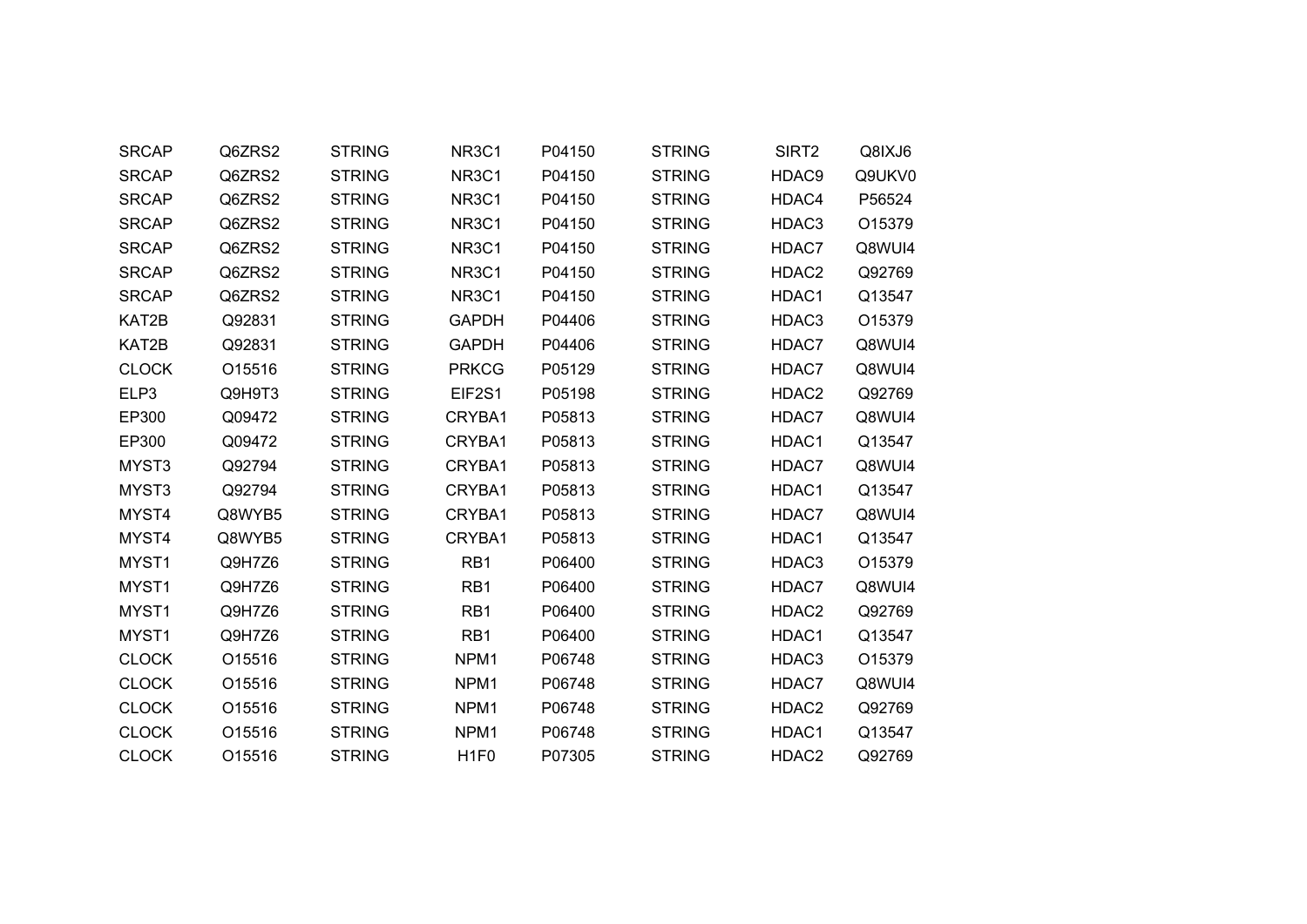| <b>CLOCK</b>      | O15516 | <b>STRING</b> | H <sub>1F0</sub>  | P07305 | <b>STRING</b> | HDAC1 | Q13547             |
|-------------------|--------|---------------|-------------------|--------|---------------|-------|--------------------|
| <b>CLOCK</b>      | O15516 | <b>STRING</b> | H <sub>1F0</sub>  | P07305 | <b>STRING</b> | HDAC8 | Q9BY41             |
| <b>CLOCK</b>      | O15516 | <b>STRING</b> | HSP90AA1          | P07900 | <b>STRING</b> | HDAC2 | Q92769             |
| <b>CLOCK</b>      | O15516 | <b>STRING</b> | HSP90AA1          | P07900 | <b>STRING</b> | HDAC1 | Q13547             |
| <b>CLOCK</b>      | O15516 | <b>STRING</b> | HSP90AA1          | P07900 | <b>STRING</b> | HDAC8 | Q9BY41             |
| <b>CLOCK</b>      | O15516 | <b>STRING</b> | <b>HMBS</b>       | P08397 | <b>STRING</b> | HDAC3 | O15379             |
| <b>CLOCK</b>      | O15516 | <b>STRING</b> | <b>HMBS</b>       | P08397 | <b>STRING</b> | HDAC7 | Q8WUI4             |
| <b>CLOCK</b>      | O15516 | <b>STRING</b> | <b>HMBS</b>       | P08397 | <b>STRING</b> | HDAC2 | Q92769             |
| <b>CLOCK</b>      | O15516 | <b>STRING</b> | <b>HMBS</b>       | P08397 | <b>STRING</b> | HDAC1 | Q13547             |
| MYST2             | O95251 | <b>STRING</b> | <b>VIM</b>        | P08670 | <b>STRING</b> | HDAC5 | Q9UQL6             |
| MYST <sub>2</sub> | O95251 | <b>STRING</b> | <b>VIM</b>        | P08670 | <b>STRING</b> | HDAC9 | Q9UKV0             |
| MYST <sub>2</sub> | O95251 | <b>STRING</b> | <b>VIM</b>        | P08670 | <b>STRING</b> | HDAC3 | O <sub>15379</sub> |
| MYST <sub>2</sub> | O95251 | <b>STRING</b> | VIM               | P08670 | <b>STRING</b> | HDAC7 | Q8WUI4             |
| MYST2             | O95251 | <b>STRING</b> | <b>VIM</b>        | P08670 | <b>STRING</b> | HDAC1 | Q13547             |
| EP300             | Q09472 | <b>STRING</b> | <b>VIM</b>        | P08670 | <b>STRING</b> | HDAC5 | Q9UQL6             |
| EP300             | Q09472 | <b>STRING</b> | <b>VIM</b>        | P08670 | <b>STRING</b> | HDAC9 | Q9UKV0             |
| EP300             | Q09472 | <b>STRING</b> | <b>VIM</b>        | P08670 | <b>STRING</b> | HDAC3 | O15379             |
| EP300             | Q09472 | <b>STRING</b> | VIM               | P08670 | <b>STRING</b> | HDAC7 | Q8WUI4             |
| EP300             | Q09472 | <b>STRING</b> | <b>VIM</b>        | P08670 | <b>STRING</b> | HDAC1 | Q13547             |
| EP300             | Q09472 | <b>STRING</b> | ENO <sub>2</sub>  | P09104 | <b>STRING</b> | HDAC9 | Q9UKV0             |
| EP300             | Q09472 | <b>STRING</b> | ENO <sub>2</sub>  | P09104 | <b>STRING</b> | HDAC7 | Q8WUI4             |
| KAT2B             | Q92831 | <b>STRING</b> | EN <sub>O</sub> 2 | P09104 | <b>STRING</b> | HDAC9 | Q9UKV0             |
| KAT2B             | Q92831 | <b>STRING</b> | EN <sub>O</sub> 2 | P09104 | <b>STRING</b> | HDAC7 | Q8WUI4             |
| <b>CLOCK</b>      | O15516 | <b>STRING</b> | GSTP1             | P09211 | <b>STRING</b> | SIRT1 | Q96EB6             |
| <b>CLOCK</b>      | O15516 | <b>STRING</b> | GSTP1             | P09211 | <b>STRING</b> | HDAC7 | Q8WUI4             |
| EP300             | Q09472 | <b>STRING</b> | HMOX1             | P09601 | <b>STRING</b> | HDAC7 | Q8WUI4             |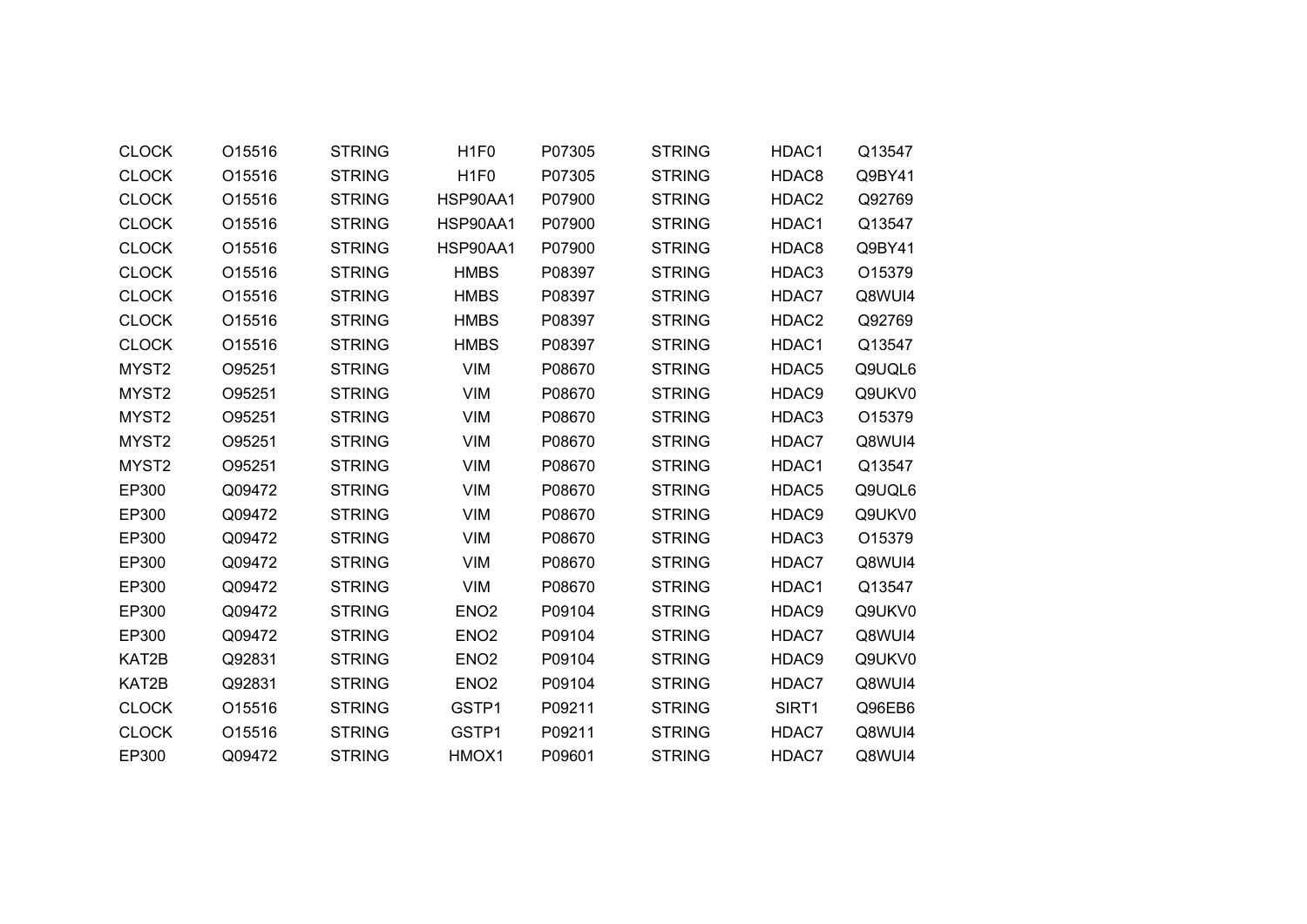| EP300        | Q09472 | <b>STRING</b> | HMOX1                          | P09601        | <b>STRING</b> | HDAC1 | Q13547 |
|--------------|--------|---------------|--------------------------------|---------------|---------------|-------|--------|
| MYST3        | Q92794 | <b>STRING</b> | HMOX1                          | P09601        | <b>STRING</b> | HDAC7 | Q8WUI4 |
| MYST3        | Q92794 | <b>STRING</b> | HMOX1                          | P09601        | <b>STRING</b> | HDAC1 | Q13547 |
| MYST4        | Q8WYB5 | <b>STRING</b> | HMOX1                          | P09601        | <b>STRING</b> | HDAC7 | Q8WUI4 |
| MYST4        | Q8WYB5 | <b>STRING</b> | HMOX1                          | P09601        | <b>STRING</b> | HDAC1 | Q13547 |
| HAT1         | O14929 | <b>STRING</b> | <b>DLD</b>                     | P09622        | <b>STRING</b> | SIRT2 | Q8IXJ6 |
| HAT1         | O14929 | <b>STRING</b> | <b>DLD</b>                     | P09622        | <b>STRING</b> | HDAC4 | P56524 |
| MYST1        | Q9H7Z6 | <b>STRING</b> | H <sub>2</sub> AF <sub>Z</sub> | <b>P0C0S5</b> | <b>STRING</b> | HDAC3 | O15379 |
| MYST1        | Q9H7Z6 | <b>STRING</b> | H <sub>2</sub> AF <sub>Z</sub> | <b>P0C0S5</b> | <b>STRING</b> | HDAC7 | Q8WUI4 |
| MYST1        | Q9H7Z6 | <b>STRING</b> | H <sub>2</sub> AF <sub>Z</sub> | <b>P0C0S5</b> | <b>STRING</b> | HDAC2 | Q92769 |
| MYST1        | Q9H7Z6 | <b>STRING</b> | H <sub>2</sub> AF <sub>Z</sub> | <b>P0C0S5</b> | <b>STRING</b> | HDAC1 | Q13547 |
| MYST1        | Q9H7Z6 | <b>STRING</b> | H <sub>2</sub> AF <sub>Z</sub> | <b>P0C0S5</b> | <b>STRING</b> | HDAC8 | Q9BY41 |
| <b>SRCAP</b> | Q6ZRS2 | <b>STRING</b> | H <sub>2</sub> AF <sub>Z</sub> | <b>P0C0S5</b> | <b>STRING</b> | HDAC3 | O15379 |
| <b>SRCAP</b> | Q6ZRS2 | <b>STRING</b> | H <sub>2</sub> AF <sub>Z</sub> | <b>P0C0S5</b> | <b>STRING</b> | HDAC7 | Q8WUI4 |
| <b>SRCAP</b> | Q6ZRS2 | <b>STRING</b> | H <sub>2</sub> AF <sub>Z</sub> | <b>P0C0S5</b> | <b>STRING</b> | HDAC2 | Q92769 |
| <b>SRCAP</b> | Q6ZRS2 | <b>STRING</b> | H <sub>2</sub> AF <sub>Z</sub> | P0C0S5        | <b>STRING</b> | HDAC1 | Q13547 |
| <b>SRCAP</b> | Q6ZRS2 | <b>STRING</b> | H <sub>2</sub> AF <sub>Z</sub> | <b>P0C0S5</b> | <b>STRING</b> | HDAC8 | Q9BY41 |
| <b>CLOCK</b> | O15516 | <b>STRING</b> | H <sub>2</sub> AF <sub>Z</sub> | <b>P0C0S5</b> | <b>STRING</b> | HDAC3 | O15379 |
| <b>CLOCK</b> | O15516 | <b>STRING</b> | H <sub>2</sub> AF <sub>Z</sub> | <b>P0C0S5</b> | <b>STRING</b> | HDAC7 | Q8WUI4 |
| <b>CLOCK</b> | O15516 | <b>STRING</b> | H <sub>2</sub> AF <sub>Z</sub> | <b>P0C0S5</b> | <b>STRING</b> | HDAC2 | Q92769 |
| <b>CLOCK</b> | O15516 | <b>STRING</b> | H <sub>2</sub> AF <sub>Z</sub> | <b>P0C0S5</b> | <b>STRING</b> | HDAC1 | Q13547 |
| <b>CLOCK</b> | O15516 | <b>STRING</b> | H <sub>2</sub> AF <sub>Z</sub> | <b>P0C0S5</b> | <b>STRING</b> | HDAC8 | Q9BY41 |
| EP300        | Q09472 | <b>STRING</b> | <b>TFPI</b>                    | P10646        | <b>STRING</b> | HDAC7 | Q8WUI4 |
| KAT2B        | Q92831 | <b>STRING</b> | <b>TFPI</b>                    | P10646        | <b>STRING</b> | HDAC7 | Q8WUI4 |
| <b>CLOCK</b> | O15516 | <b>STRING</b> | <b>THRA</b>                    | P10827        | <b>STRING</b> | HDAC3 | O15379 |
| <b>CLOCK</b> | O15516 | <b>STRING</b> | <b>THRA</b>                    | P10827        | <b>STRING</b> | HDAC7 | Q8WUI4 |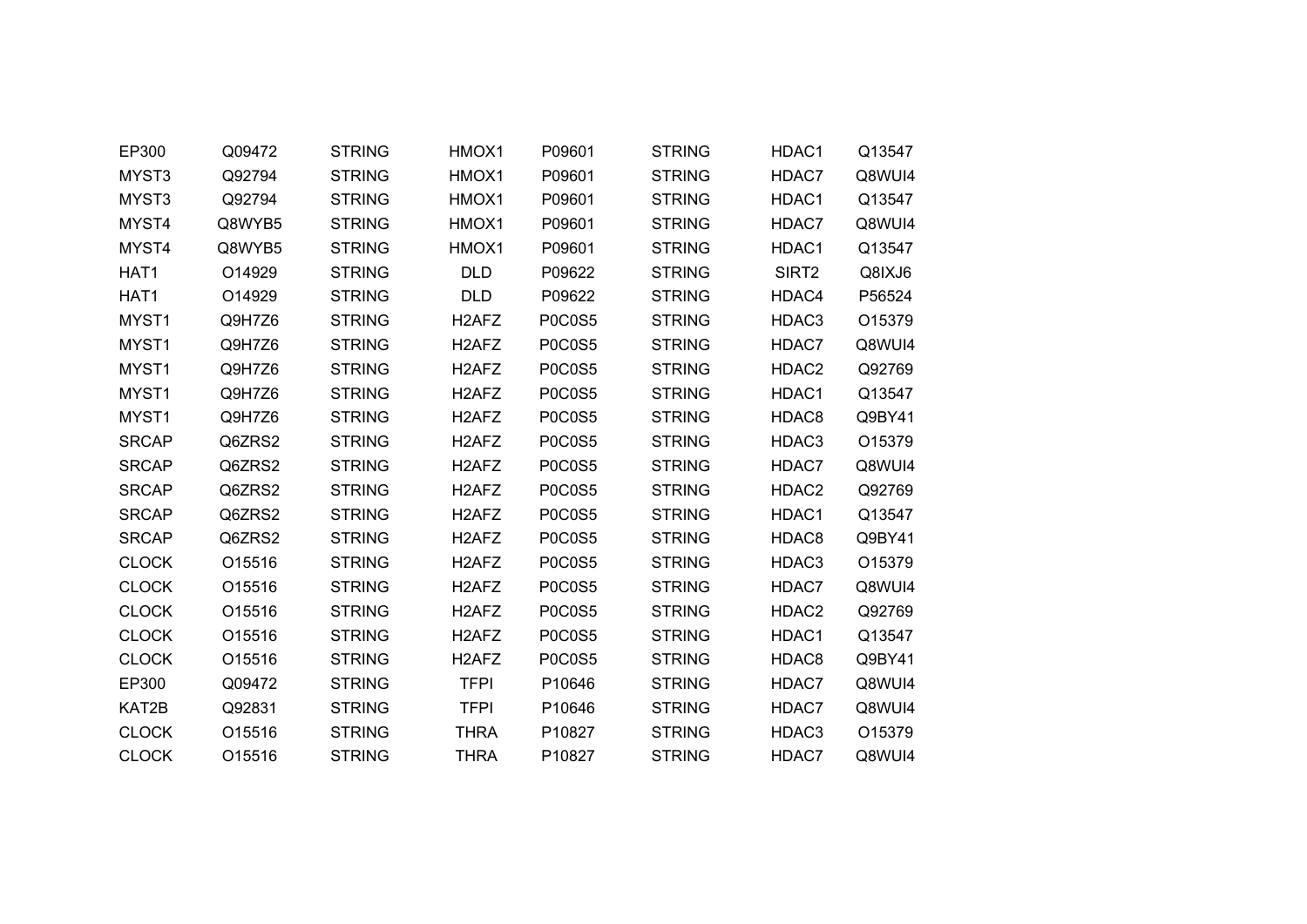| <b>CLOCK</b> | O15516 | <b>STRING</b> | <b>THRA</b> | P10827 | <b>STRING</b> | HDAC2 | Q92769 |
|--------------|--------|---------------|-------------|--------|---------------|-------|--------|
| <b>CLOCK</b> | O15516 | <b>STRING</b> | <b>THRA</b> | P10827 | <b>STRING</b> | HDAC1 | Q13547 |
| EP300        | Q09472 | <b>STRING</b> | HSPA8       | P11142 | <b>STRING</b> | HDAC3 | O15379 |
| EP300        | Q09472 | <b>STRING</b> | HSPA8       | P11142 | <b>STRING</b> | HDAC7 | Q8WUI4 |
| KAT2B        | Q92831 | <b>STRING</b> | HSPA8       | P11142 | <b>STRING</b> | HDAC3 | O15379 |
| KAT2B        | Q92831 | <b>STRING</b> | HSPA8       | P11142 | <b>STRING</b> | HDAC7 | Q8WUI4 |
| HAT1         | O14929 | <b>STRING</b> | HSPA8       | P11142 | <b>STRING</b> | HDAC3 | O15379 |
| HAT1         | O14929 | <b>STRING</b> | HSPA8       | P11142 | <b>STRING</b> | HDAC7 | Q8WUI4 |
| EP300        | Q09472 | <b>STRING</b> | MYH1        | P12882 | <b>STRING</b> | HDAC2 | Q92769 |
| EP300        | Q09472 | <b>STRING</b> | MYH1        | P12882 | <b>STRING</b> | HDAC1 | Q13547 |
| MYST1        | Q9H7Z6 | <b>STRING</b> | <b>VCAN</b> | P13611 | <b>STRING</b> | HDAC7 | Q8WUI4 |
| MYST1        | Q9H7Z6 | <b>STRING</b> | <b>VCAN</b> | P13611 | <b>STRING</b> | HDAC1 | Q13547 |
| <b>CLOCK</b> | O15516 | <b>STRING</b> | <b>BRAF</b> | P15056 | <b>STRING</b> | HDAC3 | O15379 |
| <b>CLOCK</b> | O15516 | <b>STRING</b> | <b>BRAF</b> | P15056 | <b>STRING</b> | HDAC7 | Q8WUI4 |
| <b>CLOCK</b> | O15516 | <b>STRING</b> | <b>BRAF</b> | P15056 | <b>STRING</b> | HDAC2 | Q92769 |
| <b>CLOCK</b> | O15516 | <b>STRING</b> | <b>BRAF</b> | P15056 | <b>STRING</b> | HDAC1 | Q13547 |
| <b>SRCAP</b> | Q6ZRS2 | <b>STRING</b> | HIST1H1B    | P16401 | <b>STRING</b> | HDAC2 | Q92769 |
| <b>SRCAP</b> | Q6ZRS2 | <b>STRING</b> | HIST1H1B    | P16401 | <b>STRING</b> | HDAC1 | Q13547 |
| <b>SRCAP</b> | Q6ZRS2 | <b>STRING</b> | HIST1H1B    | P16401 | <b>STRING</b> | HDAC8 | Q9BY41 |
| <b>CLOCK</b> | O15516 | <b>STRING</b> | HIST1H1B    | P16401 | <b>STRING</b> | HDAC2 | Q92769 |
| <b>CLOCK</b> | O15516 | <b>STRING</b> | HIST1H1B    | P16401 | <b>STRING</b> | HDAC1 | Q13547 |
| <b>CLOCK</b> | O15516 | <b>STRING</b> | HIST1H1B    | P16401 | <b>STRING</b> | HDAC8 | Q9BY41 |
| <b>SRCAP</b> | Q6ZRS2 | <b>STRING</b> | HIST1H1C    | P16403 | <b>STRING</b> | HDAC2 | Q92769 |
| <b>SRCAP</b> | Q6ZRS2 | <b>STRING</b> | HIST1H1C    | P16403 | <b>STRING</b> | HDAC1 | Q13547 |
| <b>SRCAP</b> | Q6ZRS2 | <b>STRING</b> | HIST1H1C    | P16403 | <b>STRING</b> | HDAC8 | Q9BY41 |
| <b>CLOCK</b> | O15516 | <b>STRING</b> | HIST1H1C    | P16403 | <b>STRING</b> | HDAC2 | Q92769 |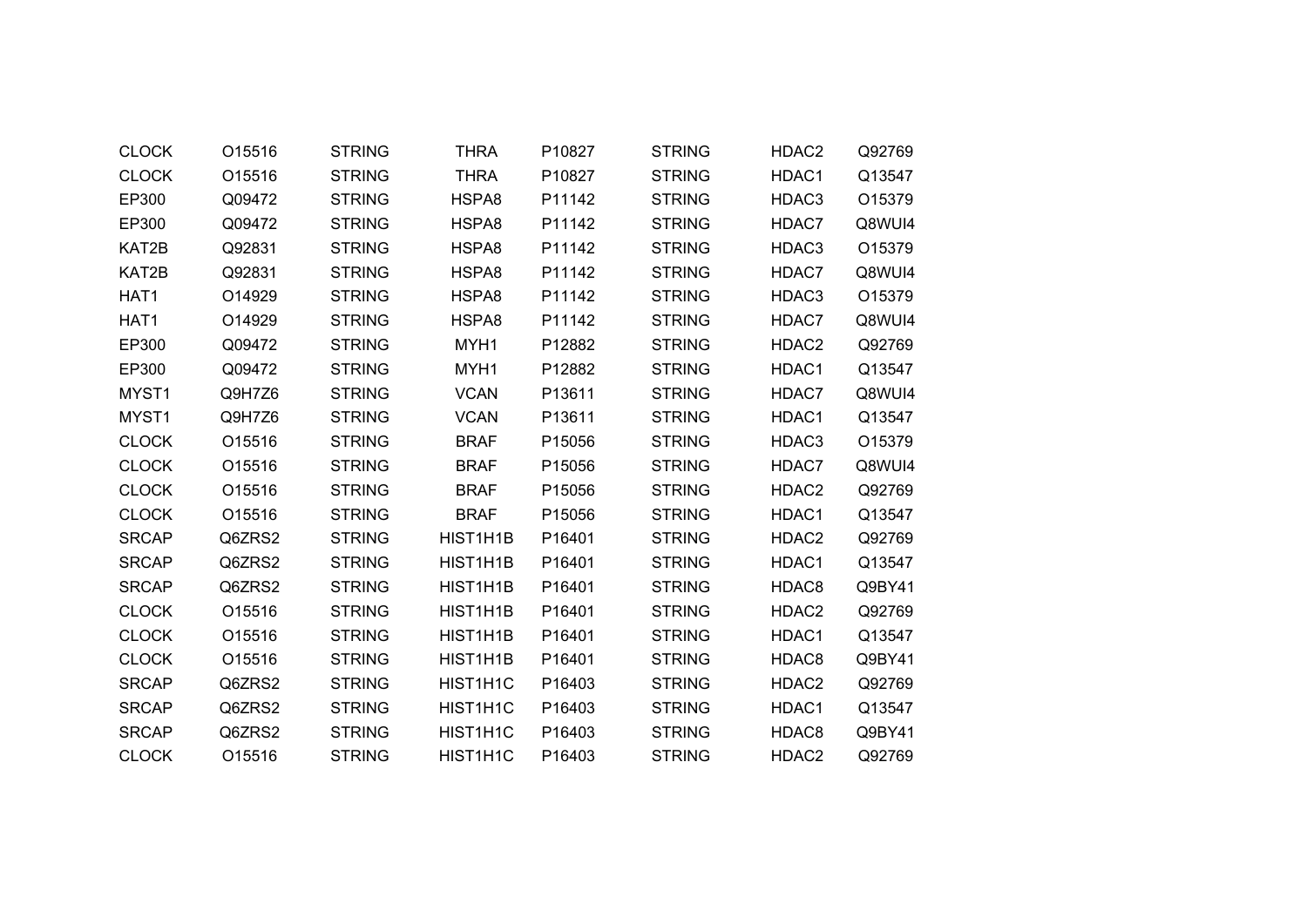| <b>CLOCK</b> | O15516 | <b>STRING</b> | HIST1H1C     | P16403 | <b>STRING</b> | HDAC1             | Q13547 |
|--------------|--------|---------------|--------------|--------|---------------|-------------------|--------|
| <b>CLOCK</b> | O15516 | <b>STRING</b> | HIST1H1C     | P16403 | <b>STRING</b> | HDAC8             | Q9BY41 |
| <b>CLOCK</b> | O15516 | <b>STRING</b> | <b>PRKCA</b> | P17252 | <b>STRING</b> | HDAC3             | O15379 |
| <b>CLOCK</b> | O15516 | <b>STRING</b> | <b>PRKCA</b> | P17252 | <b>STRING</b> | HDAC7             | Q8WUI4 |
| <b>CLOCK</b> | O15516 | <b>STRING</b> | <b>PRKCA</b> | P17252 | <b>STRING</b> | SIRT <sub>6</sub> | Q8N6T7 |
| <b>CLOCK</b> | O15516 | <b>STRING</b> | <b>PRKCA</b> | P17252 | <b>STRING</b> | HDAC1             | Q13547 |
| EP300        | Q09472 | <b>STRING</b> | EGR1         | P18146 | <b>STRING</b> | HDAC9             | Q9UKV0 |
| EP300        | Q09472 | <b>STRING</b> | EGR1         | P18146 | <b>STRING</b> | HDAC4             | P56524 |
| EP300        | Q09472 | <b>STRING</b> | EGR1         | P18146 | <b>STRING</b> | HDAC3             | O15379 |
| EP300        | Q09472 | <b>STRING</b> | EGR1         | P18146 | <b>STRING</b> | HDAC7             | Q8WUI4 |
| EP300        | Q09472 | <b>STRING</b> | EGR1         | P18146 | <b>STRING</b> | HDAC2             | Q92769 |
| EP300        | Q09472 | <b>STRING</b> | EGR1         | P18146 | <b>STRING</b> | HDAC1             | Q13547 |
| EP300        | Q09472 | <b>STRING</b> | CSNK2A2      | P19784 | <b>STRING</b> | HDAC4             | P56524 |
| EP300        | Q09472 | <b>STRING</b> | CSNK2A2      | P19784 | <b>STRING</b> | HDAC3             | O15379 |
| EP300        | Q09472 | <b>STRING</b> | CSNK2A2      | P19784 | <b>STRING</b> | HDAC7             | Q8WUI4 |
| EP300        | Q09472 | <b>STRING</b> | CSNK2A2      | P19784 | <b>STRING</b> | HDAC2             | Q92769 |
| EP300        | Q09472 | <b>STRING</b> | CSNK2A2      | P19784 | <b>STRING</b> | HDAC1             | Q13547 |
| MYST3        | Q92794 | <b>STRING</b> | CSNK2A2      | P19784 | <b>STRING</b> | HDAC4             | P56524 |
| MYST3        | Q92794 | <b>STRING</b> | CSNK2A2      | P19784 | <b>STRING</b> | HDAC3             | O15379 |
| MYST3        | Q92794 | <b>STRING</b> | CSNK2A2      | P19784 | <b>STRING</b> | HDAC7             | Q8WUI4 |
| MYST3        | Q92794 | <b>STRING</b> | CSNK2A2      | P19784 | <b>STRING</b> | HDAC2             | Q92769 |
| MYST3        | Q92794 | <b>STRING</b> | CSNK2A2      | P19784 | <b>STRING</b> | HDAC1             | Q13547 |
| MYST4        | Q8WYB5 | <b>STRING</b> | CSNK2A2      | P19784 | <b>STRING</b> | HDAC4             | P56524 |
| MYST4        | Q8WYB5 | <b>STRING</b> | CSNK2A2      | P19784 | <b>STRING</b> | HDAC3             | O15379 |
| MYST4        | Q8WYB5 | <b>STRING</b> | CSNK2A2      | P19784 | <b>STRING</b> | HDAC7             | Q8WUI4 |
| MYST4        | Q8WYB5 | <b>STRING</b> | CSNK2A2      | P19784 | <b>STRING</b> | HDAC2             | Q92769 |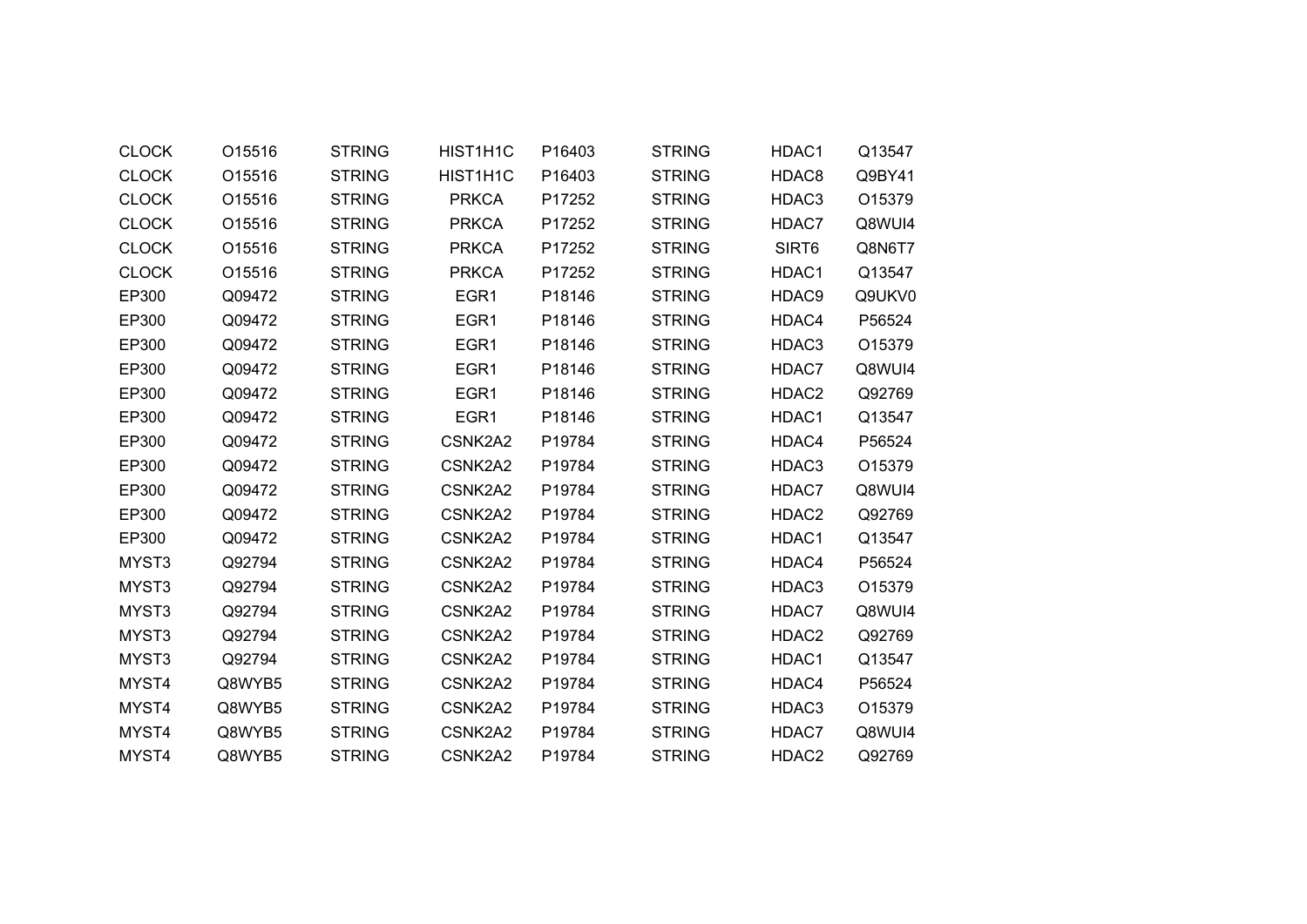| MYST4        | Q8WYB5 | <b>STRING</b> | CSNK2A2 | P19784 | <b>STRING</b> | HDAC1             | Q13547 |
|--------------|--------|---------------|---------|--------|---------------|-------------------|--------|
| <b>CLOCK</b> | O15516 | <b>STRING</b> | CSNK2A2 | P19784 | <b>STRING</b> | HDAC4             | P56524 |
| <b>CLOCK</b> | O15516 | <b>STRING</b> | CSNK2A2 | P19784 | <b>STRING</b> | HDAC3             | O15379 |
| <b>CLOCK</b> | O15516 | <b>STRING</b> | CSNK2A2 | P19784 | <b>STRING</b> | HDAC7             | Q8WUI4 |
| <b>CLOCK</b> | O15516 | <b>STRING</b> | CSNK2A2 | P19784 | <b>STRING</b> | HDAC2             | Q92769 |
| <b>CLOCK</b> | O15516 | <b>STRING</b> | CSNK2A2 | P19784 | <b>STRING</b> | HDAC1             | Q13547 |
| KAT2B        | Q92831 | <b>STRING</b> | RPS6KB1 | P23443 | <b>STRING</b> | SIRT <sub>2</sub> | Q8IXJ6 |
| KAT2B        | Q92831 | <b>STRING</b> | RPS6KB1 | P23443 | <b>STRING</b> | HDAC7             | Q8WUI4 |
| <b>CLOCK</b> | O15516 | <b>STRING</b> | POLR2A  | P24928 | <b>STRING</b> | HDAC1             | Q13547 |
| EP300        | Q09472 | <b>STRING</b> | APEX1   | P27695 | <b>STRING</b> | HDAC5             | Q9UQL6 |
| EP300        | Q09472 | <b>STRING</b> | APEX1   | P27695 | <b>STRING</b> | HDAC9             | Q9UKV0 |
| EP300        | Q09472 | <b>STRING</b> | APEX1   | P27695 | <b>STRING</b> | HDAC4             | P56524 |
| EP300        | Q09472 | <b>STRING</b> | APEX1   | P27695 | <b>STRING</b> | HDAC11            | Q96DB2 |
| EP300        | Q09472 | <b>STRING</b> | APEX1   | P27695 | <b>STRING</b> | HDAC3             | O15379 |
| EP300        | Q09472 | <b>STRING</b> | APEX1   | P27695 | <b>STRING</b> | HDAC7             | Q8WUI4 |
| EP300        | Q09472 | <b>STRING</b> | APEX1   | P27695 | <b>STRING</b> | HDAC2             | Q92769 |
| EP300        | Q09472 | <b>STRING</b> | APEX1   | P27695 | <b>STRING</b> | HDAC8             | Q9BY41 |
| KAT2A        | Q92830 | <b>STRING</b> | SMARCA1 | P28370 | <b>STRING</b> | HDAC5             | Q9UQL6 |
| KAT2A        | Q92830 | <b>STRING</b> | SMARCA1 | P28370 | <b>STRING</b> | SIRT2             | Q8IXJ6 |
| KAT2A        | Q92830 | <b>STRING</b> | SMARCA1 | P28370 | <b>STRING</b> | HDAC9             | Q9UKV0 |
| KAT2A        | Q92830 | <b>STRING</b> | SMARCA1 | P28370 | <b>STRING</b> | HDAC4             | P56524 |
| KAT2A        | Q92830 | <b>STRING</b> | SMARCA1 | P28370 | <b>STRING</b> | HDAC11            | Q96DB2 |
| KAT2A        | Q92830 | <b>STRING</b> | SMARCA1 | P28370 | <b>STRING</b> | HDAC3             | O15379 |
| KAT2A        | Q92830 | <b>STRING</b> | SMARCA1 | P28370 | <b>STRING</b> | HDAC7             | Q8WUI4 |
| KAT2A        | Q92830 | <b>STRING</b> | SMARCA1 | P28370 | <b>STRING</b> | SIRT6             | Q8N6T7 |
| KAT2A        | Q92830 | <b>STRING</b> | SMARCA1 | P28370 | <b>STRING</b> | HDAC2             | Q92769 |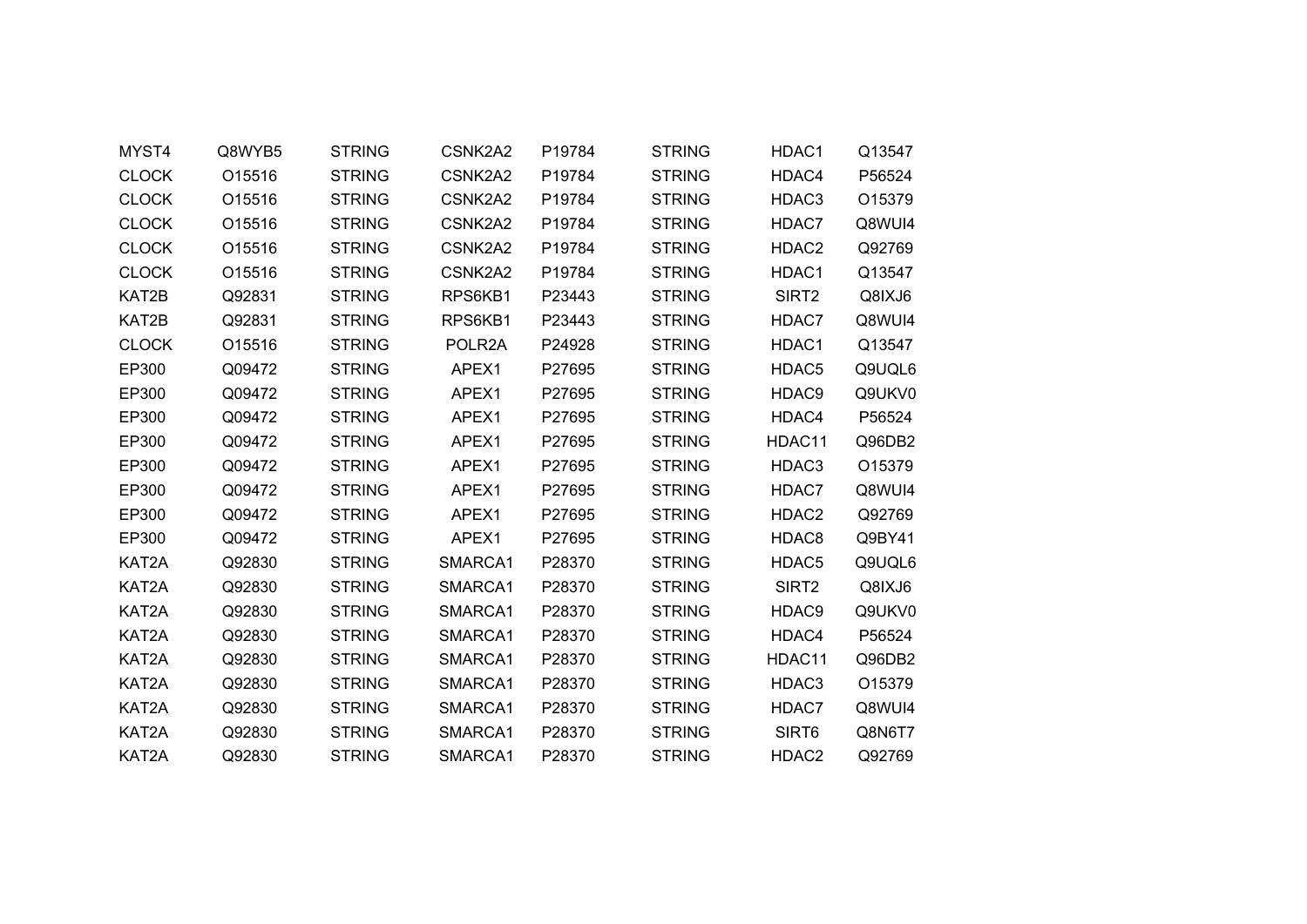| KAT2A             | Q92830 | <b>STRING</b> | SMARCA1 | P28370 | <b>STRING</b> | HDAC1             | Q13547 |  |
|-------------------|--------|---------------|---------|--------|---------------|-------------------|--------|--|
| KAT2A             | Q92830 | <b>STRING</b> | SMARCA1 | P28370 | <b>STRING</b> | HDAC8             | Q9BY41 |  |
| MYST2             | O95251 | <b>STRING</b> | SMARCA1 | P28370 | <b>STRING</b> | HDAC <sub>5</sub> | Q9UQL6 |  |
| MYST2             | O95251 | <b>STRING</b> | SMARCA1 | P28370 | <b>STRING</b> | SIRT2             | Q8IXJ6 |  |
| MYST <sub>2</sub> | O95251 | <b>STRING</b> | SMARCA1 | P28370 | <b>STRING</b> | HDAC9             | Q9UKV0 |  |
| MYST2             | O95251 | <b>STRING</b> | SMARCA1 | P28370 | <b>STRING</b> | HDAC4             | P56524 |  |
| MYST2             | O95251 | <b>STRING</b> | SMARCA1 | P28370 | <b>STRING</b> | HDAC11            | Q96DB2 |  |
| MYST <sub>2</sub> | O95251 | <b>STRING</b> | SMARCA1 | P28370 | <b>STRING</b> | HDAC3             | O15379 |  |
| MYST2             | O95251 | <b>STRING</b> | SMARCA1 | P28370 | <b>STRING</b> | HDAC7             | Q8WUI4 |  |
| MYST2             | O95251 | <b>STRING</b> | SMARCA1 | P28370 | <b>STRING</b> | SIRT6             | Q8N6T7 |  |
| MYST <sub>2</sub> | O95251 | <b>STRING</b> | SMARCA1 | P28370 | <b>STRING</b> | HDAC2             | Q92769 |  |
| MYST2             | O95251 | <b>STRING</b> | SMARCA1 | P28370 | <b>STRING</b> | HDAC1             | Q13547 |  |
| MYST <sub>2</sub> | O95251 | <b>STRING</b> | SMARCA1 | P28370 | <b>STRING</b> | HDAC8             | Q9BY41 |  |
| EP300             | Q09472 | <b>STRING</b> | SMARCA1 | P28370 | <b>STRING</b> | HDAC5             | Q9UQL6 |  |
| EP300             | Q09472 | <b>STRING</b> | SMARCA1 | P28370 | <b>STRING</b> | SIRT <sub>2</sub> | Q8IXJ6 |  |
| EP300             | Q09472 | <b>STRING</b> | SMARCA1 | P28370 | <b>STRING</b> | HDAC9             | Q9UKV0 |  |
| EP300             | Q09472 | <b>STRING</b> | SMARCA1 | P28370 | <b>STRING</b> | HDAC4             | P56524 |  |
| EP300             | Q09472 | <b>STRING</b> | SMARCA1 | P28370 | <b>STRING</b> | HDAC11            | Q96DB2 |  |
| EP300             | Q09472 | <b>STRING</b> | SMARCA1 | P28370 | <b>STRING</b> | HDAC3             | O15379 |  |
| EP300             | Q09472 | <b>STRING</b> | SMARCA1 | P28370 | <b>STRING</b> | HDAC7             | Q8WUI4 |  |
| EP300             | Q09472 | <b>STRING</b> | SMARCA1 | P28370 | <b>STRING</b> | SIRT6             | Q8N6T7 |  |
| EP300             | Q09472 | <b>STRING</b> | SMARCA1 | P28370 | <b>STRING</b> | HDAC2             | Q92769 |  |
| EP300             | Q09472 | <b>STRING</b> | SMARCA1 | P28370 | <b>STRING</b> | HDAC1             | Q13547 |  |
| EP300             | Q09472 | <b>STRING</b> | SMARCA1 | P28370 | <b>STRING</b> | HDAC8             | Q9BY41 |  |
| KAT2B             | Q92831 | <b>STRING</b> | SMARCA1 | P28370 | <b>STRING</b> | HDAC5             | Q9UQL6 |  |
| KAT2B             | Q92831 | <b>STRING</b> | SMARCA1 | P28370 | <b>STRING</b> | SIRT2             | Q8IXJ6 |  |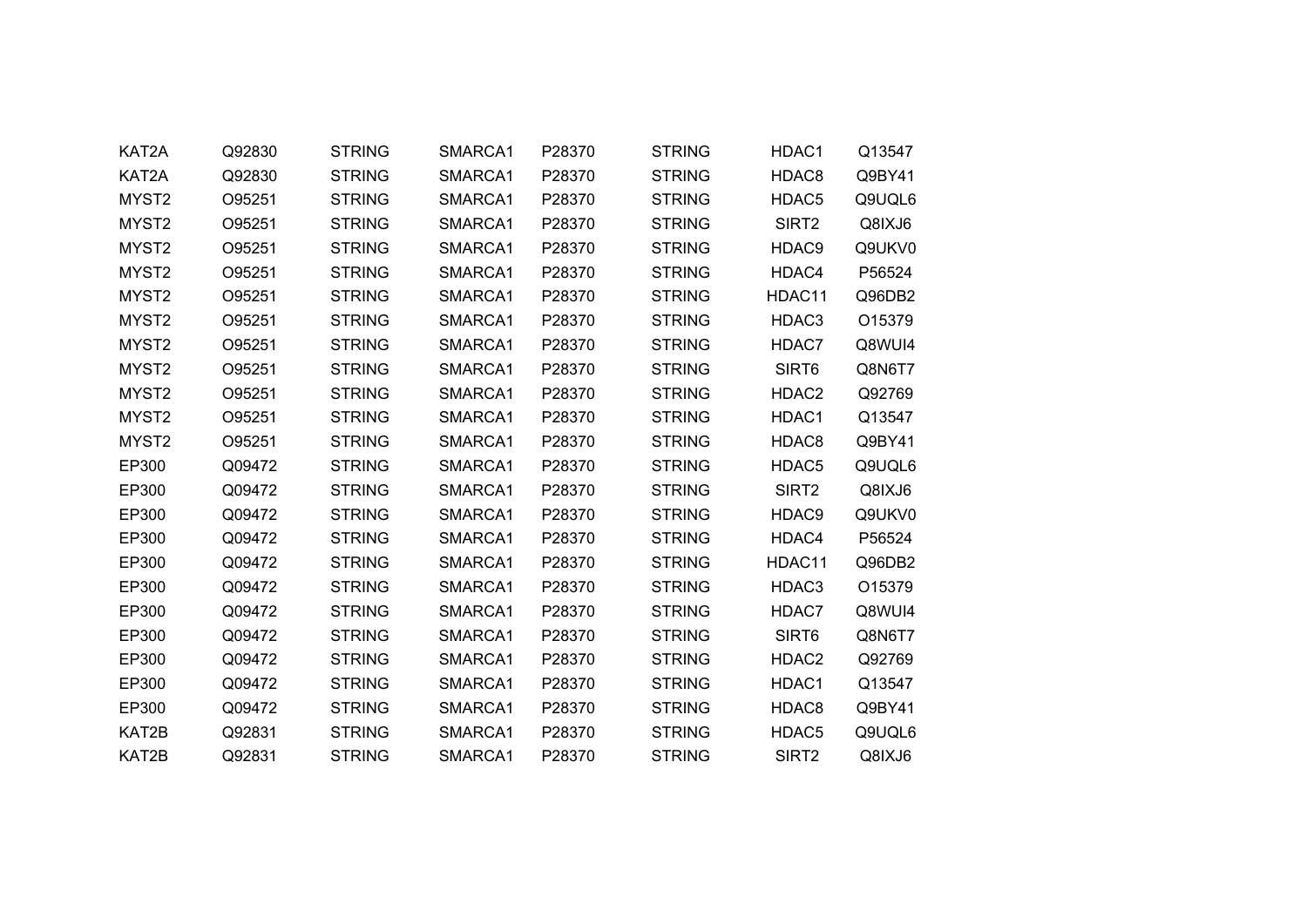| KAT2B | Q92831 | <b>STRING</b> | SMARCA1 | P28370 | <b>STRING</b> | HDAC9             | Q9UKV0 |
|-------|--------|---------------|---------|--------|---------------|-------------------|--------|
| KAT2B | Q92831 | <b>STRING</b> | SMARCA1 | P28370 | <b>STRING</b> | HDAC4             | P56524 |
| KAT2B | Q92831 | <b>STRING</b> | SMARCA1 | P28370 | <b>STRING</b> | HDAC11            | Q96DB2 |
| KAT2B | Q92831 | <b>STRING</b> | SMARCA1 | P28370 | <b>STRING</b> | HDAC3             | O15379 |
| KAT2B | Q92831 | <b>STRING</b> | SMARCA1 | P28370 | <b>STRING</b> | HDAC7             | Q8WUI4 |
| KAT2B | Q92831 | <b>STRING</b> | SMARCA1 | P28370 | <b>STRING</b> | SIRT6             | Q8N6T7 |
| KAT2B | Q92831 | <b>STRING</b> | SMARCA1 | P28370 | <b>STRING</b> | HDAC2             | Q92769 |
| KAT2B | Q92831 | <b>STRING</b> | SMARCA1 | P28370 | <b>STRING</b> | HDAC1             | Q13547 |
| KAT2B | Q92831 | <b>STRING</b> | SMARCA1 | P28370 | <b>STRING</b> | HDAC8             | Q9BY41 |
| MYST3 | Q92794 | <b>STRING</b> | SMARCA1 | P28370 | <b>STRING</b> | HDAC5             | Q9UQL6 |
| MYST3 | Q92794 | <b>STRING</b> | SMARCA1 | P28370 | <b>STRING</b> | SIRT <sub>2</sub> | Q8IXJ6 |
| MYST3 | Q92794 | <b>STRING</b> | SMARCA1 | P28370 | <b>STRING</b> | HDAC9             | Q9UKV0 |
| MYST3 | Q92794 | <b>STRING</b> | SMARCA1 | P28370 | <b>STRING</b> | HDAC4             | P56524 |
| MYST3 | Q92794 | <b>STRING</b> | SMARCA1 | P28370 | <b>STRING</b> | HDAC11            | Q96DB2 |
| MYST3 | Q92794 | <b>STRING</b> | SMARCA1 | P28370 | <b>STRING</b> | HDAC3             | O15379 |
| MYST3 | Q92794 | <b>STRING</b> | SMARCA1 | P28370 | <b>STRING</b> | HDAC7             | Q8WUI4 |
| MYST3 | Q92794 | <b>STRING</b> | SMARCA1 | P28370 | <b>STRING</b> | SIRT6             | Q8N6T7 |
| MYST3 | Q92794 | <b>STRING</b> | SMARCA1 | P28370 | <b>STRING</b> | HDAC2             | Q92769 |
| MYST3 | Q92794 | <b>STRING</b> | SMARCA1 | P28370 | <b>STRING</b> | HDAC1             | Q13547 |
| MYST3 | Q92794 | <b>STRING</b> | SMARCA1 | P28370 | <b>STRING</b> | HDAC8             | Q9BY41 |
| MYST4 | Q8WYB5 | <b>STRING</b> | SMARCA1 | P28370 | <b>STRING</b> | HDAC5             | Q9UQL6 |
| MYST4 | Q8WYB5 | <b>STRING</b> | SMARCA1 | P28370 | <b>STRING</b> | SIRT <sub>2</sub> | Q8IXJ6 |
| MYST4 | Q8WYB5 | <b>STRING</b> | SMARCA1 | P28370 | <b>STRING</b> | HDAC9             | Q9UKV0 |
| MYST4 | Q8WYB5 | <b>STRING</b> | SMARCA1 | P28370 | <b>STRING</b> | HDAC4             | P56524 |
| MYST4 | Q8WYB5 | <b>STRING</b> | SMARCA1 | P28370 | <b>STRING</b> | HDAC11            | Q96DB2 |
| MYST4 | Q8WYB5 | <b>STRING</b> | SMARCA1 | P28370 | <b>STRING</b> | HDAC3             | O15379 |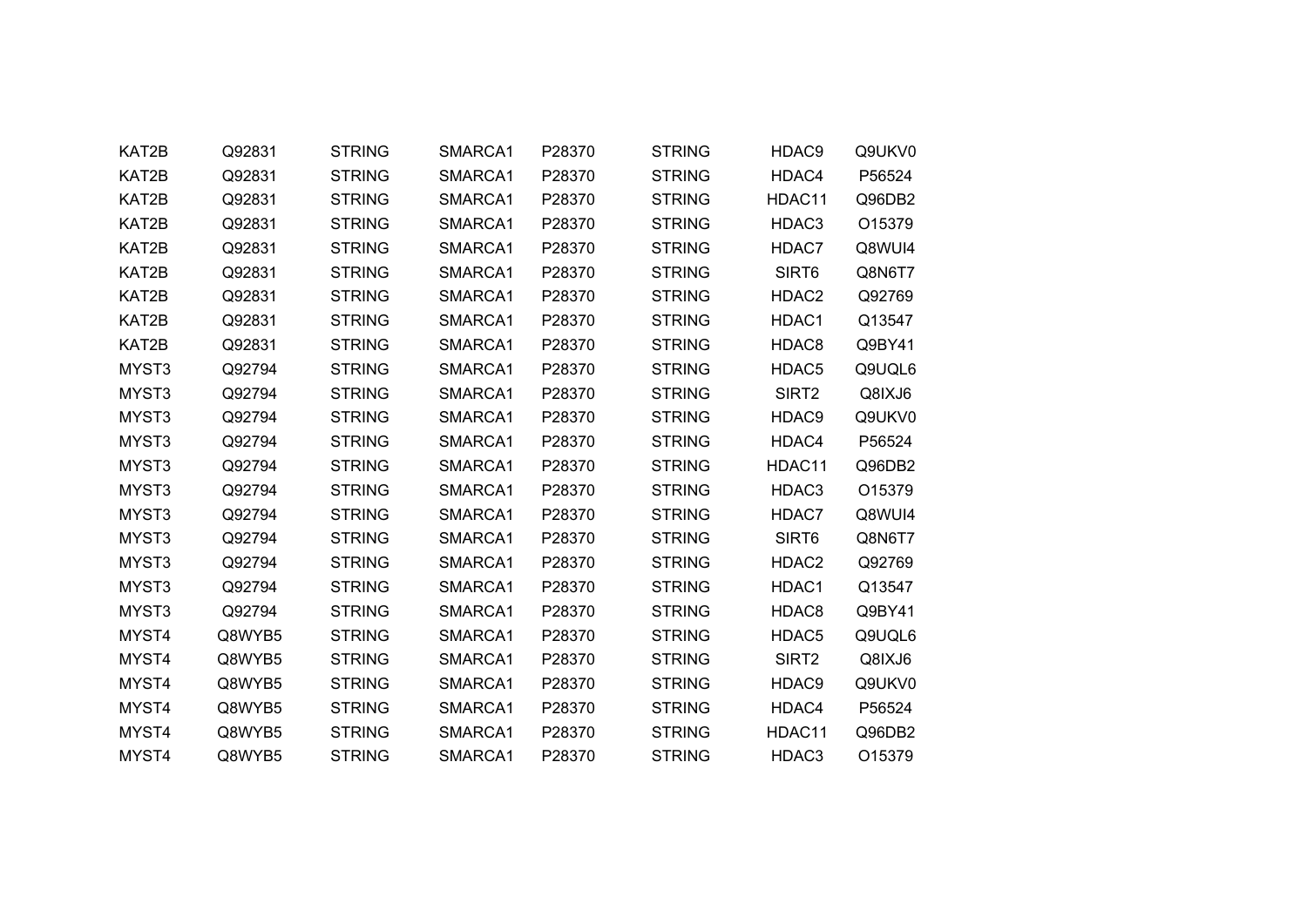| MYST4        | Q8WYB5 | <b>STRING</b> | SMARCA1 | P28370 | <b>STRING</b> | HDAC7             | Q8WUI4 |
|--------------|--------|---------------|---------|--------|---------------|-------------------|--------|
| MYST4        | Q8WYB5 | <b>STRING</b> | SMARCA1 | P28370 | <b>STRING</b> | SIRT6             | Q8N6T7 |
| MYST4        | Q8WYB5 | <b>STRING</b> | SMARCA1 | P28370 | <b>STRING</b> | HDAC2             | Q92769 |
| MYST4        | Q8WYB5 | <b>STRING</b> | SMARCA1 | P28370 | <b>STRING</b> | HDAC1             | Q13547 |
| MYST4        | Q8WYB5 | <b>STRING</b> | SMARCA1 | P28370 | <b>STRING</b> | HDAC8             | Q9BY41 |
| MYST1        | Q9H7Z6 | <b>STRING</b> | SMARCA1 | P28370 | <b>STRING</b> | HDAC5             | Q9UQL6 |
| MYST1        | Q9H7Z6 | <b>STRING</b> | SMARCA1 | P28370 | <b>STRING</b> | SIRT <sub>2</sub> | Q8IXJ6 |
| MYST1        | Q9H7Z6 | <b>STRING</b> | SMARCA1 | P28370 | <b>STRING</b> | HDAC9             | Q9UKV0 |
| MYST1        | Q9H7Z6 | <b>STRING</b> | SMARCA1 | P28370 | <b>STRING</b> | HDAC4             | P56524 |
| MYST1        | Q9H7Z6 | <b>STRING</b> | SMARCA1 | P28370 | <b>STRING</b> | HDAC11            | Q96DB2 |
| MYST1        | Q9H7Z6 | <b>STRING</b> | SMARCA1 | P28370 | <b>STRING</b> | HDAC3             | O15379 |
| MYST1        | Q9H7Z6 | <b>STRING</b> | SMARCA1 | P28370 | <b>STRING</b> | HDAC7             | Q8WUI4 |
| MYST1        | Q9H7Z6 | <b>STRING</b> | SMARCA1 | P28370 | <b>STRING</b> | SIRT <sub>6</sub> | Q8N6T7 |
| MYST1        | Q9H7Z6 | <b>STRING</b> | SMARCA1 | P28370 | <b>STRING</b> | HDAC2             | Q92769 |
| MYST1        | Q9H7Z6 | <b>STRING</b> | SMARCA1 | P28370 | <b>STRING</b> | HDAC1             | Q13547 |
| MYST1        | Q9H7Z6 | <b>STRING</b> | SMARCA1 | P28370 | <b>STRING</b> | HDAC8             | Q9BY41 |
| <b>SRCAP</b> | Q6ZRS2 | <b>STRING</b> | SMARCA1 | P28370 | <b>STRING</b> | HDAC5             | Q9UQL6 |
| <b>SRCAP</b> | Q6ZRS2 | <b>STRING</b> | SMARCA1 | P28370 | <b>STRING</b> | SIRT2             | Q8IXJ6 |
| <b>SRCAP</b> | Q6ZRS2 | <b>STRING</b> | SMARCA1 | P28370 | <b>STRING</b> | HDAC9             | Q9UKV0 |
| <b>SRCAP</b> | Q6ZRS2 | <b>STRING</b> | SMARCA1 | P28370 | <b>STRING</b> | HDAC4             | P56524 |
| <b>SRCAP</b> | Q6ZRS2 | <b>STRING</b> | SMARCA1 | P28370 | <b>STRING</b> | HDAC11            | Q96DB2 |
| <b>SRCAP</b> | Q6ZRS2 | <b>STRING</b> | SMARCA1 | P28370 | <b>STRING</b> | HDAC3             | O15379 |
| <b>SRCAP</b> | Q6ZRS2 | <b>STRING</b> | SMARCA1 | P28370 | <b>STRING</b> | HDAC7             | Q8WUI4 |
| <b>SRCAP</b> | Q6ZRS2 | <b>STRING</b> | SMARCA1 | P28370 | <b>STRING</b> | SIRT6             | Q8N6T7 |
| <b>SRCAP</b> | Q6ZRS2 | <b>STRING</b> | SMARCA1 | P28370 | <b>STRING</b> | HDAC2             | Q92769 |
| <b>SRCAP</b> | Q6ZRS2 | <b>STRING</b> | SMARCA1 | P28370 | <b>STRING</b> | HDAC1             | Q13547 |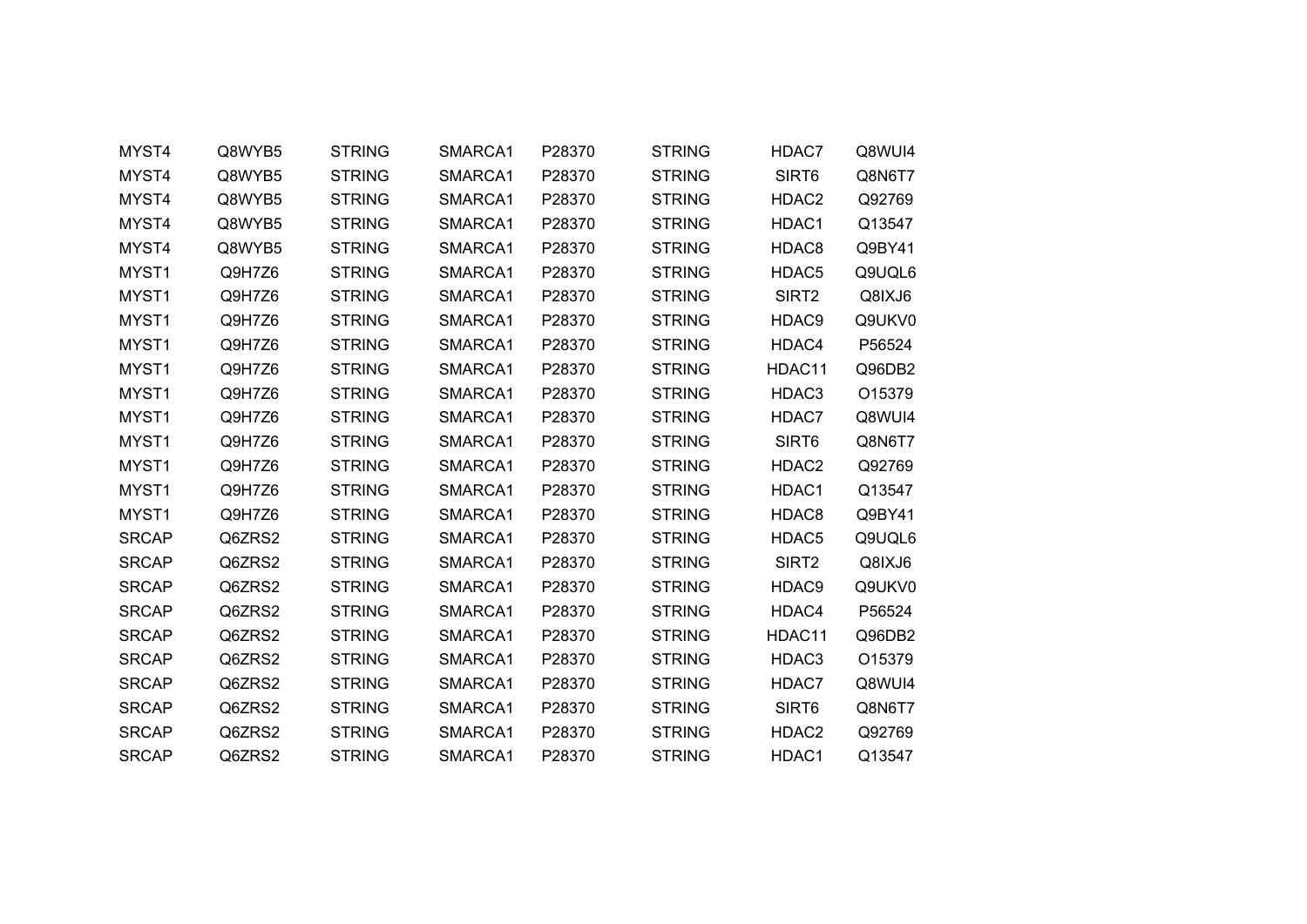| <b>SRCAP</b> | Q6ZRS2 | <b>STRING</b> | SMARCA1          | P28370 | <b>STRING</b> | HDAC8             | Q9BY41 |
|--------------|--------|---------------|------------------|--------|---------------|-------------------|--------|
| <b>CLOCK</b> | O15516 | <b>STRING</b> | <b>PML</b>       | P29590 | <b>STRING</b> | HDAC11            | Q96DB2 |
| <b>CLOCK</b> | O15516 | <b>STRING</b> | <b>PML</b>       | P29590 | <b>STRING</b> | HDAC3             | O15379 |
| <b>CLOCK</b> | O15516 | <b>STRING</b> | <b>PML</b>       | P29590 | <b>STRING</b> | HDAC7             | Q8WUI4 |
| <b>CLOCK</b> | O15516 | <b>STRING</b> | <b>PML</b>       | P29590 | <b>STRING</b> | HDAC2             | Q92769 |
| <b>CLOCK</b> | O15516 | <b>STRING</b> | <b>PML</b>       | P29590 | <b>STRING</b> | HDAC1             | Q13547 |
| <b>CLOCK</b> | O15516 | <b>STRING</b> | <b>PML</b>       | P29590 | <b>STRING</b> | HDAC8             | Q9BY41 |
| <b>CLOCK</b> | O15516 | <b>STRING</b> | <b>ATIC</b>      | P31939 | <b>STRING</b> | HDAC9             | Q9UKV0 |
| <b>CLOCK</b> | O15516 | <b>STRING</b> | <b>ATIC</b>      | P31939 | <b>STRING</b> | HDAC7             | Q8WUI4 |
| MGEA5        | O60502 | <b>STRING</b> | IRS1             | P35568 | <b>STRING</b> | HDAC7             | Q8WUI4 |
| MGEA5        | O60502 | <b>STRING</b> | IRS1             | P35568 | <b>STRING</b> | HDAC <sub>2</sub> | Q92769 |
| EP300        | Q09472 | <b>STRING</b> | MYH9             | P35579 | <b>STRING</b> | HDAC3             | O15379 |
| EP300        | Q09472 | <b>STRING</b> | MYH <sub>9</sub> | P35579 | <b>STRING</b> | HDAC7             | Q8WUI4 |
| EP300        | Q09472 | <b>STRING</b> | MYH <sub>9</sub> | P35579 | <b>STRING</b> | HDAC1             | Q13547 |
| MYST3        | Q92794 | <b>STRING</b> | MYH9             | P35579 | <b>STRING</b> | HDAC3             | O15379 |
| MYST3        | Q92794 | <b>STRING</b> | MYH <sub>9</sub> | P35579 | <b>STRING</b> | HDAC7             | Q8WUI4 |
| MYST3        | Q92794 | <b>STRING</b> | MYH9             | P35579 | <b>STRING</b> | HDAC1             | Q13547 |
| MYST4        | Q8WYB5 | <b>STRING</b> | MYH9             | P35579 | <b>STRING</b> | HDAC3             | O15379 |
| MYST4        | Q8WYB5 | <b>STRING</b> | MYH9             | P35579 | <b>STRING</b> | HDAC7             | Q8WUI4 |
| MYST4        | Q8WYB5 | <b>STRING</b> | MYH9             | P35579 | <b>STRING</b> | HDAC1             | Q13547 |
| EP300        | Q09472 | <b>STRING</b> | <b>DEK</b>       | P35659 | <b>STRING</b> | HDAC7             | Q8WUI4 |
| EP300        | Q09472 | <b>STRING</b> | <b>DEK</b>       | P35659 | <b>STRING</b> | HDAC2             | Q92769 |
| KAT2B        | Q92831 | <b>STRING</b> | <b>DEK</b>       | P35659 | <b>STRING</b> | HDAC7             | Q8WUI4 |
| KAT2B        | Q92831 | <b>STRING</b> | <b>DEK</b>       | P35659 | <b>STRING</b> | HDAC <sub>2</sub> | Q92769 |
| MYST1        | Q9H7Z6 | <b>STRING</b> | FEN1             | P39748 | <b>STRING</b> | HDAC7             | Q8WUI4 |
| MYST1        | Q9H7Z6 | <b>STRING</b> | FEN1             | P39748 | <b>STRING</b> | SIRT <sub>6</sub> | Q8N6T7 |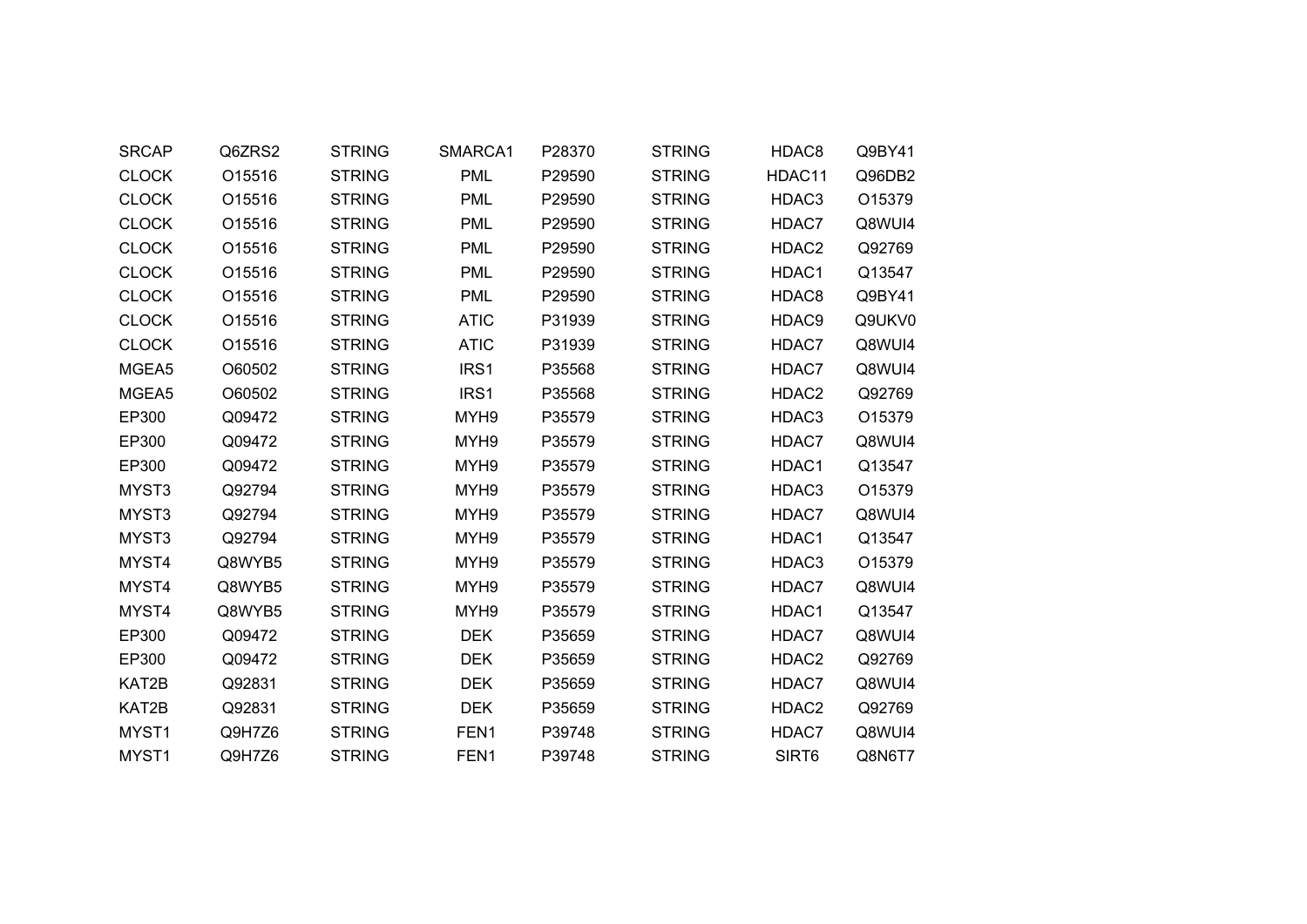| EP300        | Q09472 | <b>STRING</b> | BCL6             | P41182 | <b>STRING</b> | SIRT2             | Q8IXJ6 |
|--------------|--------|---------------|------------------|--------|---------------|-------------------|--------|
| EP300        | Q09472 | <b>STRING</b> | BCL6             | P41182 | <b>STRING</b> | HDAC11            | Q96DB2 |
| EP300        | Q09472 | <b>STRING</b> | BCL6             | P41182 | <b>STRING</b> | HDAC3             | O15379 |
| EP300        | Q09472 | <b>STRING</b> | BCL6             | P41182 | <b>STRING</b> | HDAC2             | Q92769 |
| EP300        | Q09472 | <b>STRING</b> | BCL6             | P41182 | <b>STRING</b> | HDAC8             | Q9BY41 |
| MYST4        | Q8WYB5 | <b>STRING</b> | BCL6             | P41182 | <b>STRING</b> | SIRT <sub>2</sub> | Q8IXJ6 |
| MYST4        | Q8WYB5 | <b>STRING</b> | BCL6             | P41182 | <b>STRING</b> | HDAC9             | Q9UKV0 |
| MYST4        | Q8WYB5 | <b>STRING</b> | BCL6             | P41182 | <b>STRING</b> | HDAC4             | P56524 |
| MYST4        | Q8WYB5 | <b>STRING</b> | BCL6             | P41182 | <b>STRING</b> | HDAC11            | Q96DB2 |
| MYST4        | Q8WYB5 | <b>STRING</b> | BCL6             | P41182 | <b>STRING</b> | HDAC3             | O15379 |
| MYST4        | Q8WYB5 | <b>STRING</b> | BCL6             | P41182 | <b>STRING</b> | HDAC7             | Q8WUI4 |
| MYST4        | Q8WYB5 | <b>STRING</b> | BCL6             | P41182 | <b>STRING</b> | HDAC2             | Q92769 |
| MYST4        | Q8WYB5 | <b>STRING</b> | BCL6             | P41182 | <b>STRING</b> | HDAC1             | Q13547 |
| MYST4        | Q8WYB5 | <b>STRING</b> | BCL6             | P41182 | <b>STRING</b> | HDAC8             | Q9BY41 |
| MYST4        | Q8WYB5 | <b>STRING</b> | ETV <sub>6</sub> | P41212 | <b>STRING</b> | HDAC3             | O15379 |
| MYST4        | Q8WYB5 | <b>STRING</b> | ETV <sub>6</sub> | P41212 | <b>STRING</b> | HDAC7             | Q8WUI4 |
| <b>CLOCK</b> | O15516 | <b>STRING</b> | ETV6             | P41212 | <b>STRING</b> | HDAC3             | O15379 |
| <b>CLOCK</b> | O15516 | <b>STRING</b> | ETV6             | P41212 | <b>STRING</b> | HDAC7             | Q8WUI4 |
| ELP3         | Q9H9T3 | <b>STRING</b> | SKIV2L2          | P42285 | <b>STRING</b> | HDAC3             | O15379 |
| ELP3         | Q9H9T3 | <b>STRING</b> | SKIV2L2          | P42285 | <b>STRING</b> | HDAC7             | Q8WUI4 |
| <b>CLOCK</b> | O15516 | <b>STRING</b> | <b>NKX2-1</b>    | P43699 | <b>STRING</b> | HDAC <sub>2</sub> | Q92769 |
| <b>CLOCK</b> | O15516 | <b>STRING</b> | <b>NKX2-1</b>    | P43699 | <b>STRING</b> | HDAC1             | Q13547 |
| EP300        | Q09472 | <b>STRING</b> | MAP2K4           | P45985 | <b>STRING</b> | HDAC1             | Q13547 |
| KAT2B        | Q92831 | <b>STRING</b> | MAP2K4           | P45985 | <b>STRING</b> | HDAC1             | Q13547 |
| EP300        | Q09472 | <b>STRING</b> | SOX9             | P48436 | <b>STRING</b> | HDAC4             | P56524 |
| EP300        | Q09472 | <b>STRING</b> | SOX9             | P48436 | <b>STRING</b> | HDAC7             | Q8WUI4 |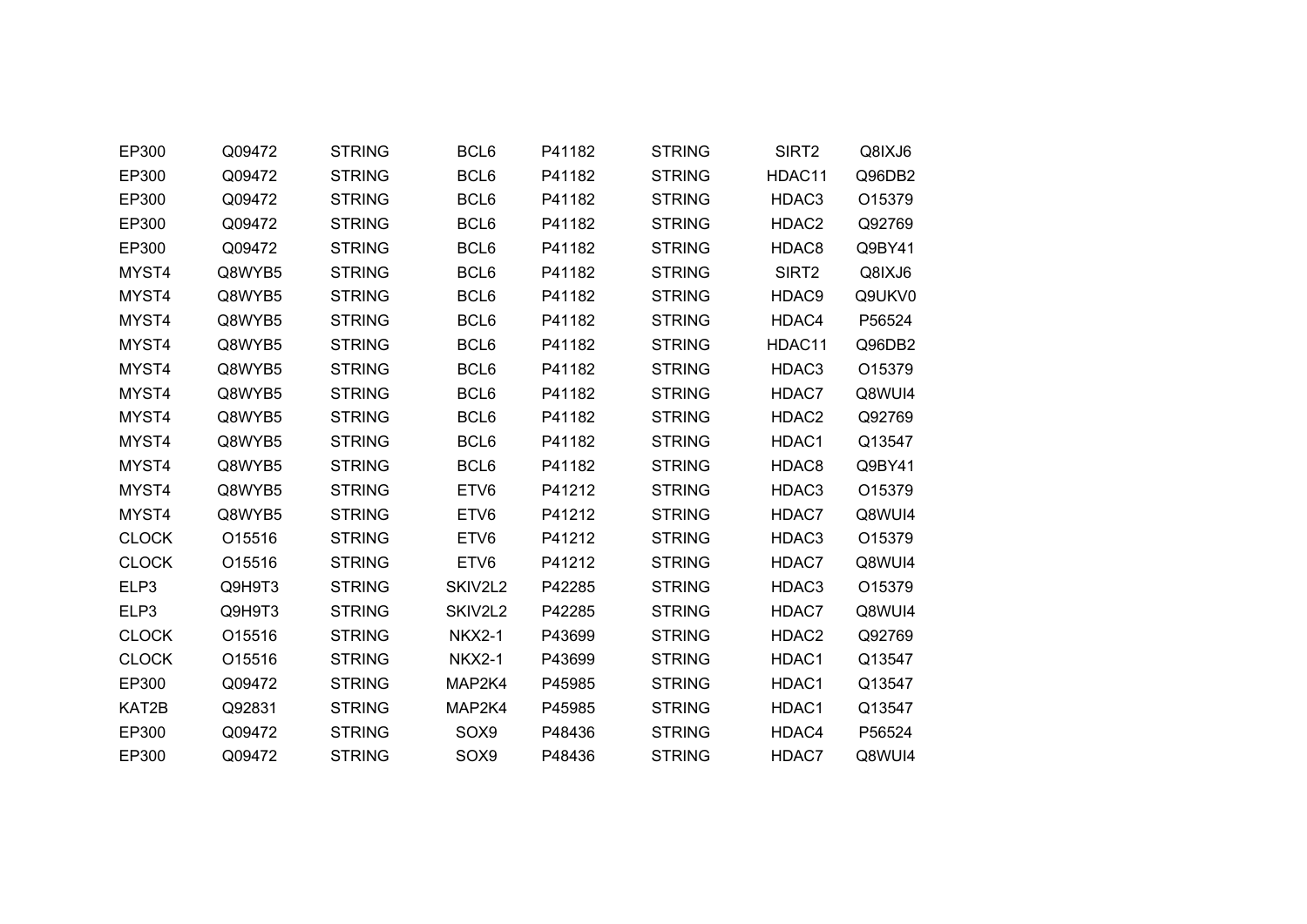| EP300        | Q09472 | <b>STRING</b> | SOX9                | P48436 | <b>STRING</b> | HDAC1             | Q13547 |
|--------------|--------|---------------|---------------------|--------|---------------|-------------------|--------|
| KAT2B        | Q92831 | <b>STRING</b> | SOX9                | P48436 | <b>STRING</b> | HDAC4             | P56524 |
| KAT2B        | Q92831 | <b>STRING</b> | SOX9                | P48436 | <b>STRING</b> | HDAC7             | Q8WUI4 |
| KAT2B        | Q92831 | <b>STRING</b> | SOX9                | P48436 | <b>STRING</b> | HDAC1             | Q13547 |
| EP300        | Q09472 | <b>STRING</b> | ETV1                | P50549 | <b>STRING</b> | HDAC9             | Q9UKV0 |
| EP300        | Q09472 | <b>STRING</b> | ETV1                | P50549 | <b>STRING</b> | HDAC7             | Q8WUI4 |
| KAT2B        | Q92831 | <b>STRING</b> | ETV1                | P50549 | <b>STRING</b> | HDAC9             | Q9UKV0 |
| KAT2B        | Q92831 | <b>STRING</b> | ETV1                | P50549 | <b>STRING</b> | HDAC7             | Q8WUI4 |
| MYST4        | Q8WYB5 | <b>STRING</b> | SMARCA <sub>2</sub> | P51531 | <b>STRING</b> | HDAC7             | Q8WUI4 |
| MYST4        | Q8WYB5 | <b>STRING</b> | SMARCA2             | P51531 | <b>STRING</b> | HDAC2             | Q92769 |
| MYST4        | Q8WYB5 | <b>STRING</b> | SMARCA2             | P51531 | <b>STRING</b> | HDAC1             | Q13547 |
| MYST1        | Q9H7Z6 | <b>STRING</b> | SMARCA2             | P51531 | <b>STRING</b> | HDAC7             | Q8WUI4 |
| MYST1        | Q9H7Z6 | <b>STRING</b> | SMARCA2             | P51531 | <b>STRING</b> | HDAC2             | Q92769 |
| MYST1        | Q9H7Z6 | <b>STRING</b> | SMARCA2             | P51531 | <b>STRING</b> | HDAC1             | Q13547 |
| <b>SRCAP</b> | Q6ZRS2 | <b>STRING</b> | SMARCA2             | P51531 | <b>STRING</b> | HDAC7             | Q8WUI4 |
| <b>SRCAP</b> | Q6ZRS2 | <b>STRING</b> | SMARCA2             | P51531 | <b>STRING</b> | HDAC <sub>2</sub> | Q92769 |
| <b>SRCAP</b> | Q6ZRS2 | <b>STRING</b> | SMARCA2             | P51531 | <b>STRING</b> | HDAC1             | Q13547 |
| MYST1        | Q9H7Z6 | <b>STRING</b> | HCFC1               | P51610 | <b>STRING</b> | HDAC7             | Q8WUI4 |
| MYST1        | Q9H7Z6 | <b>STRING</b> | HCFC1               | P51610 | <b>STRING</b> | HDAC2             | Q92769 |
| MYST1        | Q9H7Z6 | <b>STRING</b> | HCFC1               | P51610 | <b>STRING</b> | HDAC1             | Q13547 |
| EP300        | Q09472 | <b>STRING</b> | MSH <sub>6</sub>    | P52701 | <b>STRING</b> | HDAC7             | Q8WUI4 |
| EP300        | Q09472 | <b>STRING</b> | MSH <sub>6</sub>    | P52701 | <b>STRING</b> | HDAC2             | Q92769 |
| EP300        | Q09472 | <b>STRING</b> | MSH <sub>6</sub>    | P52701 | <b>STRING</b> | HDAC1             | Q13547 |
| EP300        | Q09472 | <b>STRING</b> | CRYBB1              | P53674 | <b>STRING</b> | HDAC7             | Q8WUI4 |
| EP300        | Q09472 | <b>STRING</b> | CRYBB1              | P53674 | <b>STRING</b> | HDAC1             | Q13547 |
| MYST3        | Q92794 | <b>STRING</b> | CRYBB1              | P53674 | <b>STRING</b> | HDAC7             | Q8WUI4 |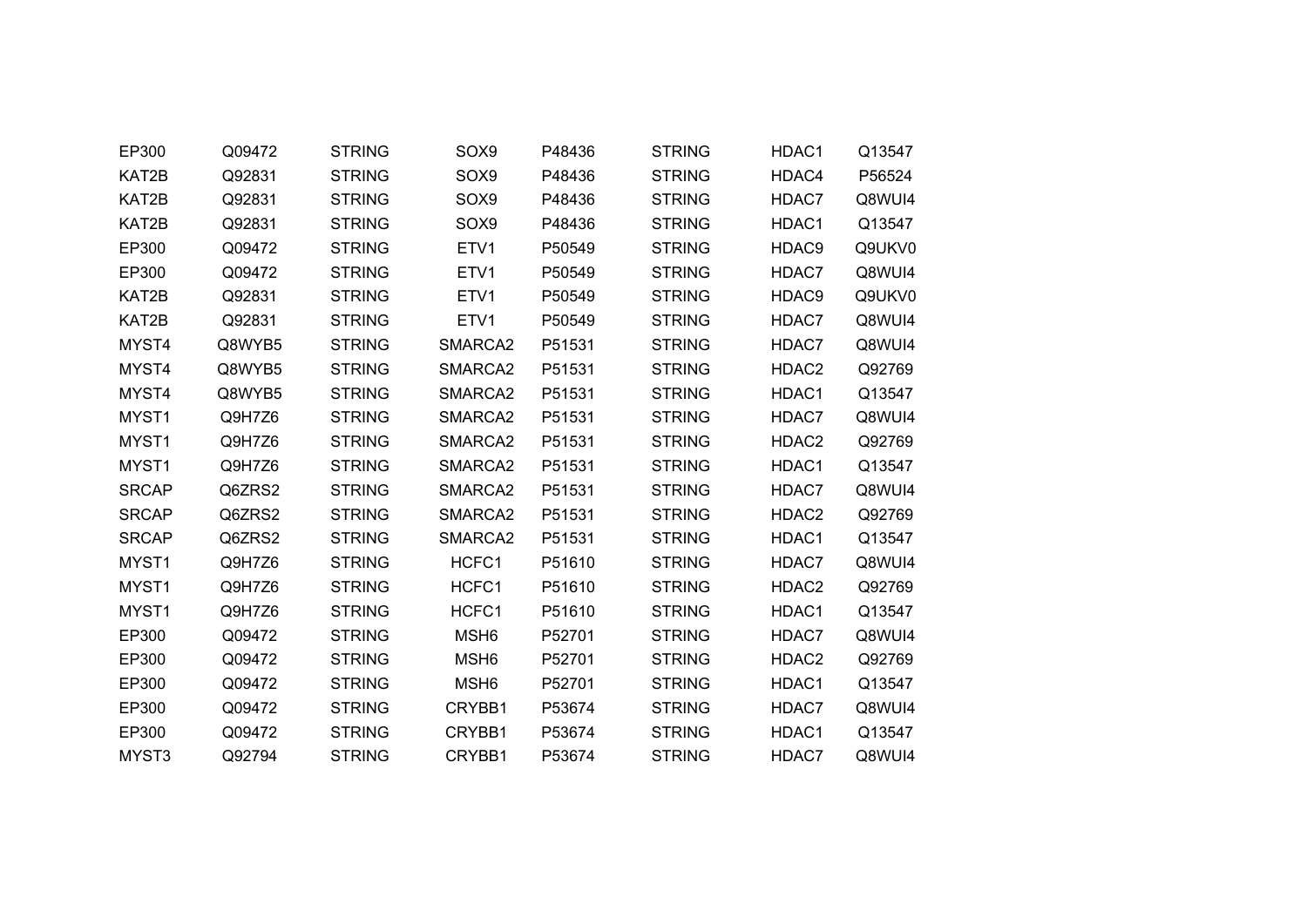| MYST3        | Q92794 | <b>STRING</b> | CRYBB1      | P53674 | <b>STRING</b> | HDAC1  | Q13547 |
|--------------|--------|---------------|-------------|--------|---------------|--------|--------|
| MYST4        | Q8WYB5 | <b>STRING</b> | CRYBB1      | P53674 | <b>STRING</b> | HDAC7  | Q8WUI4 |
| MYST4        | Q8WYB5 | <b>STRING</b> | CRYBB1      | P53674 | <b>STRING</b> | HDAC1  | Q13547 |
| EP300        | Q09472 | <b>STRING</b> | CLTCL1      | P53675 | <b>STRING</b> | HDAC3  | O15379 |
| HAT1         | O14929 | <b>STRING</b> | CLTCL1      | P53675 | <b>STRING</b> | HDAC3  | O15379 |
| EP300        | Q09472 | <b>STRING</b> | <b>RARS</b> | P54136 | <b>STRING</b> | HDAC3  | O15379 |
| EP300        | Q09472 | <b>STRING</b> | <b>RARS</b> | P54136 | <b>STRING</b> | HDAC7  | Q8WUI4 |
| KAT2B        | Q92831 | <b>STRING</b> | <b>RARS</b> | P54136 | <b>STRING</b> | HDAC3  | O15379 |
| KAT2B        | Q92831 | <b>STRING</b> | <b>RARS</b> | P54136 | <b>STRING</b> | HDAC7  | Q8WUI4 |
| <b>CLOCK</b> | O15516 | <b>STRING</b> | <b>RARS</b> | P54136 | <b>STRING</b> | HDAC3  | O15379 |
| <b>CLOCK</b> | O15516 | <b>STRING</b> | <b>RARS</b> | P54136 | <b>STRING</b> | HDAC7  | Q8WUI4 |
| <b>CLOCK</b> | O15516 | <b>STRING</b> | SUMO3       | P55854 | <b>STRING</b> | HDAC1  | Q13547 |
| KAT2B        | Q92831 | <b>STRING</b> | <b>MARS</b> | P56192 | <b>STRING</b> | HDAC11 | Q96DB2 |
| KAT2B        | Q92831 | <b>STRING</b> | <b>MARS</b> | P56192 | <b>STRING</b> | HDAC7  | Q8WUI4 |
| KAT2B        | Q92831 | <b>STRING</b> | <b>MARS</b> | P56192 | <b>STRING</b> | HDAC2  | Q92769 |
| KAT2B        | Q92831 | <b>STRING</b> | <b>MARS</b> | P56192 | <b>STRING</b> | HDAC1  | Q13547 |
| MYST3        | Q92794 | <b>STRING</b> | HDAC4       | P56524 | <b>STRING</b> | HDAC11 | Q96DB2 |
| MYST3        | Q92794 | <b>STRING</b> | HDAC4       | P56524 | <b>STRING</b> | HDAC3  | O15379 |
| MYST3        | Q92794 | <b>STRING</b> | HDAC4       | P56524 | <b>STRING</b> | HDAC7  | Q8WUI4 |
| MYST3        | Q92794 | <b>STRING</b> | HDAC4       | P56524 | <b>STRING</b> | HDAC2  | Q92769 |
| MYST3        | Q92794 | <b>STRING</b> | HDAC4       | P56524 | <b>STRING</b> | HDAC1  | Q13547 |
| MYST3        | Q92794 | <b>STRING</b> | HDAC4       | P56524 | <b>STRING</b> | HDAC8  | Q9BY41 |
| MYST4        | Q8WYB5 | <b>STRING</b> | HDAC4       | P56524 | <b>STRING</b> | HDAC11 | Q96DB2 |
| MYST4        | Q8WYB5 | <b>STRING</b> | HDAC4       | P56524 | <b>STRING</b> | HDAC3  | O15379 |
| MYST4        | Q8WYB5 | <b>STRING</b> | HDAC4       | P56524 | <b>STRING</b> | HDAC7  | Q8WUI4 |
| MYST4        | Q8WYB5 | <b>STRING</b> | HDAC4       | P56524 | <b>STRING</b> | HDAC2  | Q92769 |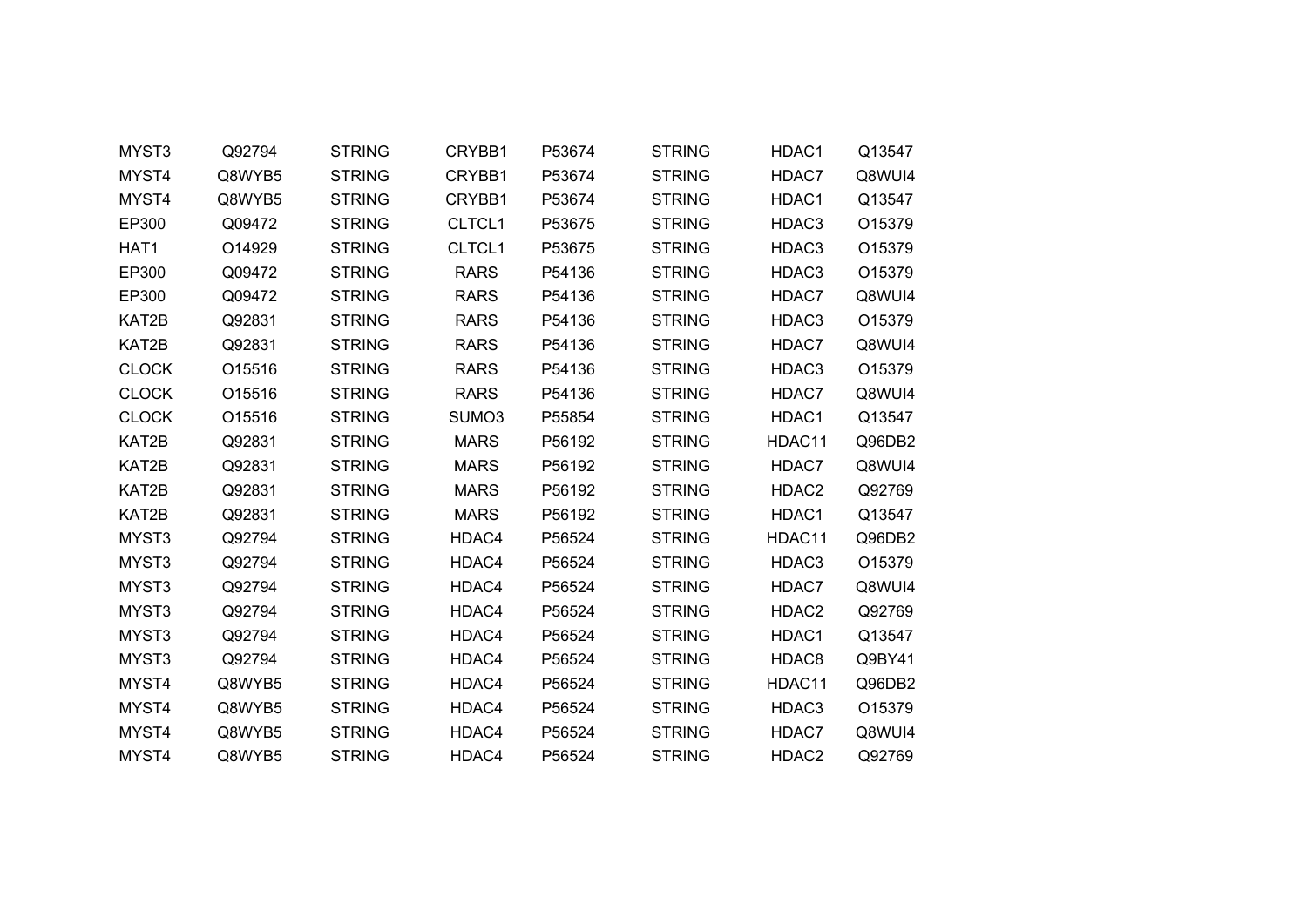| MYST4             | Q8WYB5 | <b>STRING</b> | HDAC4    | P56524 | <b>STRING</b> | HDAC1             | Q13547 |  |
|-------------------|--------|---------------|----------|--------|---------------|-------------------|--------|--|
| MYST4             | Q8WYB5 | <b>STRING</b> | HDAC4    | P56524 | <b>STRING</b> | HDAC8             | Q9BY41 |  |
| MYST1             | Q9H7Z6 | <b>STRING</b> | HDAC4    | P56524 | <b>STRING</b> | HDAC11            | Q96DB2 |  |
| MYST1             | Q9H7Z6 | <b>STRING</b> | HDAC4    | P56524 | <b>STRING</b> | HDAC3             | O15379 |  |
| MYST1             | Q9H7Z6 | <b>STRING</b> | HDAC4    | P56524 | <b>STRING</b> | HDAC7             | Q8WUI4 |  |
| MYST1             | Q9H7Z6 | <b>STRING</b> | HDAC4    | P56524 | <b>STRING</b> | HDAC2             | Q92769 |  |
| MYST1             | Q9H7Z6 | <b>STRING</b> | HDAC4    | P56524 | <b>STRING</b> | HDAC1             | Q13547 |  |
| MYST1             | Q9H7Z6 | <b>STRING</b> | HDAC4    | P56524 | <b>STRING</b> | HDAC8             | Q9BY41 |  |
| MYST4             | Q8WYB5 | <b>STRING</b> | PSMA6    | P60900 | <b>STRING</b> | SIRT6             | Q8N6T7 |  |
| <b>CLOCK</b>      | O15516 | <b>STRING</b> | WDR5     | P61964 | <b>STRING</b> | HDAC1             | Q13547 |  |
| ELP3              | Q9H9T3 | <b>STRING</b> | HIST1H4A | P62805 | <b>STRING</b> | SIRT <sub>2</sub> | Q8IXJ6 |  |
| ELP3              | Q9H9T3 | <b>STRING</b> | HIST1H4A | P62805 | <b>STRING</b> | HDAC9             | Q9UKV0 |  |
| ELP3              | Q9H9T3 | <b>STRING</b> | HIST1H4A | P62805 | <b>STRING</b> | HDAC4             | P56524 |  |
| ELP3              | Q9H9T3 | <b>STRING</b> | HIST1H4A | P62805 | <b>STRING</b> | HDAC3             | O15379 |  |
| ELP3              | Q9H9T3 | <b>STRING</b> | HIST1H4A | P62805 | <b>STRING</b> | HDAC7             | Q8WUI4 |  |
| ELP3              | Q9H9T3 | <b>STRING</b> | HIST1H4A | P62805 | <b>STRING</b> | HDAC2             | Q92769 |  |
| ELP3              | Q9H9T3 | <b>STRING</b> | HIST1H4A | P62805 | <b>STRING</b> | HDAC1             | Q13547 |  |
| ELP3              | Q9H9T3 | <b>STRING</b> | HIST1H4A | P62805 | <b>STRING</b> | HDAC8             | Q9BY41 |  |
| MYST2             | O95251 | <b>STRING</b> | HIST1H4A | P62805 | <b>STRING</b> | SIRT <sub>2</sub> | Q8IXJ6 |  |
| MYST2             | O95251 | <b>STRING</b> | HIST1H4A | P62805 | <b>STRING</b> | HDAC9             | Q9UKV0 |  |
| MYST <sub>2</sub> | O95251 | <b>STRING</b> | HIST1H4A | P62805 | <b>STRING</b> | HDAC4             | P56524 |  |
| MYST2             | O95251 | <b>STRING</b> | HIST1H4A | P62805 | <b>STRING</b> | HDAC3             | O15379 |  |
| MYST <sub>2</sub> | O95251 | <b>STRING</b> | HIST1H4A | P62805 | <b>STRING</b> | HDAC7             | Q8WUI4 |  |
| MYST2             | O95251 | <b>STRING</b> | HIST1H4A | P62805 | <b>STRING</b> | HDAC <sub>2</sub> | Q92769 |  |
| MYST2             | O95251 | <b>STRING</b> | HIST1H4A | P62805 | <b>STRING</b> | HDAC1             | Q13547 |  |
| MYST2             | O95251 | <b>STRING</b> | HIST1H4A | P62805 | <b>STRING</b> | HDAC8             | Q9BY41 |  |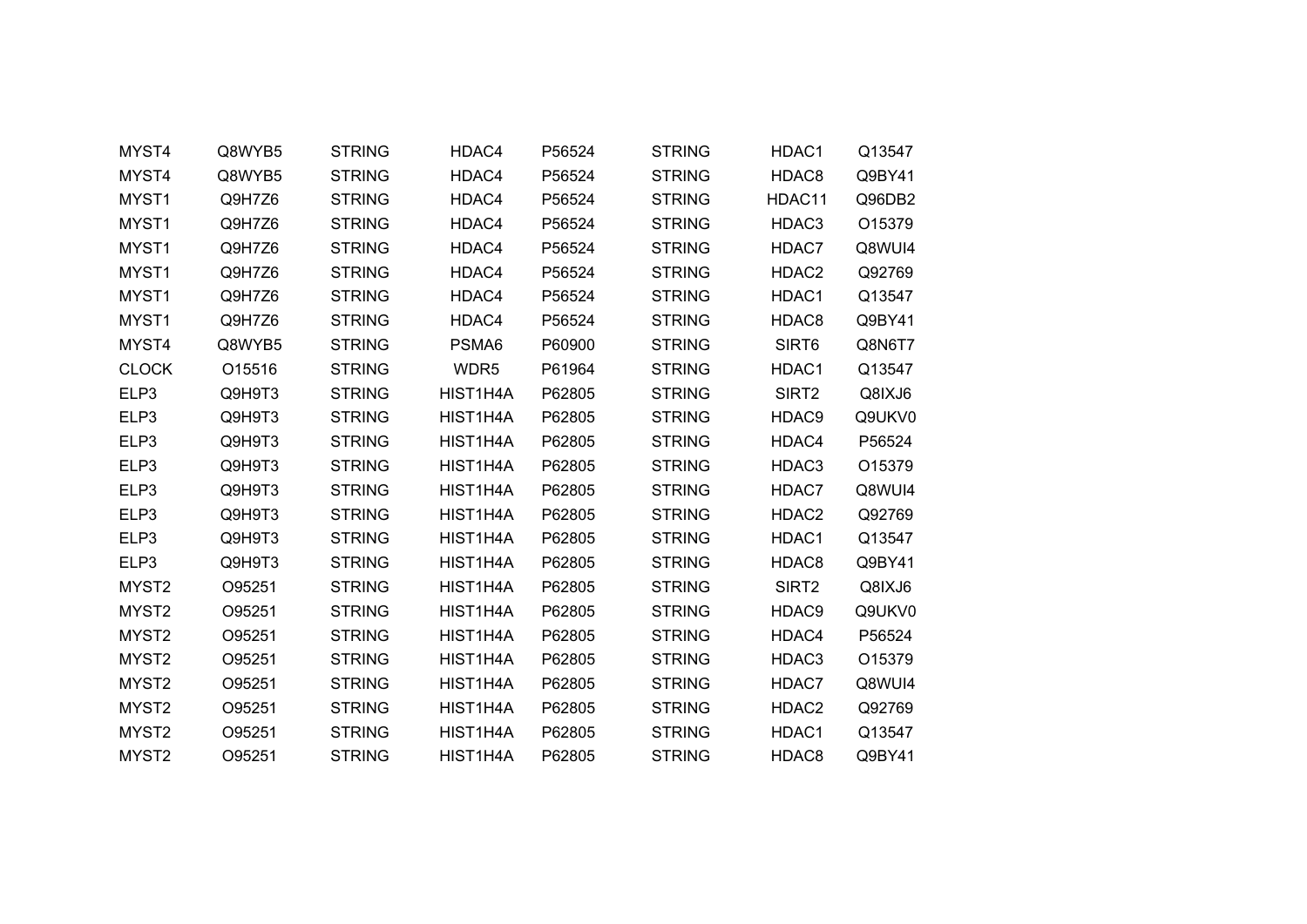| EP300             | Q09472 | <b>STRING</b> | HIST1H4A | P62805 | <b>STRING</b> | SIRT <sub>2</sub> | Q8IXJ6 |
|-------------------|--------|---------------|----------|--------|---------------|-------------------|--------|
| EP300             | Q09472 | <b>STRING</b> | HIST1H4A | P62805 | <b>STRING</b> | HDAC9             | Q9UKV0 |
| EP300             | Q09472 | <b>STRING</b> | HIST1H4A | P62805 | <b>STRING</b> | HDAC3             | O15379 |
| EP300             | Q09472 | <b>STRING</b> | HIST1H4A | P62805 | <b>STRING</b> | HDAC7             | Q8WUI4 |
| EP300             | Q09472 | <b>STRING</b> | HIST1H4A | P62805 | <b>STRING</b> | HDAC2             | Q92769 |
| KAT2B             | Q92831 | <b>STRING</b> | HIST1H4A | P62805 | <b>STRING</b> | SIRT <sub>2</sub> | Q8IXJ6 |
| KAT2B             | Q92831 | <b>STRING</b> | HIST1H4A | P62805 | <b>STRING</b> | HDAC9             | Q9UKV0 |
| KAT2B             | Q92831 | <b>STRING</b> | HIST1H4A | P62805 | <b>STRING</b> | HDAC3             | O15379 |
| KAT2B             | Q92831 | <b>STRING</b> | HIST1H4A | P62805 | <b>STRING</b> | HDAC7             | Q8WUI4 |
| KAT2B             | Q92831 | <b>STRING</b> | HIST1H4A | P62805 | <b>STRING</b> | HDAC2             | Q92769 |
| HAT1              | O14929 | <b>STRING</b> | HIST1H4A | P62805 | <b>STRING</b> | SIRT <sub>2</sub> | Q8IXJ6 |
| HAT1              | O14929 | <b>STRING</b> | HIST1H4A | P62805 | <b>STRING</b> | HDAC9             | Q9UKV0 |
| HAT1              | O14929 | <b>STRING</b> | HIST1H4A | P62805 | <b>STRING</b> | HDAC3             | O15379 |
| HAT1              | O14929 | <b>STRING</b> | HIST1H4A | P62805 | <b>STRING</b> | HDAC7             | Q8WUI4 |
| HAT1              | O14929 | <b>STRING</b> | HIST1H4A | P62805 | <b>STRING</b> | HDAC2             | Q92769 |
| MYST3             | Q92794 | <b>STRING</b> | HIST1H4A | P62805 | <b>STRING</b> | SIRT <sub>2</sub> | Q8IXJ6 |
| MYST3             | Q92794 | <b>STRING</b> | HIST1H4A | P62805 | <b>STRING</b> | HDAC9             | Q9UKV0 |
| MYST3             | Q92794 | <b>STRING</b> | HIST1H4A | P62805 | <b>STRING</b> | HDAC4             | P56524 |
| MYST3             | Q92794 | <b>STRING</b> | HIST1H4A | P62805 | <b>STRING</b> | HDAC3             | O15379 |
| MYST3             | Q92794 | <b>STRING</b> | HIST1H4A | P62805 | <b>STRING</b> | HDAC7             | Q8WUI4 |
| MYST3             | Q92794 | <b>STRING</b> | HIST1H4A | P62805 | <b>STRING</b> | HDAC2             | Q92769 |
| MYST3             | Q92794 | <b>STRING</b> | HIST1H4A | P62805 | <b>STRING</b> | HDAC1             | Q13547 |
| MYST3             | Q92794 | <b>STRING</b> | HIST1H4A | P62805 | <b>STRING</b> | HDAC8             | Q9BY41 |
| MYST1             | Q9H7Z6 | <b>STRING</b> | HIST1H4A | P62805 | <b>STRING</b> | SIRT <sub>2</sub> | Q8IXJ6 |
| MYST1             | Q9H7Z6 | <b>STRING</b> | HIST1H4A | P62805 | <b>STRING</b> | HDAC9             | Q9UKV0 |
| MYST <sub>1</sub> | Q9H7Z6 | <b>STRING</b> | HIST1H4A | P62805 | <b>STRING</b> | HDAC4             | P56524 |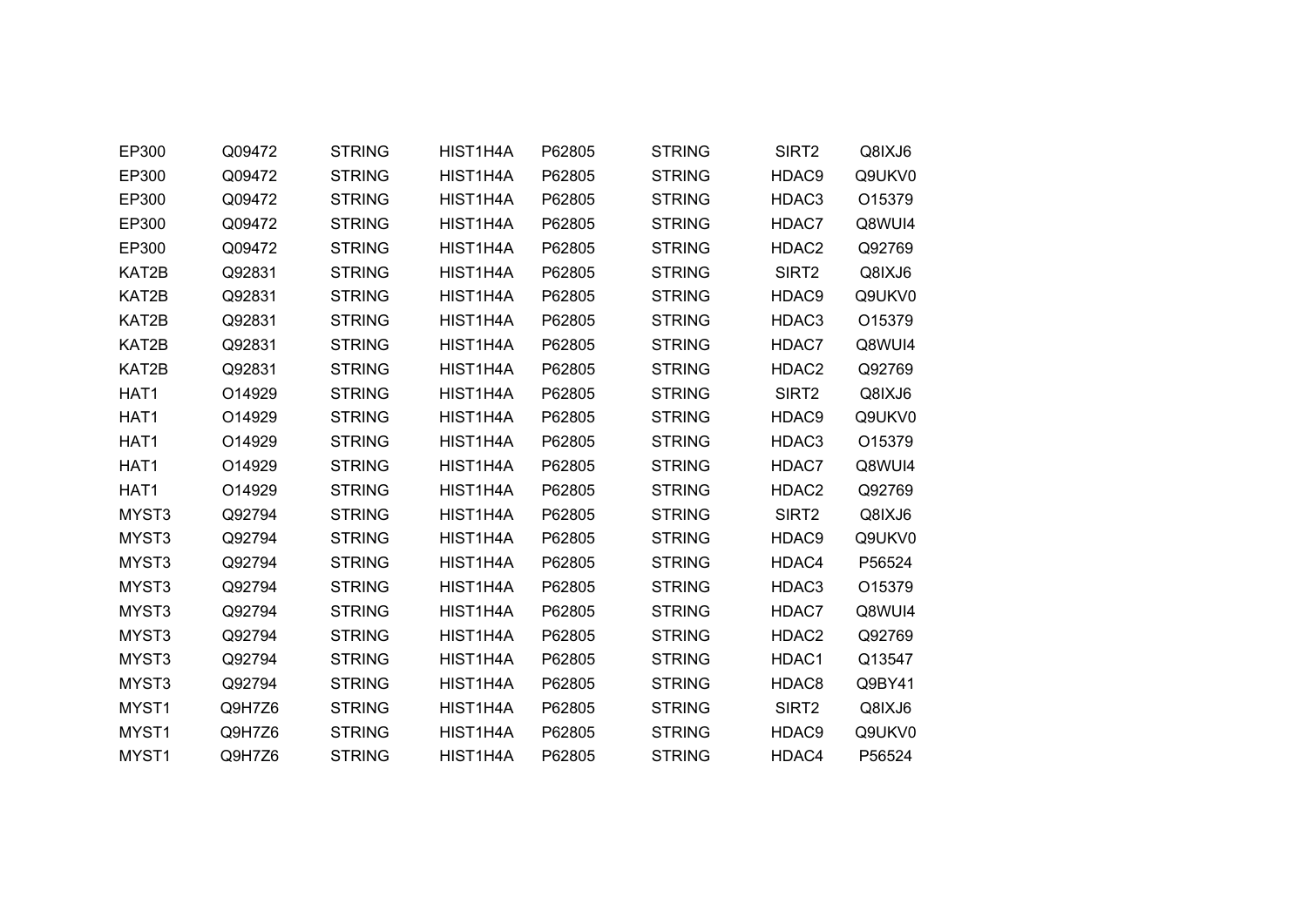| MYST1        | Q9H7Z6 | <b>STRING</b> | HIST1H4A   | P62805 | <b>STRING</b> | HDAC3             | O15379 |
|--------------|--------|---------------|------------|--------|---------------|-------------------|--------|
| MYST1        | Q9H7Z6 | <b>STRING</b> | HIST1H4A   | P62805 | <b>STRING</b> | HDAC7             | Q8WUI4 |
| MYST1        | Q9H7Z6 | <b>STRING</b> | HIST1H4A   | P62805 | <b>STRING</b> | HDAC2             | Q92769 |
| MYST1        | Q9H7Z6 | <b>STRING</b> | HIST1H4A   | P62805 | <b>STRING</b> | HDAC1             | Q13547 |
| MYST1        | Q9H7Z6 | <b>STRING</b> | HIST1H4A   | P62805 | <b>STRING</b> | HDAC8             | Q9BY41 |
| <b>SRCAP</b> | Q6ZRS2 | <b>STRING</b> | HIST1H4A   | P62805 | <b>STRING</b> | SIRT <sub>2</sub> | Q8IXJ6 |
| <b>SRCAP</b> | Q6ZRS2 | <b>STRING</b> | HIST1H4A   | P62805 | <b>STRING</b> | HDAC9             | Q9UKV0 |
| <b>SRCAP</b> | Q6ZRS2 | <b>STRING</b> | HIST1H4A   | P62805 | <b>STRING</b> | HDAC4             | P56524 |
| <b>SRCAP</b> | Q6ZRS2 | <b>STRING</b> | HIST1H4A   | P62805 | <b>STRING</b> | HDAC3             | O15379 |
| <b>SRCAP</b> | Q6ZRS2 | <b>STRING</b> | HIST1H4A   | P62805 | <b>STRING</b> | HDAC7             | Q8WUI4 |
| <b>SRCAP</b> | Q6ZRS2 | <b>STRING</b> | HIST1H4A   | P62805 | <b>STRING</b> | HDAC2             | Q92769 |
| <b>SRCAP</b> | Q6ZRS2 | <b>STRING</b> | HIST1H4A   | P62805 | <b>STRING</b> | HDAC1             | Q13547 |
| <b>SRCAP</b> | Q6ZRS2 | <b>STRING</b> | HIST1H4A   | P62805 | <b>STRING</b> | HDAC8             | Q9BY41 |
| <b>CLOCK</b> | O15516 | <b>STRING</b> | HIST1H4A   | P62805 | <b>STRING</b> | SIRT <sub>2</sub> | Q8IXJ6 |
| <b>CLOCK</b> | O15516 | <b>STRING</b> | HIST1H4A   | P62805 | <b>STRING</b> | HDAC9             | Q9UKV0 |
| <b>CLOCK</b> | O15516 | <b>STRING</b> | HIST1H4A   | P62805 | <b>STRING</b> | HDAC4             | P56524 |
| <b>CLOCK</b> | O15516 | <b>STRING</b> | HIST1H4A   | P62805 | <b>STRING</b> | HDAC3             | O15379 |
| <b>CLOCK</b> | O15516 | <b>STRING</b> | HIST1H4A   | P62805 | <b>STRING</b> | HDAC7             | Q8WUI4 |
| <b>CLOCK</b> | O15516 | <b>STRING</b> | HIST1H4A   | P62805 | <b>STRING</b> | HDAC2             | Q92769 |
| <b>CLOCK</b> | O15516 | <b>STRING</b> | HIST1H4A   | P62805 | <b>STRING</b> | HDAC1             | Q13547 |
| <b>CLOCK</b> | O15516 | <b>STRING</b> | HIST1H4A   | P62805 | <b>STRING</b> | HDAC8             | Q9BY41 |
| EP300        | Q09472 | <b>STRING</b> | <b>RAN</b> | P62826 | <b>STRING</b> | HDAC9             | Q9UKV0 |
| EP300        | Q09472 | <b>STRING</b> | <b>RAN</b> | P62826 | <b>STRING</b> | HDAC4             | P56524 |
| EP300        | Q09472 | <b>STRING</b> | <b>RAN</b> | P62826 | <b>STRING</b> | HDAC7             | Q8WUI4 |
| EP300        | Q09472 | <b>STRING</b> | <b>RAN</b> | P62826 | <b>STRING</b> | HDAC1             | Q13547 |
| KAT2B        | Q92831 | <b>STRING</b> | <b>RAN</b> | P62826 | <b>STRING</b> | HDAC9             | Q9UKV0 |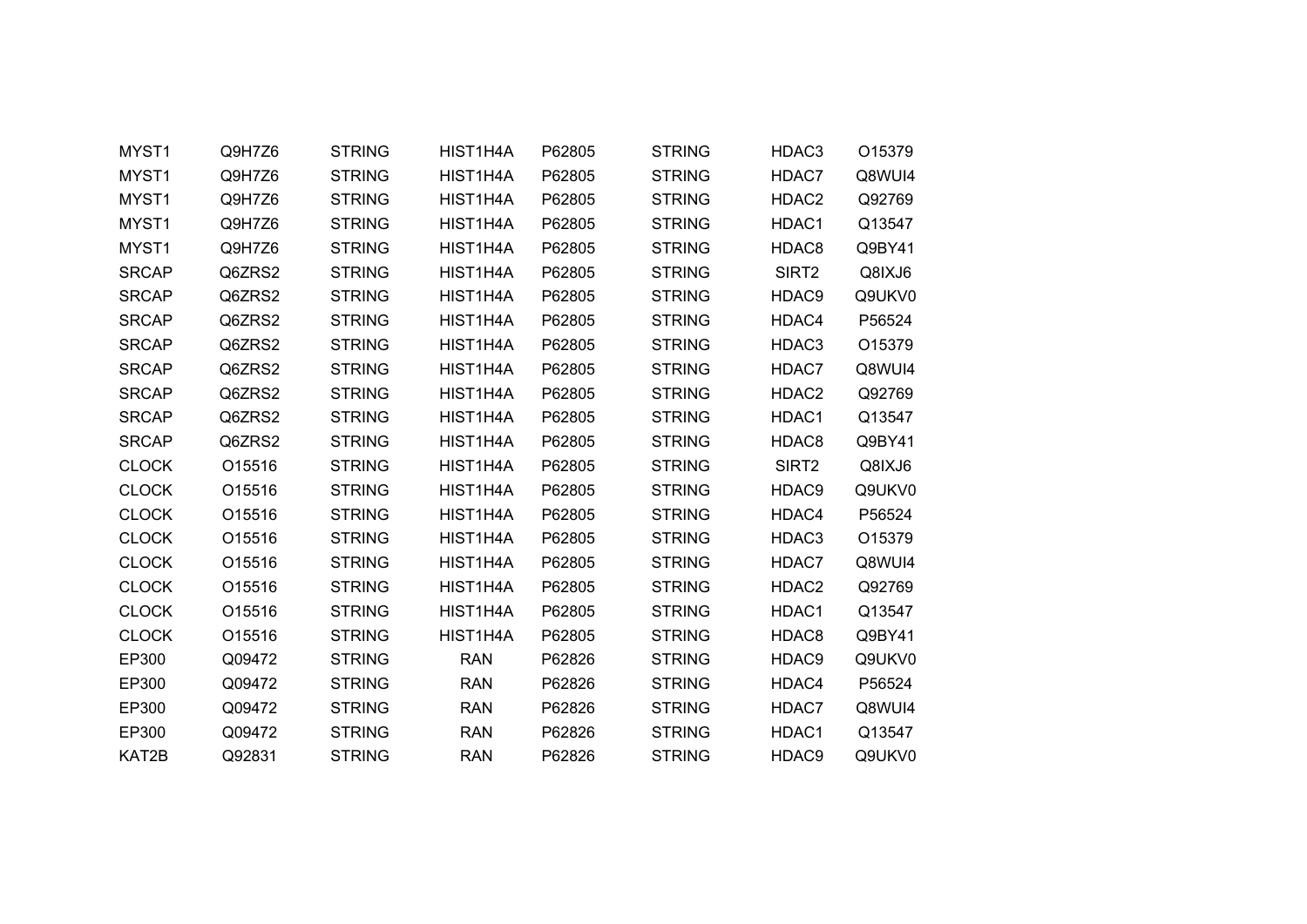| KAT2B             | Q92831 | <b>STRING</b> | <b>RAN</b>         | P62826 | <b>STRING</b> | HDAC4             | P56524 |  |
|-------------------|--------|---------------|--------------------|--------|---------------|-------------------|--------|--|
| KAT2B             | Q92831 | <b>STRING</b> | <b>RAN</b>         | P62826 | <b>STRING</b> | HDAC7             | Q8WUI4 |  |
| KAT2B             | Q92831 | <b>STRING</b> | <b>RAN</b>         | P62826 | <b>STRING</b> | HDAC1             | Q13547 |  |
| <b>CLOCK</b>      | O15516 | <b>STRING</b> | SUMO1              | P63165 | <b>STRING</b> | HDAC4             | P56524 |  |
| <b>CLOCK</b>      | O15516 | <b>STRING</b> | SUMO1              | P63165 | <b>STRING</b> | HDAC3             | O15379 |  |
| <b>CLOCK</b>      | O15516 | <b>STRING</b> | SUMO1              | P63165 | <b>STRING</b> | HDAC7             | Q8WUI4 |  |
| <b>CLOCK</b>      | O15516 | <b>STRING</b> | SUMO <sub>1</sub>  | P63165 | <b>STRING</b> | HDAC2             | Q92769 |  |
| <b>CLOCK</b>      | O15516 | <b>STRING</b> | SUMO1              | P63165 | <b>STRING</b> | HDAC1             | Q13547 |  |
| EP300             | Q09472 | <b>STRING</b> | DYNLL1             | P63167 | <b>STRING</b> | HDAC2             | Q92769 |  |
| EP300             | Q09472 | <b>STRING</b> | DYNLL1             | P63167 | <b>STRING</b> | HDAC1             | Q13547 |  |
| EP300             | Q09472 | <b>STRING</b> | DYNLL1             | P63167 | <b>STRING</b> | HDAC8             | Q9BY41 |  |
| EP300             | Q09472 | <b>STRING</b> | PPP <sub>2CA</sub> | P67775 | <b>STRING</b> | HDAC8             | Q9BY41 |  |
| ELP3              | Q9H9T3 | <b>STRING</b> | H3F3A              | P84243 | <b>STRING</b> | HDAC9             | Q9UKV0 |  |
| ELP3              | Q9H9T3 | <b>STRING</b> | H3F3A              | P84243 | <b>STRING</b> | HDAC4             | P56524 |  |
| ELP3              | Q9H9T3 | <b>STRING</b> | H3F3A              | P84243 | <b>STRING</b> | HDAC3             | O15379 |  |
| ELP3              | Q9H9T3 | <b>STRING</b> | H3F3A              | P84243 | <b>STRING</b> | HDAC7             | Q8WUI4 |  |
| ELP3              | Q9H9T3 | <b>STRING</b> | H3F3A              | P84243 | <b>STRING</b> | HDAC2             | Q92769 |  |
| ELP3              | Q9H9T3 | <b>STRING</b> | H3F3A              | P84243 | <b>STRING</b> | HDAC1             | Q13547 |  |
| ELP3              | Q9H9T3 | <b>STRING</b> | H3F3A              | P84243 | <b>STRING</b> | HDAC8             | Q9BY41 |  |
| MYST2             | O95251 | <b>STRING</b> | H3F3A              | P84243 | <b>STRING</b> | HDAC9             | Q9UKV0 |  |
| MYST <sub>2</sub> | O95251 | <b>STRING</b> | H3F3A              | P84243 | <b>STRING</b> | HDAC4             | P56524 |  |
| MYST2             | O95251 | <b>STRING</b> | H3F3A              | P84243 | <b>STRING</b> | HDAC3             | O15379 |  |
| MYST <sub>2</sub> | O95251 | <b>STRING</b> | H3F3A              | P84243 | <b>STRING</b> | HDAC7             | Q8WUI4 |  |
| MYST2             | O95251 | <b>STRING</b> | H3F3A              | P84243 | <b>STRING</b> | HDAC <sub>2</sub> | Q92769 |  |
| MYST2             | O95251 | <b>STRING</b> | H3F3A              | P84243 | <b>STRING</b> | HDAC1             | Q13547 |  |
| MYST <sub>2</sub> | O95251 | <b>STRING</b> | H3F3A              | P84243 | <b>STRING</b> | HDAC8             | Q9BY41 |  |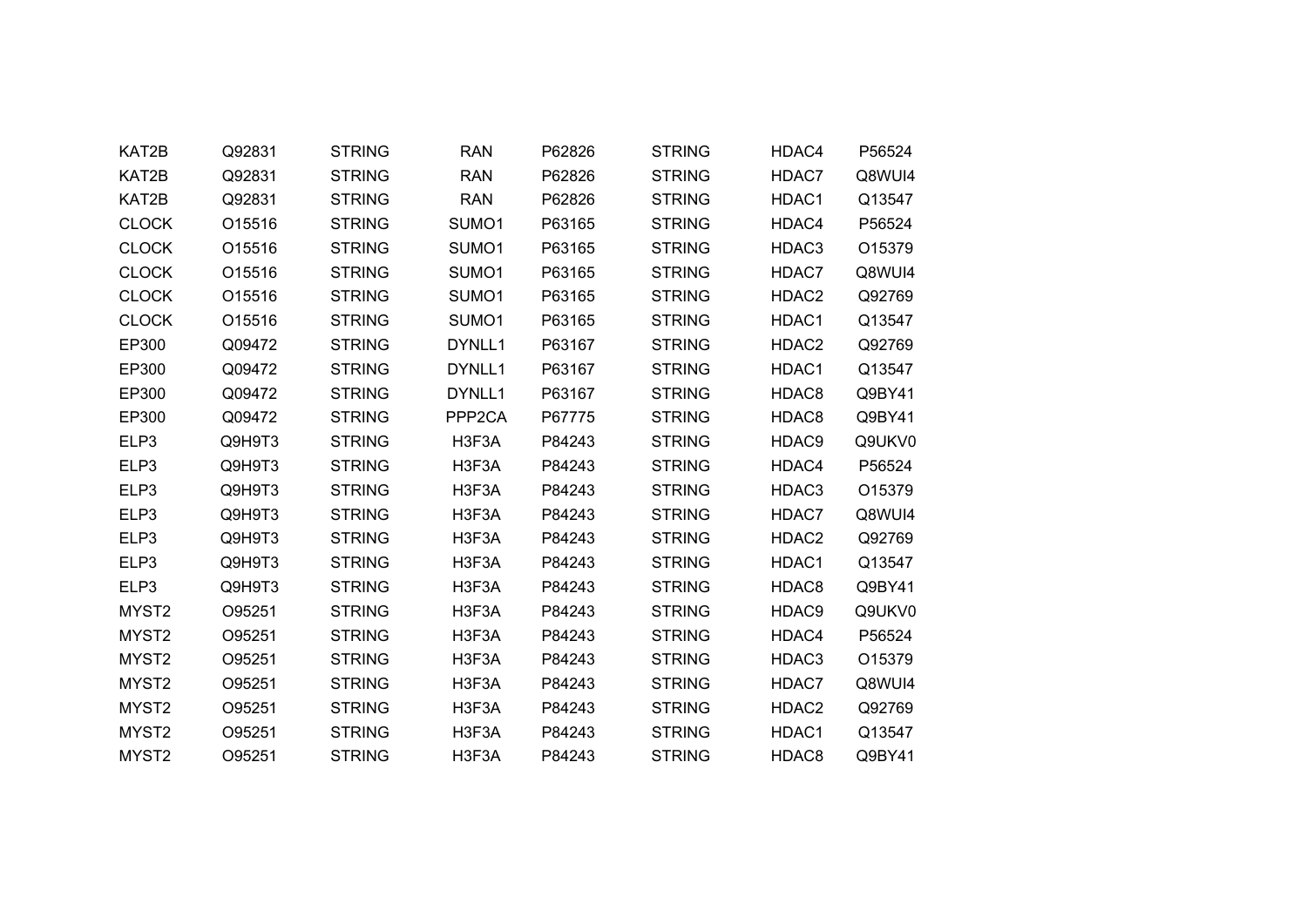| EP300 | Q09472 | <b>STRING</b> | H3F3A | P84243 | <b>STRING</b> | HDAC9 | Q9UKV0 |
|-------|--------|---------------|-------|--------|---------------|-------|--------|
| EP300 | Q09472 | <b>STRING</b> | H3F3A | P84243 | <b>STRING</b> | HDAC4 | P56524 |
| EP300 | Q09472 | <b>STRING</b> | H3F3A | P84243 | <b>STRING</b> | HDAC3 | O15379 |
| EP300 | Q09472 | <b>STRING</b> | H3F3A | P84243 | <b>STRING</b> | HDAC7 | Q8WUI4 |
| EP300 | Q09472 | <b>STRING</b> | H3F3A | P84243 | <b>STRING</b> | HDAC2 | Q92769 |
| EP300 | Q09472 | <b>STRING</b> | H3F3A | P84243 | <b>STRING</b> | HDAC1 | Q13547 |
| EP300 | Q09472 | <b>STRING</b> | H3F3A | P84243 | <b>STRING</b> | HDAC8 | Q9BY41 |
| KAT2B | Q92831 | <b>STRING</b> | H3F3A | P84243 | <b>STRING</b> | HDAC9 | Q9UKV0 |
| KAT2B | Q92831 | <b>STRING</b> | H3F3A | P84243 | <b>STRING</b> | HDAC4 | P56524 |
| KAT2B | Q92831 | <b>STRING</b> | H3F3A | P84243 | <b>STRING</b> | HDAC3 | O15379 |
| KAT2B | Q92831 | <b>STRING</b> | H3F3A | P84243 | <b>STRING</b> | HDAC7 | Q8WUI4 |
| KAT2B | Q92831 | <b>STRING</b> | H3F3A | P84243 | <b>STRING</b> | HDAC2 | Q92769 |
| KAT2B | Q92831 | <b>STRING</b> | H3F3A | P84243 | <b>STRING</b> | HDAC1 | Q13547 |
| KAT2B | Q92831 | <b>STRING</b> | H3F3A | P84243 | <b>STRING</b> | HDAC8 | Q9BY41 |
| HAT1  | O14929 | <b>STRING</b> | H3F3A | P84243 | <b>STRING</b> | HDAC9 | Q9UKV0 |
| HAT1  | O14929 | <b>STRING</b> | H3F3A | P84243 | <b>STRING</b> | HDAC4 | P56524 |
| HAT1  | O14929 | <b>STRING</b> | H3F3A | P84243 | <b>STRING</b> | HDAC3 | O15379 |
| HAT1  | O14929 | <b>STRING</b> | H3F3A | P84243 | <b>STRING</b> | HDAC7 | Q8WUI4 |
| HAT1  | O14929 | <b>STRING</b> | H3F3A | P84243 | <b>STRING</b> | HDAC2 | Q92769 |
| HAT1  | O14929 | <b>STRING</b> | H3F3A | P84243 | <b>STRING</b> | HDAC1 | Q13547 |
| HAT1  | O14929 | <b>STRING</b> | H3F3A | P84243 | <b>STRING</b> | HDAC8 | Q9BY41 |
| MYST3 | Q92794 | <b>STRING</b> | H3F3A | P84243 | <b>STRING</b> | HDAC9 | Q9UKV0 |
| MYST3 | Q92794 | <b>STRING</b> | H3F3A | P84243 | <b>STRING</b> | HDAC4 | P56524 |
| MYST3 | Q92794 | <b>STRING</b> | H3F3A | P84243 | <b>STRING</b> | HDAC3 | O15379 |
| MYST3 | Q92794 | <b>STRING</b> | H3F3A | P84243 | <b>STRING</b> | HDAC7 | Q8WUI4 |
| MYST3 | Q92794 | <b>STRING</b> | H3F3A | P84243 | <b>STRING</b> | HDAC2 | Q92769 |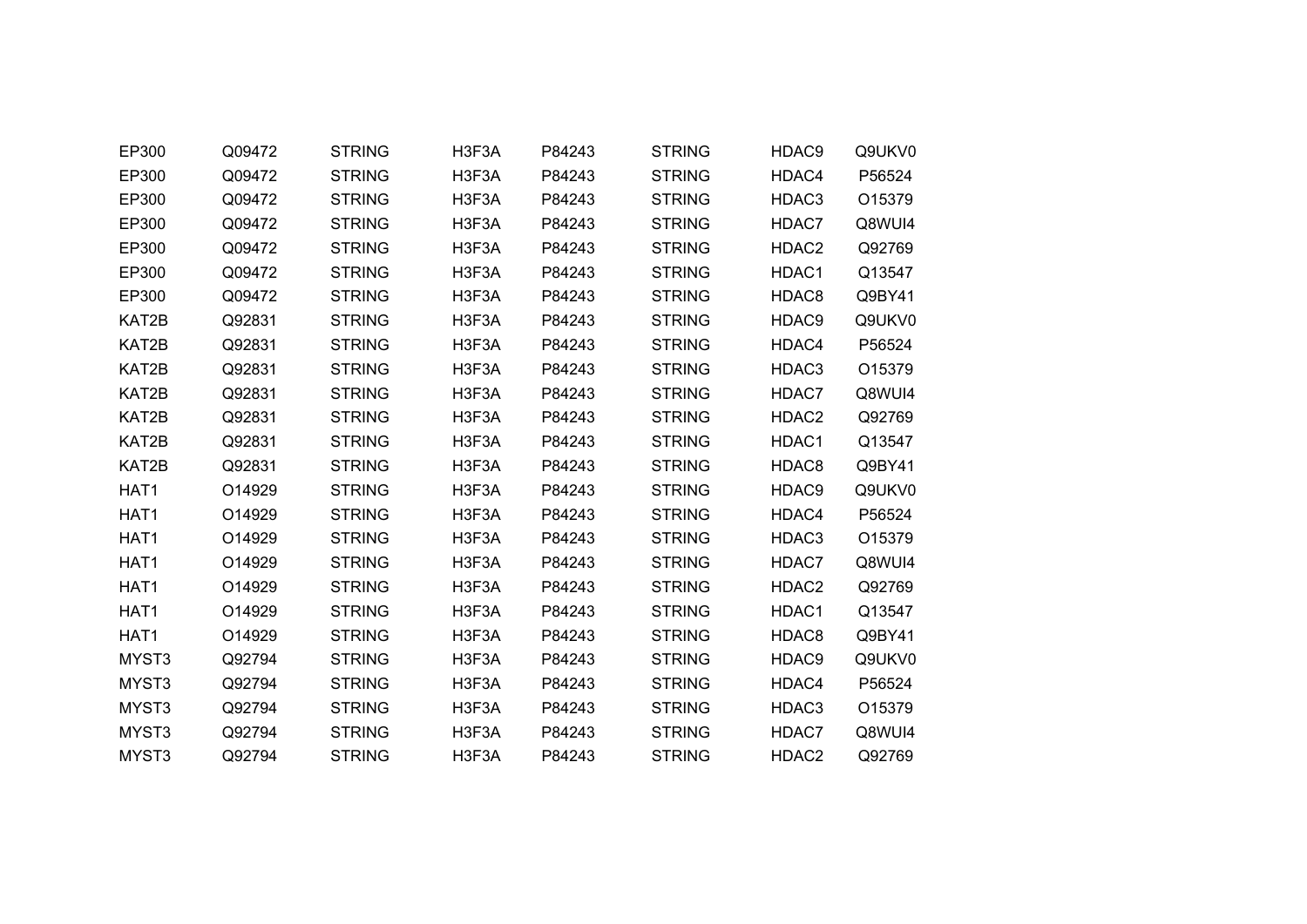| MYST3        | Q92794 | <b>STRING</b> | H3F3A       | P84243 | <b>STRING</b> | HDAC1 | Q13547 |  |
|--------------|--------|---------------|-------------|--------|---------------|-------|--------|--|
| MYST3        | Q92794 | <b>STRING</b> | H3F3A       | P84243 | <b>STRING</b> | HDAC8 | Q9BY41 |  |
| MYST1        | Q9H7Z6 | <b>STRING</b> | H3F3A       | P84243 | <b>STRING</b> | HDAC9 | Q9UKV0 |  |
| MYST1        | Q9H7Z6 | <b>STRING</b> | H3F3A       | P84243 | <b>STRING</b> | HDAC4 | P56524 |  |
| MYST1        | Q9H7Z6 | <b>STRING</b> | H3F3A       | P84243 | <b>STRING</b> | HDAC3 | O15379 |  |
| MYST1        | Q9H7Z6 | <b>STRING</b> | H3F3A       | P84243 | <b>STRING</b> | HDAC7 | Q8WUI4 |  |
| MYST1        | Q9H7Z6 | <b>STRING</b> | H3F3A       | P84243 | <b>STRING</b> | HDAC2 | Q92769 |  |
| MYST1        | Q9H7Z6 | <b>STRING</b> | H3F3A       | P84243 | <b>STRING</b> | HDAC1 | Q13547 |  |
| MYST1        | Q9H7Z6 | <b>STRING</b> | H3F3A       | P84243 | <b>STRING</b> | HDAC8 | Q9BY41 |  |
| <b>SRCAP</b> | Q6ZRS2 | <b>STRING</b> | H3F3A       | P84243 | <b>STRING</b> | HDAC9 | Q9UKV0 |  |
| <b>SRCAP</b> | Q6ZRS2 | <b>STRING</b> | H3F3A       | P84243 | <b>STRING</b> | HDAC4 | P56524 |  |
| <b>SRCAP</b> | Q6ZRS2 | <b>STRING</b> | H3F3A       | P84243 | <b>STRING</b> | HDAC3 | O15379 |  |
| <b>SRCAP</b> | Q6ZRS2 | <b>STRING</b> | H3F3A       | P84243 | <b>STRING</b> | HDAC7 | Q8WUI4 |  |
| <b>SRCAP</b> | Q6ZRS2 | <b>STRING</b> | H3F3A       | P84243 | <b>STRING</b> | HDAC2 | Q92769 |  |
| <b>SRCAP</b> | Q6ZRS2 | <b>STRING</b> | H3F3A       | P84243 | <b>STRING</b> | HDAC1 | Q13547 |  |
| <b>SRCAP</b> | Q6ZRS2 | <b>STRING</b> | H3F3A       | P84243 | <b>STRING</b> | HDAC8 | Q9BY41 |  |
| <b>CLOCK</b> | O15516 | <b>STRING</b> | H3F3A       | P84243 | <b>STRING</b> | HDAC9 | Q9UKV0 |  |
| <b>CLOCK</b> | O15516 | <b>STRING</b> | H3F3A       | P84243 | <b>STRING</b> | HDAC4 | P56524 |  |
| <b>CLOCK</b> | O15516 | <b>STRING</b> | H3F3A       | P84243 | <b>STRING</b> | HDAC3 | O15379 |  |
| <b>CLOCK</b> | O15516 | <b>STRING</b> | H3F3A       | P84243 | <b>STRING</b> | HDAC7 | Q8WUI4 |  |
| <b>CLOCK</b> | O15516 | <b>STRING</b> | H3F3A       | P84243 | <b>STRING</b> | HDAC2 | Q92769 |  |
| <b>CLOCK</b> | O15516 | <b>STRING</b> | H3F3A       | P84243 | <b>STRING</b> | HDAC1 | Q13547 |  |
| <b>CLOCK</b> | O15516 | <b>STRING</b> | H3F3A       | P84243 | <b>STRING</b> | HDAC8 | Q9BY41 |  |
| MYST1        | Q9H7Z6 | <b>STRING</b> | <b>CYCS</b> | P99999 | <b>STRING</b> | HDAC7 | Q8WUI4 |  |
| MYST1        | Q9H7Z6 | <b>STRING</b> | <b>CYCS</b> | P99999 | <b>STRING</b> | HDAC1 | Q13547 |  |
| MYST1        | Q9H7Z6 | <b>STRING</b> | <b>CYCS</b> | P99999 | <b>STRING</b> | HDAC8 | Q9BY41 |  |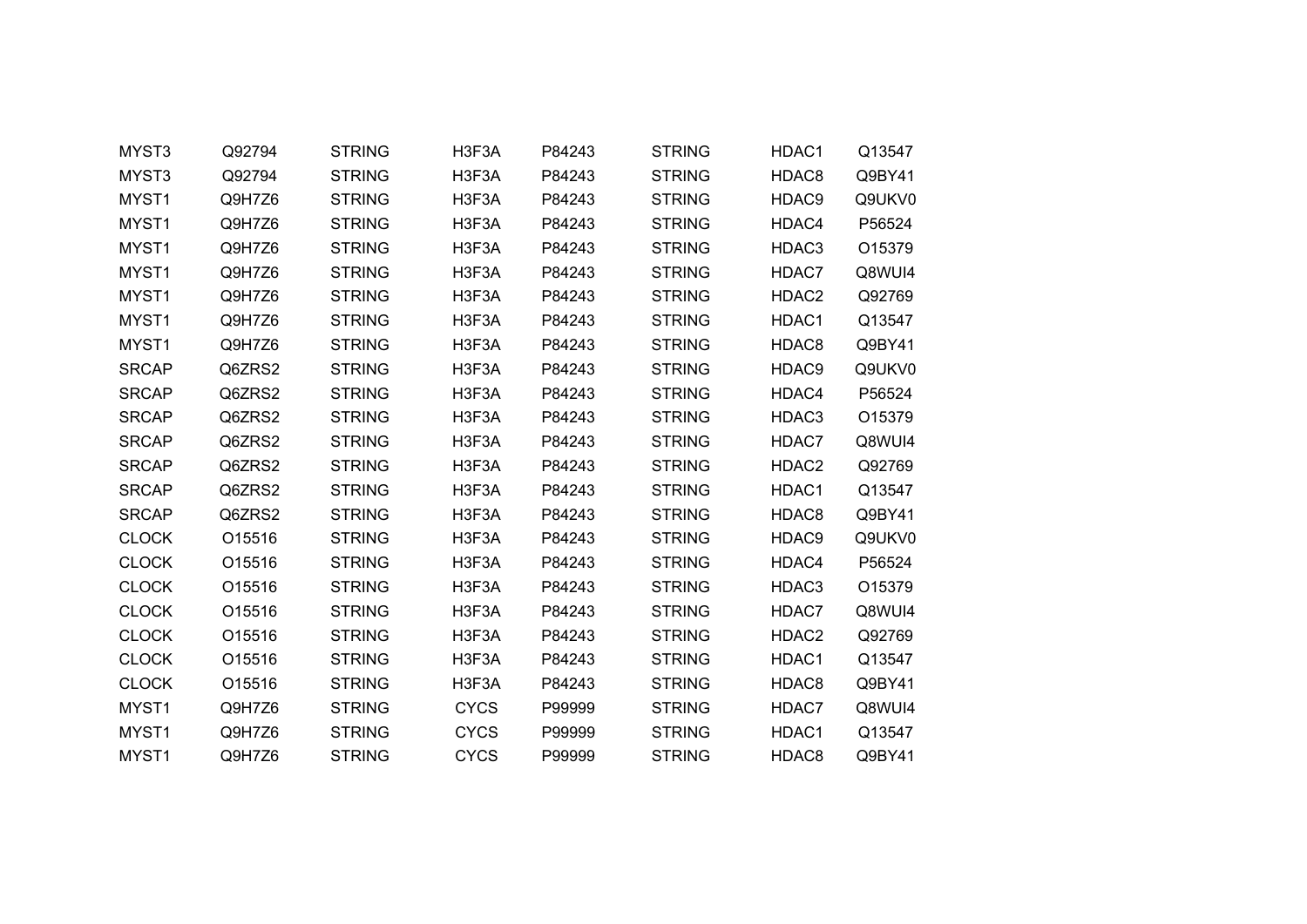| MYST2             | O95251 | <b>STRING</b> | MDM <sub>2</sub> | Q00987 | <b>STRING</b> | HDAC9             | Q9UKV0 |
|-------------------|--------|---------------|------------------|--------|---------------|-------------------|--------|
| MYST2             | O95251 | <b>STRING</b> | MDM <sub>2</sub> | Q00987 | <b>STRING</b> | HDAC3             | O15379 |
| MYST <sub>2</sub> | O95251 | <b>STRING</b> | MDM <sub>2</sub> | Q00987 | <b>STRING</b> | HDAC7             | Q8WUI4 |
| MYST <sub>2</sub> | O95251 | <b>STRING</b> | MDM <sub>2</sub> | Q00987 | <b>STRING</b> | HDAC2             | Q92769 |
| MYST <sub>2</sub> | O95251 | <b>STRING</b> | MDM <sub>2</sub> | Q00987 | <b>STRING</b> | HDAC1             | Q13547 |
| EP300             | Q09472 | <b>STRING</b> | MDM <sub>2</sub> | Q00987 | <b>STRING</b> | HDAC9             | Q9UKV0 |
| EP300             | Q09472 | <b>STRING</b> | MDM <sub>2</sub> | Q00987 | <b>STRING</b> | HDAC3             | O15379 |
| EP300             | Q09472 | <b>STRING</b> | MDM <sub>2</sub> | Q00987 | <b>STRING</b> | HDAC7             | Q8WUI4 |
| EP300             | Q09472 | <b>STRING</b> | MDM <sub>2</sub> | Q00987 | <b>STRING</b> | HDAC2             | Q92769 |
| KAT2B             | Q92831 | <b>STRING</b> | MDM <sub>2</sub> | Q00987 | <b>STRING</b> | HDAC9             | Q9UKV0 |
| KAT2B             | Q92831 | <b>STRING</b> | MDM <sub>2</sub> | Q00987 | <b>STRING</b> | HDAC3             | O15379 |
| KAT2B             | Q92831 | <b>STRING</b> | MDM <sub>2</sub> | Q00987 | <b>STRING</b> | HDAC7             | Q8WUI4 |
| KAT2B             | Q92831 | <b>STRING</b> | MDM <sub>2</sub> | Q00987 | <b>STRING</b> | HDAC <sub>2</sub> | Q92769 |
| MYST3             | Q92794 | <b>STRING</b> | MDM <sub>2</sub> | Q00987 | <b>STRING</b> | HDAC9             | Q9UKV0 |
| MYST3             | Q92794 | <b>STRING</b> | MDM <sub>2</sub> | Q00987 | <b>STRING</b> | HDAC3             | O15379 |
| MYST3             | Q92794 | <b>STRING</b> | MDM <sub>2</sub> | Q00987 | <b>STRING</b> | HDAC7             | Q8WUI4 |
| MYST3             | Q92794 | <b>STRING</b> | MDM <sub>2</sub> | Q00987 | <b>STRING</b> | HDAC2             | Q92769 |
| MYST3             | Q92794 | <b>STRING</b> | MDM <sub>2</sub> | Q00987 | <b>STRING</b> | HDAC1             | Q13547 |
| MYST4             | Q8WYB5 | <b>STRING</b> | MDM <sub>2</sub> | Q00987 | <b>STRING</b> | HDAC9             | Q9UKV0 |
| MYST4             | Q8WYB5 | <b>STRING</b> | MDM <sub>2</sub> | Q00987 | <b>STRING</b> | HDAC3             | O15379 |
| MYST4             | Q8WYB5 | <b>STRING</b> | MDM <sub>2</sub> | Q00987 | <b>STRING</b> | HDAC7             | Q8WUI4 |
| MYST4             | Q8WYB5 | <b>STRING</b> | MDM <sub>2</sub> | Q00987 | <b>STRING</b> | HDAC2             | Q92769 |
| MYST4             | Q8WYB5 | <b>STRING</b> | MDM <sub>2</sub> | Q00987 | <b>STRING</b> | HDAC1             | Q13547 |
| MYST1             | Q9H7Z6 | <b>STRING</b> | MDM <sub>2</sub> | Q00987 | <b>STRING</b> | HDAC9             | Q9UKV0 |
| MYST1             | Q9H7Z6 | <b>STRING</b> | MDM <sub>2</sub> | Q00987 | <b>STRING</b> | HDAC3             | O15379 |
| MYST <sub>1</sub> | Q9H7Z6 | <b>STRING</b> | MDM <sub>2</sub> | Q00987 | <b>STRING</b> | HDAC7             | Q8WUI4 |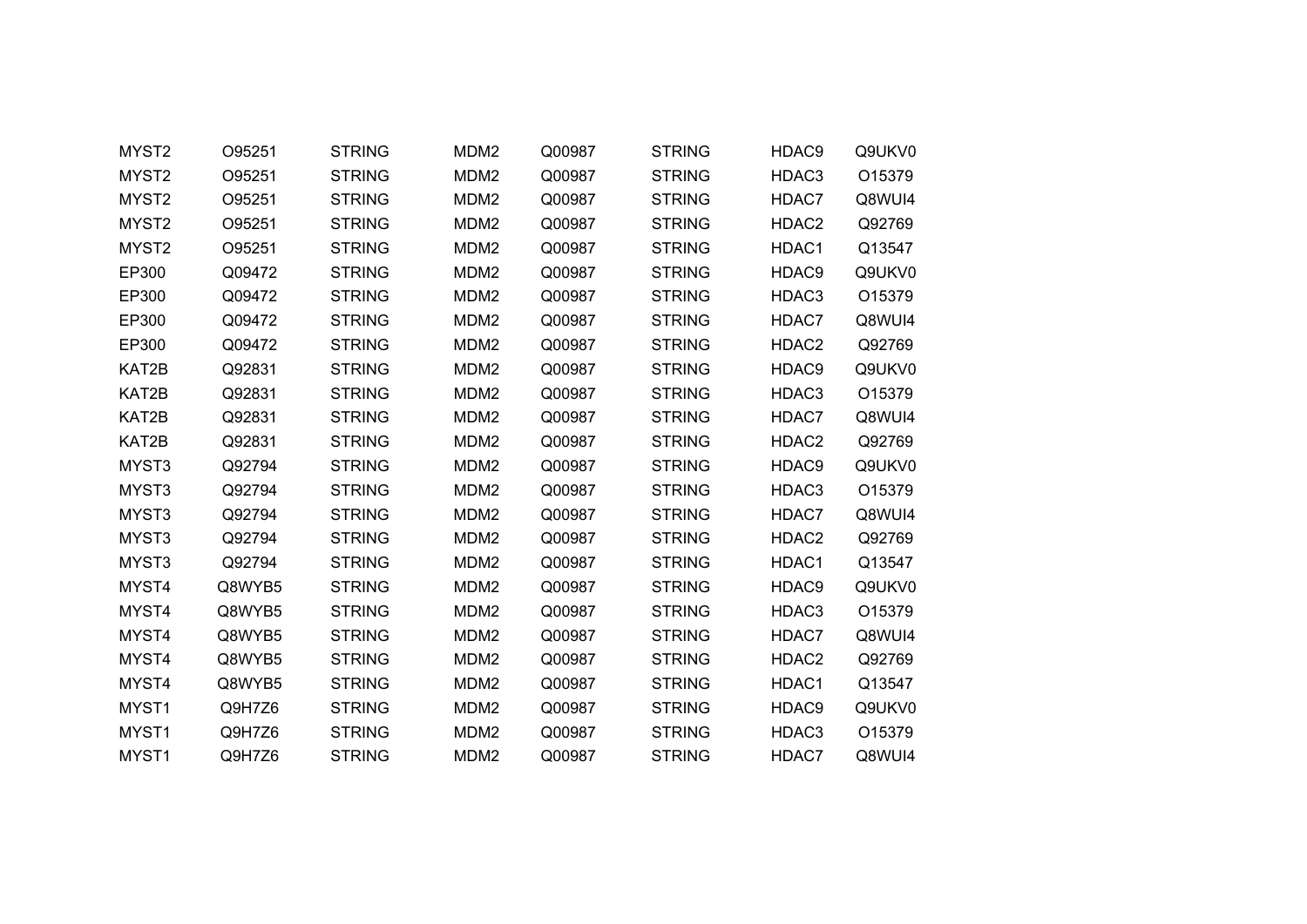| MYST1             | Q9H7Z6 | <b>STRING</b> | MDM <sub>2</sub> | Q00987 | <b>STRING</b> | HDAC2             | Q92769 |
|-------------------|--------|---------------|------------------|--------|---------------|-------------------|--------|
| MYST1             | Q9H7Z6 | <b>STRING</b> | MDM <sub>2</sub> | Q00987 | <b>STRING</b> | HDAC1             | Q13547 |
| <b>CLOCK</b>      | O15516 | <b>STRING</b> | NRG1             | Q02297 | <b>STRING</b> | HDAC2             | Q92769 |
| <b>CLOCK</b>      | O15516 | <b>STRING</b> | NRG1             | Q02297 | <b>STRING</b> | HDAC1             | Q13547 |
| ELP3              | Q9H9T3 | <b>STRING</b> | HIST1H1A         | Q02539 | <b>STRING</b> | SIRT2             | Q8IXJ6 |
| ELP3              | Q9H9T3 | <b>STRING</b> | HIST1H1A         | Q02539 | <b>STRING</b> | HDAC9             | Q9UKV0 |
| ELP3              | Q9H9T3 | <b>STRING</b> | HIST1H1A         | Q02539 | <b>STRING</b> | HDAC4             | P56524 |
| ELP3              | Q9H9T3 | <b>STRING</b> | HIST1H1A         | Q02539 | <b>STRING</b> | HDAC3             | O15379 |
| ELP3              | Q9H9T3 | <b>STRING</b> | HIST1H1A         | Q02539 | <b>STRING</b> | HDAC7             | Q8WUI4 |
| ELP3              | Q9H9T3 | <b>STRING</b> | HIST1H1A         | Q02539 | <b>STRING</b> | HDAC <sub>2</sub> | Q92769 |
| ELP3              | Q9H9T3 | <b>STRING</b> | HIST1H1A         | Q02539 | <b>STRING</b> | HDAC1             | Q13547 |
| ELP3              | Q9H9T3 | <b>STRING</b> | HIST1H1A         | Q02539 | <b>STRING</b> | HDAC8             | Q9BY41 |
| MYST <sub>2</sub> | O95251 | <b>STRING</b> | HIST1H1A         | Q02539 | <b>STRING</b> | SIRT <sub>2</sub> | Q8IXJ6 |
| MYST2             | O95251 | <b>STRING</b> | HIST1H1A         | Q02539 | <b>STRING</b> | HDAC9             | Q9UKV0 |
| MYST2             | O95251 | <b>STRING</b> | HIST1H1A         | Q02539 | <b>STRING</b> | HDAC4             | P56524 |
| MYST2             | O95251 | <b>STRING</b> | HIST1H1A         | Q02539 | <b>STRING</b> | HDAC3             | O15379 |
| MYST2             | O95251 | <b>STRING</b> | HIST1H1A         | Q02539 | <b>STRING</b> | HDAC7             | Q8WUI4 |
| MYST2             | O95251 | <b>STRING</b> | HIST1H1A         | Q02539 | <b>STRING</b> | HDAC <sub>2</sub> | Q92769 |
| MYST2             | O95251 | <b>STRING</b> | HIST1H1A         | Q02539 | <b>STRING</b> | HDAC1             | Q13547 |
| MYST2             | O95251 | <b>STRING</b> | HIST1H1A         | Q02539 | <b>STRING</b> | HDAC8             | Q9BY41 |
| EP300             | Q09472 | <b>STRING</b> | HIST1H1A         | Q02539 | <b>STRING</b> | SIRT <sub>2</sub> | Q8IXJ6 |
| EP300             | Q09472 | <b>STRING</b> | HIST1H1A         | Q02539 | <b>STRING</b> | HDAC9             | Q9UKV0 |
| EP300             | Q09472 | <b>STRING</b> | HIST1H1A         | Q02539 | <b>STRING</b> | HDAC4             | P56524 |
| EP300             | Q09472 | <b>STRING</b> | HIST1H1A         | Q02539 | <b>STRING</b> | HDAC3             | O15379 |
| EP300             | Q09472 | <b>STRING</b> | HIST1H1A         | Q02539 | <b>STRING</b> | HDAC7             | Q8WUI4 |
| EP300             | Q09472 | <b>STRING</b> | HIST1H1A         | Q02539 | <b>STRING</b> | HDAC2             | Q92769 |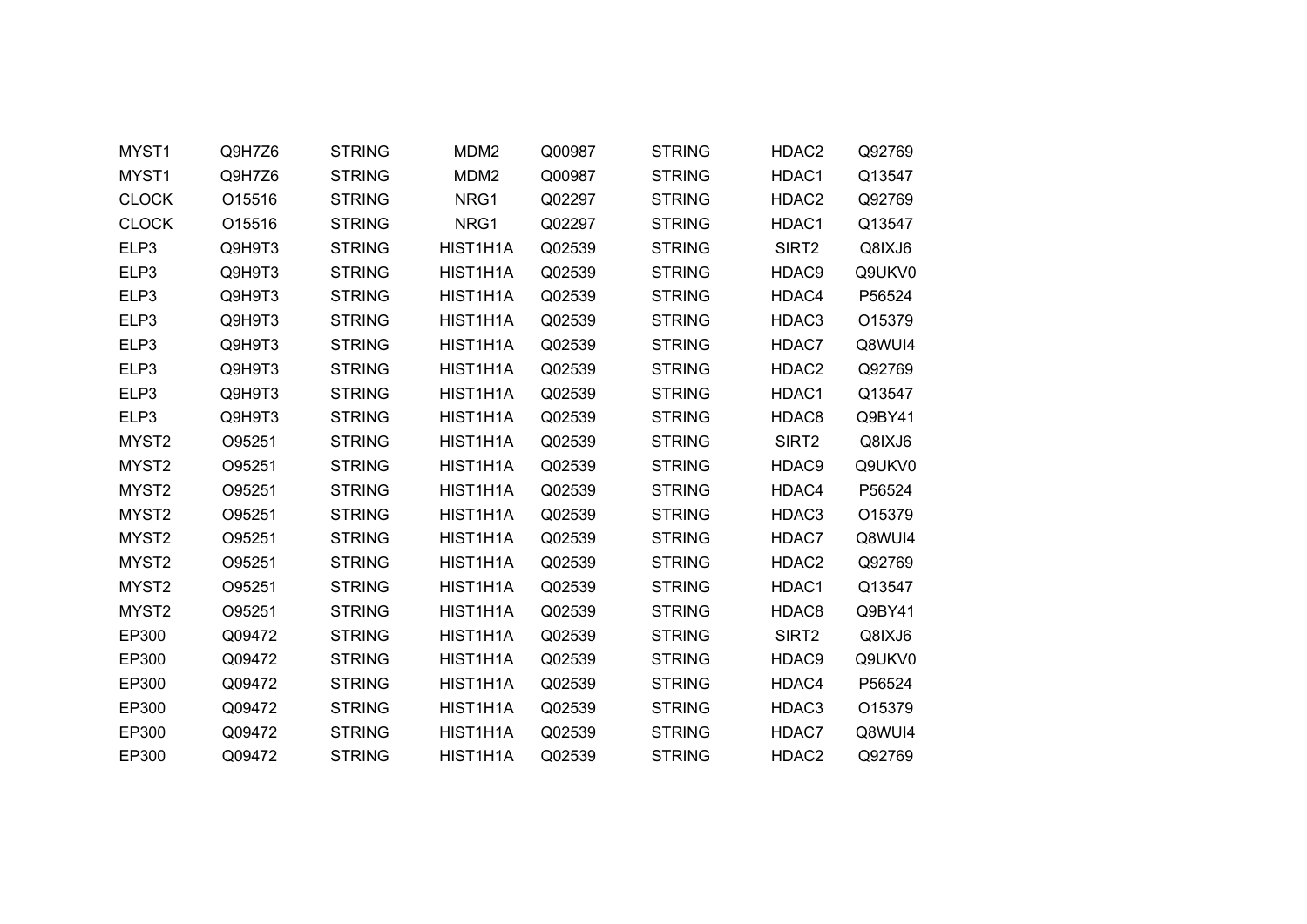| EP300 | Q09472 | <b>STRING</b> | HIST1H1A | Q02539 | <b>STRING</b> | HDAC1             | Q13547 |  |
|-------|--------|---------------|----------|--------|---------------|-------------------|--------|--|
| EP300 | Q09472 | <b>STRING</b> | HIST1H1A | Q02539 | <b>STRING</b> | HDAC8             | Q9BY41 |  |
| KAT2B | Q92831 | <b>STRING</b> | HIST1H1A | Q02539 | <b>STRING</b> | SIRT <sub>2</sub> | Q8IXJ6 |  |
| KAT2B | Q92831 | <b>STRING</b> | HIST1H1A | Q02539 | <b>STRING</b> | HDAC9             | Q9UKV0 |  |
| KAT2B | Q92831 | <b>STRING</b> | HIST1H1A | Q02539 | <b>STRING</b> | HDAC4             | P56524 |  |
| KAT2B | Q92831 | <b>STRING</b> | HIST1H1A | Q02539 | <b>STRING</b> | HDAC3             | O15379 |  |
| KAT2B | Q92831 | <b>STRING</b> | HIST1H1A | Q02539 | <b>STRING</b> | HDAC7             | Q8WUI4 |  |
| KAT2B | Q92831 | <b>STRING</b> | HIST1H1A | Q02539 | <b>STRING</b> | HDAC2             | Q92769 |  |
| KAT2B | Q92831 | <b>STRING</b> | HIST1H1A | Q02539 | <b>STRING</b> | HDAC1             | Q13547 |  |
| KAT2B | Q92831 | <b>STRING</b> | HIST1H1A | Q02539 | <b>STRING</b> | HDAC8             | Q9BY41 |  |
| HAT1  | O14929 | <b>STRING</b> | HIST1H1A | Q02539 | <b>STRING</b> | SIRT <sub>2</sub> | Q8IXJ6 |  |
| HAT1  | O14929 | <b>STRING</b> | HIST1H1A | Q02539 | <b>STRING</b> | HDAC9             | Q9UKV0 |  |
| HAT1  | O14929 | <b>STRING</b> | HIST1H1A | Q02539 | <b>STRING</b> | HDAC4             | P56524 |  |
| HAT1  | O14929 | <b>STRING</b> | HIST1H1A | Q02539 | <b>STRING</b> | HDAC3             | O15379 |  |
| HAT1  | O14929 | <b>STRING</b> | HIST1H1A | Q02539 | <b>STRING</b> | HDAC7             | Q8WUI4 |  |
| HAT1  | O14929 | <b>STRING</b> | HIST1H1A | Q02539 | <b>STRING</b> | HDAC2             | Q92769 |  |
| HAT1  | O14929 | <b>STRING</b> | HIST1H1A | Q02539 | <b>STRING</b> | HDAC1             | Q13547 |  |
| HAT1  | O14929 | <b>STRING</b> | HIST1H1A | Q02539 | <b>STRING</b> | HDAC8             | Q9BY41 |  |
| MYST3 | Q92794 | <b>STRING</b> | HIST1H1A | Q02539 | <b>STRING</b> | SIRT <sub>2</sub> | Q8IXJ6 |  |
| MYST3 | Q92794 | <b>STRING</b> | HIST1H1A | Q02539 | <b>STRING</b> | HDAC9             | Q9UKV0 |  |
| MYST3 | Q92794 | <b>STRING</b> | HIST1H1A | Q02539 | <b>STRING</b> | HDAC4             | P56524 |  |
| MYST3 | Q92794 | <b>STRING</b> | HIST1H1A | Q02539 | <b>STRING</b> | HDAC3             | O15379 |  |
| MYST3 | Q92794 | <b>STRING</b> | HIST1H1A | Q02539 | <b>STRING</b> | HDAC7             | Q8WUI4 |  |
| MYST3 | Q92794 | <b>STRING</b> | HIST1H1A | Q02539 | <b>STRING</b> | HDAC2             | Q92769 |  |
| MYST3 | Q92794 | <b>STRING</b> | HIST1H1A | Q02539 | <b>STRING</b> | HDAC1             | Q13547 |  |
| MYST3 | Q92794 | <b>STRING</b> | HIST1H1A | Q02539 | <b>STRING</b> | HDAC8             | Q9BY41 |  |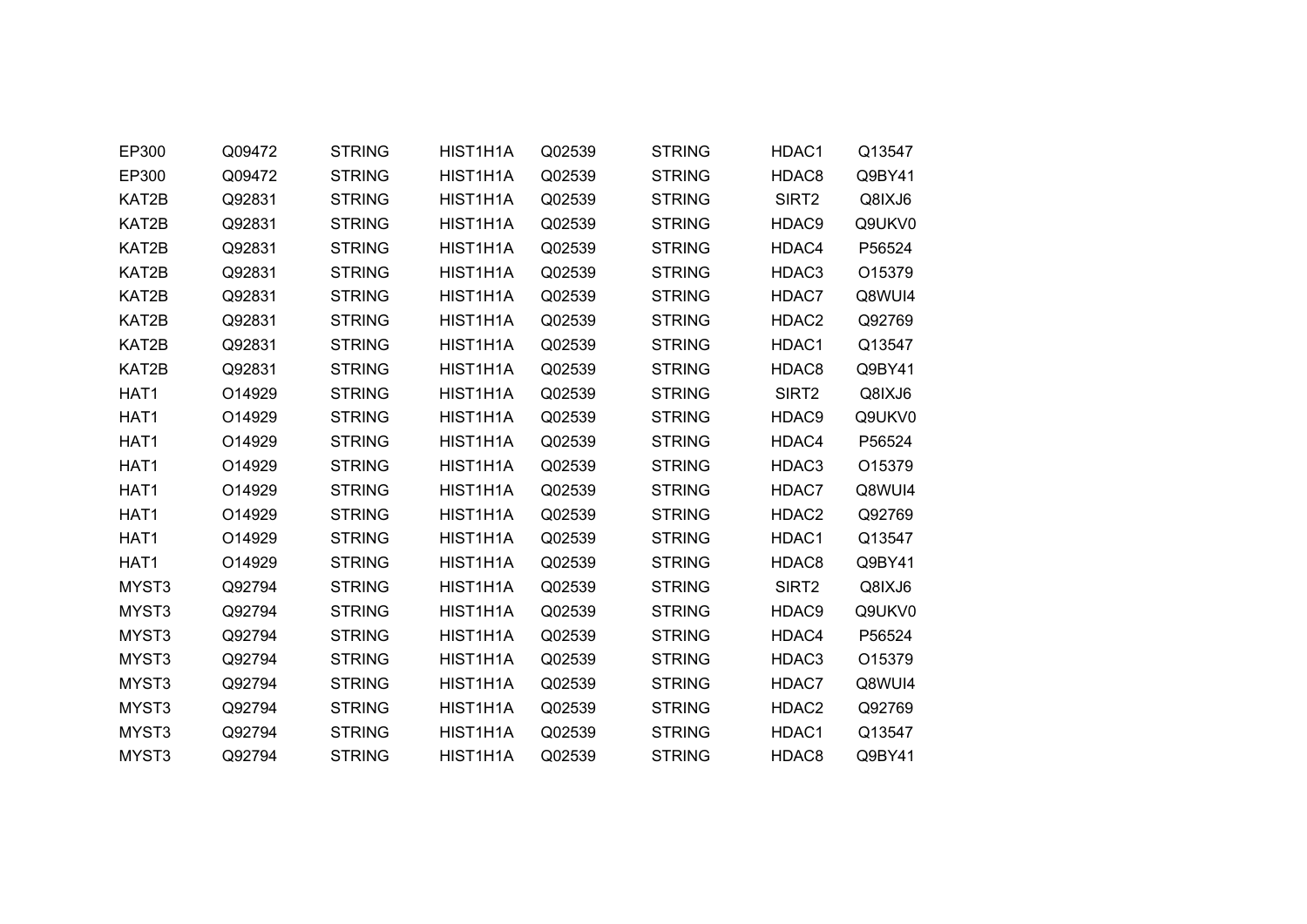| MYST1        | Q9H7Z6 | <b>STRING</b> | HIST1H1A | Q02539 | <b>STRING</b> | SIRT <sub>2</sub> | Q8IXJ6 |
|--------------|--------|---------------|----------|--------|---------------|-------------------|--------|
| MYST1        | Q9H7Z6 | <b>STRING</b> | HIST1H1A | Q02539 | <b>STRING</b> | HDAC9             | Q9UKV0 |
| MYST1        | Q9H7Z6 | <b>STRING</b> | HIST1H1A | Q02539 | <b>STRING</b> | HDAC4             | P56524 |
| MYST1        | Q9H7Z6 | <b>STRING</b> | HIST1H1A | Q02539 | <b>STRING</b> | HDAC3             | O15379 |
| MYST1        | Q9H7Z6 | <b>STRING</b> | HIST1H1A | Q02539 | <b>STRING</b> | HDAC7             | Q8WUI4 |
| MYST1        | Q9H7Z6 | <b>STRING</b> | HIST1H1A | Q02539 | <b>STRING</b> | HDAC2             | Q92769 |
| MYST1        | Q9H7Z6 | <b>STRING</b> | HIST1H1A | Q02539 | <b>STRING</b> | HDAC1             | Q13547 |
| MYST1        | Q9H7Z6 | <b>STRING</b> | HIST1H1A | Q02539 | <b>STRING</b> | HDAC8             | Q9BY41 |
| <b>SRCAP</b> | Q6ZRS2 | <b>STRING</b> | HIST1H1A | Q02539 | <b>STRING</b> | SIRT2             | Q8IXJ6 |
| <b>SRCAP</b> | Q6ZRS2 | <b>STRING</b> | HIST1H1A | Q02539 | <b>STRING</b> | HDAC9             | Q9UKV0 |
| <b>SRCAP</b> | Q6ZRS2 | <b>STRING</b> | HIST1H1A | Q02539 | <b>STRING</b> | HDAC4             | P56524 |
| <b>SRCAP</b> | Q6ZRS2 | <b>STRING</b> | HIST1H1A | Q02539 | <b>STRING</b> | HDAC3             | O15379 |
| <b>SRCAP</b> | Q6ZRS2 | <b>STRING</b> | HIST1H1A | Q02539 | <b>STRING</b> | HDAC7             | Q8WUI4 |
| <b>SRCAP</b> | Q6ZRS2 | <b>STRING</b> | HIST1H1A | Q02539 | <b>STRING</b> | HDAC2             | Q92769 |
| <b>SRCAP</b> | Q6ZRS2 | <b>STRING</b> | HIST1H1A | Q02539 | <b>STRING</b> | HDAC1             | Q13547 |
| <b>SRCAP</b> | Q6ZRS2 | <b>STRING</b> | HIST1H1A | Q02539 | <b>STRING</b> | HDAC8             | Q9BY41 |
| <b>CLOCK</b> | O15516 | <b>STRING</b> | HIST1H1A | Q02539 | <b>STRING</b> | SIRT <sub>2</sub> | Q8IXJ6 |
| <b>CLOCK</b> | O15516 | <b>STRING</b> | HIST1H1A | Q02539 | <b>STRING</b> | HDAC9             | Q9UKV0 |
| <b>CLOCK</b> | O15516 | <b>STRING</b> | HIST1H1A | Q02539 | <b>STRING</b> | HDAC4             | P56524 |
| <b>CLOCK</b> | O15516 | <b>STRING</b> | HIST1H1A | Q02539 | <b>STRING</b> | HDAC3             | O15379 |
| <b>CLOCK</b> | O15516 | <b>STRING</b> | HIST1H1A | Q02539 | <b>STRING</b> | HDAC7             | Q8WUI4 |
| <b>CLOCK</b> | O15516 | <b>STRING</b> | HIST1H1A | Q02539 | <b>STRING</b> | HDAC2             | Q92769 |
| <b>CLOCK</b> | O15516 | <b>STRING</b> | HIST1H1A | Q02539 | <b>STRING</b> | HDAC1             | Q13547 |
| <b>CLOCK</b> | O15516 | <b>STRING</b> | HIST1H1A | Q02539 | <b>STRING</b> | HDAC8             | Q9BY41 |
| MYST3        | Q92794 | <b>STRING</b> | TOP2B    | Q02880 | <b>STRING</b> | HDAC7             | Q8WUI4 |
| MYST3        | Q92794 | <b>STRING</b> | TOP2B    | Q02880 | <b>STRING</b> | HDAC2             | Q92769 |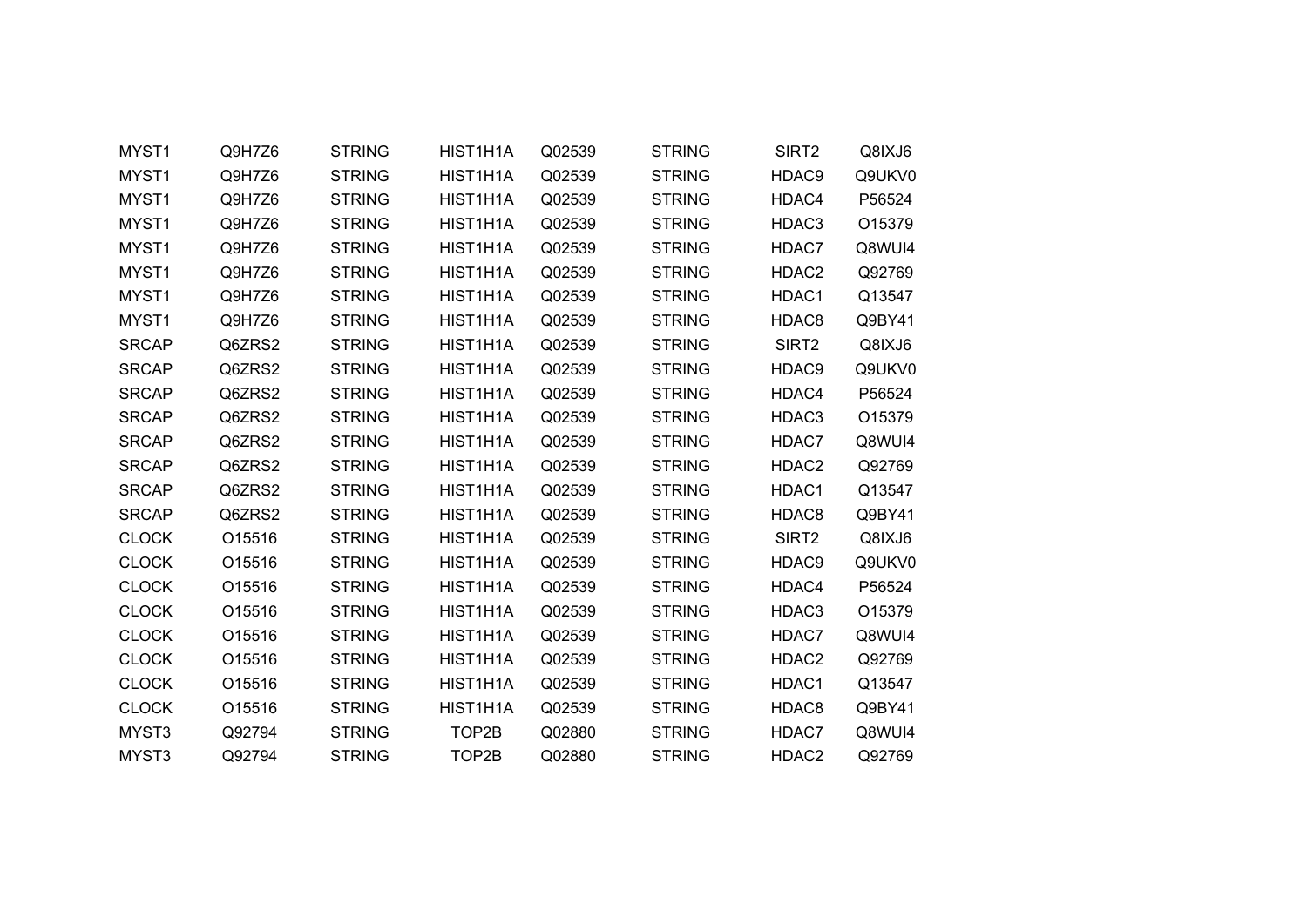| MYST3            | Q92794 | <b>STRING</b> | TOP2B      | Q02880 | <b>STRING</b> | HDAC1  | Q13547 |  |
|------------------|--------|---------------|------------|--------|---------------|--------|--------|--|
| <b>SRCAP</b>     | Q6ZRS2 | <b>STRING</b> | MLLT1      | Q03111 | <b>STRING</b> | HDAC9  | Q9UKV0 |  |
| <b>SRCAP</b>     | Q6ZRS2 | <b>STRING</b> | MLLT1      | Q03111 | <b>STRING</b> | HDAC1  | Q13547 |  |
| MGEA5            | O60502 | <b>STRING</b> | DHX9       | Q08211 | <b>STRING</b> | HDAC1  | Q13547 |  |
| EP300            | Q09472 | <b>STRING</b> | <b>ITK</b> | Q08881 | <b>STRING</b> | HDAC3  | O15379 |  |
| EP300            | Q09472 | <b>STRING</b> | <b>ITK</b> | Q08881 | <b>STRING</b> | HDAC7  | Q8WUI4 |  |
| MYST1            | Q9H7Z6 | <b>STRING</b> | SSRP1      | Q08945 | <b>STRING</b> | HDAC7  | Q8WUI4 |  |
| MYST1            | Q9H7Z6 | <b>STRING</b> | SSRP1      | Q08945 | <b>STRING</b> | HDAC2  | Q92769 |  |
| MYST1            | Q9H7Z6 | <b>STRING</b> | SSRP1      | Q08945 | <b>STRING</b> | HDAC1  | Q13547 |  |
| KAT2B            | Q92831 | <b>STRING</b> | EP300      | Q09472 | <b>STRING</b> | HDAC4  | P56524 |  |
| KAT2B            | Q92831 | <b>STRING</b> | EP300      | Q09472 | <b>STRING</b> | HDAC11 | Q96DB2 |  |
| KAT2B            | Q92831 | <b>STRING</b> | EP300      | Q09472 | <b>STRING</b> | HDAC3  | O15379 |  |
| KAT2B            | Q92831 | <b>STRING</b> | EP300      | Q09472 | <b>STRING</b> | HDAC7  | Q8WUI4 |  |
| KAT2B            | Q92831 | <b>STRING</b> | EP300      | Q09472 | <b>STRING</b> | HDAC2  | Q92769 |  |
| KAT2B            | Q92831 | <b>STRING</b> | EP300      | Q09472 | <b>STRING</b> | HDAC1  | Q13547 |  |
| KAT2B            | Q92831 | <b>STRING</b> | EP300      | Q09472 | <b>STRING</b> | HDAC8  | Q9BY41 |  |
| HAT1             | O14929 | <b>STRING</b> | EP300      | Q09472 | <b>STRING</b> | HDAC4  | P56524 |  |
| HAT1             | O14929 | <b>STRING</b> | EP300      | Q09472 | <b>STRING</b> | HDAC11 | Q96DB2 |  |
| HAT1             | O14929 | <b>STRING</b> | EP300      | Q09472 | <b>STRING</b> | HDAC3  | O15379 |  |
| HAT1             | O14929 | <b>STRING</b> | EP300      | Q09472 | <b>STRING</b> | HDAC7  | Q8WUI4 |  |
| HAT <sub>1</sub> | O14929 | <b>STRING</b> | EP300      | Q09472 | <b>STRING</b> | HDAC2  | Q92769 |  |
| HAT1             | O14929 | <b>STRING</b> | EP300      | Q09472 | <b>STRING</b> | HDAC1  | Q13547 |  |
| HAT1             | O14929 | <b>STRING</b> | EP300      | Q09472 | <b>STRING</b> | HDAC8  | Q9BY41 |  |
| MYST3            | Q92794 | <b>STRING</b> | EP300      | Q09472 | <b>STRING</b> | HDAC4  | P56524 |  |
| MYST3            | Q92794 | <b>STRING</b> | EP300      | Q09472 | <b>STRING</b> | HDAC11 | Q96DB2 |  |
| MYST3            | Q92794 | <b>STRING</b> | EP300      | Q09472 | <b>STRING</b> | HDAC3  | O15379 |  |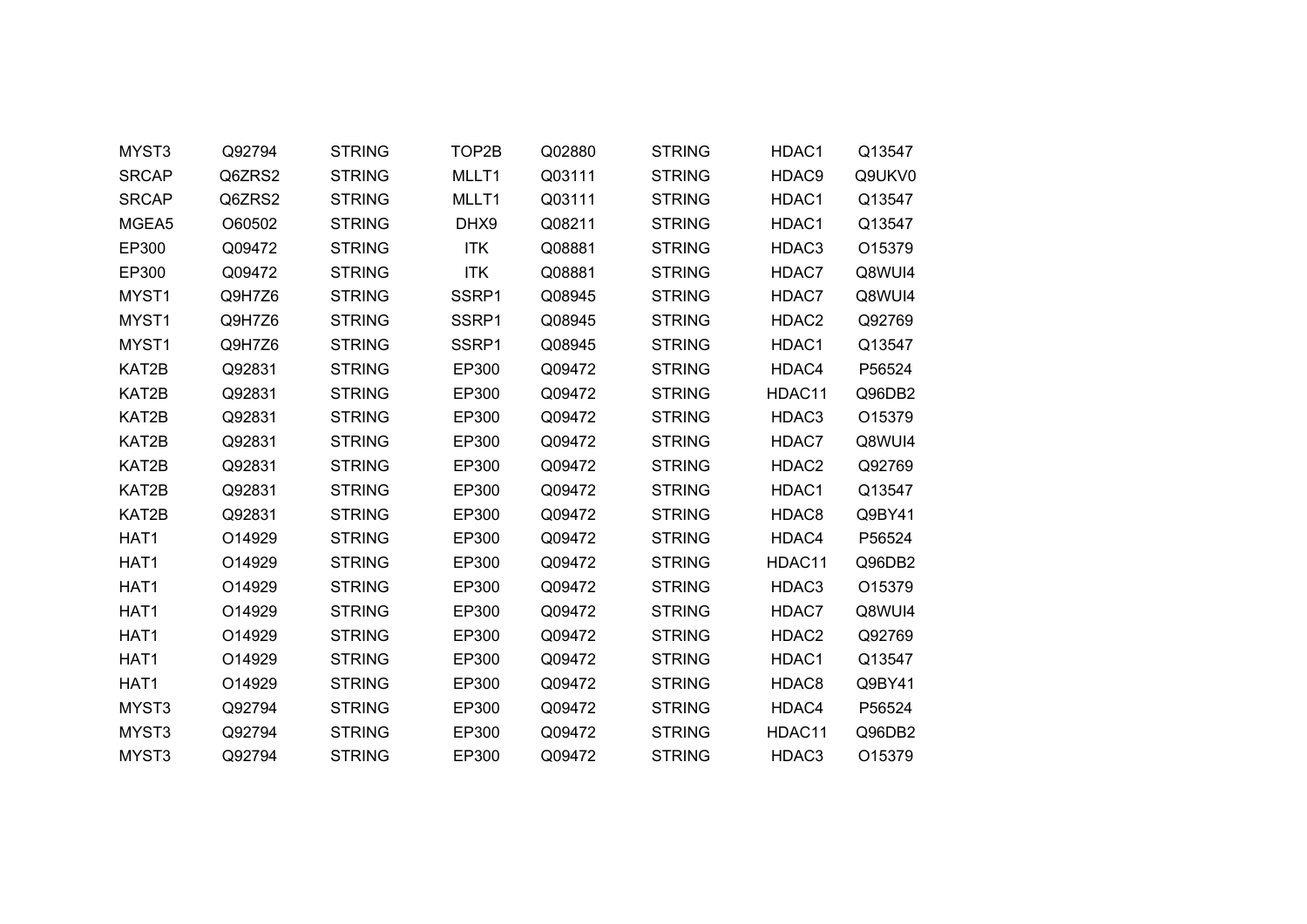| MYST3        | Q92794 | <b>STRING</b> | EP300  | Q09472 | <b>STRING</b> | HDAC7  | Q8WUI4 |
|--------------|--------|---------------|--------|--------|---------------|--------|--------|
| MYST3        | Q92794 | <b>STRING</b> | EP300  | Q09472 | <b>STRING</b> | HDAC2  | Q92769 |
| MYST3        | Q92794 | <b>STRING</b> | EP300  | Q09472 | <b>STRING</b> | HDAC1  | Q13547 |
| MYST3        | Q92794 | <b>STRING</b> | EP300  | Q09472 | <b>STRING</b> | HDAC8  | Q9BY41 |
| MYST4        | Q8WYB5 | <b>STRING</b> | EP300  | Q09472 | <b>STRING</b> | HDAC4  | P56524 |
| MYST4        | Q8WYB5 | <b>STRING</b> | EP300  | Q09472 | <b>STRING</b> | HDAC11 | Q96DB2 |
| MYST4        | Q8WYB5 | <b>STRING</b> | EP300  | Q09472 | <b>STRING</b> | HDAC3  | O15379 |
| MYST4        | Q8WYB5 | <b>STRING</b> | EP300  | Q09472 | <b>STRING</b> | HDAC7  | Q8WUI4 |
| MYST4        | Q8WYB5 | <b>STRING</b> | EP300  | Q09472 | <b>STRING</b> | HDAC2  | Q92769 |
| MYST4        | Q8WYB5 | <b>STRING</b> | EP300  | Q09472 | <b>STRING</b> | HDAC1  | Q13547 |
| MYST4        | Q8WYB5 | <b>STRING</b> | EP300  | Q09472 | <b>STRING</b> | HDAC8  | Q9BY41 |
| MYST1        | Q9H7Z6 | <b>STRING</b> | EP300  | Q09472 | <b>STRING</b> | HDAC4  | P56524 |
| MYST1        | Q9H7Z6 | <b>STRING</b> | EP300  | Q09472 | <b>STRING</b> | HDAC11 | Q96DB2 |
| MYST1        | Q9H7Z6 | <b>STRING</b> | EP300  | Q09472 | <b>STRING</b> | HDAC3  | O15379 |
| MYST1        | Q9H7Z6 | <b>STRING</b> | EP300  | Q09472 | <b>STRING</b> | HDAC7  | Q8WUI4 |
| MYST1        | Q9H7Z6 | <b>STRING</b> | EP300  | Q09472 | <b>STRING</b> | HDAC2  | Q92769 |
| MYST1        | Q9H7Z6 | <b>STRING</b> | EP300  | Q09472 | <b>STRING</b> | HDAC1  | Q13547 |
| MYST1        | Q9H7Z6 | <b>STRING</b> | EP300  | Q09472 | <b>STRING</b> | HDAC8  | Q9BY41 |
| <b>CLOCK</b> | O15516 | <b>STRING</b> | EP300  | Q09472 | <b>STRING</b> | HDAC4  | P56524 |
| <b>CLOCK</b> | O15516 | <b>STRING</b> | EP300  | Q09472 | <b>STRING</b> | HDAC11 | Q96DB2 |
| <b>CLOCK</b> | O15516 | <b>STRING</b> | EP300  | Q09472 | <b>STRING</b> | HDAC3  | O15379 |
| <b>CLOCK</b> | O15516 | <b>STRING</b> | EP300  | Q09472 | <b>STRING</b> | HDAC7  | Q8WUI4 |
| <b>CLOCK</b> | O15516 | <b>STRING</b> | EP300  | Q09472 | <b>STRING</b> | HDAC2  | Q92769 |
| <b>CLOCK</b> | O15516 | <b>STRING</b> | EP300  | Q09472 | <b>STRING</b> | HDAC1  | Q13547 |
| <b>CLOCK</b> | O15516 | <b>STRING</b> | EP300  | Q09472 | <b>STRING</b> | HDAC8  | Q9BY41 |
| <b>CLOCK</b> | O15516 | <b>STRING</b> | GRIN2B | Q13224 | <b>STRING</b> | HDAC7  | Q8WUI4 |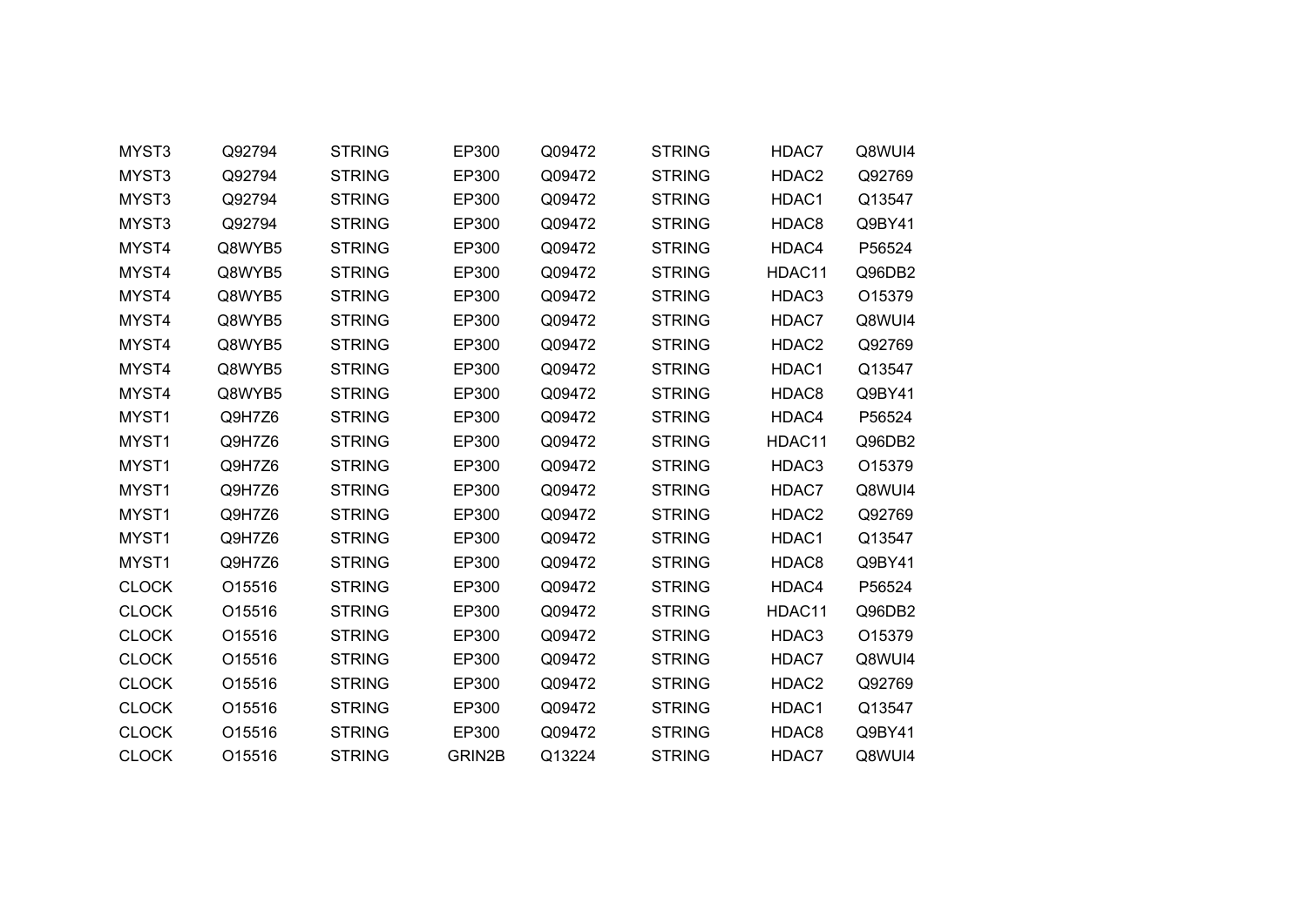| <b>SRCAP</b> | Q6ZRS2 | <b>STRING</b> | TRIM28            | Q13263 | <b>STRING</b> | HDAC7             | Q8WUI4 |
|--------------|--------|---------------|-------------------|--------|---------------|-------------------|--------|
| <b>SRCAP</b> | Q6ZRS2 | <b>STRING</b> | TRIM28            | Q13263 | <b>STRING</b> | HDAC1             | Q13547 |
| EP300        | Q09472 | <b>STRING</b> | SNW1              | Q13573 | <b>STRING</b> | HDAC1             | Q13547 |
| KAT2B        | Q92831 | <b>STRING</b> | SNW <sub>1</sub>  | Q13573 | <b>STRING</b> | HDAC2             | Q92769 |
| KAT2B        | Q92831 | <b>STRING</b> | SNW1              | Q13573 | <b>STRING</b> | HDAC1             | Q13547 |
| EP300        | Q09472 | <b>STRING</b> | SAFB <sub>2</sub> | Q14151 | <b>STRING</b> | HDAC7             | Q8WUI4 |
| EP300        | Q09472 | <b>STRING</b> | KIF <sub>22</sub> | Q14807 | <b>STRING</b> | HDAC <sub>5</sub> | Q9UQL6 |
| EP300        | Q09472 | <b>STRING</b> | KIF <sub>22</sub> | Q14807 | <b>STRING</b> | HDAC9             | Q9UKV0 |
| EP300        | Q09472 | <b>STRING</b> | KIF <sub>22</sub> | Q14807 | <b>STRING</b> | HDAC7             | Q8WUI4 |
| EP300        | Q09472 | <b>STRING</b> | KIF <sub>22</sub> | Q14807 | <b>STRING</b> | HDAC1             | Q13547 |
| MYST3        | Q92794 | <b>STRING</b> | KIF <sub>22</sub> | Q14807 | <b>STRING</b> | HDAC5             | Q9UQL6 |
| MYST3        | Q92794 | <b>STRING</b> | KIF <sub>22</sub> | Q14807 | <b>STRING</b> | HDAC9             | Q9UKV0 |
| MYST3        | Q92794 | <b>STRING</b> | KIF <sub>22</sub> | Q14807 | <b>STRING</b> | HDAC7             | Q8WUI4 |
| MYST3        | Q92794 | <b>STRING</b> | KIF <sub>22</sub> | Q14807 | <b>STRING</b> | HDAC1             | Q13547 |
| MYST4        | Q8WYB5 | <b>STRING</b> | KIF <sub>22</sub> | Q14807 | <b>STRING</b> | HDAC5             | Q9UQL6 |
| MYST4        | Q8WYB5 | <b>STRING</b> | KIF <sub>22</sub> | Q14807 | <b>STRING</b> | HDAC9             | Q9UKV0 |
| MYST4        | Q8WYB5 | <b>STRING</b> | KIF <sub>22</sub> | Q14807 | <b>STRING</b> | HDAC7             | Q8WUI4 |
| MYST4        | Q8WYB5 | <b>STRING</b> | KIF <sub>22</sub> | Q14807 | <b>STRING</b> | HDAC1             | Q13547 |
| MYST1        | Q9H7Z6 | <b>STRING</b> | <b>PAF</b>        | Q15004 | <b>STRING</b> | SIRT6             | Q8N6T7 |
| <b>CLOCK</b> | O15516 | <b>STRING</b> | <b>NONO</b>       | Q15233 | <b>STRING</b> | HDAC3             | O15379 |
| <b>CLOCK</b> | O15516 | <b>STRING</b> | <b>NONO</b>       | Q15233 | <b>STRING</b> | HDAC7             | Q8WUI4 |
| <b>CLOCK</b> | O15516 | <b>STRING</b> | PPP2R4            | Q15257 | <b>STRING</b> | HDAC2             | Q92769 |
| <b>CLOCK</b> | O15516 | <b>STRING</b> | PPP2R4            | Q15257 | <b>STRING</b> | HDAC8             | Q9BY41 |
| MYST1        | Q9H7Z6 | <b>STRING</b> | RBBP5             | Q15291 | <b>STRING</b> | HDAC7             | Q8WUI4 |
| MYST4        | Q8WYB5 | <b>STRING</b> | NCOA2             | Q15596 | <b>STRING</b> | HDAC3             | O15379 |
| MYST4        | Q8WYB5 | <b>STRING</b> | NCOA <sub>2</sub> | Q15596 | <b>STRING</b> | HDAC7             | Q8WUI4 |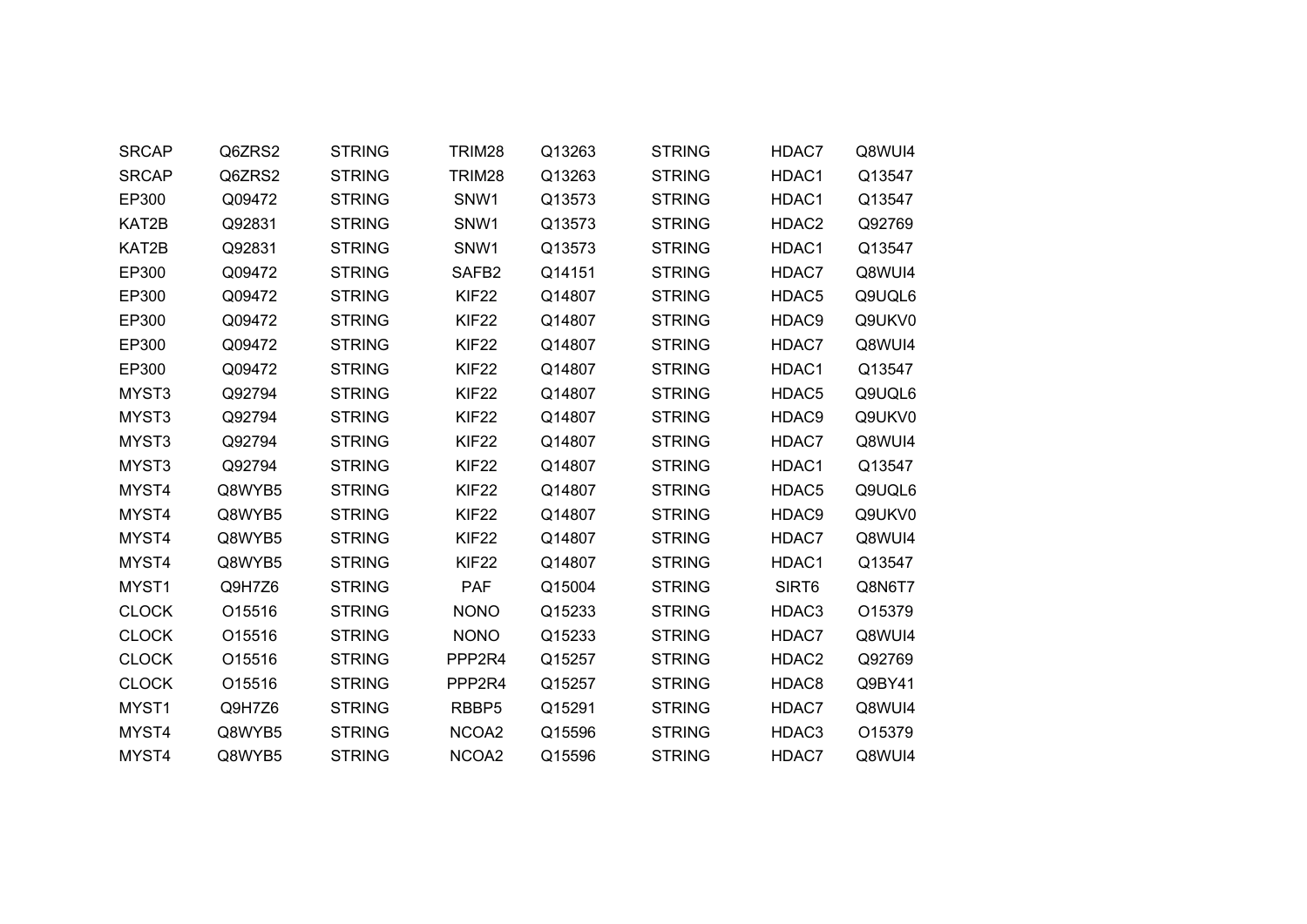| MYST4        | Q8WYB5 | <b>STRING</b> | NCOA2             | Q15596 | <b>STRING</b> | HDAC2 | Q92769 |  |
|--------------|--------|---------------|-------------------|--------|---------------|-------|--------|--|
| MYST4        | Q8WYB5 | <b>STRING</b> | NCOA2             | Q15596 | <b>STRING</b> | HDAC1 | Q13547 |  |
| MYST1        | Q9H7Z6 | <b>STRING</b> | NCOA <sub>2</sub> | Q15596 | <b>STRING</b> | HDAC3 | O15379 |  |
| MYST1        | Q9H7Z6 | <b>STRING</b> | NCOA2             | Q15596 | <b>STRING</b> | HDAC7 | Q8WUI4 |  |
| MYST1        | Q9H7Z6 | <b>STRING</b> | NCOA2             | Q15596 | <b>STRING</b> | HDAC2 | Q92769 |  |
| MYST1        | Q9H7Z6 | <b>STRING</b> | NCOA2             | Q15596 | <b>STRING</b> | HDAC1 | Q13547 |  |
| <b>SRCAP</b> | Q6ZRS2 | <b>STRING</b> | NCOA2             | Q15596 | <b>STRING</b> | HDAC3 | O15379 |  |
| <b>SRCAP</b> | Q6ZRS2 | <b>STRING</b> | NCOA2             | Q15596 | <b>STRING</b> | HDAC7 | Q8WUI4 |  |
| <b>SRCAP</b> | Q6ZRS2 | <b>STRING</b> | NCOA2             | Q15596 | <b>STRING</b> | HDAC2 | Q92769 |  |
| <b>SRCAP</b> | Q6ZRS2 | <b>STRING</b> | NCOA2             | Q15596 | <b>STRING</b> | HDAC1 | Q13547 |  |
| MYST1        | Q9H7Z6 | <b>STRING</b> | MED1              | Q15648 | <b>STRING</b> | HDAC3 | O15379 |  |
| MYST1        | Q9H7Z6 | <b>STRING</b> | MED <sub>1</sub>  | Q15648 | <b>STRING</b> | HDAC7 | Q8WUI4 |  |
| MYST1        | Q9H7Z6 | <b>STRING</b> | MED1              | Q15648 | <b>STRING</b> | HDAC1 | Q13547 |  |
| <b>SRCAP</b> | Q6ZRS2 | <b>STRING</b> | NCOA1             | Q15788 | <b>STRING</b> | HDAC2 | Q92769 |  |
| <b>SRCAP</b> | Q6ZRS2 | <b>STRING</b> | NCOA1             | Q15788 | <b>STRING</b> | HDAC1 | Q13547 |  |
| <b>SRCAP</b> | Q6ZRS2 | <b>STRING</b> | NCOA1             | Q15788 | <b>STRING</b> | HDAC8 | Q9BY41 |  |
| MGEA5        | O60502 | <b>STRING</b> | NCOA1             | Q15788 | <b>STRING</b> | HDAC2 | Q92769 |  |
| MGEA5        | O60502 | <b>STRING</b> | NCOA1             | Q15788 | <b>STRING</b> | HDAC1 | Q13547 |  |
| MGEA5        | O60502 | <b>STRING</b> | NCOA1             | Q15788 | <b>STRING</b> | HDAC8 | Q9BY41 |  |
| GTF3C4       | Q9UKN8 | <b>STRING</b> | NCOA1             | Q15788 | <b>STRING</b> | HDAC2 | Q92769 |  |
| GTF3C4       | Q9UKN8 | <b>STRING</b> | NCOA1             | Q15788 | <b>STRING</b> | HDAC1 | Q13547 |  |
| GTF3C4       | Q9UKN8 | <b>STRING</b> | NCOA1             | Q15788 | <b>STRING</b> | HDAC8 | Q9BY41 |  |
| EP300        | Q09472 | <b>STRING</b> | SMAD <sub>2</sub> | Q15796 | <b>STRING</b> | HDAC3 | O15379 |  |
| EP300        | Q09472 | <b>STRING</b> | SMAD <sub>2</sub> | Q15796 | <b>STRING</b> | HDAC7 | Q8WUI4 |  |
| EP300        | Q09472 | <b>STRING</b> | SMAD <sub>2</sub> | Q15796 | <b>STRING</b> | HDAC2 | Q92769 |  |
| KAT2B        | Q92831 | <b>STRING</b> | SMAD <sub>2</sub> | Q15796 | <b>STRING</b> | HDAC3 | O15379 |  |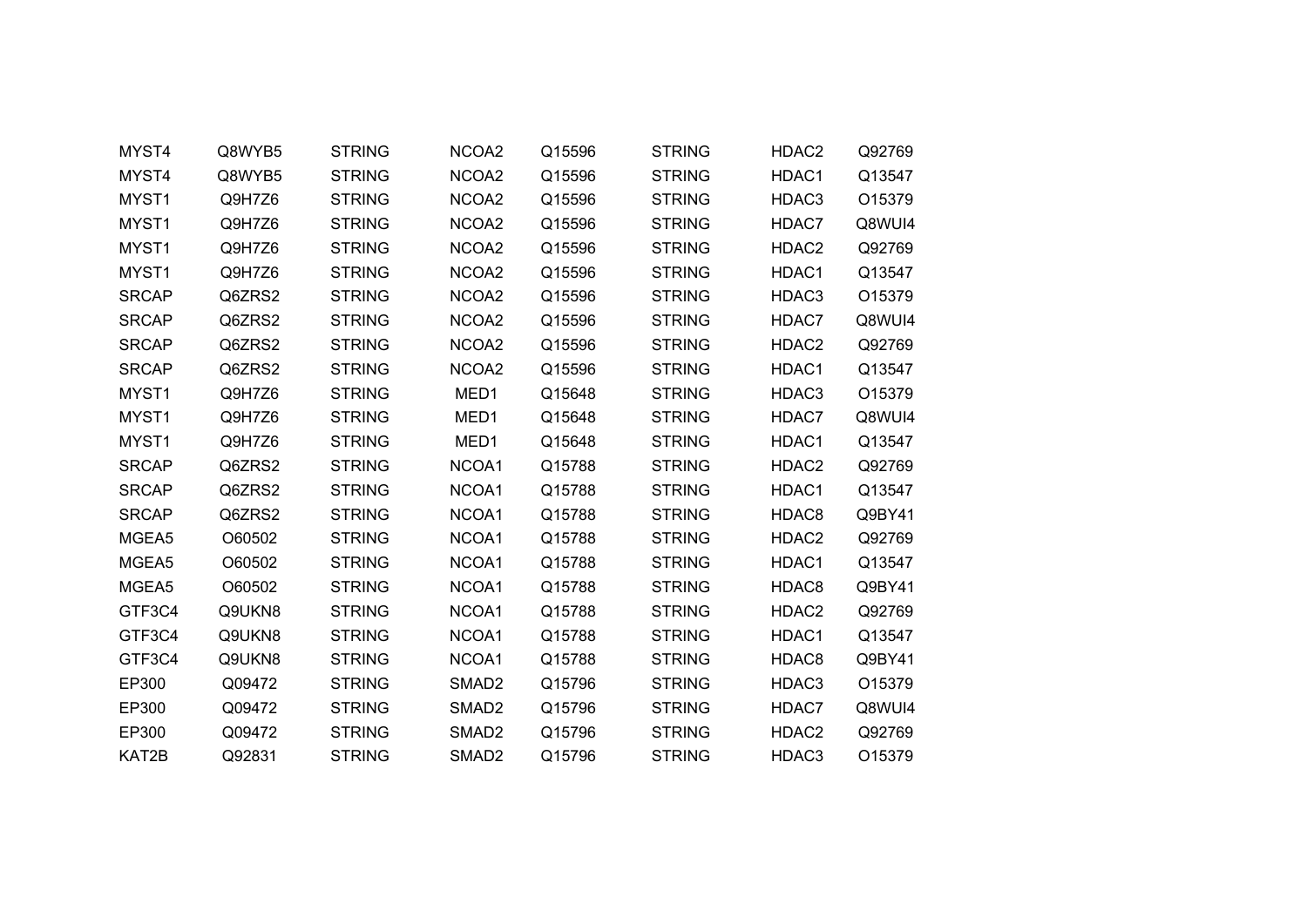| KAT2B             | Q92831 | <b>STRING</b> | SMAD <sub>2</sub> | Q15796 | <b>STRING</b> | HDAC7             | Q8WUI4 |
|-------------------|--------|---------------|-------------------|--------|---------------|-------------------|--------|
| KAT2B             | Q92831 | <b>STRING</b> | SMAD <sub>2</sub> | Q15796 | <b>STRING</b> | HDAC2             | Q92769 |
| EP300             | Q09472 | <b>STRING</b> | NEDD8             | Q15843 | <b>STRING</b> | HDAC7             | Q8WUI4 |
| KAT2B             | Q92831 | <b>STRING</b> | NEDD8             | Q15843 | <b>STRING</b> | HDAC7             | Q8WUI4 |
| EP300             | Q09472 | <b>STRING</b> | CRY1              | Q16526 | <b>STRING</b> | SIRT1             | Q96EB6 |
| EP300             | Q09472 | <b>STRING</b> | CRY1              | Q16526 | <b>STRING</b> | HDAC9             | Q9UKV0 |
| <b>CLOCK</b>      | O15516 | <b>STRING</b> | CRY1              | Q16526 | <b>STRING</b> | SIRT1             | Q96EB6 |
| <b>CLOCK</b>      | O15516 | <b>STRING</b> | CRY1              | Q16526 | <b>STRING</b> | HDAC9             | Q9UKV0 |
| <b>CLOCK</b>      | O15516 | <b>STRING</b> | HIF1A             | Q16665 | <b>STRING</b> | HDAC2             | Q92769 |
| <b>CLOCK</b>      | O15516 | <b>STRING</b> | HIF1A             | Q16665 | <b>STRING</b> | HDAC1             | Q13547 |
| EP300             | Q09472 | <b>STRING</b> | PCK <sub>2</sub>  | Q16822 | <b>STRING</b> | HDAC5             | Q9UQL6 |
| EP300             | Q09472 | <b>STRING</b> | PCK <sub>2</sub>  | Q16822 | <b>STRING</b> | HDAC9             | Q9UKV0 |
| EP300             | Q09472 | <b>STRING</b> | PCK <sub>2</sub>  | Q16822 | <b>STRING</b> | HDAC3             | O15379 |
| EP300             | Q09472 | <b>STRING</b> | PCK <sub>2</sub>  | Q16822 | <b>STRING</b> | HDAC7             | Q8WUI4 |
| EP300             | Q09472 | <b>STRING</b> | PCK <sub>2</sub>  | Q16822 | <b>STRING</b> | HDAC1             | Q13547 |
| KAT2B             | Q92831 | <b>STRING</b> | PCK <sub>2</sub>  | Q16822 | <b>STRING</b> | HDAC <sub>5</sub> | Q9UQL6 |
| KAT2B             | Q92831 | <b>STRING</b> | PCK <sub>2</sub>  | Q16822 | <b>STRING</b> | HDAC9             | Q9UKV0 |
| KAT2B             | Q92831 | <b>STRING</b> | PCK <sub>2</sub>  | Q16822 | <b>STRING</b> | HDAC3             | O15379 |
| KAT2B             | Q92831 | <b>STRING</b> | PCK <sub>2</sub>  | Q16822 | <b>STRING</b> | HDAC7             | Q8WUI4 |
| KAT2B             | Q92831 | <b>STRING</b> | PCK <sub>2</sub>  | Q16822 | <b>STRING</b> | HDAC1             | Q13547 |
| <b>SRCAP</b>      | Q6ZRS2 | <b>STRING</b> | PCK <sub>2</sub>  | Q16822 | <b>STRING</b> | HDAC5             | Q9UQL6 |
| <b>SRCAP</b>      | Q6ZRS2 | <b>STRING</b> | PCK <sub>2</sub>  | Q16822 | <b>STRING</b> | HDAC9             | Q9UKV0 |
| <b>SRCAP</b>      | Q6ZRS2 | <b>STRING</b> | PCK <sub>2</sub>  | Q16822 | <b>STRING</b> | HDAC3             | O15379 |
| <b>SRCAP</b>      | Q6ZRS2 | <b>STRING</b> | PCK <sub>2</sub>  | Q16822 | <b>STRING</b> | HDAC7             | Q8WUI4 |
| <b>SRCAP</b>      | Q6ZRS2 | <b>STRING</b> | PCK <sub>2</sub>  | Q16822 | <b>STRING</b> | HDAC1             | Q13547 |
| MYST <sub>1</sub> | Q9H7Z6 | <b>STRING</b> | ARID4B            | Q4LE39 | <b>STRING</b> | HDAC3             | O15379 |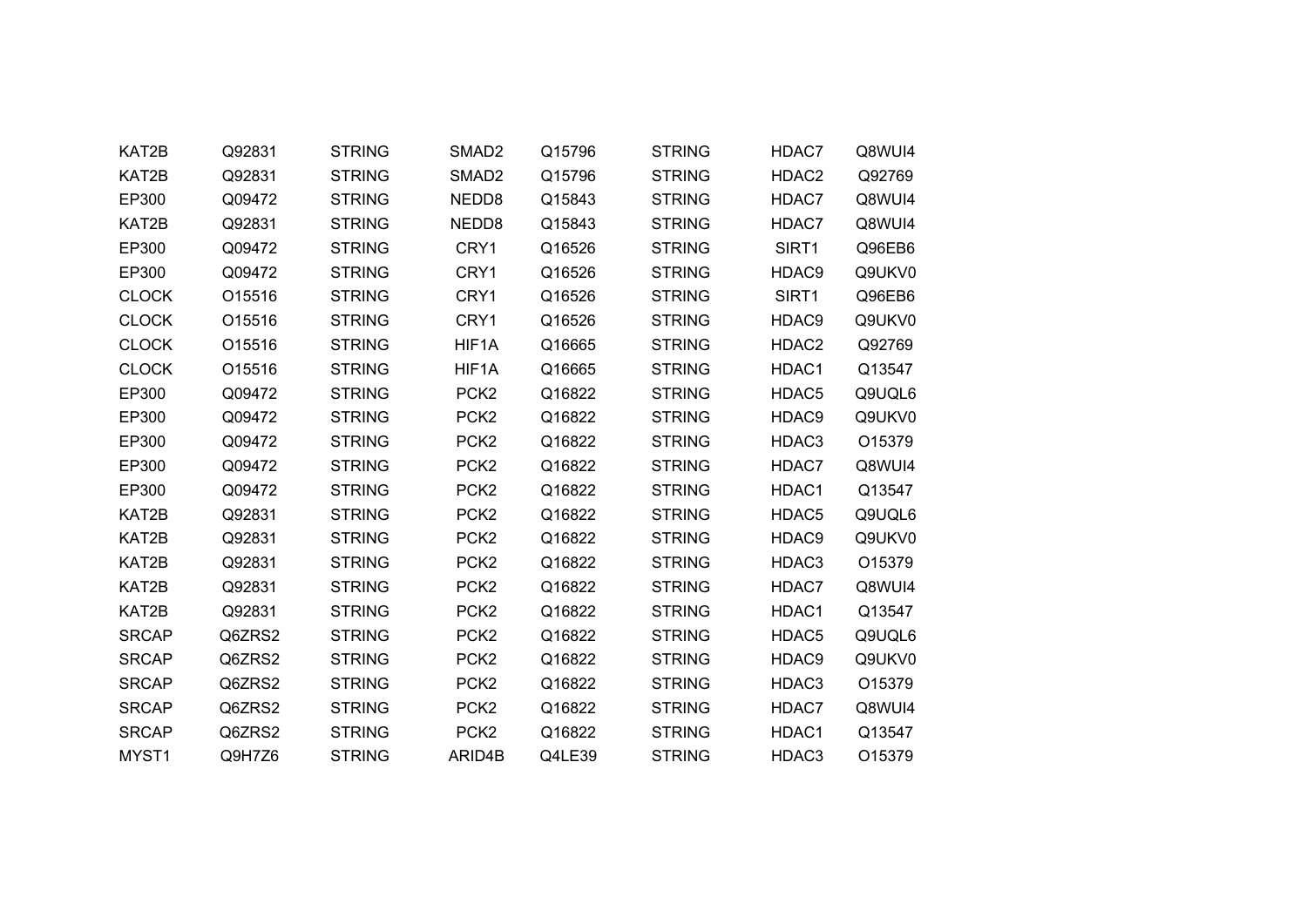| MYST1             | Q9H7Z6 | <b>STRING</b> | ARID4B            | Q4LE39 | <b>STRING</b> | HDAC7  | Q8WUI4 |
|-------------------|--------|---------------|-------------------|--------|---------------|--------|--------|
| MYST1             | Q9H7Z6 | <b>STRING</b> | ARID4B            | Q4LE39 | <b>STRING</b> | HDAC2  | Q92769 |
| MYST1             | Q9H7Z6 | <b>STRING</b> | ARID4B            | Q4LE39 | <b>STRING</b> | HDAC1  | Q13547 |
| MGEA5             | O60502 | <b>STRING</b> | CRTC <sub>2</sub> | Q53ET0 | <b>STRING</b> | HDAC7  | Q8WUI4 |
| KAT2B             | Q92831 | <b>STRING</b> | TAF1B             | Q53T94 | <b>STRING</b> | HDAC3  | O15379 |
| EP300             | Q09472 | <b>STRING</b> | NARG2             | Q659A1 | <b>STRING</b> | HDAC7  | Q8WUI4 |
| EP300             | Q09472 | <b>STRING</b> | NARG2             | Q659A1 | <b>STRING</b> | HDAC2  | Q92769 |
| EP300             | Q09472 | <b>STRING</b> | NARG2             | Q659A1 | <b>STRING</b> | HDAC1  | Q13547 |
| KAT2B             | Q92831 | <b>STRING</b> | ANKRD12           | Q6UB98 | <b>STRING</b> | HDAC4  | P56524 |
| KAT2B             | Q92831 | <b>STRING</b> | ANKRD12           | Q6UB98 | <b>STRING</b> | HDAC3  | O15379 |
| ELP3              | Q9H9T3 | <b>STRING</b> | SIRT2             | Q8IXJ6 | <b>STRING</b> | HDAC9  | Q9UKV0 |
| ELP3              | Q9H9T3 | <b>STRING</b> | SIRT <sub>2</sub> | Q8IXJ6 | <b>STRING</b> | HDAC4  | P56524 |
| ELP3              | Q9H9T3 | <b>STRING</b> | SIRT <sub>2</sub> | Q8IXJ6 | <b>STRING</b> | HDAC11 | Q96DB2 |
| ELP3              | Q9H9T3 | <b>STRING</b> | SIRT <sub>2</sub> | Q8IXJ6 | <b>STRING</b> | HDAC3  | O15379 |
| ELP3              | Q9H9T3 | <b>STRING</b> | SIRT <sub>2</sub> | Q8IXJ6 | <b>STRING</b> | HDAC7  | Q8WUI4 |
| ELP3              | Q9H9T3 | <b>STRING</b> | SIRT2             | Q8IXJ6 | <b>STRING</b> | SIRT6  | Q8N6T7 |
| ELP3              | Q9H9T3 | <b>STRING</b> | SIRT2             | Q8IXJ6 | <b>STRING</b> | HDAC2  | Q92769 |
| ELP3              | Q9H9T3 | <b>STRING</b> | SIRT2             | Q8IXJ6 | <b>STRING</b> | HDAC1  | Q13547 |
| ELP3              | Q9H9T3 | <b>STRING</b> | SIRT <sub>2</sub> | Q8IXJ6 | <b>STRING</b> | HDAC8  | Q9BY41 |
| MYST2             | O95251 | <b>STRING</b> | SIRT <sub>2</sub> | Q8IXJ6 | <b>STRING</b> | HDAC9  | Q9UKV0 |
| MYST <sub>2</sub> | O95251 | <b>STRING</b> | SIRT <sub>2</sub> | Q8IXJ6 | <b>STRING</b> | HDAC4  | P56524 |
| MYST2             | O95251 | <b>STRING</b> | SIRT <sub>2</sub> | Q8IXJ6 | <b>STRING</b> | HDAC11 | Q96DB2 |
| MYST <sub>2</sub> | O95251 | <b>STRING</b> | SIRT <sub>2</sub> | Q8IXJ6 | <b>STRING</b> | HDAC3  | O15379 |
| MYST <sub>2</sub> | O95251 | <b>STRING</b> | SIRT2             | Q8IXJ6 | <b>STRING</b> | HDAC7  | Q8WUI4 |
| MYST2             | O95251 | <b>STRING</b> | SIRT2             | Q8IXJ6 | <b>STRING</b> | SIRT6  | Q8N6T7 |
| MYST <sub>2</sub> | O95251 | <b>STRING</b> | SIRT <sub>2</sub> | Q8IXJ6 | <b>STRING</b> | HDAC2  | Q92769 |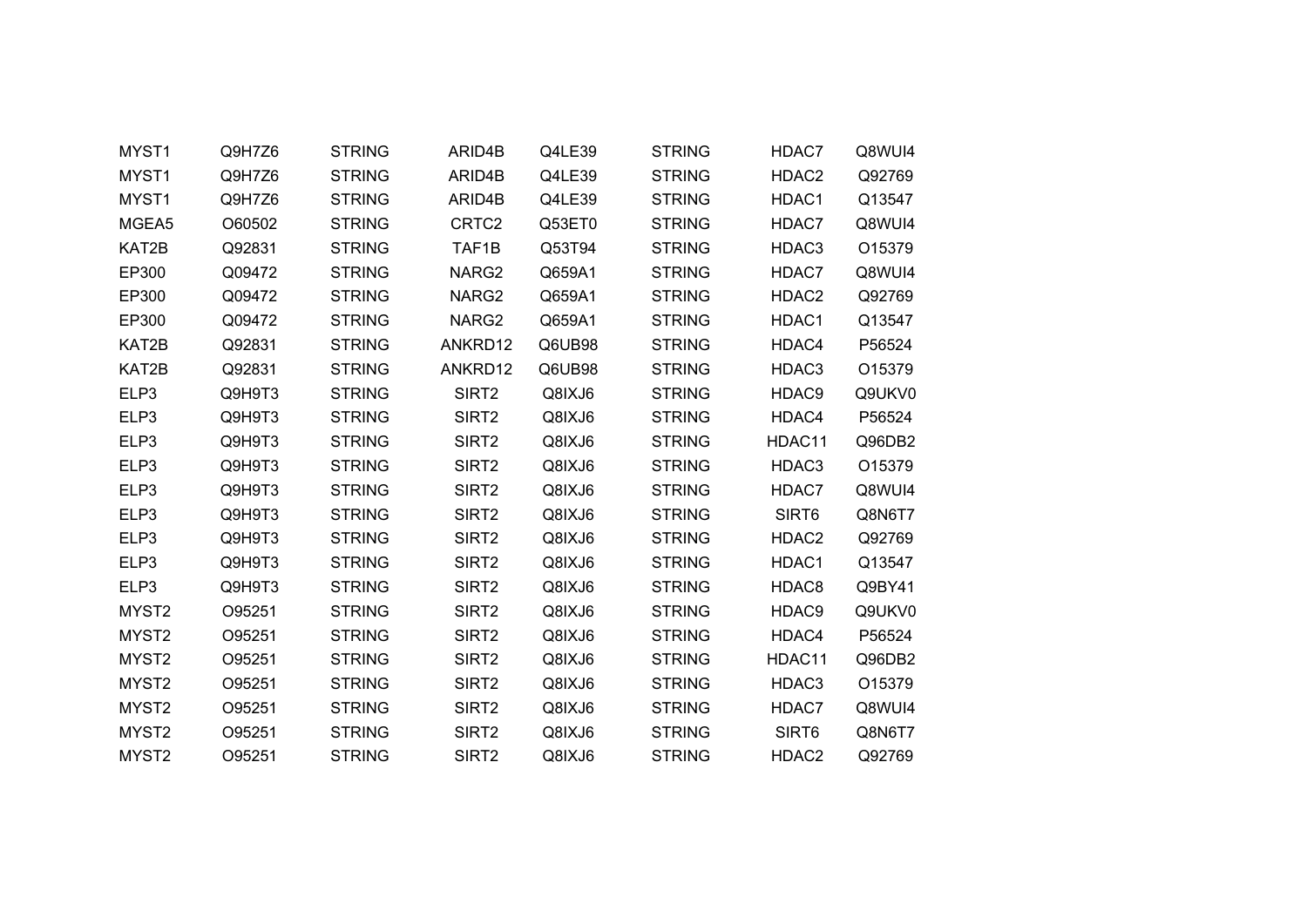| MYST2 | O95251 | <b>STRING</b> | SIRT2             | Q8IXJ6 | <b>STRING</b> | HDAC1  | Q13547 |
|-------|--------|---------------|-------------------|--------|---------------|--------|--------|
| MYST2 | O95251 | <b>STRING</b> | SIRT <sub>2</sub> | Q8IXJ6 | <b>STRING</b> | HDAC8  | Q9BY41 |
| EP300 | Q09472 | <b>STRING</b> | SIRT2             | Q8IXJ6 | <b>STRING</b> | HDAC9  | Q9UKV0 |
| EP300 | Q09472 | <b>STRING</b> | SIRT <sub>2</sub> | Q8IXJ6 | <b>STRING</b> | HDAC4  | P56524 |
| EP300 | Q09472 | <b>STRING</b> | SIRT <sub>2</sub> | Q8IXJ6 | <b>STRING</b> | HDAC11 | Q96DB2 |
| EP300 | Q09472 | <b>STRING</b> | SIRT2             | Q8IXJ6 | <b>STRING</b> | HDAC3  | O15379 |
| EP300 | Q09472 | <b>STRING</b> | SIRT <sub>2</sub> | Q8IXJ6 | <b>STRING</b> | HDAC7  | Q8WUI4 |
| EP300 | Q09472 | <b>STRING</b> | SIRT <sub>2</sub> | Q8IXJ6 | <b>STRING</b> | SIRT6  | Q8N6T7 |
| EP300 | Q09472 | <b>STRING</b> | SIRT2             | Q8IXJ6 | <b>STRING</b> | HDAC2  | Q92769 |
| EP300 | Q09472 | <b>STRING</b> | SIRT <sub>2</sub> | Q8IXJ6 | <b>STRING</b> | HDAC1  | Q13547 |
| EP300 | Q09472 | <b>STRING</b> | SIRT <sub>2</sub> | Q8IXJ6 | <b>STRING</b> | HDAC8  | Q9BY41 |
| KAT2B | Q92831 | <b>STRING</b> | SIRT <sub>2</sub> | Q8IXJ6 | <b>STRING</b> | HDAC9  | Q9UKV0 |
| KAT2B | Q92831 | <b>STRING</b> | SIRT <sub>2</sub> | Q8IXJ6 | <b>STRING</b> | HDAC4  | P56524 |
| KAT2B | Q92831 | <b>STRING</b> | SIRT <sub>2</sub> | Q8IXJ6 | <b>STRING</b> | HDAC11 | Q96DB2 |
| KAT2B | Q92831 | <b>STRING</b> | SIRT <sub>2</sub> | Q8IXJ6 | <b>STRING</b> | HDAC3  | O15379 |
| KAT2B | Q92831 | <b>STRING</b> | SIRT2             | Q8IXJ6 | <b>STRING</b> | HDAC7  | Q8WUI4 |
| KAT2B | Q92831 | <b>STRING</b> | SIRT2             | Q8IXJ6 | <b>STRING</b> | SIRT6  | Q8N6T7 |
| KAT2B | Q92831 | <b>STRING</b> | SIRT2             | Q8IXJ6 | <b>STRING</b> | HDAC2  | Q92769 |
| KAT2B | Q92831 | <b>STRING</b> | SIRT2             | Q8IXJ6 | <b>STRING</b> | HDAC1  | Q13547 |
| KAT2B | Q92831 | <b>STRING</b> | SIRT2             | Q8IXJ6 | <b>STRING</b> | HDAC8  | Q9BY41 |
| MYST3 | Q92794 | <b>STRING</b> | SIRT <sub>2</sub> | Q8IXJ6 | <b>STRING</b> | HDAC9  | Q9UKV0 |
| MYST3 | Q92794 | <b>STRING</b> | SIRT <sub>2</sub> | Q8IXJ6 | <b>STRING</b> | HDAC4  | P56524 |
| MYST3 | Q92794 | <b>STRING</b> | SIRT <sub>2</sub> | Q8IXJ6 | <b>STRING</b> | HDAC11 | Q96DB2 |
| MYST3 | Q92794 | <b>STRING</b> | SIRT2             | Q8IXJ6 | <b>STRING</b> | HDAC3  | O15379 |
| MYST3 | Q92794 | <b>STRING</b> | SIRT2             | Q8IXJ6 | <b>STRING</b> | HDAC7  | Q8WUI4 |
| MYST3 | Q92794 | <b>STRING</b> | SIRT <sub>2</sub> | Q8IXJ6 | <b>STRING</b> | SIRT6  | Q8N6T7 |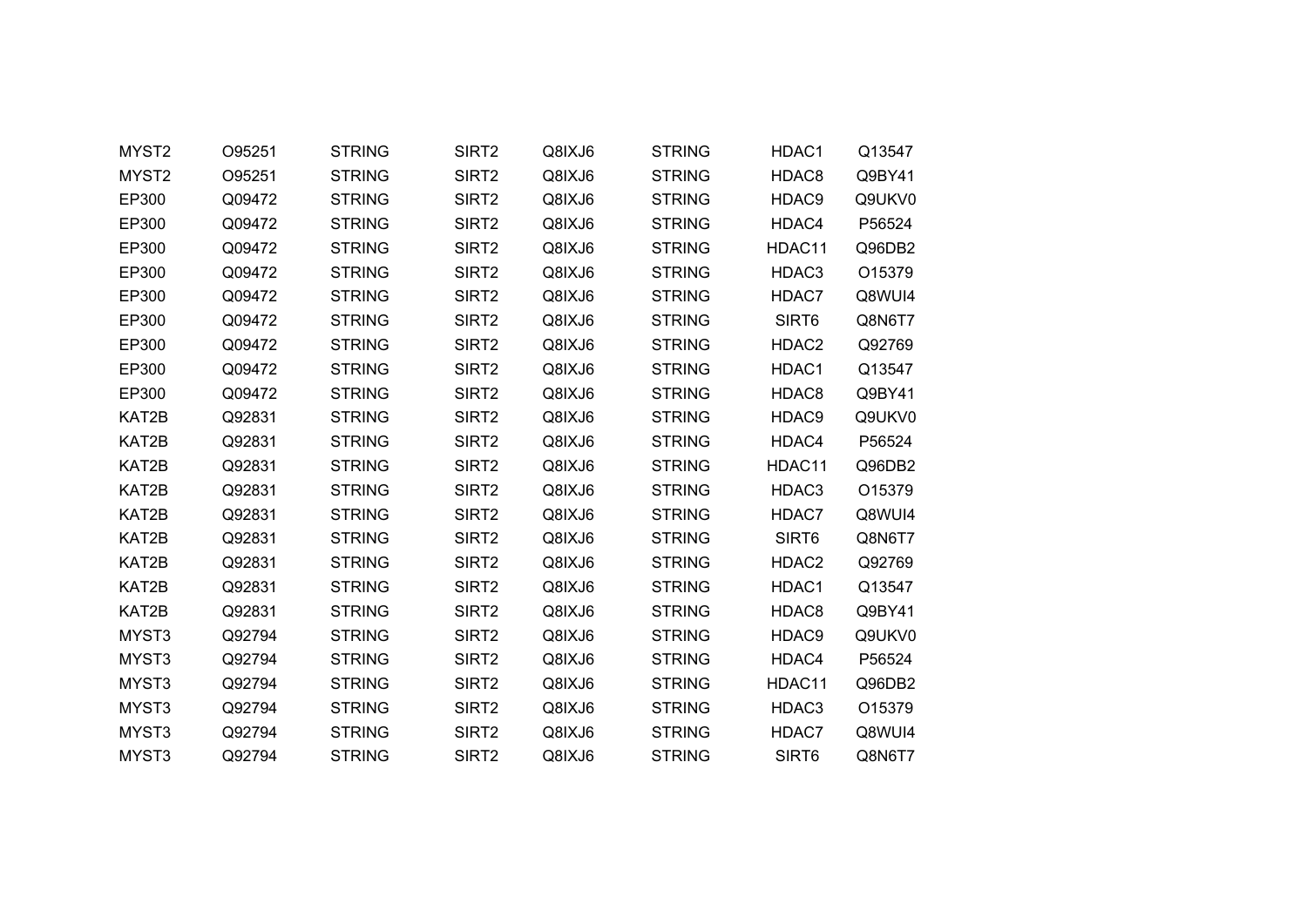| MYST3 | Q92794 | <b>STRING</b> | SIRT2             | Q8IXJ6 | <b>STRING</b> | HDAC2             | Q92769 |  |
|-------|--------|---------------|-------------------|--------|---------------|-------------------|--------|--|
| MYST3 | Q92794 | <b>STRING</b> | SIRT <sub>2</sub> | Q8IXJ6 | <b>STRING</b> | HDAC1             | Q13547 |  |
| MYST3 | Q92794 | <b>STRING</b> | SIRT <sub>2</sub> | Q8IXJ6 | <b>STRING</b> | HDAC8             | Q9BY41 |  |
| MYST4 | Q8WYB5 | <b>STRING</b> | SIRT <sub>2</sub> | Q8IXJ6 | <b>STRING</b> | HDAC9             | Q9UKV0 |  |
| MYST4 | Q8WYB5 | <b>STRING</b> | SIRT <sub>2</sub> | Q8IXJ6 | <b>STRING</b> | HDAC4             | P56524 |  |
| MYST4 | Q8WYB5 | <b>STRING</b> | SIRT <sub>2</sub> | Q8IXJ6 | <b>STRING</b> | HDAC11            | Q96DB2 |  |
| MYST4 | Q8WYB5 | <b>STRING</b> | SIRT <sub>2</sub> | Q8IXJ6 | <b>STRING</b> | HDAC3             | O15379 |  |
| MYST4 | Q8WYB5 | <b>STRING</b> | SIRT <sub>2</sub> | Q8IXJ6 | <b>STRING</b> | HDAC7             | Q8WUI4 |  |
| MYST4 | Q8WYB5 | <b>STRING</b> | SIRT2             | Q8IXJ6 | <b>STRING</b> | SIRT6             | Q8N6T7 |  |
| MYST4 | Q8WYB5 | <b>STRING</b> | SIRT <sub>2</sub> | Q8IXJ6 | <b>STRING</b> | HDAC2             | Q92769 |  |
| MYST4 | Q8WYB5 | <b>STRING</b> | SIRT <sub>2</sub> | Q8IXJ6 | <b>STRING</b> | HDAC1             | Q13547 |  |
| MYST4 | Q8WYB5 | <b>STRING</b> | SIRT <sub>2</sub> | Q8IXJ6 | <b>STRING</b> | HDAC8             | Q9BY41 |  |
| MYST1 | Q9H7Z6 | <b>STRING</b> | SIRT <sub>2</sub> | Q8IXJ6 | <b>STRING</b> | HDAC9             | Q9UKV0 |  |
| MYST1 | Q9H7Z6 | <b>STRING</b> | SIRT <sub>2</sub> | Q8IXJ6 | <b>STRING</b> | HDAC4             | P56524 |  |
| MYST1 | Q9H7Z6 | <b>STRING</b> | SIRT <sub>2</sub> | Q8IXJ6 | <b>STRING</b> | HDAC11            | Q96DB2 |  |
| MYST1 | Q9H7Z6 | <b>STRING</b> | SIRT <sub>2</sub> | Q8IXJ6 | <b>STRING</b> | HDAC3             | O15379 |  |
| MYST1 | Q9H7Z6 | <b>STRING</b> | SIRT <sub>2</sub> | Q8IXJ6 | <b>STRING</b> | HDAC7             | Q8WUI4 |  |
| MYST1 | Q9H7Z6 | <b>STRING</b> | SIRT2             | Q8IXJ6 | <b>STRING</b> | SIRT6             | Q8N6T7 |  |
| MYST1 | Q9H7Z6 | <b>STRING</b> | SIRT <sub>2</sub> | Q8IXJ6 | <b>STRING</b> | HDAC <sub>2</sub> | Q92769 |  |
| MYST1 | Q9H7Z6 | <b>STRING</b> | SIRT <sub>2</sub> | Q8IXJ6 | <b>STRING</b> | HDAC1             | Q13547 |  |
| MYST1 | Q9H7Z6 | <b>STRING</b> | SIRT <sub>2</sub> | Q8IXJ6 | <b>STRING</b> | HDAC8             | Q9BY41 |  |
| EP300 | Q09472 | <b>STRING</b> | PIAS4             | Q8N2W9 | <b>STRING</b> | HDAC4             | P56524 |  |
| EP300 | Q09472 | <b>STRING</b> | PIAS4             | Q8N2W9 | <b>STRING</b> | HDAC7             | Q8WUI4 |  |
| EP300 | Q09472 | <b>STRING</b> | PIAS4             | Q8N2W9 | <b>STRING</b> | HDAC <sub>2</sub> | Q92769 |  |
| EP300 | Q09472 | <b>STRING</b> | PIAS4             | Q8N2W9 | <b>STRING</b> | HDAC1             | Q13547 |  |
| MYST4 | Q8WYB5 | <b>STRING</b> | RB1CC1            | Q8TDY2 | <b>STRING</b> | HDAC9             | Q9UKV0 |  |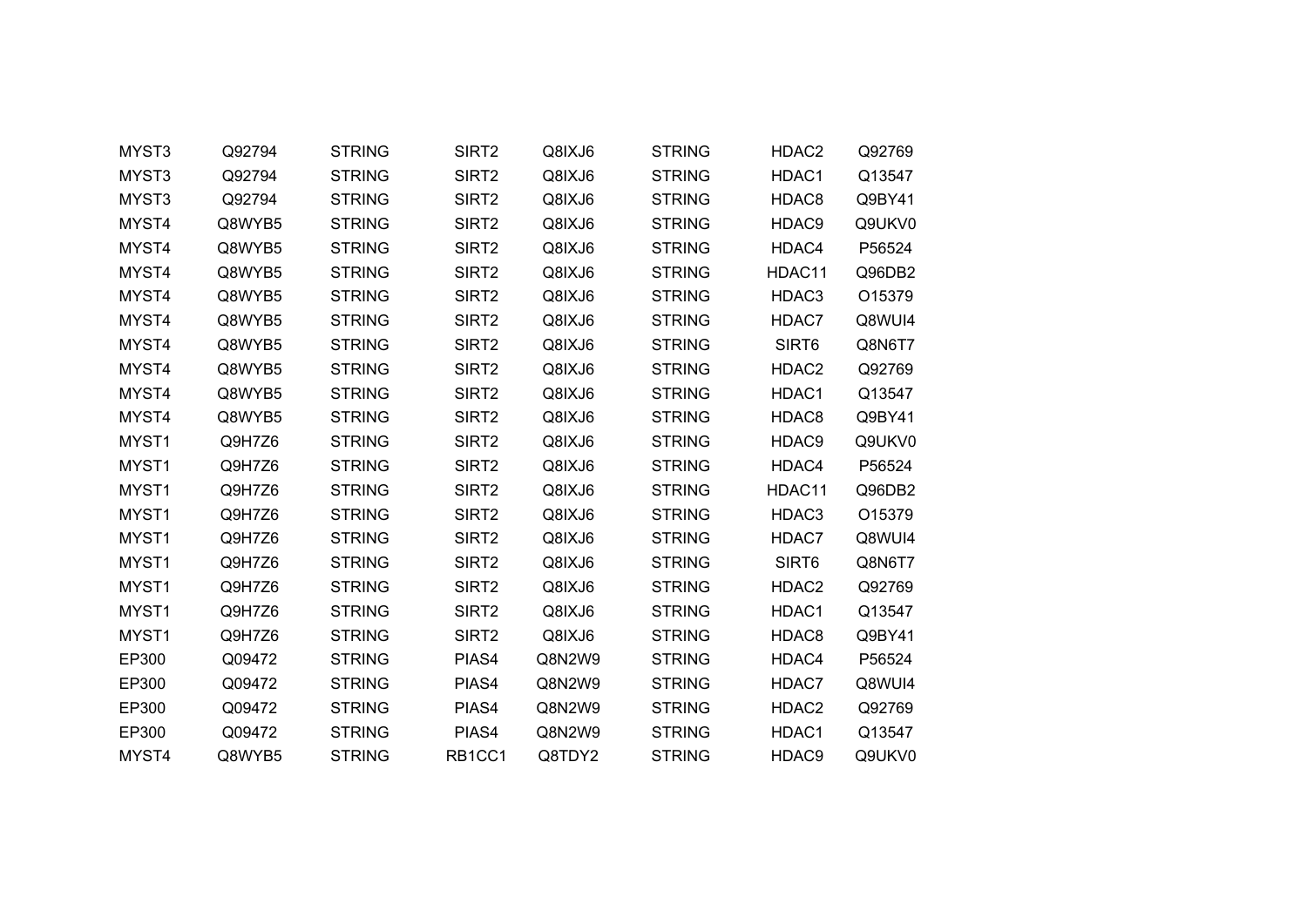| MYST4        | Q8WYB5 | <b>STRING</b> | RB1CC1 | Q8TDY2 | <b>STRING</b> | HDAC3             | O15379 |  |
|--------------|--------|---------------|--------|--------|---------------|-------------------|--------|--|
| MYST4        | Q8WYB5 | <b>STRING</b> | RB1CC1 | Q8TDY2 | <b>STRING</b> | HDAC7             | Q8WUI4 |  |
| MYST1        | Q9H7Z6 | <b>STRING</b> | HDAC7  | Q8WUI4 | <b>STRING</b> | SIRT6             | Q8N6T7 |  |
| MYST1        | Q9H7Z6 | <b>STRING</b> | HDAC7  | Q8WUI4 | <b>STRING</b> | HDAC2             | Q92769 |  |
| MYST1        | Q9H7Z6 | <b>STRING</b> | HDAC7  | Q8WUI4 | <b>STRING</b> | HDAC1             | Q13547 |  |
| MYST1        | Q9H7Z6 | <b>STRING</b> | HDAC7  | Q8WUI4 | <b>STRING</b> | HDAC8             | Q9BY41 |  |
| MGEA5        | O60502 | <b>STRING</b> | HDAC7  | Q8WUI4 | <b>STRING</b> | SIRT6             | Q8N6T7 |  |
| MGEA5        | O60502 | <b>STRING</b> | HDAC7  | Q8WUI4 | <b>STRING</b> | HDAC <sub>2</sub> | Q92769 |  |
| MGEA5        | O60502 | <b>STRING</b> | HDAC7  | Q8WUI4 | <b>STRING</b> | HDAC1             | Q13547 |  |
| MGEA5        | O60502 | <b>STRING</b> | HDAC7  | Q8WUI4 | <b>STRING</b> | HDAC8             | Q9BY41 |  |
| <b>CLOCK</b> | O15516 | <b>STRING</b> | HDAC7  | Q8WUI4 | <b>STRING</b> | SIRT6             | Q8N6T7 |  |
| <b>CLOCK</b> | O15516 | <b>STRING</b> | HDAC7  | Q8WUI4 | <b>STRING</b> | HDAC2             | Q92769 |  |
| <b>CLOCK</b> | O15516 | <b>STRING</b> | HDAC7  | Q8WUI4 | <b>STRING</b> | HDAC1             | Q13547 |  |
| <b>CLOCK</b> | O15516 | <b>STRING</b> | HDAC7  | Q8WUI4 | <b>STRING</b> | HDAC8             | Q9BY41 |  |
| <b>SRCAP</b> | Q6ZRS2 | <b>STRING</b> | MYST4  | Q8WYB5 | <b>STRING</b> | HDAC3             | O15379 |  |
| <b>SRCAP</b> | Q6ZRS2 | <b>STRING</b> | MYST4  | Q8WYB5 | <b>STRING</b> | HDAC7             | Q8WUI4 |  |
| <b>SRCAP</b> | Q6ZRS2 | <b>STRING</b> | MYST4  | Q8WYB5 | <b>STRING</b> | HDAC2             | Q92769 |  |
| <b>SRCAP</b> | Q6ZRS2 | <b>STRING</b> | MYST4  | Q8WYB5 | <b>STRING</b> | HDAC1             | Q13547 |  |
| <b>SRCAP</b> | Q6ZRS2 | <b>STRING</b> | MYST4  | Q8WYB5 | <b>STRING</b> | HDAC8             | Q9BY41 |  |
| MGEA5        | O60502 | <b>STRING</b> | MYST4  | Q8WYB5 | <b>STRING</b> | HDAC3             | O15379 |  |
| MGEA5        | O60502 | <b>STRING</b> | MYST4  | Q8WYB5 | <b>STRING</b> | HDAC7             | Q8WUI4 |  |
| MGEA5        | O60502 | <b>STRING</b> | MYST4  | Q8WYB5 | <b>STRING</b> | HDAC2             | Q92769 |  |
| MGEA5        | O60502 | <b>STRING</b> | MYST4  | Q8WYB5 | <b>STRING</b> | HDAC1             | Q13547 |  |
| MGEA5        | O60502 | <b>STRING</b> | MYST4  | Q8WYB5 | <b>STRING</b> | HDAC8             | Q9BY41 |  |
| GTF3C4       | Q9UKN8 | <b>STRING</b> | MYST4  | Q8WYB5 | <b>STRING</b> | HDAC3             | O15379 |  |
| GTF3C4       | Q9UKN8 | <b>STRING</b> | MYST4  | Q8WYB5 | <b>STRING</b> | HDAC7             | Q8WUI4 |  |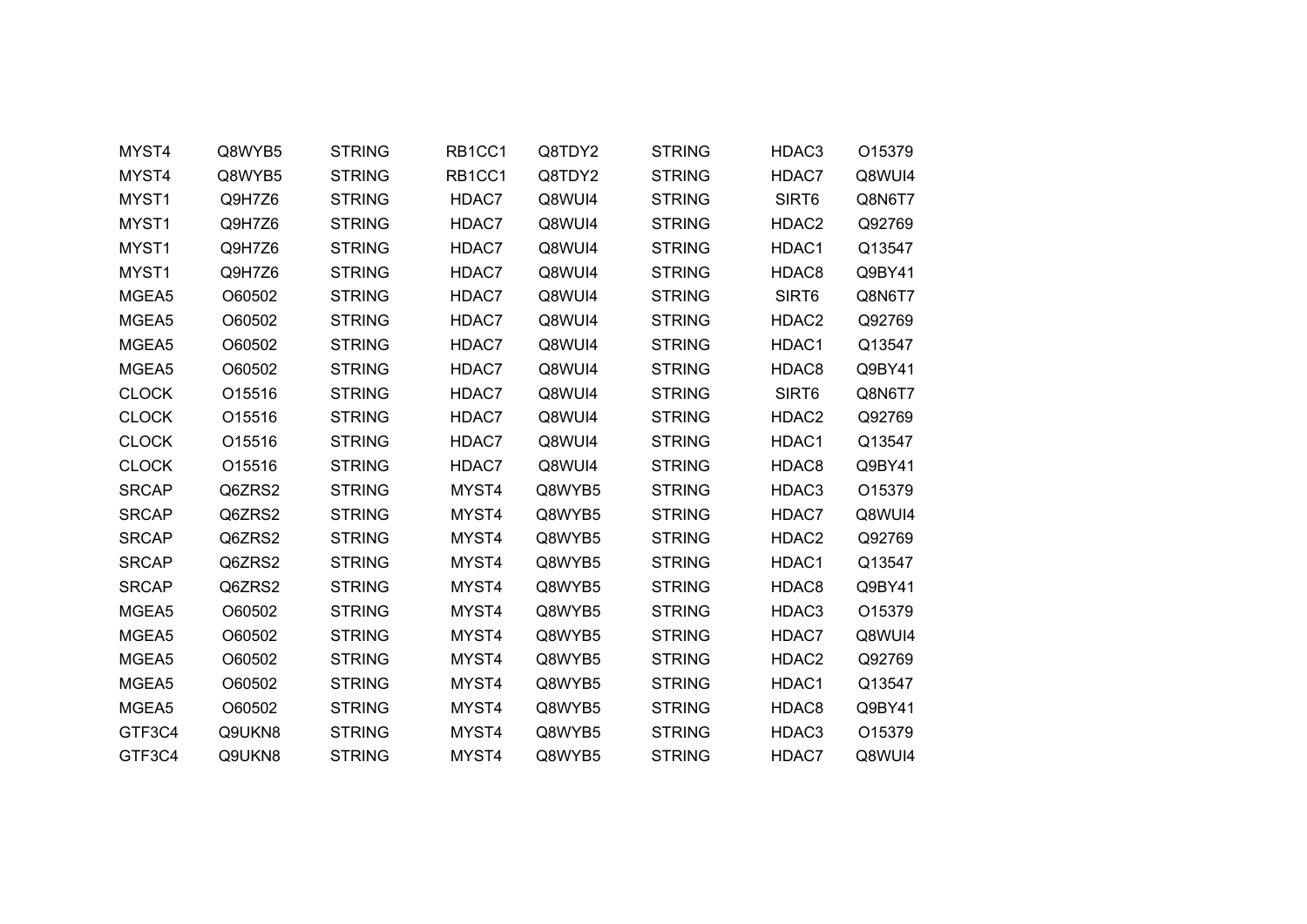| GTF3C4       | Q9UKN8 | <b>STRING</b> | MYST4            | Q8WYB5 | <b>STRING</b> | HDAC2             | Q92769 |
|--------------|--------|---------------|------------------|--------|---------------|-------------------|--------|
| GTF3C4       | Q9UKN8 | <b>STRING</b> | MYST4            | Q8WYB5 | <b>STRING</b> | HDAC1             | Q13547 |
| GTF3C4       | Q9UKN8 | <b>STRING</b> | MYST4            | Q8WYB5 | <b>STRING</b> | HDAC8             | Q9BY41 |
| EP300        | Q09472 | <b>STRING</b> | DDB <sub>2</sub> | Q92466 | <b>STRING</b> | HDAC7             | Q8WUI4 |
| EP300        | Q09472 | <b>STRING</b> | DDB <sub>2</sub> | Q92466 | <b>STRING</b> | HDAC2             | Q92769 |
| EP300        | Q09472 | <b>STRING</b> | DDB <sub>2</sub> | Q92466 | <b>STRING</b> | HDAC1             | Q13547 |
| KAT2B        | Q92831 | <b>STRING</b> | DDB <sub>2</sub> | Q92466 | <b>STRING</b> | HDAC7             | Q8WUI4 |
| KAT2B        | Q92831 | <b>STRING</b> | DDB <sub>2</sub> | Q92466 | <b>STRING</b> | HDAC <sub>2</sub> | Q92769 |
| KAT2B        | Q92831 | <b>STRING</b> | DDB <sub>2</sub> | Q92466 | <b>STRING</b> | HDAC1             | Q13547 |
| MYST4        | Q8WYB5 | <b>STRING</b> | MYST3            | Q92794 | <b>STRING</b> | HDAC3             | O15379 |
| MYST4        | Q8WYB5 | <b>STRING</b> | MYST3            | Q92794 | <b>STRING</b> | HDAC7             | Q8WUI4 |
| MYST4        | Q8WYB5 | <b>STRING</b> | MYST3            | Q92794 | <b>STRING</b> | HDAC2             | Q92769 |
| MYST4        | Q8WYB5 | <b>STRING</b> | MYST3            | Q92794 | <b>STRING</b> | HDAC1             | Q13547 |
| MYST4        | Q8WYB5 | <b>STRING</b> | MYST3            | Q92794 | <b>STRING</b> | HDAC8             | Q9BY41 |
| MYST1        | Q9H7Z6 | <b>STRING</b> | MYST3            | Q92794 | <b>STRING</b> | HDAC3             | O15379 |
| MYST1        | Q9H7Z6 | <b>STRING</b> | MYST3            | Q92794 | <b>STRING</b> | HDAC7             | Q8WUI4 |
| MYST1        | Q9H7Z6 | <b>STRING</b> | MYST3            | Q92794 | <b>STRING</b> | HDAC2             | Q92769 |
| MYST1        | Q9H7Z6 | <b>STRING</b> | MYST3            | Q92794 | <b>STRING</b> | HDAC1             | Q13547 |
| MYST1        | Q9H7Z6 | <b>STRING</b> | MYST3            | Q92794 | <b>STRING</b> | HDAC8             | Q9BY41 |
| <b>SRCAP</b> | Q6ZRS2 | <b>STRING</b> | MYST3            | Q92794 | <b>STRING</b> | HDAC3             | O15379 |
| <b>SRCAP</b> | Q6ZRS2 | <b>STRING</b> | MYST3            | Q92794 | <b>STRING</b> | HDAC7             | Q8WUI4 |
| <b>SRCAP</b> | Q6ZRS2 | <b>STRING</b> | MYST3            | Q92794 | <b>STRING</b> | HDAC2             | Q92769 |
| <b>SRCAP</b> | Q6ZRS2 | <b>STRING</b> | MYST3            | Q92794 | <b>STRING</b> | HDAC1             | Q13547 |
| <b>SRCAP</b> | Q6ZRS2 | <b>STRING</b> | MYST3            | Q92794 | <b>STRING</b> | HDAC8             | Q9BY41 |
| MGEA5        | O60502 | <b>STRING</b> | MYST3            | Q92794 | <b>STRING</b> | HDAC3             | O15379 |
| MGEA5        | O60502 | <b>STRING</b> | MYST3            | Q92794 | <b>STRING</b> | HDAC7             | Q8WUI4 |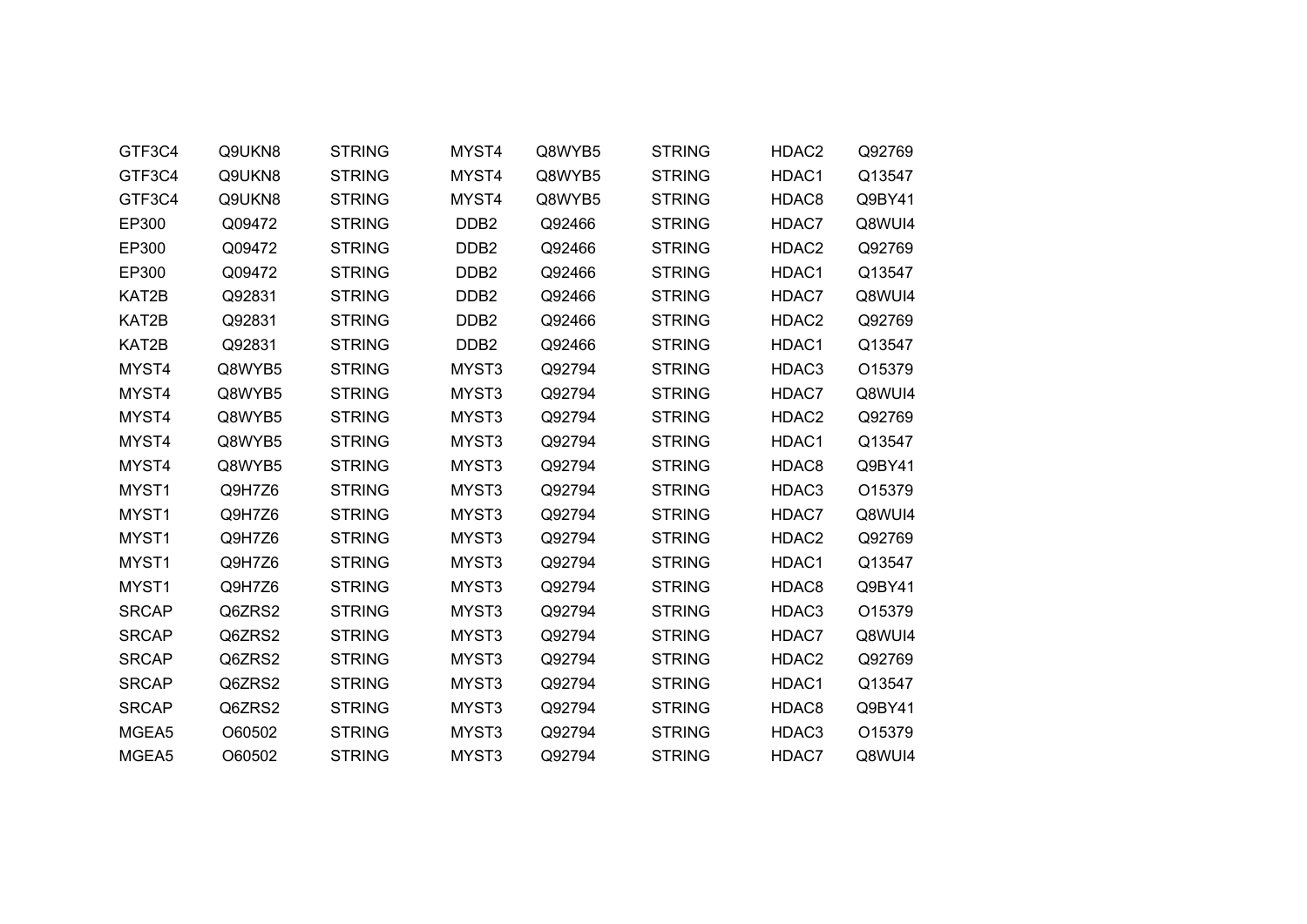| MGEA5             | O60502 | <b>STRING</b> | MYST3 | Q92794 | <b>STRING</b> | HDAC2             | Q92769 |
|-------------------|--------|---------------|-------|--------|---------------|-------------------|--------|
| MGEA5             | O60502 | <b>STRING</b> | MYST3 | Q92794 | <b>STRING</b> | HDAC1             | Q13547 |
| MGEA5             | O60502 | <b>STRING</b> | MYST3 | Q92794 | <b>STRING</b> | HDAC8             | Q9BY41 |
| GTF3C4            | Q9UKN8 | <b>STRING</b> | MYST3 | Q92794 | <b>STRING</b> | HDAC3             | O15379 |
| GTF3C4            | Q9UKN8 | <b>STRING</b> | MYST3 | Q92794 | <b>STRING</b> | HDAC7             | Q8WUI4 |
| GTF3C4            | Q9UKN8 | <b>STRING</b> | MYST3 | Q92794 | <b>STRING</b> | HDAC2             | Q92769 |
| GTF3C4            | Q9UKN8 | <b>STRING</b> | MYST3 | Q92794 | <b>STRING</b> | HDAC1             | Q13547 |
| GTF3C4            | Q9UKN8 | <b>STRING</b> | MYST3 | Q92794 | <b>STRING</b> | HDAC8             | Q9BY41 |
| ELP3              | Q9H9T3 | <b>STRING</b> | KAT2A | Q92830 | <b>STRING</b> | HDAC5             | Q9UQL6 |
| ELP3              | Q9H9T3 | <b>STRING</b> | KAT2A | Q92830 | <b>STRING</b> | SIRT2             | Q8IXJ6 |
| ELP3              | Q9H9T3 | <b>STRING</b> | KAT2A | Q92830 | <b>STRING</b> | HDAC9             | Q9UKV0 |
| ELP3              | Q9H9T3 | <b>STRING</b> | KAT2A | Q92830 | <b>STRING</b> | HDAC4             | P56524 |
| ELP3              | Q9H9T3 | <b>STRING</b> | KAT2A | Q92830 | <b>STRING</b> | HDAC3             | O15379 |
| ELP3              | Q9H9T3 | <b>STRING</b> | KAT2A | Q92830 | <b>STRING</b> | HDAC7             | Q8WUI4 |
| ELP3              | Q9H9T3 | <b>STRING</b> | KAT2A | Q92830 | <b>STRING</b> | HDAC2             | Q92769 |
| ELP3              | Q9H9T3 | <b>STRING</b> | KAT2A | Q92830 | <b>STRING</b> | HDAC1             | Q13547 |
| ELP3              | Q9H9T3 | <b>STRING</b> | KAT2A | Q92830 | <b>STRING</b> | HDAC8             | Q9BY41 |
| MYST <sub>2</sub> | O95251 | <b>STRING</b> | KAT2A | Q92830 | <b>STRING</b> | HDAC5             | Q9UQL6 |
| MYST2             | O95251 | <b>STRING</b> | KAT2A | Q92830 | <b>STRING</b> | SIRT2             | Q8IXJ6 |
| MYST2             | O95251 | <b>STRING</b> | KAT2A | Q92830 | <b>STRING</b> | HDAC9             | Q9UKV0 |
| MYST <sub>2</sub> | O95251 | <b>STRING</b> | KAT2A | Q92830 | <b>STRING</b> | HDAC4             | P56524 |
| MYST2             | O95251 | <b>STRING</b> | KAT2A | Q92830 | <b>STRING</b> | HDAC3             | O15379 |
| MYST <sub>2</sub> | O95251 | <b>STRING</b> | KAT2A | Q92830 | <b>STRING</b> | HDAC7             | Q8WUI4 |
| MYST2             | O95251 | <b>STRING</b> | KAT2A | Q92830 | <b>STRING</b> | HDAC <sub>2</sub> | Q92769 |
| MYST2             | O95251 | <b>STRING</b> | KAT2A | Q92830 | <b>STRING</b> | HDAC1             | Q13547 |
| MYST <sub>2</sub> | O95251 | <b>STRING</b> | KAT2A | Q92830 | <b>STRING</b> | HDAC8             | Q9BY41 |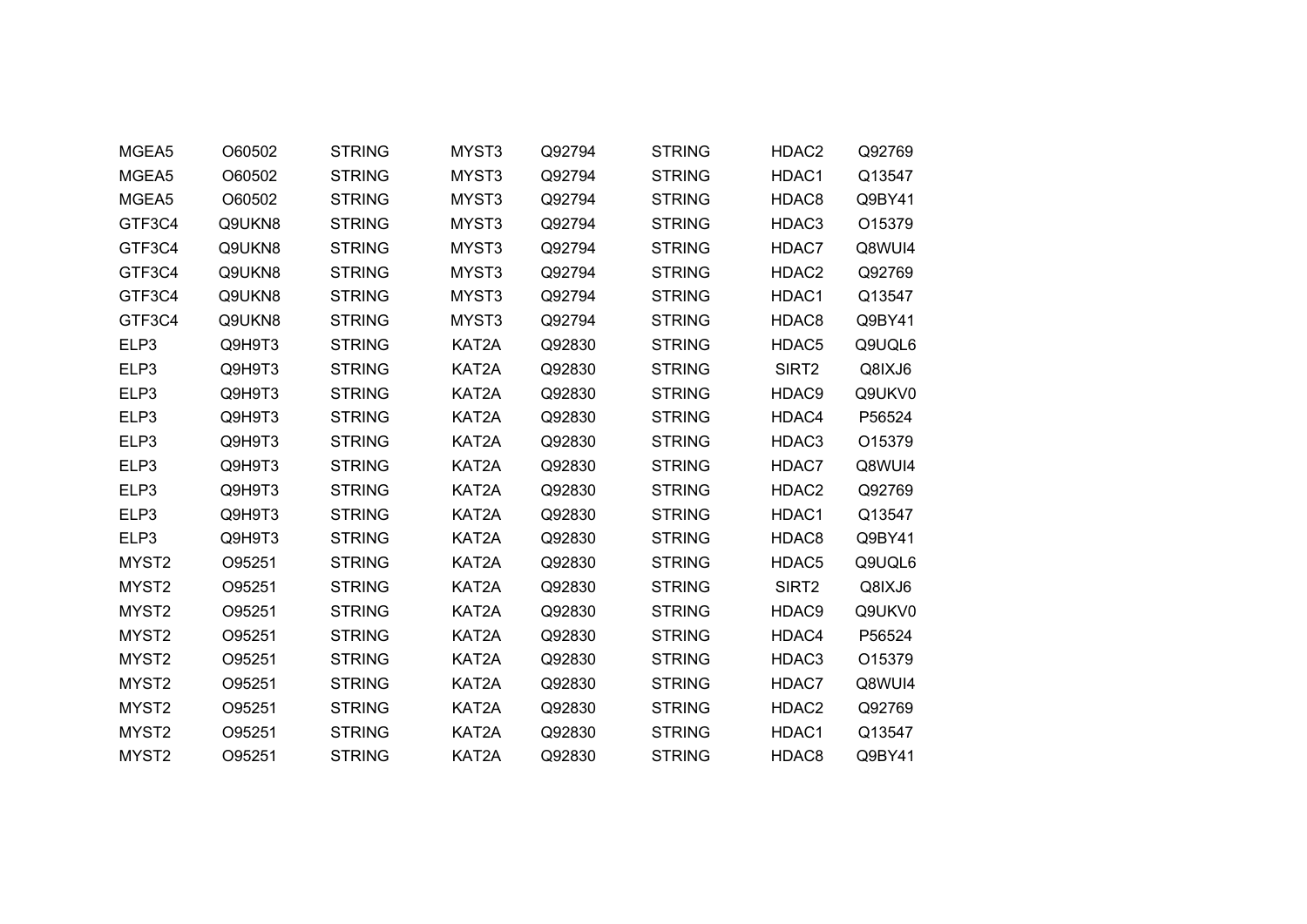| EP300            | Q09472 | <b>STRING</b> | KAT2A | Q92830 | <b>STRING</b> | HDAC5             | Q9UQL6 |
|------------------|--------|---------------|-------|--------|---------------|-------------------|--------|
| EP300            | Q09472 | <b>STRING</b> | KAT2A | Q92830 | <b>STRING</b> | SIRT2             | Q8IXJ6 |
| EP300            | Q09472 | <b>STRING</b> | KAT2A | Q92830 | <b>STRING</b> | HDAC9             | Q9UKV0 |
| EP300            | Q09472 | <b>STRING</b> | KAT2A | Q92830 | <b>STRING</b> | HDAC4             | P56524 |
| EP300            | Q09472 | <b>STRING</b> | KAT2A | Q92830 | <b>STRING</b> | HDAC3             | O15379 |
| EP300            | Q09472 | <b>STRING</b> | KAT2A | Q92830 | <b>STRING</b> | HDAC7             | Q8WUI4 |
| EP300            | Q09472 | <b>STRING</b> | KAT2A | Q92830 | <b>STRING</b> | HDAC2             | Q92769 |
| EP300            | Q09472 | <b>STRING</b> | KAT2A | Q92830 | <b>STRING</b> | HDAC1             | Q13547 |
| EP300            | Q09472 | <b>STRING</b> | KAT2A | Q92830 | <b>STRING</b> | HDAC8             | Q9BY41 |
| KAT2B            | Q92831 | <b>STRING</b> | KAT2A | Q92830 | <b>STRING</b> | HDAC <sub>5</sub> | Q9UQL6 |
| KAT2B            | Q92831 | <b>STRING</b> | KAT2A | Q92830 | <b>STRING</b> | SIRT <sub>2</sub> | Q8IXJ6 |
| KAT2B            | Q92831 | <b>STRING</b> | KAT2A | Q92830 | <b>STRING</b> | HDAC9             | Q9UKV0 |
| KAT2B            | Q92831 | <b>STRING</b> | KAT2A | Q92830 | <b>STRING</b> | HDAC4             | P56524 |
| KAT2B            | Q92831 | <b>STRING</b> | KAT2A | Q92830 | <b>STRING</b> | HDAC3             | O15379 |
| KAT2B            | Q92831 | <b>STRING</b> | KAT2A | Q92830 | <b>STRING</b> | HDAC7             | Q8WUI4 |
| KAT2B            | Q92831 | <b>STRING</b> | KAT2A | Q92830 | <b>STRING</b> | HDAC2             | Q92769 |
| KAT2B            | Q92831 | <b>STRING</b> | KAT2A | Q92830 | <b>STRING</b> | HDAC1             | Q13547 |
| KAT2B            | Q92831 | <b>STRING</b> | KAT2A | Q92830 | <b>STRING</b> | HDAC8             | Q9BY41 |
| HAT1             | O14929 | <b>STRING</b> | KAT2A | Q92830 | <b>STRING</b> | HDAC5             | Q9UQL6 |
| HAT1             | O14929 | <b>STRING</b> | KAT2A | Q92830 | <b>STRING</b> | SIRT <sub>2</sub> | Q8IXJ6 |
| HAT <sub>1</sub> | O14929 | <b>STRING</b> | KAT2A | Q92830 | <b>STRING</b> | HDAC9             | Q9UKV0 |
| HAT1             | O14929 | <b>STRING</b> | KAT2A | Q92830 | <b>STRING</b> | HDAC4             | P56524 |
| HAT <sub>1</sub> | O14929 | <b>STRING</b> | KAT2A | Q92830 | <b>STRING</b> | HDAC3             | O15379 |
| HAT1             | O14929 | <b>STRING</b> | KAT2A | Q92830 | <b>STRING</b> | HDAC7             | Q8WUI4 |
| HAT1             | O14929 | <b>STRING</b> | KAT2A | Q92830 | <b>STRING</b> | HDAC2             | Q92769 |
| HAT1             | O14929 | <b>STRING</b> | KAT2A | Q92830 | <b>STRING</b> | HDAC1             | Q13547 |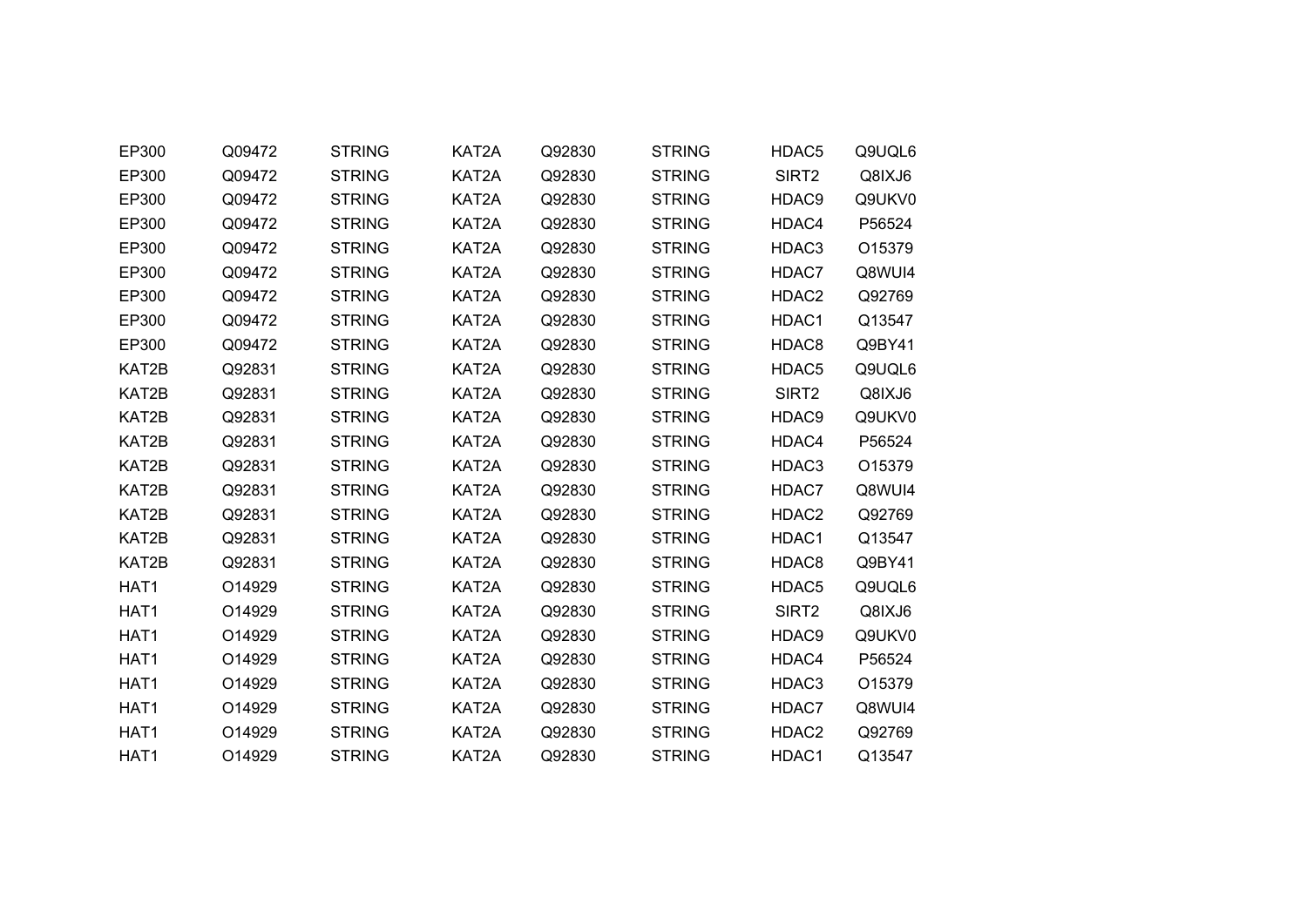| HAT1              | O14929 | <b>STRING</b> | KAT2A | Q92830 | <b>STRING</b> | HDAC8             | Q9BY41 |
|-------------------|--------|---------------|-------|--------|---------------|-------------------|--------|
| MYST3             | Q92794 | <b>STRING</b> | KAT2A | Q92830 | <b>STRING</b> | HDAC5             | Q9UQL6 |
| MYST3             | Q92794 | <b>STRING</b> | KAT2A | Q92830 | <b>STRING</b> | SIRT2             | Q8IXJ6 |
| MYST3             | Q92794 | <b>STRING</b> | KAT2A | Q92830 | <b>STRING</b> | HDAC9             | Q9UKV0 |
| MYST3             | Q92794 | <b>STRING</b> | KAT2A | Q92830 | <b>STRING</b> | HDAC4             | P56524 |
| MYST3             | Q92794 | <b>STRING</b> | KAT2A | Q92830 | <b>STRING</b> | HDAC3             | O15379 |
| MYST3             | Q92794 | <b>STRING</b> | KAT2A | Q92830 | <b>STRING</b> | HDAC7             | Q8WUI4 |
| MYST3             | Q92794 | <b>STRING</b> | KAT2A | Q92830 | <b>STRING</b> | HDAC <sub>2</sub> | Q92769 |
| MYST3             | Q92794 | <b>STRING</b> | KAT2A | Q92830 | <b>STRING</b> | HDAC1             | Q13547 |
| MYST3             | Q92794 | <b>STRING</b> | KAT2A | Q92830 | <b>STRING</b> | HDAC8             | Q9BY41 |
| MYST4             | Q8WYB5 | <b>STRING</b> | KAT2A | Q92830 | <b>STRING</b> | HDAC5             | Q9UQL6 |
| MYST4             | Q8WYB5 | <b>STRING</b> | KAT2A | Q92830 | <b>STRING</b> | SIRT <sub>2</sub> | Q8IXJ6 |
| MYST4             | Q8WYB5 | <b>STRING</b> | KAT2A | Q92830 | <b>STRING</b> | HDAC9             | Q9UKV0 |
| MYST4             | Q8WYB5 | <b>STRING</b> | KAT2A | Q92830 | <b>STRING</b> | HDAC4             | P56524 |
| MYST4             | Q8WYB5 | <b>STRING</b> | KAT2A | Q92830 | <b>STRING</b> | HDAC3             | O15379 |
| MYST4             | Q8WYB5 | <b>STRING</b> | KAT2A | Q92830 | <b>STRING</b> | HDAC7             | Q8WUI4 |
| MYST4             | Q8WYB5 | <b>STRING</b> | KAT2A | Q92830 | <b>STRING</b> | HDAC2             | Q92769 |
| MYST4             | Q8WYB5 | <b>STRING</b> | KAT2A | Q92830 | <b>STRING</b> | HDAC1             | Q13547 |
| MYST4             | Q8WYB5 | <b>STRING</b> | KAT2A | Q92830 | <b>STRING</b> | HDAC8             | Q9BY41 |
| MYST1             | Q9H7Z6 | <b>STRING</b> | KAT2A | Q92830 | <b>STRING</b> | HDAC5             | Q9UQL6 |
| MYST1             | Q9H7Z6 | <b>STRING</b> | KAT2A | Q92830 | <b>STRING</b> | SIRT <sub>2</sub> | Q8IXJ6 |
| MYST1             | Q9H7Z6 | <b>STRING</b> | KAT2A | Q92830 | <b>STRING</b> | HDAC9             | Q9UKV0 |
| MYST1             | Q9H7Z6 | <b>STRING</b> | KAT2A | Q92830 | <b>STRING</b> | HDAC4             | P56524 |
| MYST1             | Q9H7Z6 | <b>STRING</b> | KAT2A | Q92830 | <b>STRING</b> | HDAC3             | O15379 |
| MYST1             | Q9H7Z6 | <b>STRING</b> | KAT2A | Q92830 | <b>STRING</b> | HDAC7             | Q8WUI4 |
| MYST <sub>1</sub> | Q9H7Z6 | <b>STRING</b> | KAT2A | Q92830 | <b>STRING</b> | HDAC2             | Q92769 |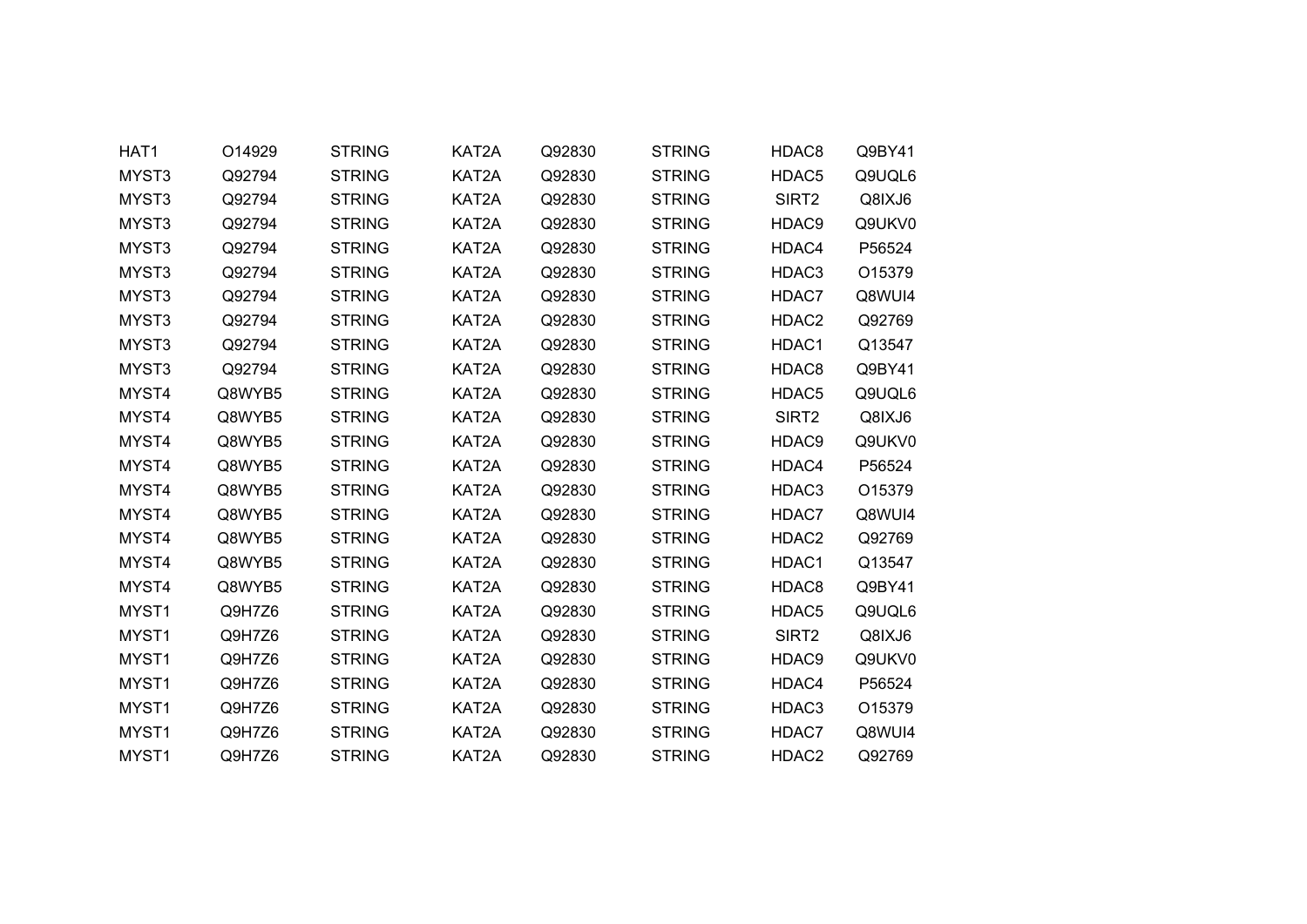| MYST1        | Q9H7Z6 | <b>STRING</b> | KAT2A | Q92830 | <b>STRING</b> | HDAC1             | Q13547 |  |
|--------------|--------|---------------|-------|--------|---------------|-------------------|--------|--|
| MYST1        | Q9H7Z6 | <b>STRING</b> | KAT2A | Q92830 | <b>STRING</b> | HDAC8             | Q9BY41 |  |
| <b>SRCAP</b> | Q6ZRS2 | <b>STRING</b> | KAT2A | Q92830 | <b>STRING</b> | HDAC5             | Q9UQL6 |  |
| <b>SRCAP</b> | Q6ZRS2 | <b>STRING</b> | KAT2A | Q92830 | <b>STRING</b> | SIRT <sub>2</sub> | Q8IXJ6 |  |
| <b>SRCAP</b> | Q6ZRS2 | <b>STRING</b> | KAT2A | Q92830 | <b>STRING</b> | HDAC9             | Q9UKV0 |  |
| <b>SRCAP</b> | Q6ZRS2 | <b>STRING</b> | KAT2A | Q92830 | <b>STRING</b> | HDAC4             | P56524 |  |
| <b>SRCAP</b> | Q6ZRS2 | <b>STRING</b> | KAT2A | Q92830 | <b>STRING</b> | HDAC3             | O15379 |  |
| <b>SRCAP</b> | Q6ZRS2 | <b>STRING</b> | KAT2A | Q92830 | <b>STRING</b> | HDAC7             | Q8WUI4 |  |
| <b>SRCAP</b> | Q6ZRS2 | <b>STRING</b> | KAT2A | Q92830 | <b>STRING</b> | HDAC2             | Q92769 |  |
| <b>SRCAP</b> | Q6ZRS2 | <b>STRING</b> | KAT2A | Q92830 | <b>STRING</b> | HDAC1             | Q13547 |  |
| <b>SRCAP</b> | Q6ZRS2 | <b>STRING</b> | KAT2A | Q92830 | <b>STRING</b> | HDAC8             | Q9BY41 |  |
| MGEA5        | O60502 | <b>STRING</b> | KAT2A | Q92830 | <b>STRING</b> | HDAC <sub>5</sub> | Q9UQL6 |  |
| MGEA5        | O60502 | <b>STRING</b> | KAT2A | Q92830 | <b>STRING</b> | SIRT <sub>2</sub> | Q8IXJ6 |  |
| MGEA5        | O60502 | <b>STRING</b> | KAT2A | Q92830 | <b>STRING</b> | HDAC9             | Q9UKV0 |  |
| MGEA5        | O60502 | <b>STRING</b> | KAT2A | Q92830 | <b>STRING</b> | HDAC4             | P56524 |  |
| MGEA5        | O60502 | <b>STRING</b> | KAT2A | Q92830 | <b>STRING</b> | HDAC3             | O15379 |  |
| MGEA5        | O60502 | <b>STRING</b> | KAT2A | Q92830 | <b>STRING</b> | HDAC7             | Q8WUI4 |  |
| MGEA5        | O60502 | <b>STRING</b> | KAT2A | Q92830 | <b>STRING</b> | HDAC2             | Q92769 |  |
| MGEA5        | O60502 | <b>STRING</b> | KAT2A | Q92830 | <b>STRING</b> | HDAC1             | Q13547 |  |
| MGEA5        | O60502 | <b>STRING</b> | KAT2A | Q92830 | <b>STRING</b> | HDAC8             | Q9BY41 |  |
| GTF3C4       | Q9UKN8 | <b>STRING</b> | KAT2A | Q92830 | <b>STRING</b> | HDAC5             | Q9UQL6 |  |
| GTF3C4       | Q9UKN8 | <b>STRING</b> | KAT2A | Q92830 | <b>STRING</b> | SIRT <sub>2</sub> | Q8IXJ6 |  |
| GTF3C4       | Q9UKN8 | <b>STRING</b> | KAT2A | Q92830 | <b>STRING</b> | HDAC9             | Q9UKV0 |  |
| GTF3C4       | Q9UKN8 | <b>STRING</b> | KAT2A | Q92830 | <b>STRING</b> | HDAC4             | P56524 |  |
| GTF3C4       | Q9UKN8 | <b>STRING</b> | KAT2A | Q92830 | <b>STRING</b> | HDAC3             | O15379 |  |
| GTF3C4       | Q9UKN8 | <b>STRING</b> | KAT2A | Q92830 | <b>STRING</b> | HDAC7             | Q8WUI4 |  |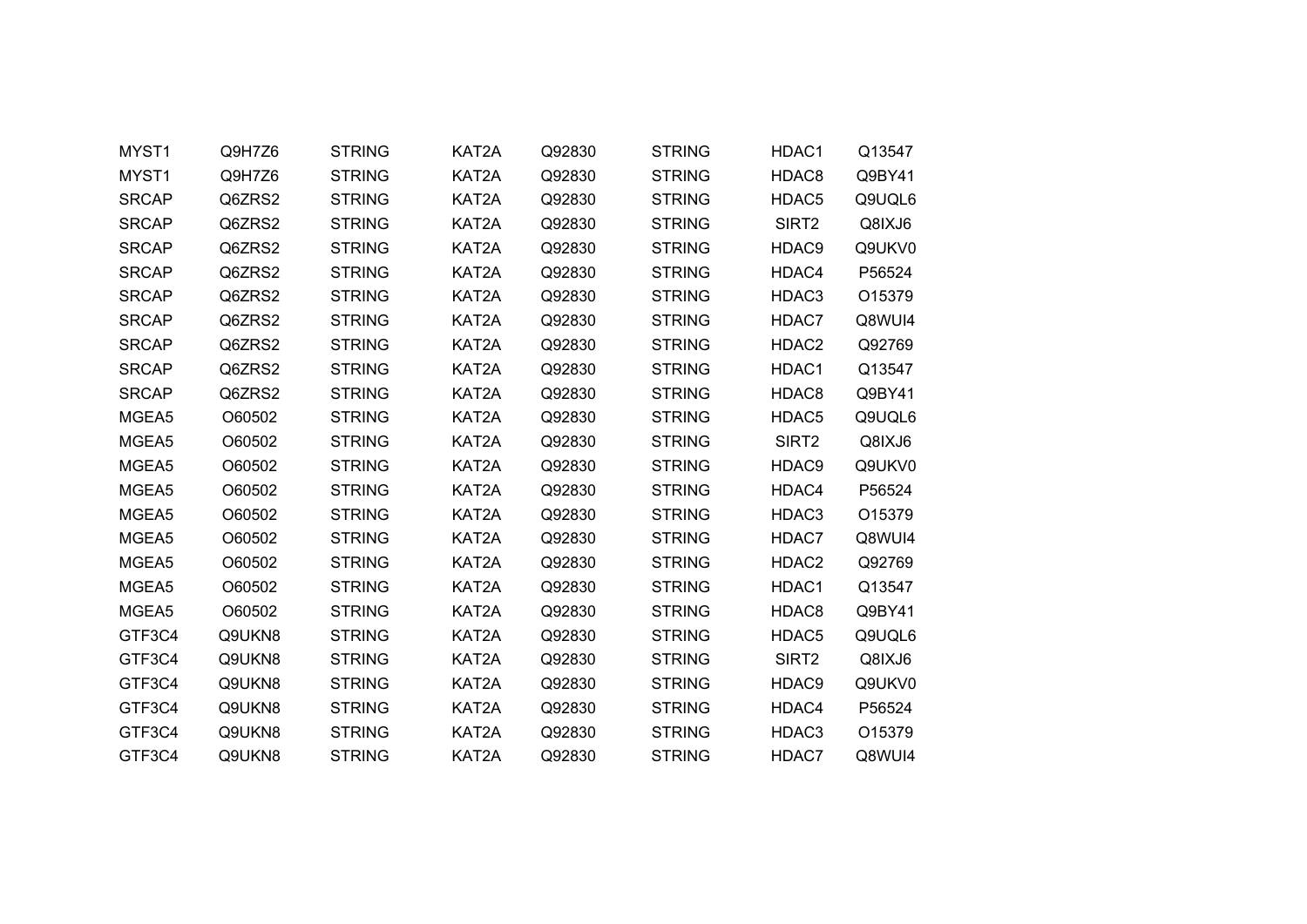| GTF3C4           | Q9UKN8 | <b>STRING</b> | KAT2A | Q92830 | <b>STRING</b> | HDAC2             | Q92769 |  |
|------------------|--------|---------------|-------|--------|---------------|-------------------|--------|--|
| GTF3C4           | Q9UKN8 | <b>STRING</b> | KAT2A | Q92830 | <b>STRING</b> | HDAC1             | Q13547 |  |
| GTF3C4           | Q9UKN8 | <b>STRING</b> | KAT2A | Q92830 | <b>STRING</b> | HDAC8             | Q9BY41 |  |
| HAT <sub>1</sub> | O14929 | <b>STRING</b> | KAT2B | Q92831 | <b>STRING</b> | HDAC4             | P56524 |  |
| HAT1             | O14929 | <b>STRING</b> | KAT2B | Q92831 | <b>STRING</b> | HDAC11            | Q96DB2 |  |
| HAT1             | O14929 | <b>STRING</b> | KAT2B | Q92831 | <b>STRING</b> | HDAC3             | O15379 |  |
| HAT1             | O14929 | <b>STRING</b> | KAT2B | Q92831 | <b>STRING</b> | HDAC7             | Q8WUI4 |  |
| HAT1             | O14929 | <b>STRING</b> | KAT2B | Q92831 | <b>STRING</b> | HDAC <sub>2</sub> | Q92769 |  |
| HAT1             | O14929 | <b>STRING</b> | KAT2B | Q92831 | <b>STRING</b> | HDAC1             | Q13547 |  |
| HAT1             | O14929 | <b>STRING</b> | KAT2B | Q92831 | <b>STRING</b> | HDAC8             | Q9BY41 |  |
| MYST3            | Q92794 | <b>STRING</b> | KAT2B | Q92831 | <b>STRING</b> | HDAC4             | P56524 |  |
| MYST3            | Q92794 | <b>STRING</b> | KAT2B | Q92831 | <b>STRING</b> | HDAC11            | Q96DB2 |  |
| MYST3            | Q92794 | <b>STRING</b> | KAT2B | Q92831 | <b>STRING</b> | HDAC3             | O15379 |  |
| MYST3            | Q92794 | <b>STRING</b> | KAT2B | Q92831 | <b>STRING</b> | HDAC7             | Q8WUI4 |  |
| MYST3            | Q92794 | <b>STRING</b> | KAT2B | Q92831 | <b>STRING</b> | HDAC2             | Q92769 |  |
| MYST3            | Q92794 | <b>STRING</b> | KAT2B | Q92831 | <b>STRING</b> | HDAC1             | Q13547 |  |
| MYST3            | Q92794 | <b>STRING</b> | KAT2B | Q92831 | <b>STRING</b> | HDAC8             | Q9BY41 |  |
| MYST4            | Q8WYB5 | <b>STRING</b> | KAT2B | Q92831 | <b>STRING</b> | HDAC4             | P56524 |  |
| MYST4            | Q8WYB5 | <b>STRING</b> | KAT2B | Q92831 | <b>STRING</b> | HDAC11            | Q96DB2 |  |
| MYST4            | Q8WYB5 | <b>STRING</b> | KAT2B | Q92831 | <b>STRING</b> | HDAC3             | O15379 |  |
| MYST4            | Q8WYB5 | <b>STRING</b> | KAT2B | Q92831 | <b>STRING</b> | HDAC7             | Q8WUI4 |  |
| MYST4            | Q8WYB5 | <b>STRING</b> | KAT2B | Q92831 | <b>STRING</b> | HDAC2             | Q92769 |  |
| MYST4            | Q8WYB5 | <b>STRING</b> | KAT2B | Q92831 | <b>STRING</b> | HDAC1             | Q13547 |  |
| MYST4            | Q8WYB5 | <b>STRING</b> | KAT2B | Q92831 | <b>STRING</b> | HDAC8             | Q9BY41 |  |
| MYST1            | Q9H7Z6 | <b>STRING</b> | KAT2B | Q92831 | <b>STRING</b> | HDAC4             | P56524 |  |
| MYST1            | Q9H7Z6 | <b>STRING</b> | KAT2B | Q92831 | <b>STRING</b> | HDAC11            | Q96DB2 |  |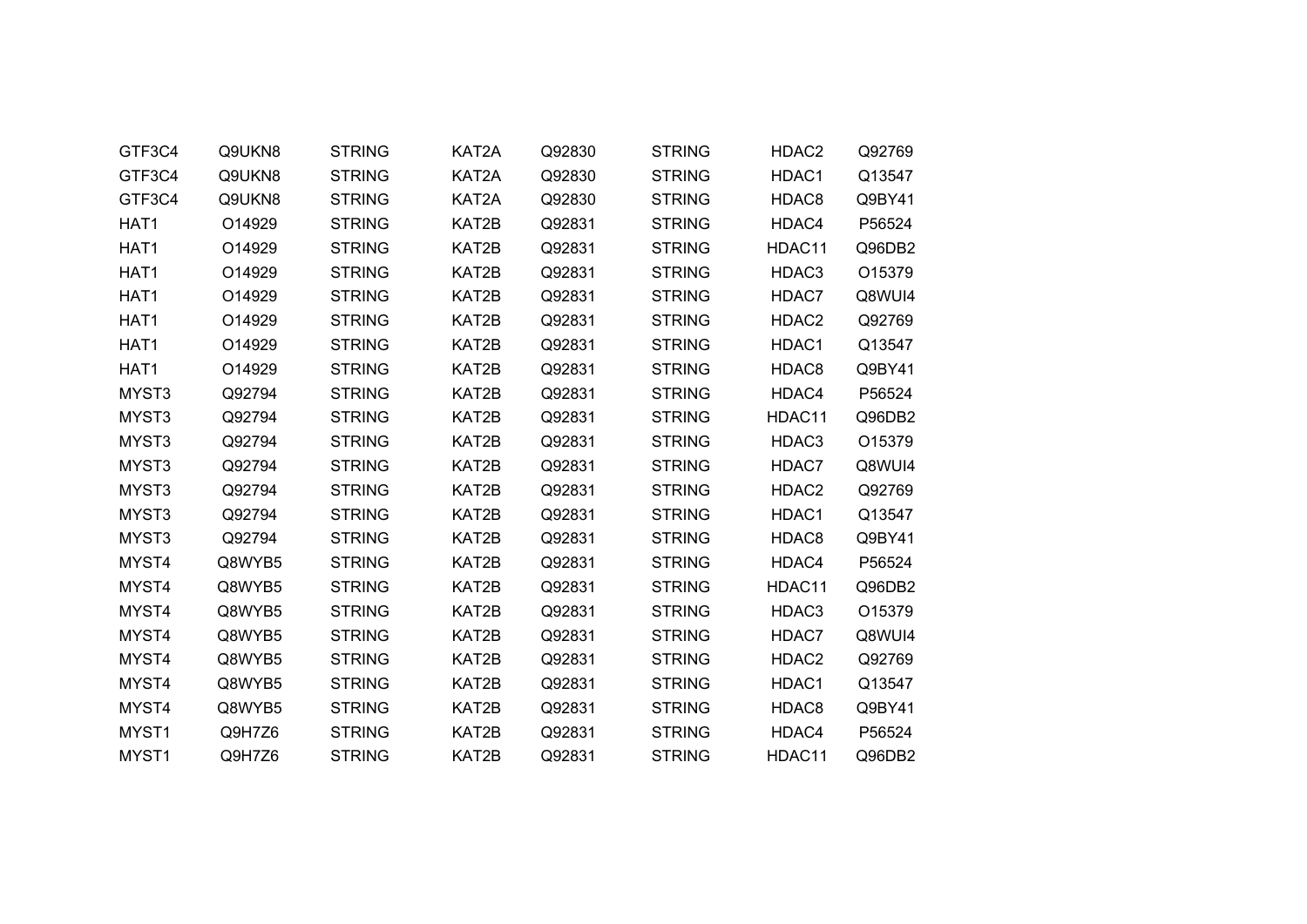| MYST1        | Q9H7Z6 | <b>STRING</b> | KAT2B              | Q92831 | <b>STRING</b> | HDAC3             | O15379 |  |
|--------------|--------|---------------|--------------------|--------|---------------|-------------------|--------|--|
| MYST1        | Q9H7Z6 | <b>STRING</b> | KAT2B              | Q92831 | <b>STRING</b> | HDAC7             | Q8WUI4 |  |
| MYST1        | Q9H7Z6 | <b>STRING</b> | KAT2B              | Q92831 | <b>STRING</b> | HDAC2             | Q92769 |  |
| MYST1        | Q9H7Z6 | <b>STRING</b> | KAT2B              | Q92831 | <b>STRING</b> | HDAC1             | Q13547 |  |
| MYST1        | Q9H7Z6 | <b>STRING</b> | KAT2B              | Q92831 | <b>STRING</b> | HDAC8             | Q9BY41 |  |
| <b>CLOCK</b> | O15516 | <b>STRING</b> | KAT2B              | Q92831 | <b>STRING</b> | HDAC4             | P56524 |  |
| <b>CLOCK</b> | O15516 | <b>STRING</b> | KAT2B              | Q92831 | <b>STRING</b> | HDAC11            | Q96DB2 |  |
| <b>CLOCK</b> | O15516 | <b>STRING</b> | KAT2B              | Q92831 | <b>STRING</b> | HDAC3             | O15379 |  |
| <b>CLOCK</b> | O15516 | <b>STRING</b> | KAT2B              | Q92831 | <b>STRING</b> | HDAC7             | Q8WUI4 |  |
| <b>CLOCK</b> | O15516 | <b>STRING</b> | KAT2B              | Q92831 | <b>STRING</b> | HDAC2             | Q92769 |  |
| <b>CLOCK</b> | O15516 | <b>STRING</b> | KAT2B              | Q92831 | <b>STRING</b> | HDAC1             | Q13547 |  |
| <b>CLOCK</b> | O15516 | <b>STRING</b> | KAT2B              | Q92831 | <b>STRING</b> | HDAC8             | Q9BY41 |  |
| <b>CLOCK</b> | O15516 | <b>STRING</b> | COPS5              | Q92905 | <b>STRING</b> | HDAC <sub>2</sub> | Q92769 |  |
| <b>CLOCK</b> | O15516 | <b>STRING</b> | COPS5              | Q92905 | <b>STRING</b> | HDAC1             | Q13547 |  |
| EP300        | Q09472 | <b>STRING</b> | SMARCC1            | Q92922 | <b>STRING</b> | HDAC7             | Q8WUI4 |  |
| EP300        | Q09472 | <b>STRING</b> | SMARCC1            | Q92922 | <b>STRING</b> | HDAC2             | Q92769 |  |
| EP300        | Q09472 | <b>STRING</b> | SMARCC1            | Q92922 | <b>STRING</b> | HDAC1             | Q13547 |  |
| KAT2B        | Q92831 | <b>STRING</b> | SMARCC1            | Q92922 | <b>STRING</b> | HDAC7             | Q8WUI4 |  |
| KAT2B        | Q92831 | <b>STRING</b> | SMARCC1            | Q92922 | <b>STRING</b> | HDAC2             | Q92769 |  |
| KAT2B        | Q92831 | <b>STRING</b> | SMARCC1            | Q92922 | <b>STRING</b> | HDAC1             | Q13547 |  |
| <b>CLOCK</b> | O15516 | <b>STRING</b> | <b>BAD</b>         | Q92934 | <b>STRING</b> | HDAC7             | Q8WUI4 |  |
| KAT2A        | Q92830 | <b>STRING</b> | HDAC10             | Q969S8 | <b>STRING</b> | HDAC5             | Q9UQL6 |  |
| KAT2A        | Q92830 | <b>STRING</b> | HDAC10             | Q969S8 | <b>STRING</b> | SIRT <sub>2</sub> | Q8IXJ6 |  |
| KAT2A        | Q92830 | <b>STRING</b> | HDAC10             | Q969S8 | <b>STRING</b> | HDAC9             | Q9UKV0 |  |
| KAT2A        | Q92830 | <b>STRING</b> | HDAC10             | Q969S8 | <b>STRING</b> | HDAC4             | P56524 |  |
| KAT2A        | Q92830 | <b>STRING</b> | HDAC <sub>10</sub> | Q969S8 | <b>STRING</b> | HDAC11            | Q96DB2 |  |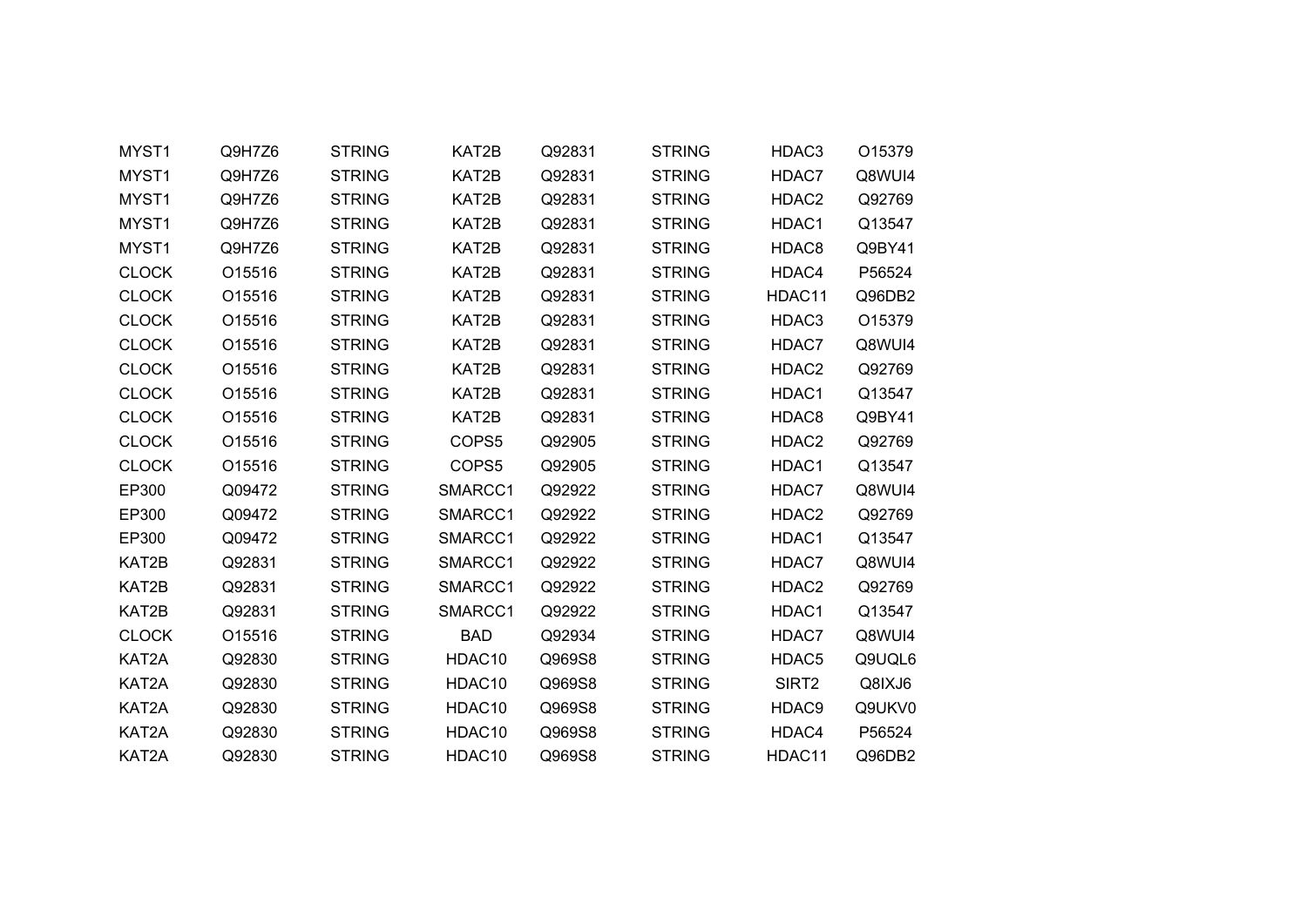| KAT2A             | Q92830 | <b>STRING</b> | HDAC10 | Q969S8 | <b>STRING</b> | HDAC3             | O15379 |
|-------------------|--------|---------------|--------|--------|---------------|-------------------|--------|
| KAT2A             | Q92830 | <b>STRING</b> | HDAC10 | Q969S8 | <b>STRING</b> | HDAC7             | Q8WUI4 |
| KAT2A             | Q92830 | <b>STRING</b> | HDAC10 | Q969S8 | <b>STRING</b> | HDAC2             | Q92769 |
| KAT2A             | Q92830 | <b>STRING</b> | HDAC10 | Q969S8 | <b>STRING</b> | HDAC1             | Q13547 |
| KAT2A             | Q92830 | <b>STRING</b> | HDAC10 | Q969S8 | <b>STRING</b> | HDAC8             | Q9BY41 |
| ELP3              | Q9H9T3 | <b>STRING</b> | HDAC10 | Q969S8 | <b>STRING</b> | HDAC5             | Q9UQL6 |
| ELP3              | Q9H9T3 | <b>STRING</b> | HDAC10 | Q969S8 | <b>STRING</b> | SIRT <sub>2</sub> | Q8IXJ6 |
| ELP3              | Q9H9T3 | <b>STRING</b> | HDAC10 | Q969S8 | <b>STRING</b> | HDAC9             | Q9UKV0 |
| ELP3              | Q9H9T3 | <b>STRING</b> | HDAC10 | Q969S8 | <b>STRING</b> | HDAC4             | P56524 |
| ELP3              | Q9H9T3 | <b>STRING</b> | HDAC10 | Q969S8 | <b>STRING</b> | HDAC11            | Q96DB2 |
| ELP3              | Q9H9T3 | <b>STRING</b> | HDAC10 | Q969S8 | <b>STRING</b> | HDAC3             | O15379 |
| ELP3              | Q9H9T3 | <b>STRING</b> | HDAC10 | Q969S8 | <b>STRING</b> | HDAC7             | Q8WUI4 |
| ELP3              | Q9H9T3 | <b>STRING</b> | HDAC10 | Q969S8 | <b>STRING</b> | HDAC <sub>2</sub> | Q92769 |
| ELP3              | Q9H9T3 | <b>STRING</b> | HDAC10 | Q969S8 | <b>STRING</b> | HDAC1             | Q13547 |
| ELP3              | Q9H9T3 | <b>STRING</b> | HDAC10 | Q969S8 | <b>STRING</b> | HDAC8             | Q9BY41 |
| MYST <sub>2</sub> | O95251 | <b>STRING</b> | HDAC10 | Q969S8 | <b>STRING</b> | HDAC5             | Q9UQL6 |
| MYST <sub>2</sub> | O95251 | <b>STRING</b> | HDAC10 | Q969S8 | <b>STRING</b> | SIRT <sub>2</sub> | Q8IXJ6 |
| MYST2             | O95251 | <b>STRING</b> | HDAC10 | Q969S8 | <b>STRING</b> | HDAC9             | Q9UKV0 |
| MYST2             | O95251 | <b>STRING</b> | HDAC10 | Q969S8 | <b>STRING</b> | HDAC4             | P56524 |
| MYST2             | O95251 | <b>STRING</b> | HDAC10 | Q969S8 | <b>STRING</b> | HDAC11            | Q96DB2 |
| MYST <sub>2</sub> | O95251 | <b>STRING</b> | HDAC10 | Q969S8 | <b>STRING</b> | HDAC3             | O15379 |
| MYST2             | O95251 | <b>STRING</b> | HDAC10 | Q969S8 | <b>STRING</b> | HDAC7             | Q8WUI4 |
| MYST <sub>2</sub> | O95251 | <b>STRING</b> | HDAC10 | Q969S8 | <b>STRING</b> | HDAC2             | Q92769 |
| MYST2             | O95251 | <b>STRING</b> | HDAC10 | Q969S8 | <b>STRING</b> | HDAC1             | Q13547 |
| MYST <sub>2</sub> | O95251 | <b>STRING</b> | HDAC10 | Q969S8 | <b>STRING</b> | HDAC8             | Q9BY41 |
| EP300             | Q09472 | <b>STRING</b> | HDAC10 | Q969S8 | <b>STRING</b> | HDAC5             | Q9UQL6 |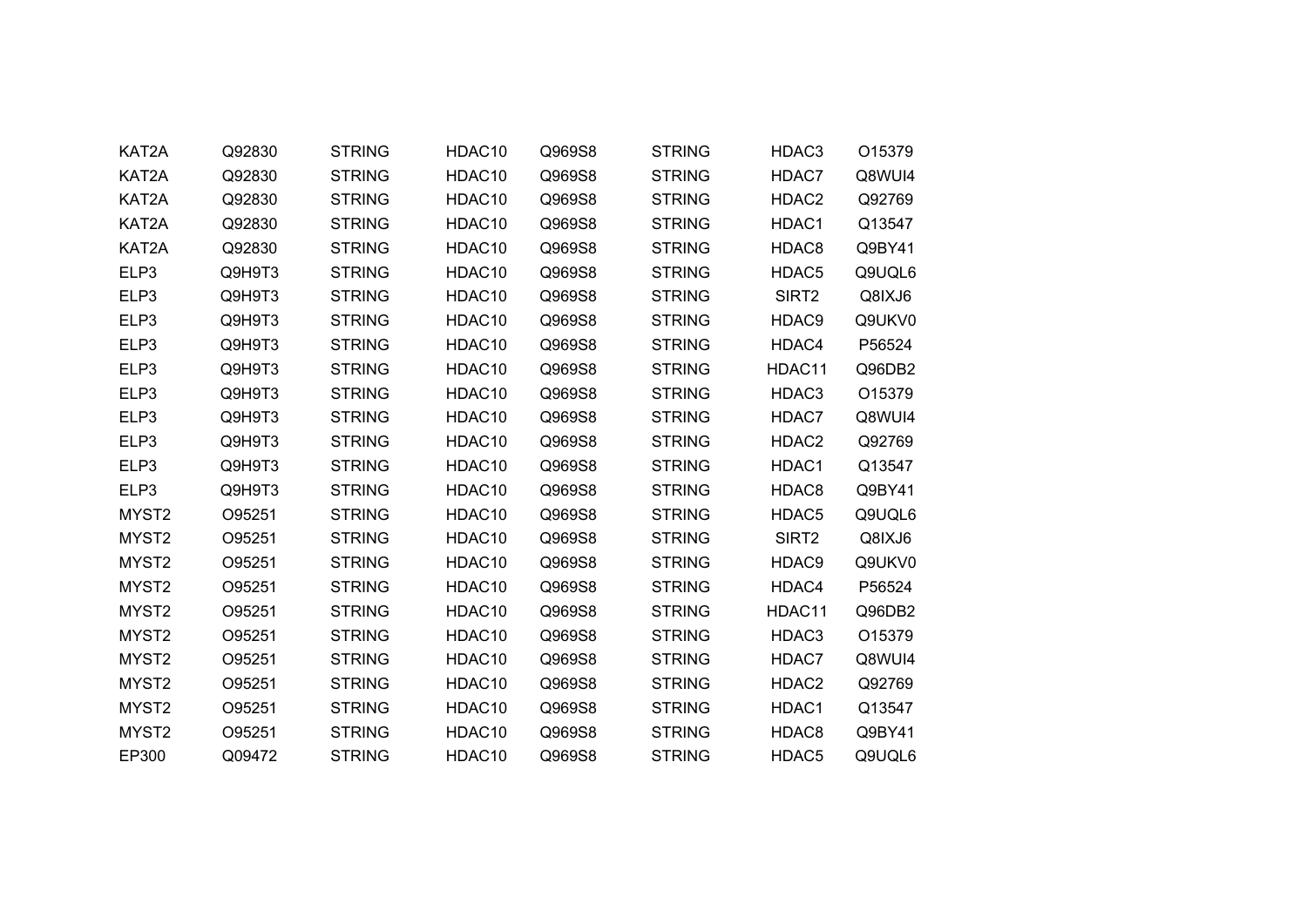| EP300 | Q09472 | <b>STRING</b> | HDAC10             | Q969S8 | <b>STRING</b> | SIRT2             | Q8IXJ6 |
|-------|--------|---------------|--------------------|--------|---------------|-------------------|--------|
| EP300 | Q09472 | <b>STRING</b> | HDAC10             | Q969S8 | <b>STRING</b> | HDAC9             | Q9UKV0 |
| EP300 | Q09472 | <b>STRING</b> | HDAC10             | Q969S8 | <b>STRING</b> | HDAC4             | P56524 |
| EP300 | Q09472 | <b>STRING</b> | HDAC10             | Q969S8 | <b>STRING</b> | HDAC11            | Q96DB2 |
| EP300 | Q09472 | <b>STRING</b> | HDAC10             | Q969S8 | <b>STRING</b> | HDAC3             | O15379 |
| EP300 | Q09472 | <b>STRING</b> | HDAC10             | Q969S8 | <b>STRING</b> | HDAC7             | Q8WUI4 |
| EP300 | Q09472 | <b>STRING</b> | HDAC <sub>10</sub> | Q969S8 | <b>STRING</b> | HDAC2             | Q92769 |
| EP300 | Q09472 | <b>STRING</b> | HDAC10             | Q969S8 | <b>STRING</b> | HDAC1             | Q13547 |
| EP300 | Q09472 | <b>STRING</b> | HDAC10             | Q969S8 | <b>STRING</b> | HDAC8             | Q9BY41 |
| KAT2B | Q92831 | <b>STRING</b> | HDAC10             | Q969S8 | <b>STRING</b> | HDAC5             | Q9UQL6 |
| KAT2B | Q92831 | <b>STRING</b> | HDAC10             | Q969S8 | <b>STRING</b> | SIRT2             | Q8IXJ6 |
| KAT2B | Q92831 | <b>STRING</b> | HDAC10             | Q969S8 | <b>STRING</b> | HDAC9             | Q9UKV0 |
| KAT2B | Q92831 | <b>STRING</b> | HDAC10             | Q969S8 | <b>STRING</b> | HDAC4             | P56524 |
| KAT2B | Q92831 | <b>STRING</b> | HDAC10             | Q969S8 | <b>STRING</b> | HDAC11            | Q96DB2 |
| KAT2B | Q92831 | <b>STRING</b> | HDAC10             | Q969S8 | <b>STRING</b> | HDAC3             | O15379 |
| KAT2B | Q92831 | <b>STRING</b> | HDAC10             | Q969S8 | <b>STRING</b> | HDAC7             | Q8WUI4 |
| KAT2B | Q92831 | <b>STRING</b> | HDAC10             | Q969S8 | <b>STRING</b> | HDAC2             | Q92769 |
| KAT2B | Q92831 | <b>STRING</b> | HDAC10             | Q969S8 | <b>STRING</b> | HDAC1             | Q13547 |
| KAT2B | Q92831 | <b>STRING</b> | HDAC10             | Q969S8 | <b>STRING</b> | HDAC8             | Q9BY41 |
| MYST3 | Q92794 | <b>STRING</b> | HDAC10             | Q969S8 | <b>STRING</b> | HDAC5             | Q9UQL6 |
| MYST3 | Q92794 | <b>STRING</b> | HDAC10             | Q969S8 | <b>STRING</b> | SIRT <sub>2</sub> | Q8IXJ6 |
| MYST3 | Q92794 | <b>STRING</b> | HDAC10             | Q969S8 | <b>STRING</b> | HDAC9             | Q9UKV0 |
| MYST3 | Q92794 | <b>STRING</b> | HDAC10             | Q969S8 | <b>STRING</b> | HDAC4             | P56524 |
| MYST3 | Q92794 | <b>STRING</b> | HDAC10             | Q969S8 | <b>STRING</b> | HDAC11            | Q96DB2 |
| MYST3 | Q92794 | <b>STRING</b> | HDAC10             | Q969S8 | <b>STRING</b> | HDAC3             | O15379 |
| MYST3 | Q92794 | <b>STRING</b> | HDAC <sub>10</sub> | Q969S8 | <b>STRING</b> | HDAC7             | Q8WUI4 |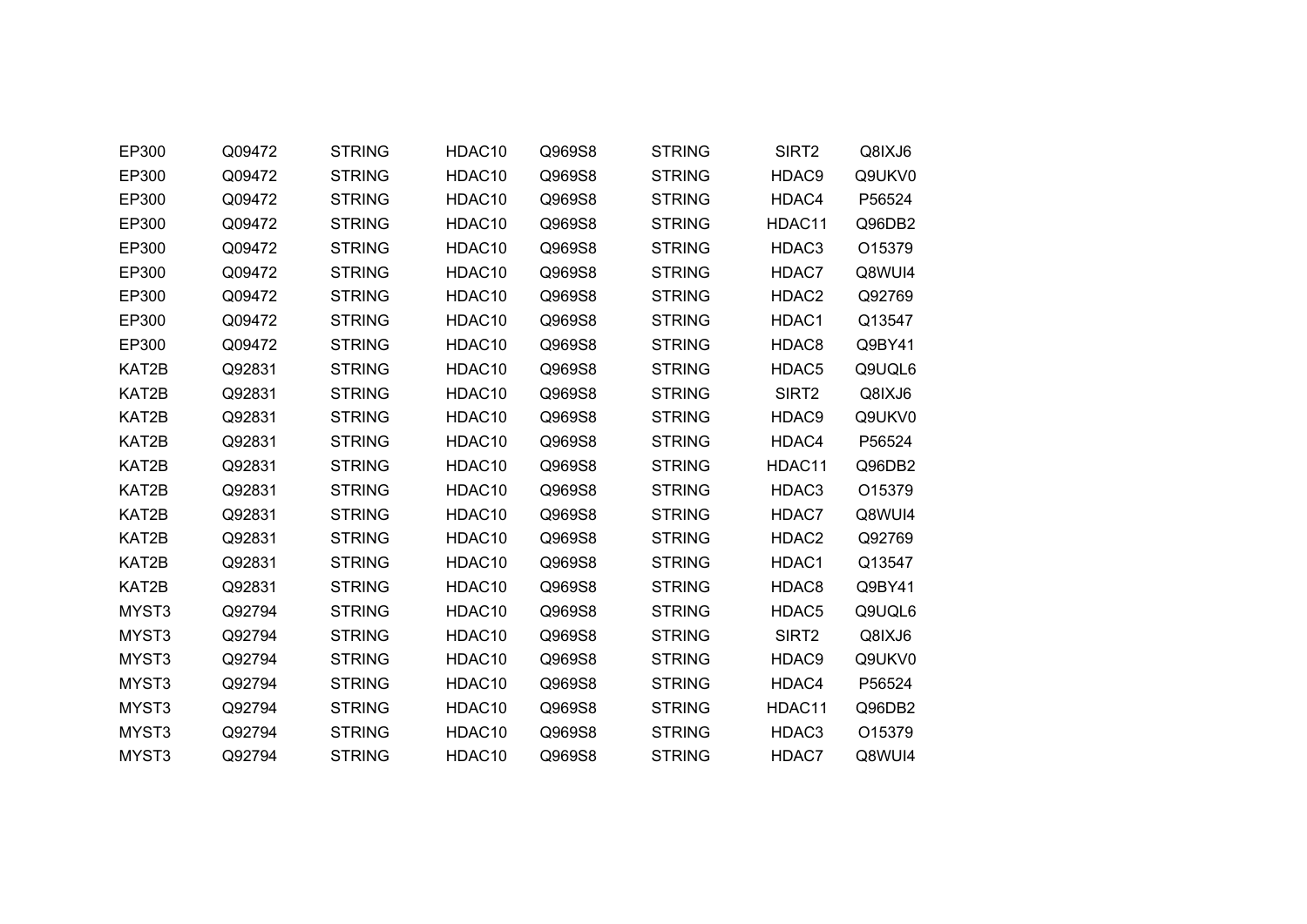| MYST3 | Q92794 | <b>STRING</b> | HDAC10             | Q969S8 | <b>STRING</b> | HDAC2             | Q92769 |
|-------|--------|---------------|--------------------|--------|---------------|-------------------|--------|
| MYST3 | Q92794 | <b>STRING</b> | HDAC10             | Q969S8 | <b>STRING</b> | HDAC1             | Q13547 |
| MYST3 | Q92794 | <b>STRING</b> | HDAC10             | Q969S8 | <b>STRING</b> | HDAC8             | Q9BY41 |
| MYST4 | Q8WYB5 | <b>STRING</b> | HDAC10             | Q969S8 | <b>STRING</b> | HDAC5             | Q9UQL6 |
| MYST4 | Q8WYB5 | <b>STRING</b> | HDAC10             | Q969S8 | <b>STRING</b> | SIRT <sub>2</sub> | Q8IXJ6 |
| MYST4 | Q8WYB5 | <b>STRING</b> | HDAC10             | Q969S8 | <b>STRING</b> | HDAC9             | Q9UKV0 |
| MYST4 | Q8WYB5 | <b>STRING</b> | HDAC10             | Q969S8 | <b>STRING</b> | HDAC4             | P56524 |
| MYST4 | Q8WYB5 | <b>STRING</b> | HDAC10             | Q969S8 | <b>STRING</b> | HDAC11            | Q96DB2 |
| MYST4 | Q8WYB5 | <b>STRING</b> | HDAC10             | Q969S8 | <b>STRING</b> | HDAC3             | O15379 |
| MYST4 | Q8WYB5 | <b>STRING</b> | HDAC10             | Q969S8 | <b>STRING</b> | HDAC7             | Q8WUI4 |
| MYST4 | Q8WYB5 | <b>STRING</b> | HDAC <sub>10</sub> | Q969S8 | <b>STRING</b> | HDAC2             | Q92769 |
| MYST4 | Q8WYB5 | <b>STRING</b> | HDAC10             | Q969S8 | <b>STRING</b> | HDAC1             | Q13547 |
| MYST4 | Q8WYB5 | <b>STRING</b> | HDAC10             | Q969S8 | <b>STRING</b> | HDAC8             | Q9BY41 |
| MYST1 | Q9H7Z6 | <b>STRING</b> | HDAC10             | Q969S8 | <b>STRING</b> | HDAC5             | Q9UQL6 |
| MYST1 | Q9H7Z6 | <b>STRING</b> | HDAC10             | Q969S8 | <b>STRING</b> | SIRT2             | Q8IXJ6 |
| MYST1 | Q9H7Z6 | <b>STRING</b> | HDAC10             | Q969S8 | <b>STRING</b> | HDAC9             | Q9UKV0 |
| MYST1 | Q9H7Z6 | <b>STRING</b> | HDAC <sub>10</sub> | Q969S8 | <b>STRING</b> | HDAC4             | P56524 |
| MYST1 | Q9H7Z6 | <b>STRING</b> | HDAC10             | Q969S8 | <b>STRING</b> | HDAC11            | Q96DB2 |
| MYST1 | Q9H7Z6 | <b>STRING</b> | HDAC10             | Q969S8 | <b>STRING</b> | HDAC3             | O15379 |
| MYST1 | Q9H7Z6 | <b>STRING</b> | HDAC10             | Q969S8 | <b>STRING</b> | HDAC7             | Q8WUI4 |
| MYST1 | Q9H7Z6 | <b>STRING</b> | HDAC10             | Q969S8 | <b>STRING</b> | HDAC2             | Q92769 |
| MYST1 | Q9H7Z6 | <b>STRING</b> | HDAC10             | Q969S8 | <b>STRING</b> | HDAC1             | Q13547 |
| MYST1 | Q9H7Z6 | <b>STRING</b> | HDAC10             | Q969S8 | <b>STRING</b> | HDAC8             | Q9BY41 |
| MYST1 | Q9H7Z6 | <b>STRING</b> | HIST1H2BA          | Q96A08 | <b>STRING</b> | HDAC3             | O15379 |
| MYST1 | Q9H7Z6 | <b>STRING</b> | HIST1H2BA          | Q96A08 | <b>STRING</b> | HDAC7             | Q8WUI4 |
| MYST1 | Q9H7Z6 | <b>STRING</b> | HIST1H2BA          | Q96A08 | <b>STRING</b> | HDAC2             | Q92769 |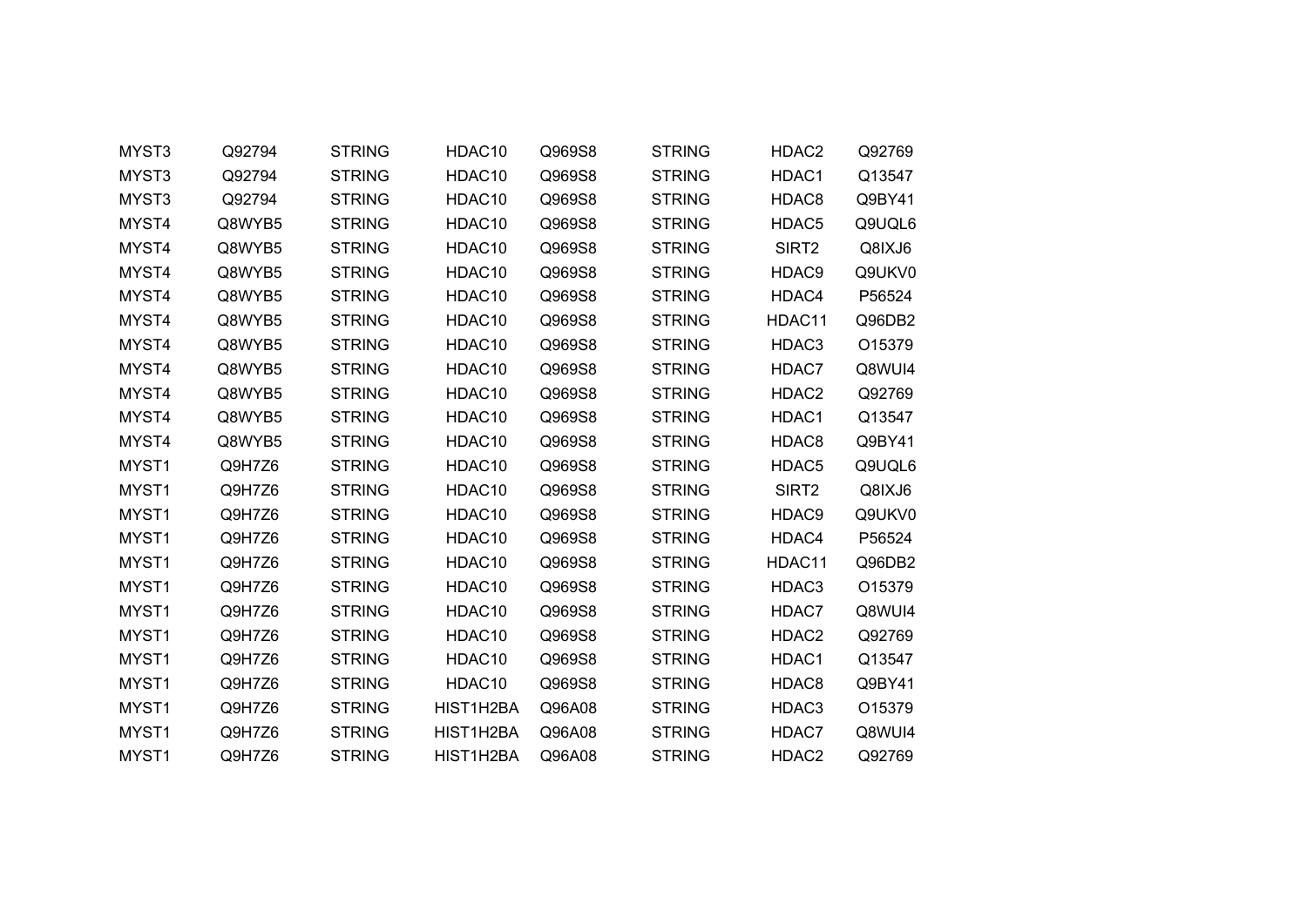| MYST <sub>1</sub> | Q9H7Z6 | <b>STRING</b> | HIST1H2BA | Q96A08 | <b>STRING</b> | HDAC1             | Q13547 |  |
|-------------------|--------|---------------|-----------|--------|---------------|-------------------|--------|--|
| MYST1             | Q9H7Z6 | <b>STRING</b> | HIST1H2BA | Q96A08 | <b>STRING</b> | HDAC8             | Q9BY41 |  |
| <b>SRCAP</b>      | Q6ZRS2 | <b>STRING</b> | HIST1H2BA | Q96A08 | <b>STRING</b> | HDAC3             | O15379 |  |
| <b>SRCAP</b>      | Q6ZRS2 | <b>STRING</b> | HIST1H2BA | Q96A08 | <b>STRING</b> | HDAC7             | Q8WUI4 |  |
| <b>SRCAP</b>      | Q6ZRS2 | <b>STRING</b> | HIST1H2BA | Q96A08 | <b>STRING</b> | HDAC2             | Q92769 |  |
| <b>SRCAP</b>      | Q6ZRS2 | <b>STRING</b> | HIST1H2BA | Q96A08 | <b>STRING</b> | HDAC1             | Q13547 |  |
| <b>SRCAP</b>      | Q6ZRS2 | <b>STRING</b> | HIST1H2BA | Q96A08 | <b>STRING</b> | HDAC8             | Q9BY41 |  |
| <b>CLOCK</b>      | O15516 | <b>STRING</b> | HIST1H2BA | Q96A08 | <b>STRING</b> | HDAC3             | O15379 |  |
| <b>CLOCK</b>      | O15516 | <b>STRING</b> | HIST1H2BA | Q96A08 | <b>STRING</b> | HDAC7             | Q8WUI4 |  |
| <b>CLOCK</b>      | O15516 | <b>STRING</b> | HIST1H2BA | Q96A08 | <b>STRING</b> | HDAC2             | Q92769 |  |
| <b>CLOCK</b>      | O15516 | <b>STRING</b> | HIST1H2BA | Q96A08 | <b>STRING</b> | HDAC1             | Q13547 |  |
| <b>CLOCK</b>      | O15516 | <b>STRING</b> | HIST1H2BA | Q96A08 | <b>STRING</b> | HDAC8             | Q9BY41 |  |
| KAT2A             | Q92830 | <b>STRING</b> | SIRT1     | Q96EB6 | <b>STRING</b> | HDAC10            | Q969S8 |  |
| KAT2A             | Q92830 | <b>STRING</b> | SIRT1     | Q96EB6 | <b>STRING</b> | HDAC5             | Q9UQL6 |  |
| KAT2A             | Q92830 | <b>STRING</b> | SIRT1     | Q96EB6 | <b>STRING</b> | SIRT <sub>2</sub> | Q8IXJ6 |  |
| KAT2A             | Q92830 | <b>STRING</b> | SIRT1     | Q96EB6 | <b>STRING</b> | HDAC9             | Q9UKV0 |  |
| KAT2A             | Q92830 | <b>STRING</b> | SIRT1     | Q96EB6 | <b>STRING</b> | HDAC4             | P56524 |  |
| KAT2A             | Q92830 | <b>STRING</b> | SIRT1     | Q96EB6 | <b>STRING</b> | HDAC11            | Q96DB2 |  |
| KAT2A             | Q92830 | <b>STRING</b> | SIRT1     | Q96EB6 | <b>STRING</b> | HDAC3             | O15379 |  |
| KAT2A             | Q92830 | <b>STRING</b> | SIRT1     | Q96EB6 | <b>STRING</b> | HDAC7             | Q8WUI4 |  |
| KAT2A             | Q92830 | <b>STRING</b> | SIRT1     | Q96EB6 | <b>STRING</b> | SIRT <sub>6</sub> | Q8N6T7 |  |
| KAT2A             | Q92830 | <b>STRING</b> | SIRT1     | Q96EB6 | <b>STRING</b> | HDAC2             | Q92769 |  |
| KAT2A             | Q92830 | <b>STRING</b> | SIRT1     | Q96EB6 | <b>STRING</b> | HDAC1             | Q13547 |  |
| KAT2A             | Q92830 | <b>STRING</b> | SIRT1     | Q96EB6 | <b>STRING</b> | HDAC8             | Q9BY41 |  |
| MYST <sub>2</sub> | O95251 | <b>STRING</b> | SIRT1     | Q96EB6 | <b>STRING</b> | HDAC10            | Q969S8 |  |
| MYST <sub>2</sub> | O95251 | <b>STRING</b> | SIRT1     | Q96EB6 | <b>STRING</b> | HDAC <sub>5</sub> | Q9UQL6 |  |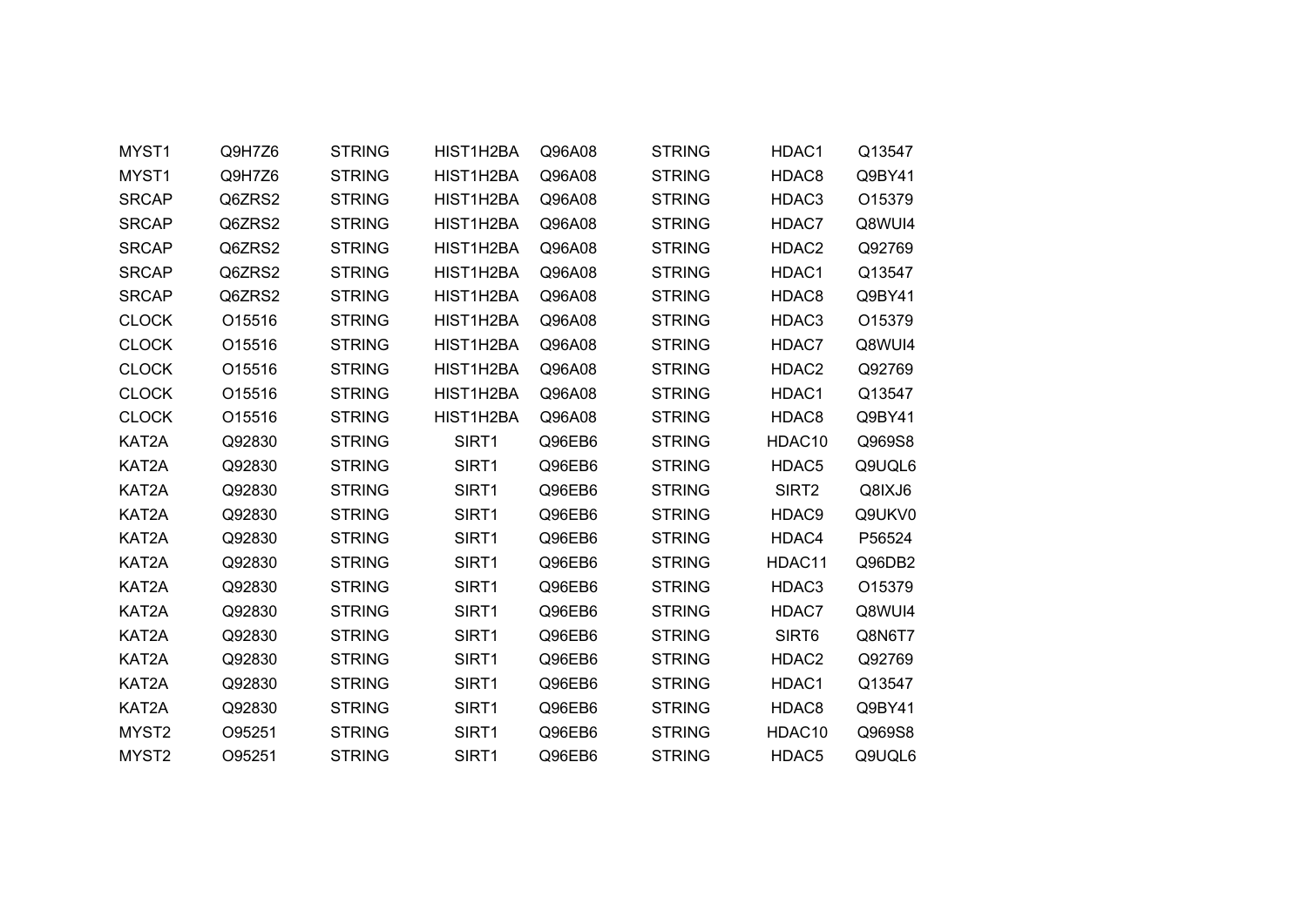| MYST <sub>2</sub> | O95251 | <b>STRING</b> | SIRT1 | Q96EB6 | <b>STRING</b> | SIRT2              | Q8IXJ6 |
|-------------------|--------|---------------|-------|--------|---------------|--------------------|--------|
| MYST2             | O95251 | <b>STRING</b> | SIRT1 | Q96EB6 | <b>STRING</b> | HDAC9              | Q9UKV0 |
| MYST <sub>2</sub> | O95251 | <b>STRING</b> | SIRT1 | Q96EB6 | <b>STRING</b> | HDAC4              | P56524 |
| MYST <sub>2</sub> | O95251 | <b>STRING</b> | SIRT1 | Q96EB6 | <b>STRING</b> | HDAC11             | Q96DB2 |
| MYST <sub>2</sub> | O95251 | <b>STRING</b> | SIRT1 | Q96EB6 | <b>STRING</b> | HDAC3              | O15379 |
| MYST2             | O95251 | <b>STRING</b> | SIRT1 | Q96EB6 | <b>STRING</b> | HDAC7              | Q8WUI4 |
| MYST <sub>2</sub> | O95251 | <b>STRING</b> | SIRT1 | Q96EB6 | <b>STRING</b> | SIRT <sub>6</sub>  | Q8N6T7 |
| MYST2             | O95251 | <b>STRING</b> | SIRT1 | Q96EB6 | <b>STRING</b> | HDAC <sub>2</sub>  | Q92769 |
| MYST2             | O95251 | <b>STRING</b> | SIRT1 | Q96EB6 | <b>STRING</b> | HDAC1              | Q13547 |
| MYST <sub>2</sub> | O95251 | <b>STRING</b> | SIRT1 | Q96EB6 | <b>STRING</b> | HDAC8              | Q9BY41 |
| EP300             | Q09472 | <b>STRING</b> | SIRT1 | Q96EB6 | <b>STRING</b> | HDAC10             | Q969S8 |
| EP300             | Q09472 | <b>STRING</b> | SIRT1 | Q96EB6 | <b>STRING</b> | HDAC5              | Q9UQL6 |
| EP300             | Q09472 | <b>STRING</b> | SIRT1 | Q96EB6 | <b>STRING</b> | SIRT <sub>2</sub>  | Q8IXJ6 |
| EP300             | Q09472 | <b>STRING</b> | SIRT1 | Q96EB6 | <b>STRING</b> | HDAC9              | Q9UKV0 |
| EP300             | Q09472 | <b>STRING</b> | SIRT1 | Q96EB6 | <b>STRING</b> | HDAC4              | P56524 |
| EP300             | Q09472 | <b>STRING</b> | SIRT1 | Q96EB6 | <b>STRING</b> | HDAC11             | Q96DB2 |
| EP300             | Q09472 | <b>STRING</b> | SIRT1 | Q96EB6 | <b>STRING</b> | HDAC3              | O15379 |
| EP300             | Q09472 | <b>STRING</b> | SIRT1 | Q96EB6 | <b>STRING</b> | HDAC7              | Q8WUI4 |
| EP300             | Q09472 | <b>STRING</b> | SIRT1 | Q96EB6 | <b>STRING</b> | SIRT6              | Q8N6T7 |
| EP300             | Q09472 | <b>STRING</b> | SIRT1 | Q96EB6 | <b>STRING</b> | HDAC2              | Q92769 |
| EP300             | Q09472 | <b>STRING</b> | SIRT1 | Q96EB6 | <b>STRING</b> | HDAC1              | Q13547 |
| EP300             | Q09472 | <b>STRING</b> | SIRT1 | Q96EB6 | <b>STRING</b> | HDAC8              | Q9BY41 |
| KAT2B             | Q92831 | <b>STRING</b> | SIRT1 | Q96EB6 | <b>STRING</b> | HDAC <sub>10</sub> | Q969S8 |
| KAT2B             | Q92831 | <b>STRING</b> | SIRT1 | Q96EB6 | <b>STRING</b> | HDAC5              | Q9UQL6 |
| KAT2B             | Q92831 | <b>STRING</b> | SIRT1 | Q96EB6 | <b>STRING</b> | SIRT <sub>2</sub>  | Q8IXJ6 |
| KAT2B             | Q92831 | <b>STRING</b> | SIRT1 | Q96EB6 | <b>STRING</b> | HDAC9              | Q9UKV0 |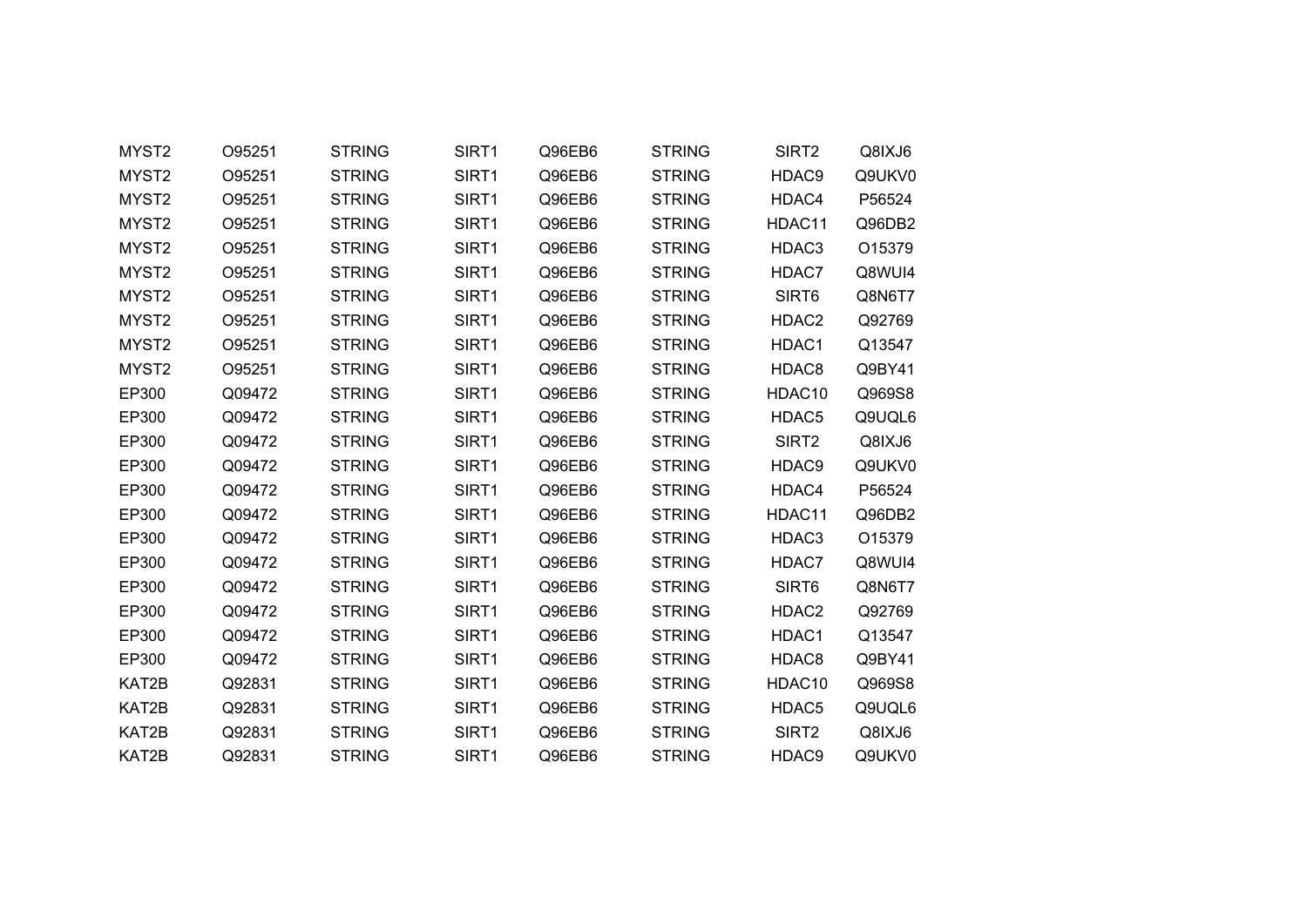| KAT2B | Q92831 | <b>STRING</b> | SIRT1 | Q96EB6 | <b>STRING</b> | HDAC4             | P56524 |
|-------|--------|---------------|-------|--------|---------------|-------------------|--------|
| KAT2B | Q92831 | <b>STRING</b> | SIRT1 | Q96EB6 | <b>STRING</b> | HDAC11            | Q96DB2 |
| KAT2B | Q92831 | <b>STRING</b> | SIRT1 | Q96EB6 | <b>STRING</b> | HDAC3             | O15379 |
| KAT2B | Q92831 | <b>STRING</b> | SIRT1 | Q96EB6 | <b>STRING</b> | HDAC7             | Q8WUI4 |
| KAT2B | Q92831 | <b>STRING</b> | SIRT1 | Q96EB6 | <b>STRING</b> | SIRT <sub>6</sub> | Q8N6T7 |
| KAT2B | Q92831 | <b>STRING</b> | SIRT1 | Q96EB6 | <b>STRING</b> | HDAC2             | Q92769 |
| KAT2B | Q92831 | <b>STRING</b> | SIRT1 | Q96EB6 | <b>STRING</b> | HDAC1             | Q13547 |
| KAT2B | Q92831 | <b>STRING</b> | SIRT1 | Q96EB6 | <b>STRING</b> | HDAC8             | Q9BY41 |
| MYST3 | Q92794 | <b>STRING</b> | SIRT1 | Q96EB6 | <b>STRING</b> | HDAC10            | Q969S8 |
| MYST3 | Q92794 | <b>STRING</b> | SIRT1 | Q96EB6 | <b>STRING</b> | HDAC <sub>5</sub> | Q9UQL6 |
| MYST3 | Q92794 | <b>STRING</b> | SIRT1 | Q96EB6 | <b>STRING</b> | SIRT <sub>2</sub> | Q8IXJ6 |
| MYST3 | Q92794 | <b>STRING</b> | SIRT1 | Q96EB6 | <b>STRING</b> | HDAC9             | Q9UKV0 |
| MYST3 | Q92794 | <b>STRING</b> | SIRT1 | Q96EB6 | <b>STRING</b> | HDAC4             | P56524 |
| MYST3 | Q92794 | <b>STRING</b> | SIRT1 | Q96EB6 | <b>STRING</b> | HDAC11            | Q96DB2 |
| MYST3 | Q92794 | <b>STRING</b> | SIRT1 | Q96EB6 | <b>STRING</b> | HDAC3             | O15379 |
| MYST3 | Q92794 | <b>STRING</b> | SIRT1 | Q96EB6 | <b>STRING</b> | HDAC7             | Q8WUI4 |
| MYST3 | Q92794 | <b>STRING</b> | SIRT1 | Q96EB6 | <b>STRING</b> | SIRT6             | Q8N6T7 |
| MYST3 | Q92794 | <b>STRING</b> | SIRT1 | Q96EB6 | <b>STRING</b> | HDAC2             | Q92769 |
| MYST3 | Q92794 | <b>STRING</b> | SIRT1 | Q96EB6 | <b>STRING</b> | HDAC1             | Q13547 |
| MYST3 | Q92794 | <b>STRING</b> | SIRT1 | Q96EB6 | <b>STRING</b> | HDAC8             | Q9BY41 |
| MYST4 | Q8WYB5 | <b>STRING</b> | SIRT1 | Q96EB6 | <b>STRING</b> | HDAC10            | Q969S8 |
| MYST4 | Q8WYB5 | <b>STRING</b> | SIRT1 | Q96EB6 | <b>STRING</b> | HDAC <sub>5</sub> | Q9UQL6 |
| MYST4 | Q8WYB5 | <b>STRING</b> | SIRT1 | Q96EB6 | <b>STRING</b> | SIRT <sub>2</sub> | Q8IXJ6 |
| MYST4 | Q8WYB5 | <b>STRING</b> | SIRT1 | Q96EB6 | <b>STRING</b> | HDAC9             | Q9UKV0 |
| MYST4 | Q8WYB5 | <b>STRING</b> | SIRT1 | Q96EB6 | <b>STRING</b> | HDAC4             | P56524 |
| MYST4 | Q8WYB5 | <b>STRING</b> | SIRT1 | Q96EB6 | <b>STRING</b> | HDAC11            | Q96DB2 |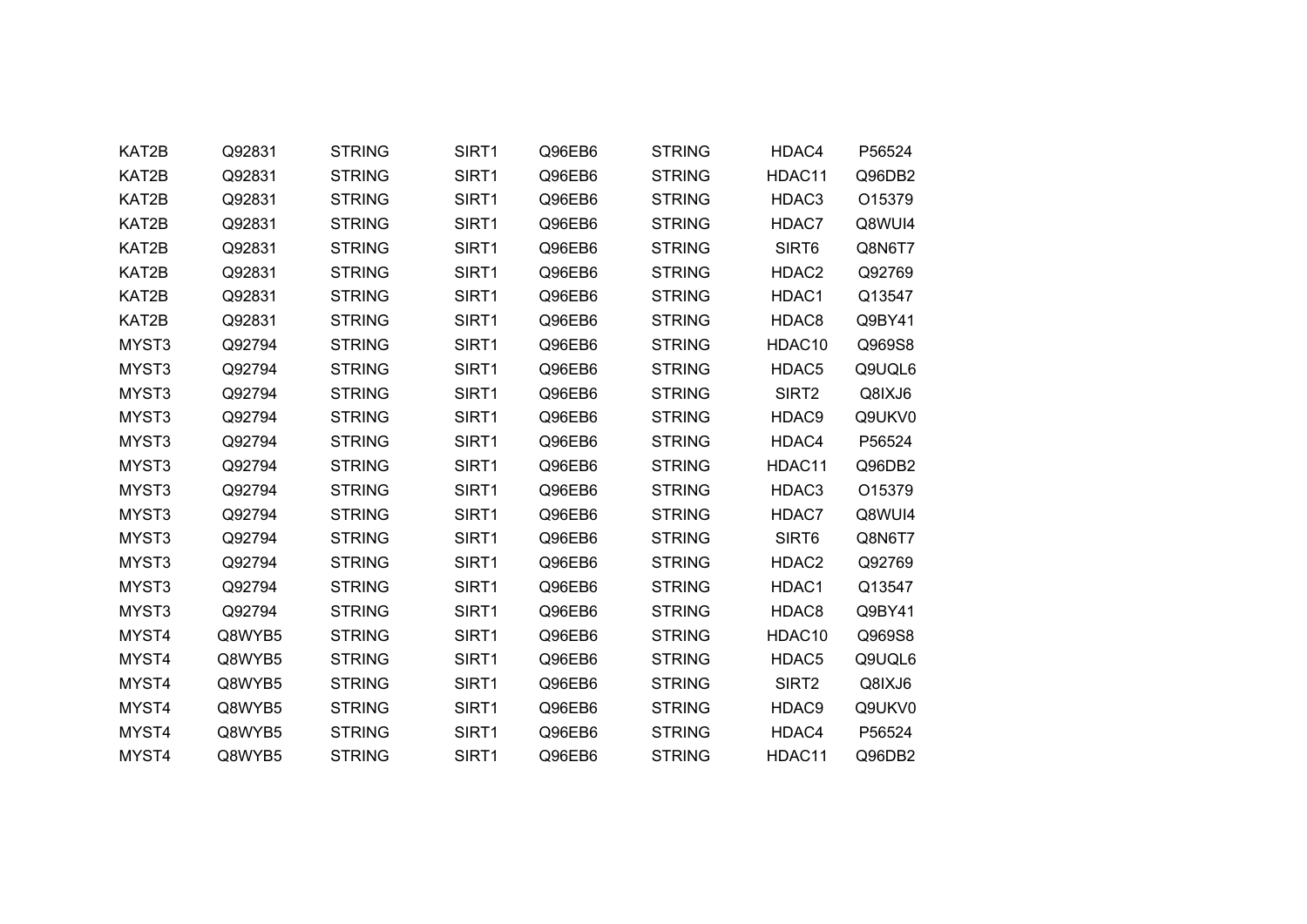| MYST4        | Q8WYB5 | <b>STRING</b> | SIRT1             | Q96EB6 | <b>STRING</b> | HDAC3             | O15379 |
|--------------|--------|---------------|-------------------|--------|---------------|-------------------|--------|
| MYST4        | Q8WYB5 | <b>STRING</b> | SIRT1             | Q96EB6 | <b>STRING</b> | HDAC7             | Q8WUI4 |
| MYST4        | Q8WYB5 | <b>STRING</b> | SIRT1             | Q96EB6 | <b>STRING</b> | SIRT6             | Q8N6T7 |
| MYST4        | Q8WYB5 | <b>STRING</b> | SIRT1             | Q96EB6 | <b>STRING</b> | HDAC2             | Q92769 |
| MYST4        | Q8WYB5 | <b>STRING</b> | SIRT1             | Q96EB6 | <b>STRING</b> | HDAC1             | Q13547 |
| MYST4        | Q8WYB5 | <b>STRING</b> | SIRT1             | Q96EB6 | <b>STRING</b> | HDAC8             | Q9BY41 |
| MYST1        | Q9H7Z6 | <b>STRING</b> | SIRT <sub>1</sub> | Q96EB6 | <b>STRING</b> | HDAC10            | Q969S8 |
| MYST1        | Q9H7Z6 | <b>STRING</b> | SIRT1             | Q96EB6 | <b>STRING</b> | HDAC5             | Q9UQL6 |
| MYST1        | Q9H7Z6 | <b>STRING</b> | SIRT1             | Q96EB6 | <b>STRING</b> | SIRT2             | Q8IXJ6 |
| MYST1        | Q9H7Z6 | <b>STRING</b> | SIRT1             | Q96EB6 | <b>STRING</b> | HDAC9             | Q9UKV0 |
| MYST1        | Q9H7Z6 | <b>STRING</b> | SIRT1             | Q96EB6 | <b>STRING</b> | HDAC4             | P56524 |
| MYST1        | Q9H7Z6 | <b>STRING</b> | SIRT1             | Q96EB6 | <b>STRING</b> | HDAC11            | Q96DB2 |
| MYST1        | Q9H7Z6 | <b>STRING</b> | SIRT1             | Q96EB6 | <b>STRING</b> | HDAC3             | O15379 |
| MYST1        | Q9H7Z6 | <b>STRING</b> | SIRT1             | Q96EB6 | <b>STRING</b> | HDAC7             | Q8WUI4 |
| MYST1        | Q9H7Z6 | <b>STRING</b> | SIRT1             | Q96EB6 | <b>STRING</b> | SIRT6             | Q8N6T7 |
| MYST1        | Q9H7Z6 | <b>STRING</b> | SIRT1             | Q96EB6 | <b>STRING</b> | HDAC2             | Q92769 |
| MYST1        | Q9H7Z6 | <b>STRING</b> | SIRT1             | Q96EB6 | <b>STRING</b> | HDAC1             | Q13547 |
| MYST1        | Q9H7Z6 | <b>STRING</b> | SIRT1             | Q96EB6 | <b>STRING</b> | HDAC8             | Q9BY41 |
| <b>CLOCK</b> | O15516 | <b>STRING</b> | SIRT1             | Q96EB6 | <b>STRING</b> | HDAC10            | Q969S8 |
| <b>CLOCK</b> | O15516 | <b>STRING</b> | SIRT1             | Q96EB6 | <b>STRING</b> | HDAC5             | Q9UQL6 |
| <b>CLOCK</b> | O15516 | <b>STRING</b> | SIRT1             | Q96EB6 | <b>STRING</b> | SIRT <sub>2</sub> | Q8IXJ6 |
| <b>CLOCK</b> | O15516 | <b>STRING</b> | SIRT1             | Q96EB6 | <b>STRING</b> | HDAC9             | Q9UKV0 |
| <b>CLOCK</b> | O15516 | <b>STRING</b> | SIRT1             | Q96EB6 | <b>STRING</b> | HDAC4             | P56524 |
| <b>CLOCK</b> | O15516 | <b>STRING</b> | SIRT1             | Q96EB6 | <b>STRING</b> | HDAC11            | Q96DB2 |
| <b>CLOCK</b> | O15516 | <b>STRING</b> | SIRT1             | Q96EB6 | <b>STRING</b> | HDAC3             | O15379 |
| <b>CLOCK</b> | O15516 | <b>STRING</b> | SIRT1             | Q96EB6 | <b>STRING</b> | HDAC7             | Q8WUI4 |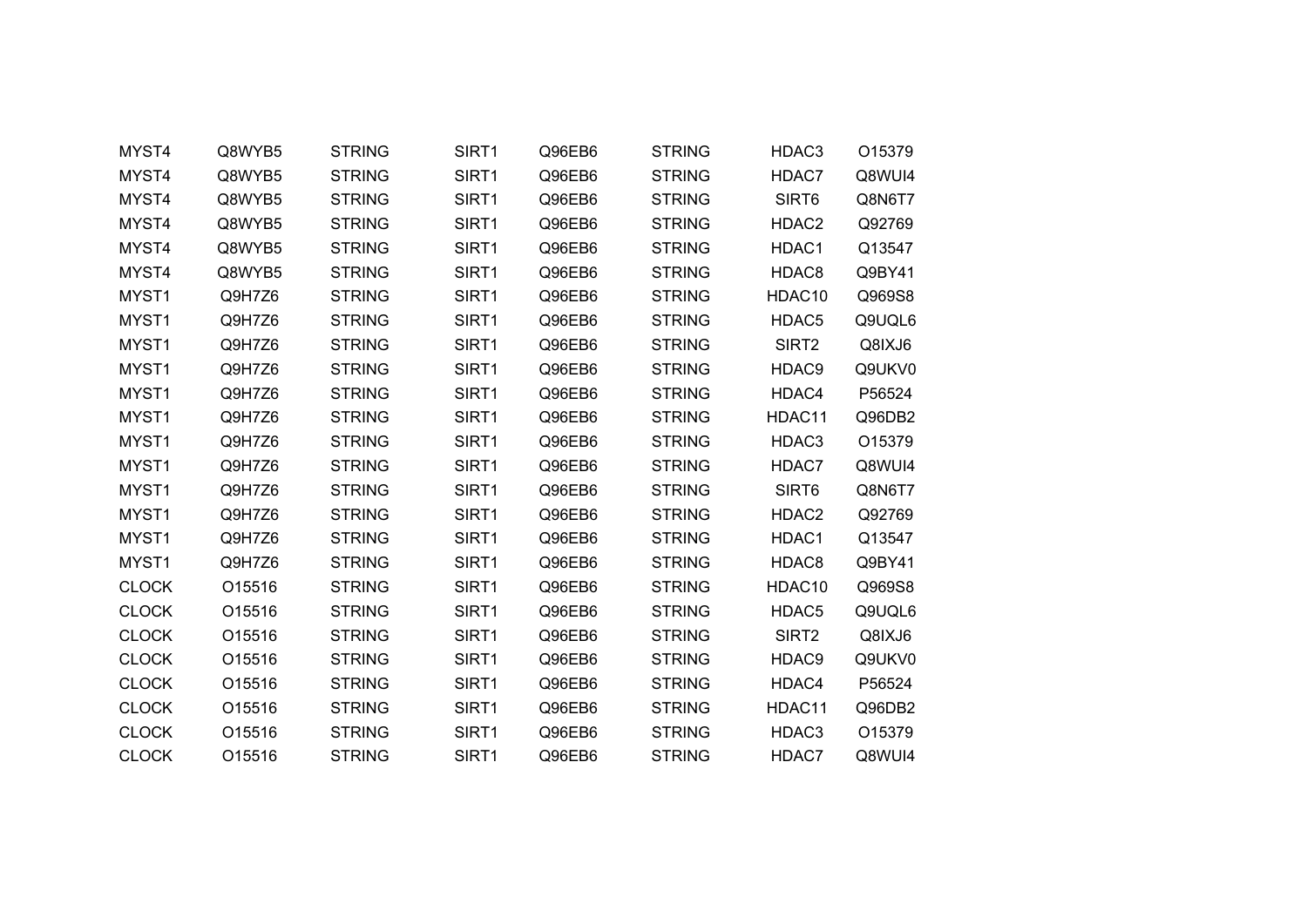| <b>CLOCK</b>      | O15516 | <b>STRING</b> | SIRT1             | Q96EB6 | <b>STRING</b> | SIRT6             | Q8N6T7 |
|-------------------|--------|---------------|-------------------|--------|---------------|-------------------|--------|
| <b>CLOCK</b>      | O15516 | <b>STRING</b> | SIRT1             | Q96EB6 | <b>STRING</b> | HDAC <sub>2</sub> | Q92769 |
| <b>CLOCK</b>      | O15516 | <b>STRING</b> | SIRT1             | Q96EB6 | <b>STRING</b> | HDAC1             | Q13547 |
| <b>CLOCK</b>      | O15516 | <b>STRING</b> | SIRT1             | Q96EB6 | <b>STRING</b> | HDAC8             | Q9BY41 |
| <b>SRCAP</b>      | Q6ZRS2 | <b>STRING</b> | PFDN <sub>5</sub> | Q99471 | <b>STRING</b> | HDAC1             | Q13547 |
| EP300             | Q09472 | <b>STRING</b> | BARD1             | Q99728 | <b>STRING</b> | HDAC9             | Q9UKV0 |
| EP300             | Q09472 | <b>STRING</b> | BARD1             | Q99728 | <b>STRING</b> | HDAC7             | Q8WUI4 |
| EP300             | Q09472 | <b>STRING</b> | BARD1             | Q99728 | <b>STRING</b> | HDAC <sub>2</sub> | Q92769 |
| EP300             | Q09472 | <b>STRING</b> | BARD1             | Q99728 | <b>STRING</b> | HDAC1             | Q13547 |
| MYST <sub>2</sub> | O95251 | <b>STRING</b> | CDC6              | Q99741 | <b>STRING</b> | SIRT <sub>2</sub> | Q8IXJ6 |
| EP300             | Q09472 | <b>STRING</b> | <b>TSG101</b>     | Q99816 | <b>STRING</b> | HDAC7             | Q8WUI4 |
| EP300             | Q09472 | <b>STRING</b> | <b>TSG101</b>     | Q99816 | <b>STRING</b> | HDAC <sub>2</sub> | Q92769 |
| EP300             | Q09472 | <b>STRING</b> | <b>TSG101</b>     | Q99816 | <b>STRING</b> | HDAC1             | Q13547 |
| MYST1             | Q9H7Z6 | <b>STRING</b> | HNRNPUL1          | Q9BUJ2 | <b>STRING</b> | HDAC7             | Q8WUI4 |
| MYST <sub>1</sub> | Q9H7Z6 | <b>STRING</b> | HNRNPUL1          | Q9BUJ2 | <b>STRING</b> | HDAC1             | Q13547 |
| HAT1              | O14929 | <b>STRING</b> | POLDIP3           | Q9BY77 | <b>STRING</b> | HDAC3             | O15379 |
| HAT1              | O14929 | <b>STRING</b> | POLDIP3           | Q9BY77 | <b>STRING</b> | HDAC7             | Q8WUI4 |
| HAT <sub>1</sub>  | O14929 | <b>STRING</b> | POLDIP3           | Q9BY77 | <b>STRING</b> | HDAC2             | Q92769 |
| HAT1              | O14929 | <b>STRING</b> | POLDIP3           | Q9BY77 | <b>STRING</b> | HDAC1             | Q13547 |
| EP300             | Q09472 | <b>STRING</b> | BRD <sub>8</sub>  | Q9H0E9 | <b>STRING</b> | HDAC9             | Q9UKV0 |
| EP300             | Q09472 | <b>STRING</b> | BRD <sub>8</sub>  | Q9H0E9 | <b>STRING</b> | HDAC3             | O15379 |
| EP300             | Q09472 | <b>STRING</b> | BRD <sub>8</sub>  | Q9H0E9 | <b>STRING</b> | HDAC7             | Q8WUI4 |
| EP300             | Q09472 | <b>STRING</b> | BRD <sub>8</sub>  | Q9H0E9 | <b>STRING</b> | HDAC2             | Q92769 |
| EP300             | Q09472 | <b>STRING</b> | BRD <sub>8</sub>  | Q9H0E9 | <b>STRING</b> | HDAC1             | Q13547 |
| KAT2B             | Q92831 | <b>STRING</b> | BRD <sub>8</sub>  | Q9H0E9 | <b>STRING</b> | HDAC9             | Q9UKV0 |
| KAT2B             | Q92831 | <b>STRING</b> | BRD <sub>8</sub>  | Q9H0E9 | <b>STRING</b> | HDAC3             | O15379 |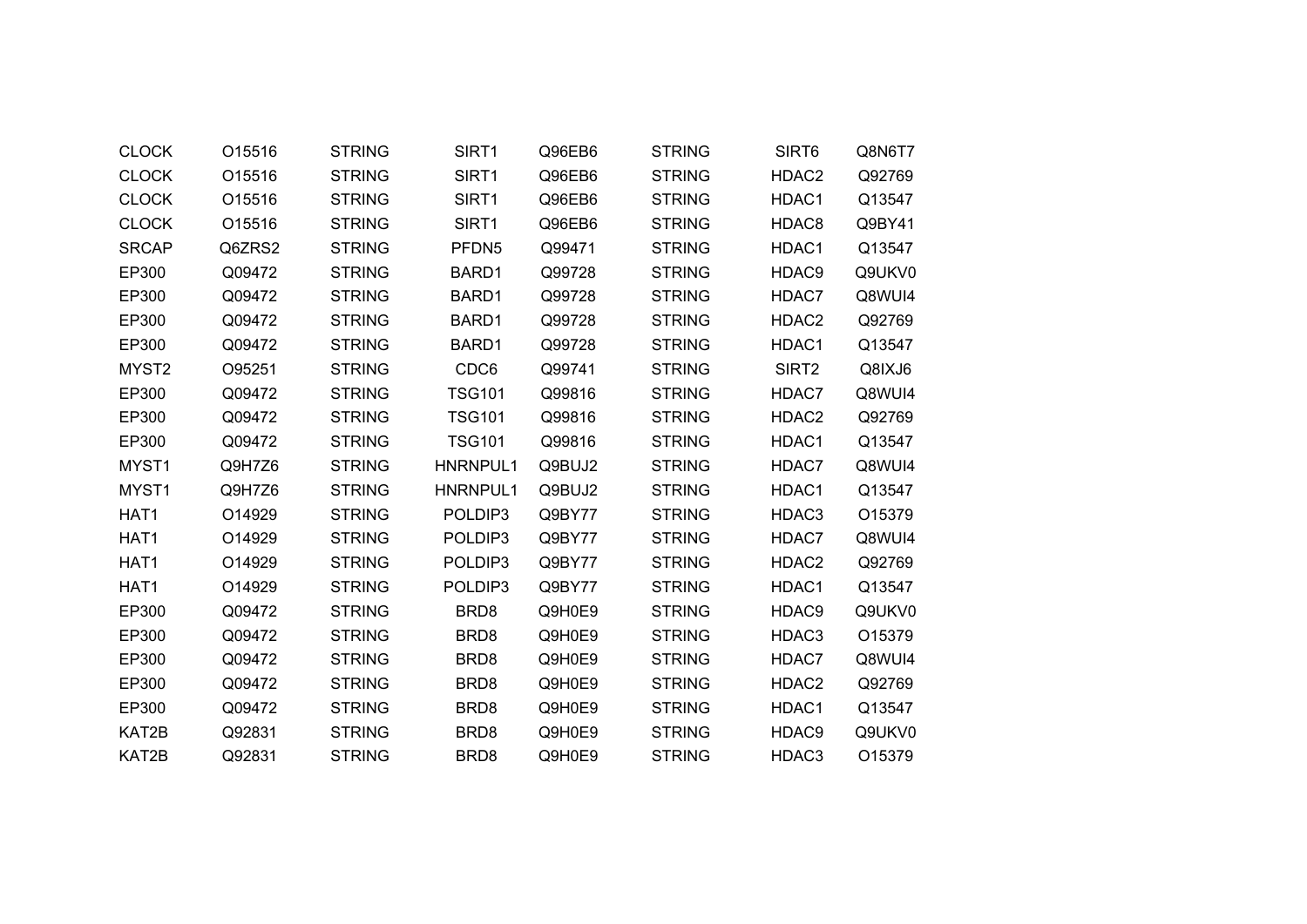| KAT2B        | Q92831 | <b>STRING</b> | BRD <sub>8</sub> | Q9H0E9 | <b>STRING</b> | HDAC7             | Q8WUI4 |  |
|--------------|--------|---------------|------------------|--------|---------------|-------------------|--------|--|
| KAT2B        | Q92831 | <b>STRING</b> | BRD <sub>8</sub> | Q9H0E9 | <b>STRING</b> | HDAC2             | Q92769 |  |
| KAT2B        | Q92831 | <b>STRING</b> | BRD <sub>8</sub> | Q9H0E9 | <b>STRING</b> | HDAC1             | Q13547 |  |
| MYST3        | Q92794 | <b>STRING</b> | EPC1             | Q9H2F5 | <b>STRING</b> | HDAC7             | Q8WUI4 |  |
| MYST3        | Q92794 | <b>STRING</b> | EPC1             | Q9H2F5 | <b>STRING</b> | HDAC <sub>2</sub> | Q92769 |  |
| MYST4        | Q8WYB5 | <b>STRING</b> | EPC1             | Q9H2F5 | <b>STRING</b> | HDAC7             | Q8WUI4 |  |
| MYST4        | Q8WYB5 | <b>STRING</b> | EPC1             | Q9H2F5 | <b>STRING</b> | HDAC2             | Q92769 |  |
| MYST1        | Q9H7Z6 | <b>STRING</b> | EPC1             | Q9H2F5 | <b>STRING</b> | HDAC7             | Q8WUI4 |  |
| MYST1        | Q9H7Z6 | <b>STRING</b> | EPC1             | Q9H2F5 | <b>STRING</b> | HDAC2             | Q92769 |  |
| <b>SRCAP</b> | Q6ZRS2 | <b>STRING</b> | MYST1            | Q9H7Z6 | <b>STRING</b> | HDAC2             | Q92769 |  |
| <b>SRCAP</b> | Q6ZRS2 | <b>STRING</b> | MYST1            | Q9H7Z6 | <b>STRING</b> | HDAC1             | Q13547 |  |
| <b>SRCAP</b> | Q6ZRS2 | <b>STRING</b> | MYST1            | Q9H7Z6 | <b>STRING</b> | HDAC8             | Q9BY41 |  |
| MGEA5        | O60502 | <b>STRING</b> | MYST1            | Q9H7Z6 | <b>STRING</b> | HDAC <sub>2</sub> | Q92769 |  |
| MGEA5        | O60502 | <b>STRING</b> | MYST1            | Q9H7Z6 | <b>STRING</b> | HDAC1             | Q13547 |  |
| MGEA5        | O60502 | <b>STRING</b> | MYST1            | Q9H7Z6 | <b>STRING</b> | HDAC8             | Q9BY41 |  |
| GTF3C4       | Q9UKN8 | <b>STRING</b> | MYST1            | Q9H7Z6 | <b>STRING</b> | HDAC2             | Q92769 |  |
| GTF3C4       | Q9UKN8 | <b>STRING</b> | MYST1            | Q9H7Z6 | <b>STRING</b> | HDAC1             | Q13547 |  |
| GTF3C4       | Q9UKN8 | <b>STRING</b> | MYST1            | Q9H7Z6 | <b>STRING</b> | HDAC8             | Q9BY41 |  |
| MYST2        | O95251 | <b>STRING</b> | ELP3             | Q9H9T3 | <b>STRING</b> | HDAC7             | Q8WUI4 |  |
| EP300        | Q09472 | <b>STRING</b> | ELP3             | Q9H9T3 | <b>STRING</b> | HDAC7             | Q8WUI4 |  |
| KAT2B        | Q92831 | <b>STRING</b> | ELP3             | Q9H9T3 | <b>STRING</b> | HDAC7             | Q8WUI4 |  |
| HAT1         | O14929 | <b>STRING</b> | ELP3             | Q9H9T3 | <b>STRING</b> | HDAC7             | Q8WUI4 |  |
| MYST3        | Q92794 | <b>STRING</b> | ELP3             | Q9H9T3 | <b>STRING</b> | HDAC7             | Q8WUI4 |  |
| MYST4        | Q8WYB5 | <b>STRING</b> | ELP3             | Q9H9T3 | <b>STRING</b> | HDAC7             | Q8WUI4 |  |
| MYST1        | Q9H7Z6 | <b>STRING</b> | ELP3             | Q9H9T3 | <b>STRING</b> | HDAC7             | Q8WUI4 |  |
| MYST1        | Q9H7Z6 | <b>STRING</b> | MEAF6            | Q9HAF1 | <b>STRING</b> | HDAC7             | Q8WUI4 |  |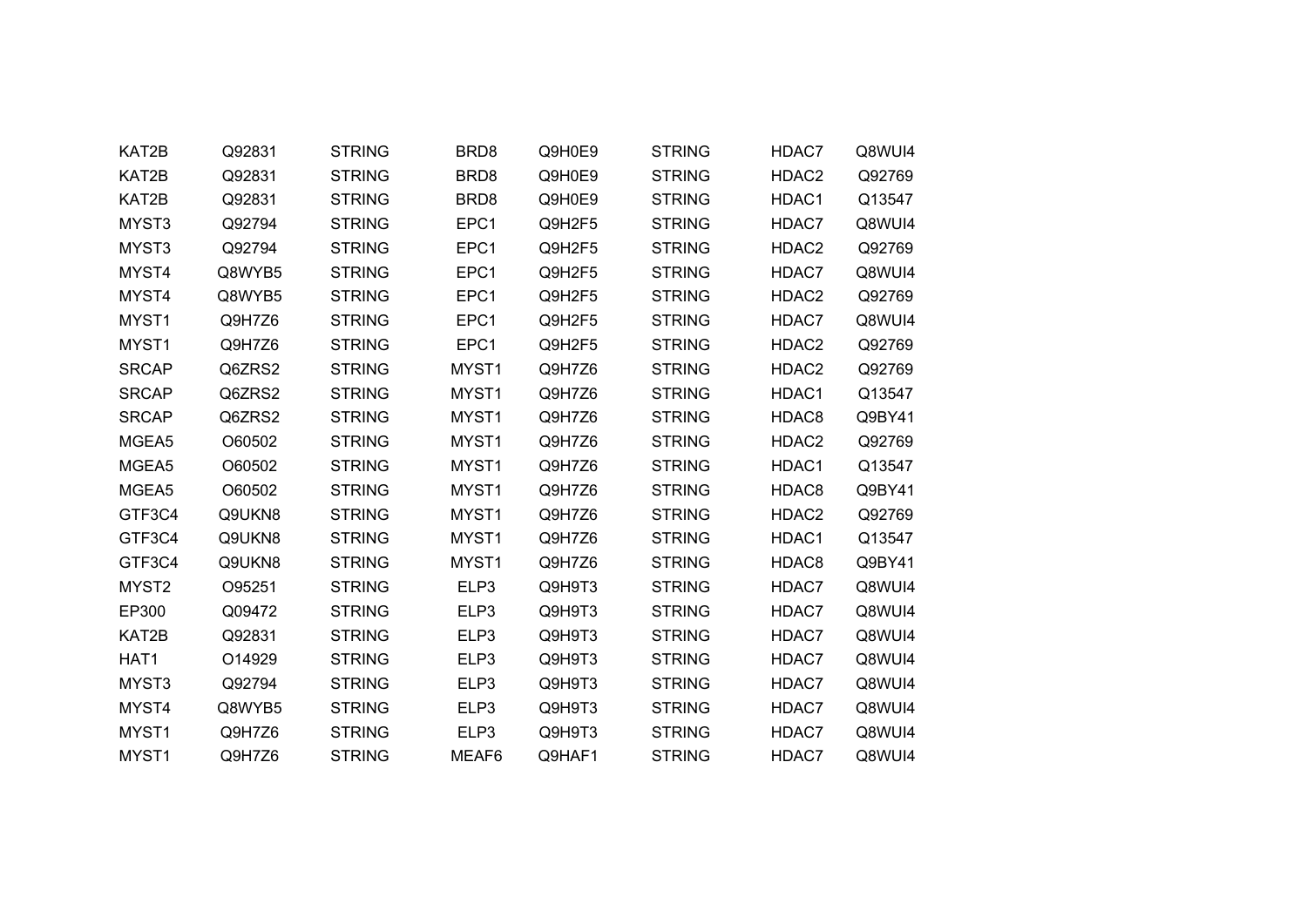| <b>CLOCK</b> | O15516 | <b>STRING</b> | H <sub>2</sub> AFY <sub>2</sub> | Q9P0M6 | <b>STRING</b> | HDAC1             | Q13547 |  |
|--------------|--------|---------------|---------------------------------|--------|---------------|-------------------|--------|--|
| <b>CLOCK</b> | O15516 | <b>STRING</b> | H <sub>2</sub> AFY <sub>2</sub> | Q9P0M6 | <b>STRING</b> | HDAC8             | Q9BY41 |  |
| MYST4        | Q8WYB5 | <b>STRING</b> | PPARGC1A                        | Q9UBK2 | <b>STRING</b> | HDAC3             | O15379 |  |
| MYST4        | Q8WYB5 | <b>STRING</b> | PPARGC1A                        | Q9UBK2 | <b>STRING</b> | HDAC7             | Q8WUI4 |  |
| MYST4        | Q8WYB5 | <b>STRING</b> | PPARGC1A                        | Q9UBK2 | <b>STRING</b> | HDAC1             | Q13547 |  |
| <b>CLOCK</b> | O15516 | <b>STRING</b> | PPARGC1A                        | Q9UBK2 | <b>STRING</b> | HDAC3             | O15379 |  |
| <b>CLOCK</b> | O15516 | <b>STRING</b> | PPARGC1A                        | Q9UBK2 | <b>STRING</b> | HDAC7             | Q8WUI4 |  |
| <b>CLOCK</b> | O15516 | <b>STRING</b> | PPARGC1A                        | Q9UBK2 | <b>STRING</b> | HDAC1             | Q13547 |  |
| EP300        | Q09472 | <b>STRING</b> | CDC23                           | Q9UJX2 | <b>STRING</b> | HDAC9             | Q9UKV0 |  |
| EP300        | Q09472 | <b>STRING</b> | HDAC9                           | Q9UKV0 | <b>STRING</b> | HDAC4             | P56524 |  |
| EP300        | Q09472 | <b>STRING</b> | HDAC9                           | Q9UKV0 | <b>STRING</b> | HDAC11            | Q96DB2 |  |
| EP300        | Q09472 | <b>STRING</b> | HDAC9                           | Q9UKV0 | <b>STRING</b> | HDAC3             | O15379 |  |
| EP300        | Q09472 | <b>STRING</b> | HDAC9                           | Q9UKV0 | <b>STRING</b> | HDAC7             | Q8WUI4 |  |
| EP300        | Q09472 | <b>STRING</b> | HDAC9                           | Q9UKV0 | <b>STRING</b> | SIRT6             | Q8N6T7 |  |
| EP300        | Q09472 | <b>STRING</b> | HDAC9                           | Q9UKV0 | <b>STRING</b> | HDAC2             | Q92769 |  |
| EP300        | Q09472 | <b>STRING</b> | HDAC9                           | Q9UKV0 | <b>STRING</b> | HDAC1             | Q13547 |  |
| EP300        | Q09472 | <b>STRING</b> | HDAC9                           | Q9UKV0 | <b>STRING</b> | HDAC8             | Q9BY41 |  |
| KAT2B        | Q92831 | <b>STRING</b> | HDAC9                           | Q9UKV0 | <b>STRING</b> | HDAC4             | P56524 |  |
| KAT2B        | Q92831 | <b>STRING</b> | HDAC9                           | Q9UKV0 | <b>STRING</b> | HDAC11            | Q96DB2 |  |
| KAT2B        | Q92831 | <b>STRING</b> | HDAC9                           | Q9UKV0 | <b>STRING</b> | HDAC3             | O15379 |  |
| KAT2B        | Q92831 | <b>STRING</b> | HDAC9                           | Q9UKV0 | <b>STRING</b> | HDAC7             | Q8WUI4 |  |
| KAT2B        | Q92831 | <b>STRING</b> | HDAC9                           | Q9UKV0 | <b>STRING</b> | SIRT <sub>6</sub> | Q8N6T7 |  |
| KAT2B        | Q92831 | <b>STRING</b> | HDAC9                           | Q9UKV0 | <b>STRING</b> | HDAC2             | Q92769 |  |
| KAT2B        | Q92831 | <b>STRING</b> | HDAC9                           | Q9UKV0 | <b>STRING</b> | HDAC1             | Q13547 |  |
| KAT2B        | Q92831 | <b>STRING</b> | HDAC9                           | Q9UKV0 | <b>STRING</b> | HDAC8             | Q9BY41 |  |
| HAT1         | O14929 | <b>STRING</b> | HDAC9                           | Q9UKV0 | <b>STRING</b> | HDAC4             | P56524 |  |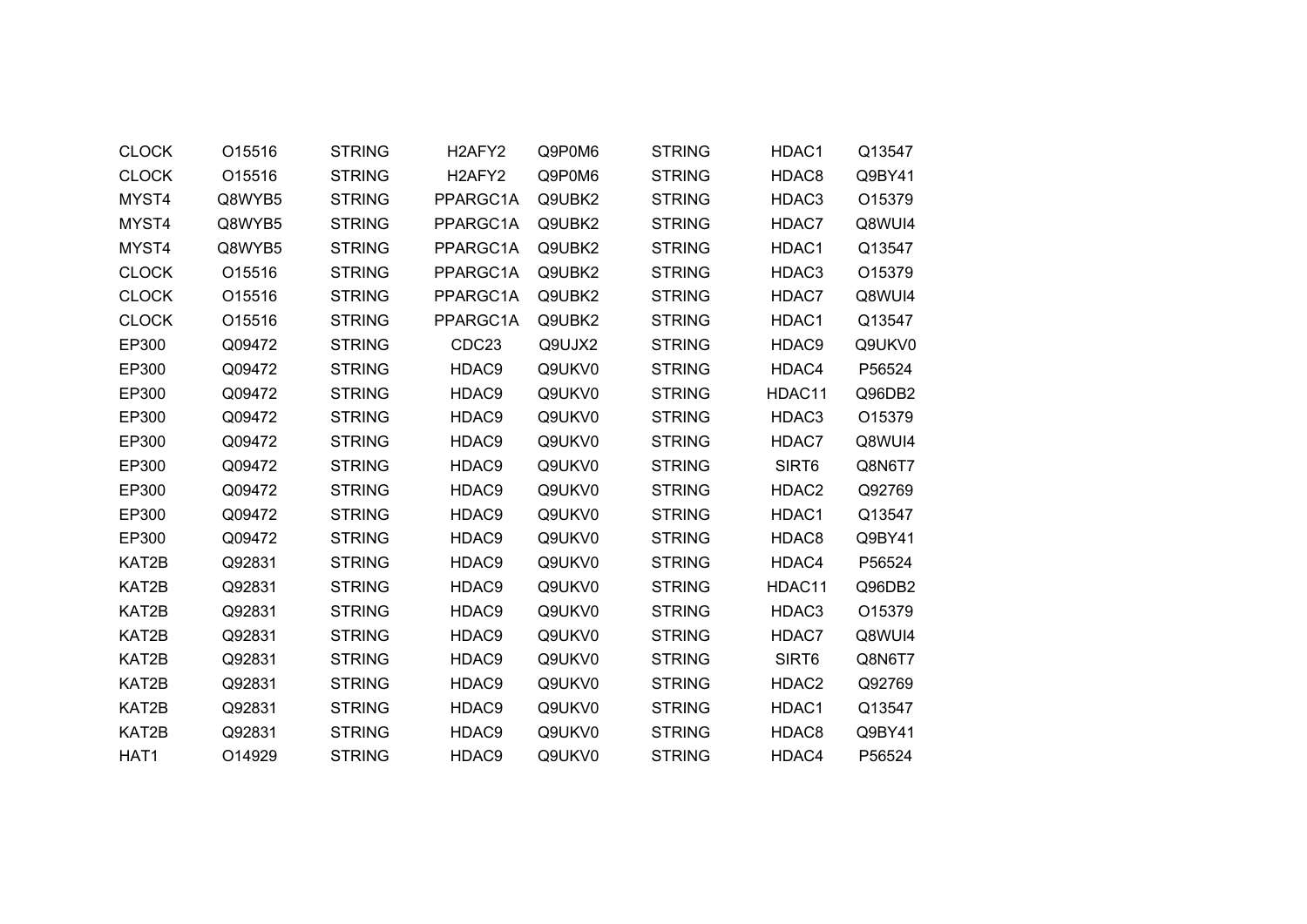| HAT1              | O14929 | <b>STRING</b> | HDAC9 | Q9UKV0 | <b>STRING</b> | HDAC11            | Q96DB2 |
|-------------------|--------|---------------|-------|--------|---------------|-------------------|--------|
| HAT1              | O14929 | <b>STRING</b> | HDAC9 | Q9UKV0 | <b>STRING</b> | HDAC3             | O15379 |
| HAT1              | O14929 | <b>STRING</b> | HDAC9 | Q9UKV0 | <b>STRING</b> | HDAC7             | Q8WUI4 |
| HAT <sub>1</sub>  | O14929 | <b>STRING</b> | HDAC9 | Q9UKV0 | <b>STRING</b> | SIRT <sub>6</sub> | Q8N6T7 |
| HAT1              | O14929 | <b>STRING</b> | HDAC9 | Q9UKV0 | <b>STRING</b> | HDAC2             | Q92769 |
| HAT1              | O14929 | <b>STRING</b> | HDAC9 | Q9UKV0 | <b>STRING</b> | HDAC1             | Q13547 |
| HAT1              | O14929 | <b>STRING</b> | HDAC9 | Q9UKV0 | <b>STRING</b> | HDAC8             | Q9BY41 |
| MYST3             | Q92794 | <b>STRING</b> | HDAC9 | Q9UKV0 | <b>STRING</b> | HDAC4             | P56524 |
| MYST3             | Q92794 | <b>STRING</b> | HDAC9 | Q9UKV0 | <b>STRING</b> | HDAC11            | Q96DB2 |
| MYST3             | Q92794 | <b>STRING</b> | HDAC9 | Q9UKV0 | <b>STRING</b> | HDAC3             | O15379 |
| MYST3             | Q92794 | <b>STRING</b> | HDAC9 | Q9UKV0 | <b>STRING</b> | HDAC7             | Q8WUI4 |
| MYST3             | Q92794 | <b>STRING</b> | HDAC9 | Q9UKV0 | <b>STRING</b> | SIRT6             | Q8N6T7 |
| MYST3             | Q92794 | <b>STRING</b> | HDAC9 | Q9UKV0 | <b>STRING</b> | HDAC <sub>2</sub> | Q92769 |
| MYST3             | Q92794 | <b>STRING</b> | HDAC9 | Q9UKV0 | <b>STRING</b> | HDAC1             | Q13547 |
| MYST3             | Q92794 | <b>STRING</b> | HDAC9 | Q9UKV0 | <b>STRING</b> | HDAC8             | Q9BY41 |
| MYST4             | Q8WYB5 | <b>STRING</b> | HDAC9 | Q9UKV0 | <b>STRING</b> | HDAC4             | P56524 |
| MYST4             | Q8WYB5 | <b>STRING</b> | HDAC9 | Q9UKV0 | <b>STRING</b> | HDAC11            | Q96DB2 |
| MYST4             | Q8WYB5 | <b>STRING</b> | HDAC9 | Q9UKV0 | <b>STRING</b> | HDAC3             | O15379 |
| MYST4             | Q8WYB5 | <b>STRING</b> | HDAC9 | Q9UKV0 | <b>STRING</b> | HDAC7             | Q8WUI4 |
| MYST4             | Q8WYB5 | <b>STRING</b> | HDAC9 | Q9UKV0 | <b>STRING</b> | SIRT <sub>6</sub> | Q8N6T7 |
| MYST4             | Q8WYB5 | <b>STRING</b> | HDAC9 | Q9UKV0 | <b>STRING</b> | HDAC <sub>2</sub> | Q92769 |
| MYST4             | Q8WYB5 | <b>STRING</b> | HDAC9 | Q9UKV0 | <b>STRING</b> | HDAC1             | Q13547 |
| MYST4             | Q8WYB5 | <b>STRING</b> | HDAC9 | Q9UKV0 | <b>STRING</b> | HDAC8             | Q9BY41 |
| MYST1             | Q9H7Z6 | <b>STRING</b> | HDAC9 | Q9UKV0 | <b>STRING</b> | HDAC4             | P56524 |
| MYST1             | Q9H7Z6 | <b>STRING</b> | HDAC9 | Q9UKV0 | <b>STRING</b> | HDAC11            | Q96DB2 |
| MYST <sub>1</sub> | Q9H7Z6 | <b>STRING</b> | HDAC9 | Q9UKV0 | <b>STRING</b> | HDAC3             | O15379 |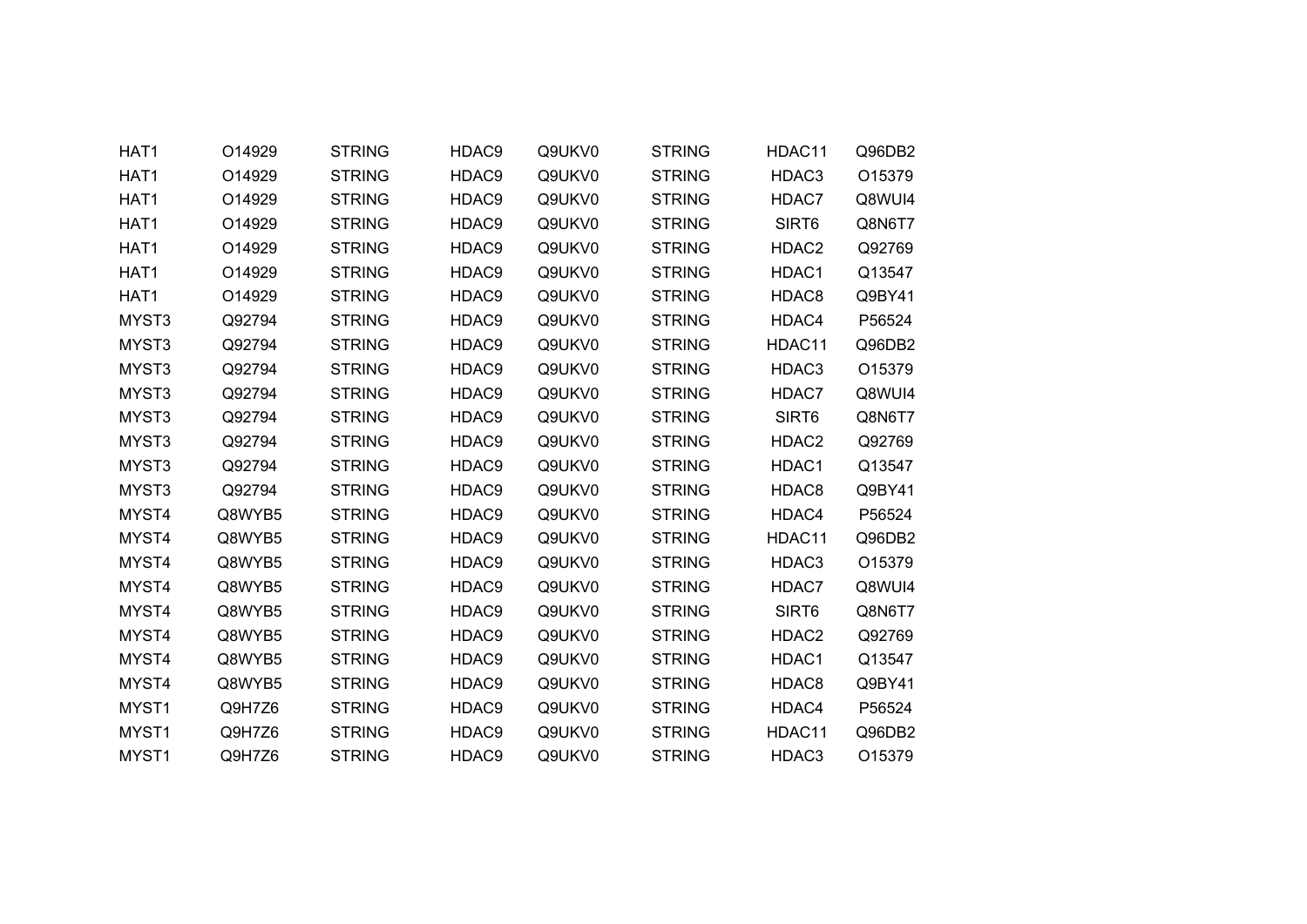| MYST1             | Q9H7Z6 | <b>STRING</b> | HDAC9   | Q9UKV0 | <b>STRING</b> | HDAC7             | Q8WUI4 |
|-------------------|--------|---------------|---------|--------|---------------|-------------------|--------|
| MYST1             | Q9H7Z6 | <b>STRING</b> | HDAC9   | Q9UKV0 | <b>STRING</b> | SIRT6             | Q8N6T7 |
| MYST1             | Q9H7Z6 | <b>STRING</b> | HDAC9   | Q9UKV0 | <b>STRING</b> | HDAC2             | Q92769 |
| MYST1             | Q9H7Z6 | <b>STRING</b> | HDAC9   | Q9UKV0 | <b>STRING</b> | HDAC1             | Q13547 |
| MYST1             | Q9H7Z6 | <b>STRING</b> | HDAC9   | Q9UKV0 | <b>STRING</b> | HDAC8             | Q9BY41 |
| <b>CDYL</b>       | Q9Y232 | <b>STRING</b> | HDAC9   | Q9UKV0 | <b>STRING</b> | HDAC4             | P56524 |
| <b>CDYL</b>       | Q9Y232 | <b>STRING</b> | HDAC9   | Q9UKV0 | <b>STRING</b> | HDAC11            | Q96DB2 |
| <b>CDYL</b>       | Q9Y232 | <b>STRING</b> | HDAC9   | Q9UKV0 | <b>STRING</b> | HDAC3             | O15379 |
| <b>CDYL</b>       | Q9Y232 | <b>STRING</b> | HDAC9   | Q9UKV0 | <b>STRING</b> | HDAC7             | Q8WUI4 |
| <b>CDYL</b>       | Q9Y232 | <b>STRING</b> | HDAC9   | Q9UKV0 | <b>STRING</b> | SIRT6             | Q8N6T7 |
| <b>CDYL</b>       | Q9Y232 | <b>STRING</b> | HDAC9   | Q9UKV0 | <b>STRING</b> | HDAC2             | Q92769 |
| <b>CDYL</b>       | Q9Y232 | <b>STRING</b> | HDAC9   | Q9UKV0 | <b>STRING</b> | HDAC1             | Q13547 |
| <b>CDYL</b>       | Q9Y232 | <b>STRING</b> | HDAC9   | Q9UKV0 | <b>STRING</b> | HDAC8             | Q9BY41 |
| <b>CLOCK</b>      | O15516 | <b>STRING</b> | HDAC9   | Q9UKV0 | <b>STRING</b> | HDAC4             | P56524 |
| <b>CLOCK</b>      | O15516 | <b>STRING</b> | HDAC9   | Q9UKV0 | <b>STRING</b> | HDAC11            | Q96DB2 |
| <b>CLOCK</b>      | O15516 | <b>STRING</b> | HDAC9   | Q9UKV0 | <b>STRING</b> | HDAC3             | O15379 |
| <b>CLOCK</b>      | O15516 | <b>STRING</b> | HDAC9   | Q9UKV0 | <b>STRING</b> | HDAC7             | Q8WUI4 |
| <b>CLOCK</b>      | O15516 | <b>STRING</b> | HDAC9   | Q9UKV0 | <b>STRING</b> | SIRT6             | Q8N6T7 |
| <b>CLOCK</b>      | O15516 | <b>STRING</b> | HDAC9   | Q9UKV0 | <b>STRING</b> | HDAC2             | Q92769 |
| <b>CLOCK</b>      | O15516 | <b>STRING</b> | HDAC9   | Q9UKV0 | <b>STRING</b> | HDAC1             | Q13547 |
| <b>CLOCK</b>      | O15516 | <b>STRING</b> | HDAC9   | Q9UKV0 | <b>STRING</b> | HDAC8             | Q9BY41 |
| <b>CDYL</b>       | Q9Y232 | <b>STRING</b> | ACIN1   | Q9UKV3 | <b>STRING</b> | HDAC7             | Q8WUI4 |
| <b>CDYL</b>       | Q9Y232 | <b>STRING</b> | ACIN1   | Q9UKV3 | <b>STRING</b> | HDAC2             | Q92769 |
| CDYL              | Q9Y232 | <b>STRING</b> | ACIN1   | Q9UKV3 | <b>STRING</b> | HDAC1             | Q13547 |
| KAT2B             | Q92831 | <b>STRING</b> | PACSIN2 | Q9UNF0 | <b>STRING</b> | HDAC7             | Q8WUI4 |
| MYST <sub>2</sub> | O95251 | <b>STRING</b> | HDAC5   | Q9UQL6 | <b>STRING</b> | SIRT <sub>2</sub> | Q8IXJ6 |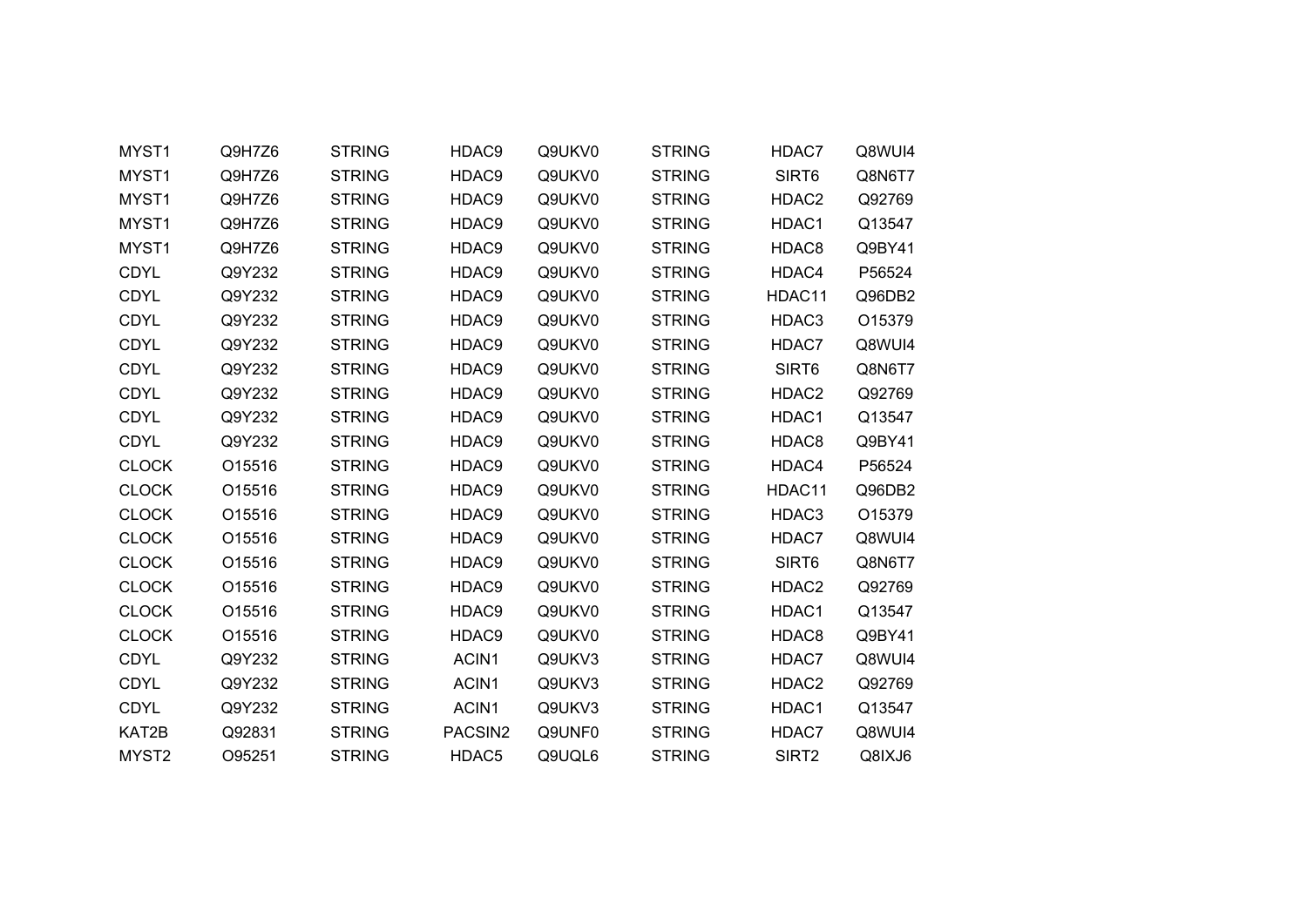| MYST2             | O95251 | <b>STRING</b> | HDAC5 | Q9UQL6 | <b>STRING</b> | HDAC9             | Q9UKV0 |  |
|-------------------|--------|---------------|-------|--------|---------------|-------------------|--------|--|
| MYST2             | O95251 | <b>STRING</b> | HDAC5 | Q9UQL6 | <b>STRING</b> | HDAC4             | P56524 |  |
| MYST <sub>2</sub> | O95251 | <b>STRING</b> | HDAC5 | Q9UQL6 | <b>STRING</b> | HDAC11            | Q96DB2 |  |
| MYST <sub>2</sub> | O95251 | <b>STRING</b> | HDAC5 | Q9UQL6 | <b>STRING</b> | HDAC3             | O15379 |  |
| MYST <sub>2</sub> | O95251 | <b>STRING</b> | HDAC5 | Q9UQL6 | <b>STRING</b> | HDAC7             | Q8WUI4 |  |
| MYST2             | O95251 | <b>STRING</b> | HDAC5 | Q9UQL6 | <b>STRING</b> | HDAC2             | Q92769 |  |
| MYST <sub>2</sub> | O95251 | <b>STRING</b> | HDAC5 | Q9UQL6 | <b>STRING</b> | HDAC1             | Q13547 |  |
| MYST <sub>2</sub> | O95251 | <b>STRING</b> | HDAC5 | Q9UQL6 | <b>STRING</b> | HDAC8             | Q9BY41 |  |
| EP300             | Q09472 | <b>STRING</b> | HDAC5 | Q9UQL6 | <b>STRING</b> | SIRT <sub>2</sub> | Q8IXJ6 |  |
| EP300             | Q09472 | <b>STRING</b> | HDAC5 | Q9UQL6 | <b>STRING</b> | HDAC9             | Q9UKV0 |  |
| EP300             | Q09472 | <b>STRING</b> | HDAC5 | Q9UQL6 | <b>STRING</b> | HDAC4             | P56524 |  |
| EP300             | Q09472 | <b>STRING</b> | HDAC5 | Q9UQL6 | <b>STRING</b> | HDAC11            | Q96DB2 |  |
| EP300             | Q09472 | <b>STRING</b> | HDAC5 | Q9UQL6 | <b>STRING</b> | HDAC3             | O15379 |  |
| EP300             | Q09472 | <b>STRING</b> | HDAC5 | Q9UQL6 | <b>STRING</b> | HDAC7             | Q8WUI4 |  |
| EP300             | Q09472 | <b>STRING</b> | HDAC5 | Q9UQL6 | <b>STRING</b> | HDAC2             | Q92769 |  |
| EP300             | Q09472 | <b>STRING</b> | HDAC5 | Q9UQL6 | <b>STRING</b> | HDAC1             | Q13547 |  |
| EP300             | Q09472 | <b>STRING</b> | HDAC5 | Q9UQL6 | <b>STRING</b> | HDAC8             | Q9BY41 |  |
| KAT2B             | Q92831 | <b>STRING</b> | HDAC5 | Q9UQL6 | <b>STRING</b> | SIRT <sub>2</sub> | Q8IXJ6 |  |
| KAT2B             | Q92831 | <b>STRING</b> | HDAC5 | Q9UQL6 | <b>STRING</b> | HDAC9             | Q9UKV0 |  |
| KAT2B             | Q92831 | <b>STRING</b> | HDAC5 | Q9UQL6 | <b>STRING</b> | HDAC4             | P56524 |  |
| KAT2B             | Q92831 | <b>STRING</b> | HDAC5 | Q9UQL6 | <b>STRING</b> | HDAC11            | Q96DB2 |  |
| KAT2B             | Q92831 | <b>STRING</b> | HDAC5 | Q9UQL6 | <b>STRING</b> | HDAC3             | O15379 |  |
| KAT2B             | Q92831 | <b>STRING</b> | HDAC5 | Q9UQL6 | <b>STRING</b> | HDAC7             | Q8WUI4 |  |
| KAT2B             | Q92831 | <b>STRING</b> | HDAC5 | Q9UQL6 | <b>STRING</b> | HDAC <sub>2</sub> | Q92769 |  |
| KAT2B             | Q92831 | <b>STRING</b> | HDAC5 | Q9UQL6 | <b>STRING</b> | HDAC1             | Q13547 |  |
| KAT2B             | Q92831 | <b>STRING</b> | HDAC5 | Q9UQL6 | <b>STRING</b> | HDAC8             | Q9BY41 |  |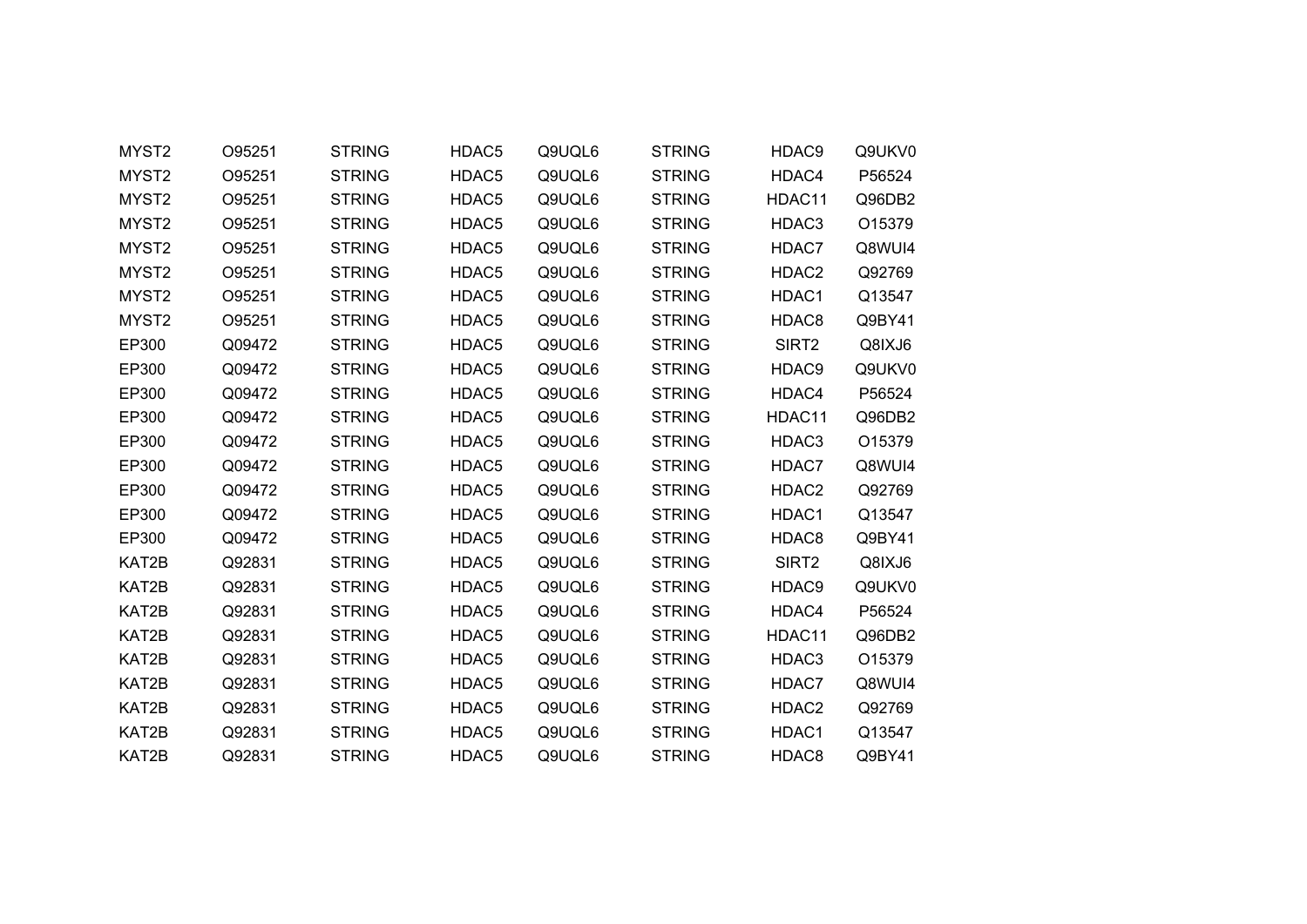| HAT1  | O14929 | <b>STRING</b> | HDAC5             | Q9UQL6 | <b>STRING</b> | SIRT2             | Q8IXJ6 |
|-------|--------|---------------|-------------------|--------|---------------|-------------------|--------|
| HAT1  | O14929 | <b>STRING</b> | HDAC5             | Q9UQL6 | <b>STRING</b> | HDAC9             | Q9UKV0 |
| HAT1  | O14929 | <b>STRING</b> | HDAC5             | Q9UQL6 | <b>STRING</b> | HDAC4             | P56524 |
| HAT1  | O14929 | <b>STRING</b> | HDAC5             | Q9UQL6 | <b>STRING</b> | HDAC11            | Q96DB2 |
| HAT1  | O14929 | <b>STRING</b> | HDAC5             | Q9UQL6 | <b>STRING</b> | HDAC3             | O15379 |
| HAT1  | O14929 | <b>STRING</b> | HDAC5             | Q9UQL6 | <b>STRING</b> | HDAC7             | Q8WUI4 |
| HAT1  | O14929 | <b>STRING</b> | HDAC <sub>5</sub> | Q9UQL6 | <b>STRING</b> | HDAC2             | Q92769 |
| HAT1  | O14929 | <b>STRING</b> | HDAC5             | Q9UQL6 | <b>STRING</b> | HDAC1             | Q13547 |
| HAT1  | O14929 | <b>STRING</b> | HDAC5             | Q9UQL6 | <b>STRING</b> | HDAC8             | Q9BY41 |
| MYST3 | Q92794 | <b>STRING</b> | HDAC5             | Q9UQL6 | <b>STRING</b> | SIRT <sub>2</sub> | Q8IXJ6 |
| MYST3 | Q92794 | <b>STRING</b> | HDAC5             | Q9UQL6 | <b>STRING</b> | HDAC9             | Q9UKV0 |
| MYST3 | Q92794 | <b>STRING</b> | HDAC5             | Q9UQL6 | <b>STRING</b> | HDAC4             | P56524 |
| MYST3 | Q92794 | <b>STRING</b> | HDAC5             | Q9UQL6 | <b>STRING</b> | HDAC11            | Q96DB2 |
| MYST3 | Q92794 | <b>STRING</b> | HDAC5             | Q9UQL6 | <b>STRING</b> | HDAC3             | O15379 |
| MYST3 | Q92794 | <b>STRING</b> | HDAC5             | Q9UQL6 | <b>STRING</b> | HDAC7             | Q8WUI4 |
| MYST3 | Q92794 | <b>STRING</b> | HDAC5             | Q9UQL6 | <b>STRING</b> | HDAC2             | Q92769 |
| MYST3 | Q92794 | <b>STRING</b> | HDAC5             | Q9UQL6 | <b>STRING</b> | HDAC1             | Q13547 |
| MYST3 | Q92794 | <b>STRING</b> | HDAC5             | Q9UQL6 | <b>STRING</b> | HDAC8             | Q9BY41 |
| MYST4 | Q8WYB5 | <b>STRING</b> | HDAC5             | Q9UQL6 | <b>STRING</b> | SIRT2             | Q8IXJ6 |
| MYST4 | Q8WYB5 | <b>STRING</b> | HDAC5             | Q9UQL6 | <b>STRING</b> | HDAC9             | Q9UKV0 |
| MYST4 | Q8WYB5 | <b>STRING</b> | HDAC5             | Q9UQL6 | <b>STRING</b> | HDAC4             | P56524 |
| MYST4 | Q8WYB5 | <b>STRING</b> | HDAC5             | Q9UQL6 | <b>STRING</b> | HDAC11            | Q96DB2 |
| MYST4 | Q8WYB5 | <b>STRING</b> | HDAC5             | Q9UQL6 | <b>STRING</b> | HDAC3             | O15379 |
| MYST4 | Q8WYB5 | <b>STRING</b> | HDAC5             | Q9UQL6 | <b>STRING</b> | HDAC7             | Q8WUI4 |
| MYST4 | Q8WYB5 | <b>STRING</b> | HDAC5             | Q9UQL6 | <b>STRING</b> | HDAC2             | Q92769 |
| MYST4 | Q8WYB5 | <b>STRING</b> | HDAC5             | Q9UQL6 | <b>STRING</b> | HDAC1             | Q13547 |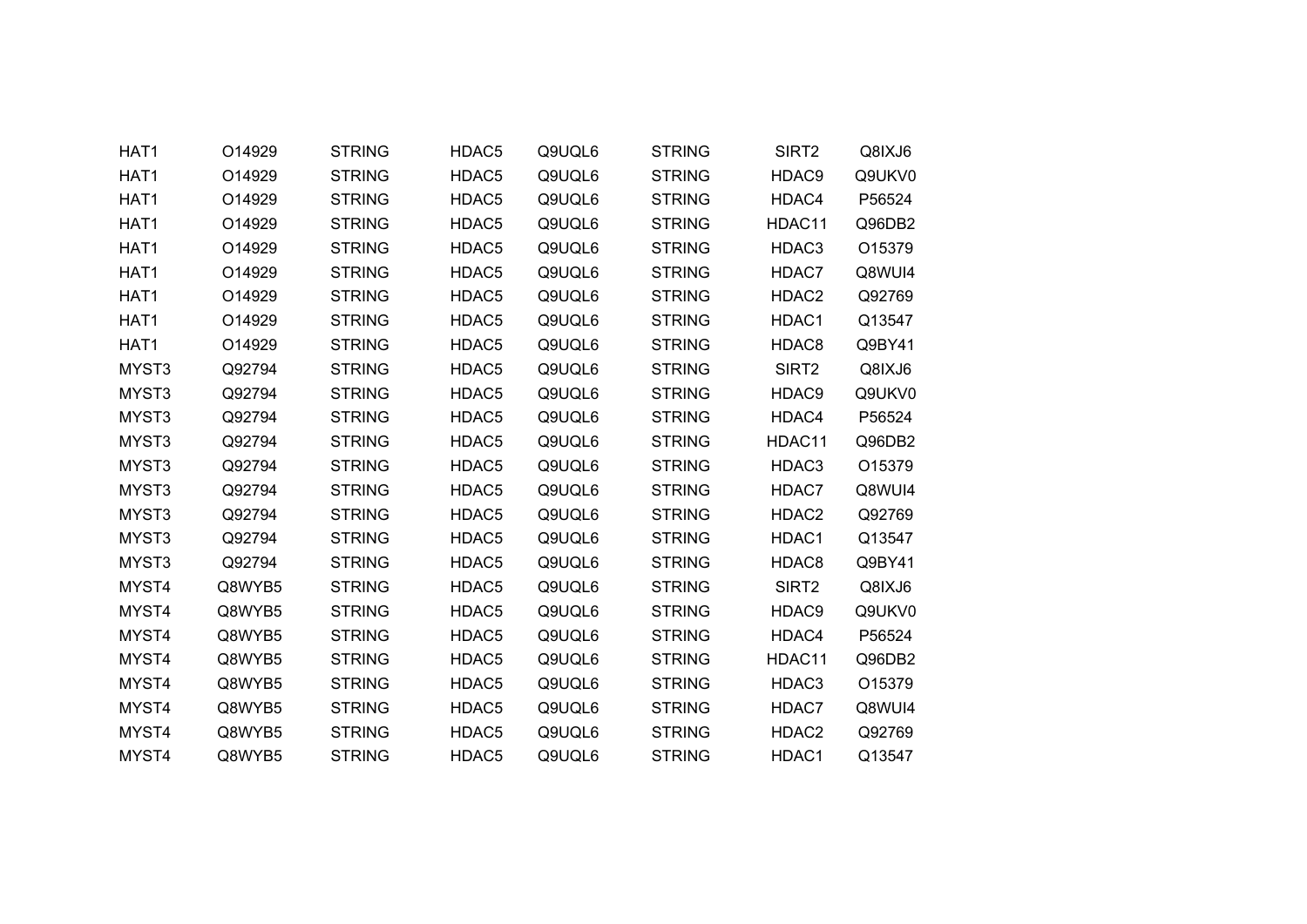| MYST4             | Q8WYB5 | <b>STRING</b> | HDAC5                | Q9UQL6 | <b>STRING</b> | HDAC8  | Q9BY41             |  |
|-------------------|--------|---------------|----------------------|--------|---------------|--------|--------------------|--|
| MYST1             | Q9H7Z6 | <b>STRING</b> | HDAC5                | Q9UQL6 | <b>STRING</b> | SIRT2  | Q8IXJ6             |  |
| MYST <sub>1</sub> | Q9H7Z6 | <b>STRING</b> | HDAC5                | Q9UQL6 | <b>STRING</b> | HDAC9  | Q9UKV0             |  |
| MYST1             | Q9H7Z6 | <b>STRING</b> | HDAC5                | Q9UQL6 | <b>STRING</b> | HDAC4  | P56524             |  |
| MYST1             | Q9H7Z6 | <b>STRING</b> | HDAC5                | Q9UQL6 | <b>STRING</b> | HDAC11 | Q96DB2             |  |
| MYST1             | Q9H7Z6 | <b>STRING</b> | HDAC5                | Q9UQL6 | <b>STRING</b> | HDAC3  | O <sub>15379</sub> |  |
| MYST1             | Q9H7Z6 | <b>STRING</b> | HDAC5                | Q9UQL6 | <b>STRING</b> | HDAC7  | Q8WUI4             |  |
| MYST1             | Q9H7Z6 | <b>STRING</b> | HDAC5                | Q9UQL6 | <b>STRING</b> | HDAC2  | Q92769             |  |
| MYST1             | Q9H7Z6 | <b>STRING</b> | HDAC5                | Q9UQL6 | <b>STRING</b> | HDAC1  | Q13547             |  |
| MYST1             | Q9H7Z6 | <b>STRING</b> | HDAC5                | Q9UQL6 | <b>STRING</b> | HDAC8  | Q9BY41             |  |
| KAT2A             | Q92830 | <b>STRING</b> | SUPT16H              | Q9Y5B9 | <b>STRING</b> | HDAC2  | Q92769             |  |
| ELP3              | Q9H9T3 | <b>STRING</b> | SUPT16H              | Q9Y5B9 | <b>STRING</b> | HDAC2  | Q92769             |  |
| MYST <sub>2</sub> | O95251 | <b>STRING</b> | SUPT16H              | Q9Y5B9 | <b>STRING</b> | HDAC2  | Q92769             |  |
| KAT2B             | Q92831 | <b>STRING</b> | SUPT16H              | Q9Y5B9 | <b>STRING</b> | HDAC2  | Q92769             |  |
| MYST3             | Q92794 | <b>STRING</b> | SUPT16H              | Q9Y5B9 | <b>STRING</b> | HDAC2  | Q92769             |  |
| MYST <sub>1</sub> | Q9H7Z6 | <b>STRING</b> | SUPT <sub>16</sub> H | Q9Y5B9 | <b>STRING</b> | HDAC2  | Q92769             |  |
| <b>CLOCK</b>      | O15516 | <b>STRING</b> | NCOR2                | Q9Y618 | <b>STRING</b> | HDAC2  | Q92769             |  |
| <b>CLOCK</b>      | O15516 | <b>STRING</b> | NCOR <sub>2</sub>    | Q9Y618 | <b>STRING</b> | HDAC1  | Q13547             |  |
| <b>CLOCK</b>      | O15516 | <b>STRING</b> | NCOR2                | Q9Y618 | <b>STRING</b> | HDAC8  | Q9BY41             |  |
| GTF3C4            | Q9UKN8 | <b>STRING</b> | NCOA3                | Q9Y6Q9 | <b>STRING</b> | HDAC1  | Q13547             |  |
| GTF3C4            | Q9UKN8 | <b>STRING</b> | NCOA3                | Q9Y6Q9 | <b>STRING</b> | HDAC8  | Q9BY41             |  |
| <b>CLOCK</b>      | O15516 | <b>STRING</b> | NCOA3                | Q9Y6Q9 | <b>STRING</b> | HDAC1  | Q13547             |  |
| <b>CLOCK</b>      | O15516 | <b>STRING</b> | NCOA3                | Q9Y6Q9 | <b>STRING</b> | HDAC8  | Q9BY41             |  |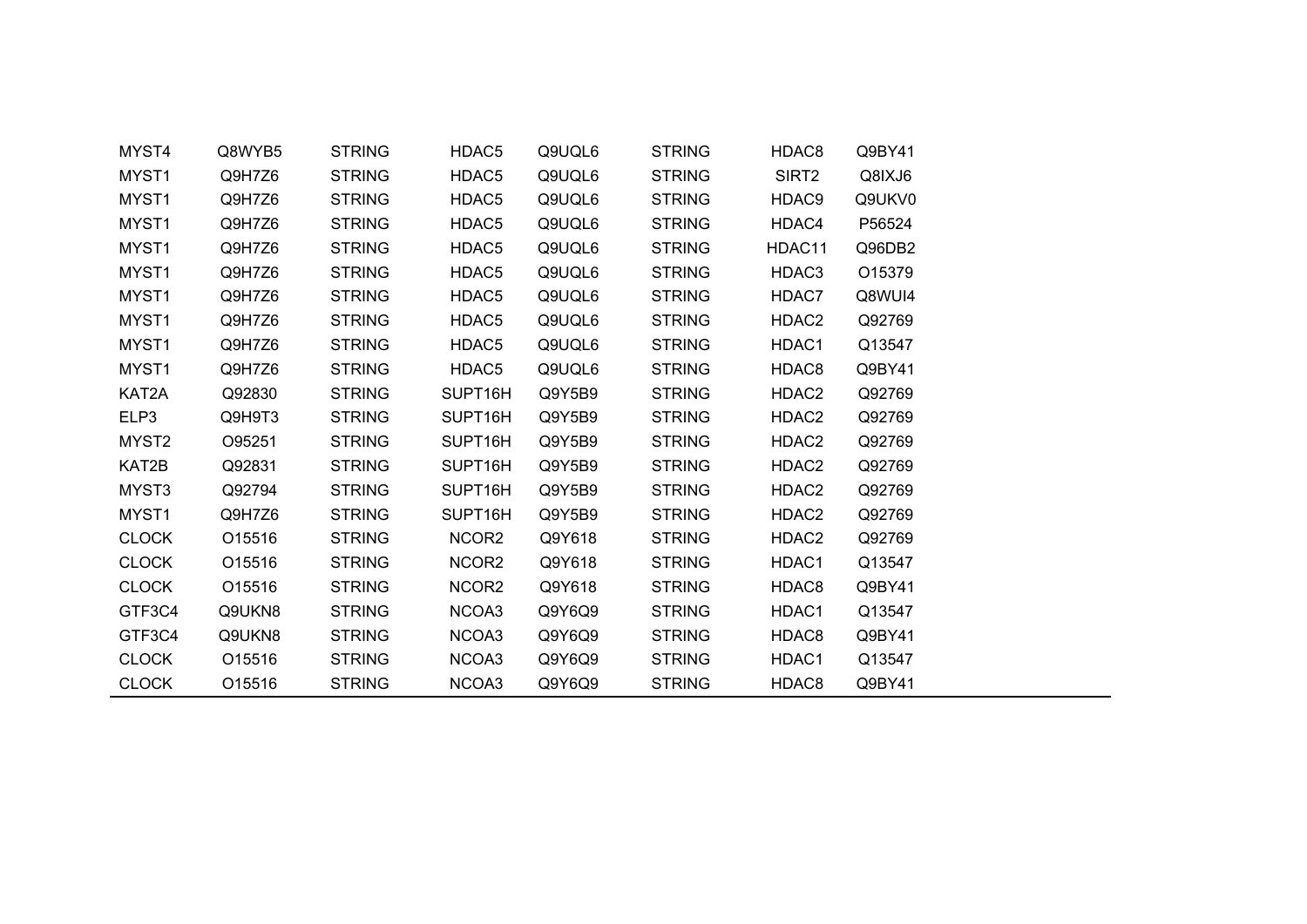## **Supplementary references**

- 1. Keshava Prasad, T.S., Goel, R., Kandasamy, K., Keerthikumar, S., Kumar, S., Mathivanan, S., Telikicherla, D., Raju, R., Shafreen, B., Venugopal, A. *et al.* (2009) Human Protein Reference Database--2009 update. *Nucleic Acids Res*, **37**, D767-772.
- 2. Stark, C., Breitkreutz, B.J., Reguly, T., Boucher, L., Breitkreutz, A. and Tyers, M. (2006) BioGRID: a general repository for interaction datasets. *Nucleic Acids Res*, **34**, D535-539.
- 3. Salwinski, L., Miller, C.S., Smith, A.J., Pettit, F.K., Bowie, J.U. and Eisenberg, D. (2004) The Database of Interacting Proteins: 2004 update. *Nucleic Acids Res*, **32**, D449-451.
- 4. Chatr-aryamontri, A., Ceol, A., Palazzi, L.M., Nardelli, G., Schneider, M.V., Castagnoli, L. and Cesareni, G. (2007) MINT: the Molecular INTeraction database. *Nucleic Acids Res*, **35**, D572-574.
- 5. Aranda, B., Achuthan, P., Alam-Faruque, Y., Armean, I., Bridge, A., Derow, C., Feuermann, M., Ghanbarian, A.T., Kerrien, S., Khadake, J. *et al.* (2010) The IntAct molecular interaction database in 2010. *Nucleic Acids Res*, **38**, D525-531.
- 6. Jensen, L.J., Kuhn, M., Stark, M., Chaffron, S., Creevey, C., Muller, J., Doerks, T., Julien, P., Roth, A., Simonovic, M. *et al.* (2009) STRING 8--a global view on proteins and their functional interactions in 630 organisms. *Nucleic Acids Res*, **37**, D412-416.
- 7. Hornbeck, P.V., Chabra, I., Kornhauser, J.M., Skrzypek, E. and Zhang, B. (2004) PhosphoSite: A bioinformatics resource dedicated to physiological protein phosphorylation. *Proteomics*, **4**, 1551-1561.
- 8. Li, H., Xing, X., Ding, G., Li, Q., Wang, C., Xie, L., Zeng, R. and Li, Y. (2009) SysPTM a systematic resource for proteomic research of post-translational modifications. *Mol Cell Proteomics*.
- 9. Lee, T.Y., Hsu, J.B., Chang, W.C., Wang, T.Y., Hsu, P.C. and Huang, H.D. (2009) A comprehensive resource for integrating and displaying protein post-translational modifications. *BMC Res Notes*, **2**, 111.
- 10. Kiemer, L., Bendtsen, J.D. and Blom, N. (2005) NetAcet: prediction of N-terminal acetylation sites. *Bioinformatics*, **21**, 1269-1270.
- 11. Li, A., Xue, Y., Jin, C., Wang, M. and Yao, X. (2006) Prediction of Nepsilon-acetylation on internal lysines implemented in Bayesian Discriminant Method. *Biochem Biophys Res Commun*, **350**, 818-824.
- 12. Basu, A., Rose, K.L., Zhang, J., Beavis, R.C., Ueberheide, B., Garcia, B.A., Chait, B., Zhao, Y., Hunt, D.F., Segal, E. *et al.* (2009) Proteome-wide prediction of acetylation substrates. *Proc Natl Acad Sci U S A*, **106**, 13785-13790.
- 13. Li, S., Li, H., Li, M., Shyr, Y., Xie, L. and Li, Y. (2009) Improved prediction of lysine acetylation by support vector machines. *Protein Pept Lett*, **16**, 977-983.
- 14. Xu, Y., Wang, X.B., Ding, J., Wu, L.Y. and Deng, N.Y. (2010) Lysine acetylation sites prediction using an ensemble of support vector machine classifiers. *J Theor Biol*, **264**, 130-135.
- 15. Gnad, F., Ren, S., Choudhary, C., Cox, J. and Mann, M. (2010) Predicting post-translational lysine acetylation using support vector machines. *Bioinformatics*, **26**, 1666-1668.
- 16. Lee, T., Hsu, J.B., Lin, F., Chang, W., Hsu, P. and Huang, H. (2010) N-Ace: Using solvent